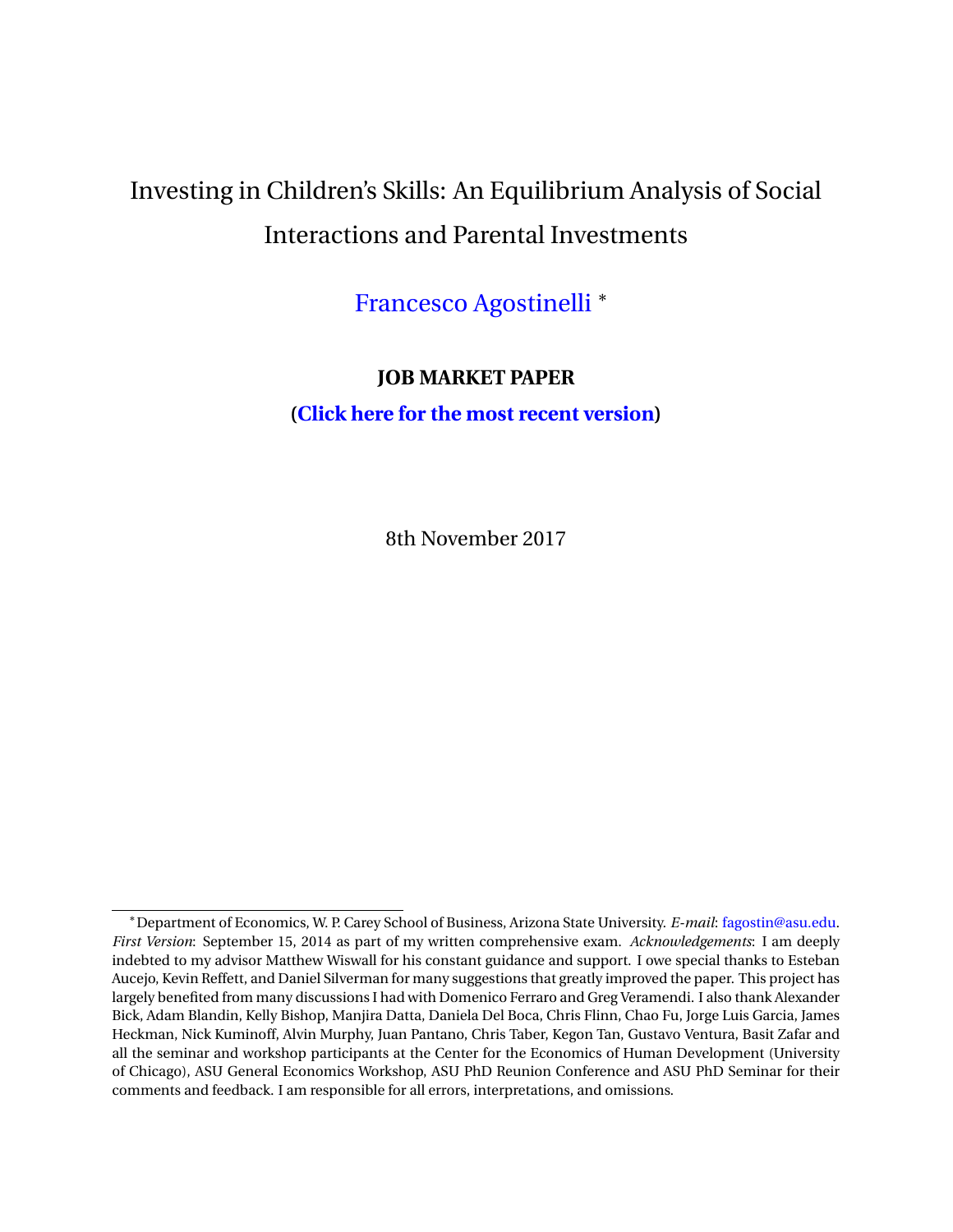#### **Abstract**

This paper studies the effects of social interactions on the dynamics of children's skills. I build a dynamic equilibrium model of child development with two key ingredients: peer groups forming endogenously and parental investments responding to the child's social interactions. I estimate the model via simulated method of moments using a dataset of U.S. adolescents. Exploiting within school / across cohort variations in potential peers' compositions, I identify the degree of complementarity between parents and peers in skill formation. I find that the environment where children grow up permanently shapes their developmental trajectories through the effects of social interactions. Moving a child at age 12 to an environment where children have 1 percentile higher skills at age 16, on average, improves her skills rank at age 16 by 0.63 percentiles. The effects are in proportion to the exposure time throughout childhood, with an average effect of 0.48 percentiles if the child is moved at age 15. As model validation, I show that these results track the estimates of the exposure effects of neighborhoods in [Chetty and Hendren](#page-50-0) [\(2016a\)](#page-50-0). Decomposing the exposure effects, I find that *peers* alone account for more than half of the overall findings, while the *school* and the *neighborhood* quality account for the remainder. Finally, I evaluate the effects on child development of a policy that integrates a sizable fraction of low-skilled children into a high-income environment. I find: (i) the effects depend on the endogenous formation of new peer groups; (ii) the policy generates dynamic equilibrium effects on parental investments and social interactions, which, if ignored, would lead to policy predictions for children's skills of approximately seven times smaller.

#### *JEL Classification*: C51, J13, J24

*Keywords*: Skill Formation, Social Interactions, Child Development, Model Validation, Outof-sample Prediction, Equilibrium Treatment Effects, Heterogeneous Treatment Effects.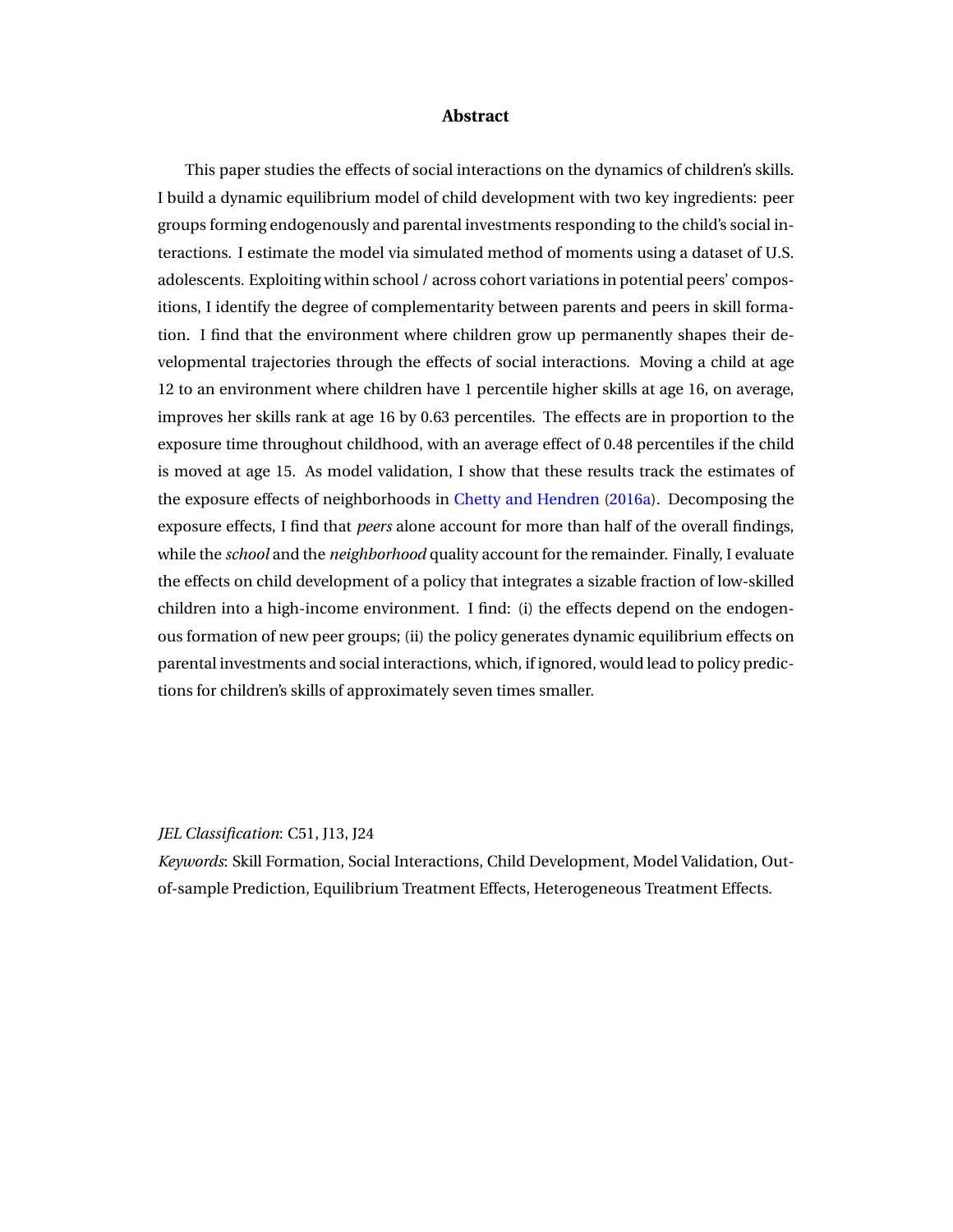# **1 Introduction**

This paper analyzes the effect of social interactions on skill formation in children. In particular, I build and estimate a model of child development, where children grow up in different *environments*, which are defined by: peers' composition, neighborhood quality and school quality. The dynamics of skills is governed by a technology of skill formation, which depends upon parental investments, the current child's skills and the environment-specific inputs. In this framework, I shed light on the importance of the dynamic effects of children's endogenous social interactions and the parental investment decisions in explaining developmental differences between different environments. A growing consensus in the literature emphasizes the importance of neighborhoods in shaping children's opportunities later in life [\(Chetty and Hendren,](#page-50-0) [2016a](#page-50-0)[,b;](#page-50-1) [Chetty et al.,](#page-50-2) [2016a,](#page-50-2)[b\)](#page-50-3). However, despite extensive research, the mechanisms behind these results remain unexplained. This paper reconciles the previous findings of childhood exposure to neighborhood with the role of children's social interactions in child development.

This project advances the current literature of child development by building and estimating a dynamic equilibrium model of children's skill formation with two innovative empirically grounded features. First, within different environments, children endogenously select their peer groups based on their preferences for their peers' characteristics. Social interactions can exhibit the tendency of children to become friends with others who share similar characteristics: a phenomenon called homophily bias. Second, parental investments respond to changes in peer groups. Decisions regarding parental investments depend upon a child's current peers, as well as on expectations about future peer groups. Equilibrium effects arise from the socially determined aspects of parental investments. In this framework, parental investments not only directly affect a child's skills, but also affect the development of the child's peers through social interactions. Consequently, the individual return on investing in children is affected by the equilibrium parental engagement within each environment.

Skills are formed dynamically through a technology of skill formation, which defines the complementarities between parental investments and the other inputs of child development in producing a child's skills: the current endowment of skills, the skills of peers, the school quality and the neighborhood quality. In this framework, there are two main channels through which peers affect parental behavior. First, contemporaneous changes in current peers and parental investments are related to the *static* complementarity between the two inputs. Second, permanent changes in peer composition affect parental behavior through the *dynamic* complementarity in skill formation. In other words, a permanent change in peer composition affect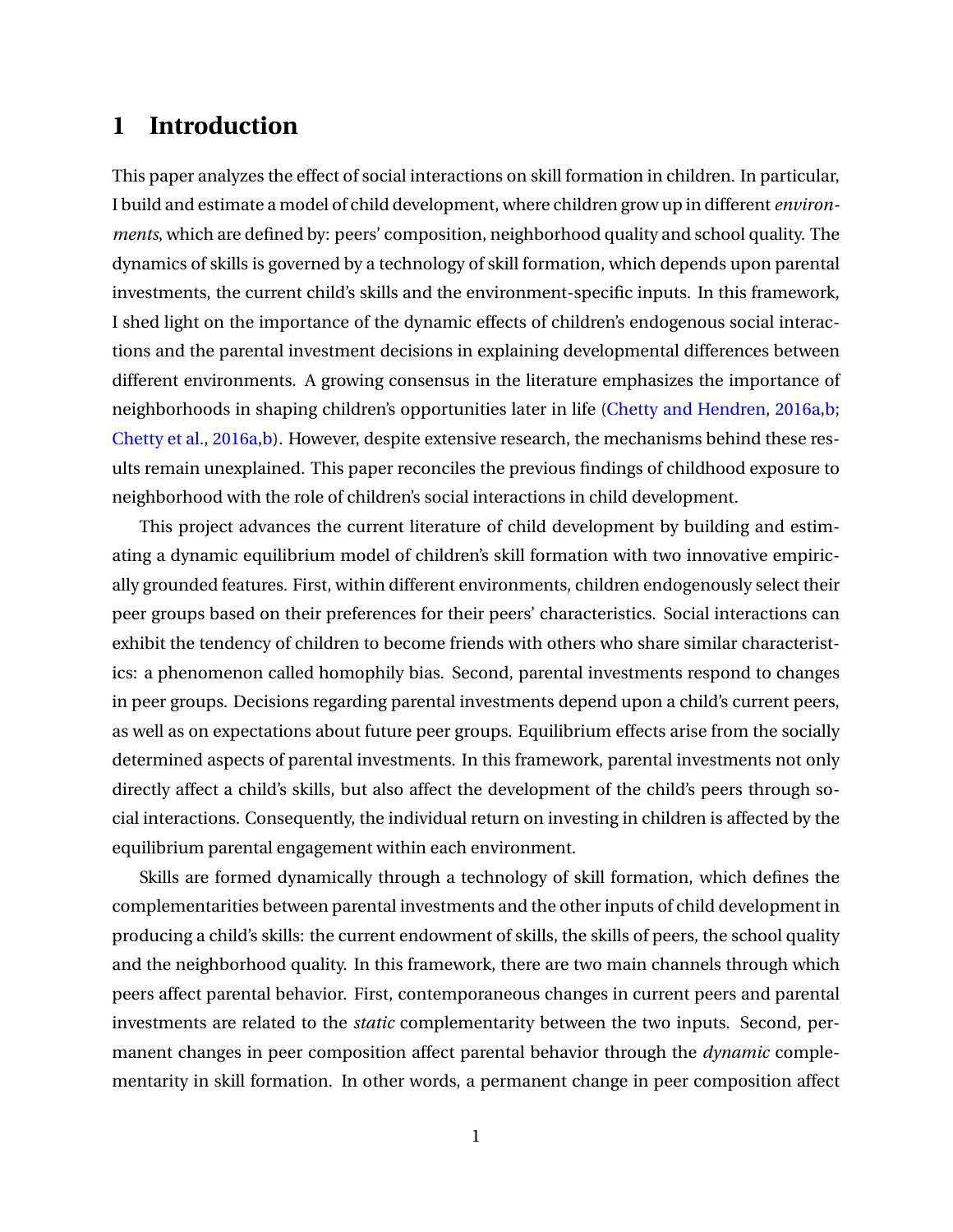the return of parental investments through the dynamic aspect of skill formation.

The model is estimated using data on U.S. adolescents from the National Longitudinal Study of Adolescent Health (Add Health). Add Health provides information about friendships within each school, which is key for analyzing the formation of peer groups. Moreover, information about child achievements and parental investments are available.

The identification of the model comes with two main challenges: (i) unobserved heterogeneity in how peer groups are endogenously formed; and (ii) children's skills and parental investments are unobserved. Ignoring these issues by using correlational relationships would cause the model's estimates and subsequent quantitative analysis to be biased.

The first challenge presents itself from the fact that peer groups may be formed based on additional unobserved heterogeneity, which can cause correlation between peer groups' realization and the residual unexplained variation in skill formation. To address this concern, I implement a standard instrumental variable (IV) approach in the literature. This identification strategy exploits random variations in cohort composition within school / across cohorts. The idea behind this identification strategy is simple: random changes in cohort compositions affect the opportunities for friendships between children. These shifts in the formation of peer groups affect the return of parental investments and the subsequent parental decisions.<sup>[1](#page-3-0)</sup>

In addressing the second challenge, [Cunha et al.](#page-50-4) [\(2010\)](#page-50-4) illustrate that even the classical measurement error in measuring a child's skills can cause important biases in estimating the technology of children's skill formation. Following the approach in [Cunha et al.](#page-50-4) [\(2010\)](#page-50-4) and [Agostinelli and Wiswall](#page-48-0) [\(2016\)](#page-48-0), I implement a dynamic latent factor model, which allows me to identify the joint distribution of latent skills and investments by exploiting multiple measurements in the data.

I estimate the model via simulated method of moments (SMM). I find that parental investments and peers are substitute inputs in producing children's skills. At the same time, I find a strong dynamic complementarity between parental investments and future expected peers. As a result of these two findings, a permanent change in peer composition has two opposing effects on parental investments. On one hand, "better" peers generate contemporaneous substitution effects in investment decisions due to the high substitutability in the production function. On the other hand, higher expected future skills for peers produce an "income" effect through the dynamic complementarity of skill formation. Parents have the incentive to invest

<span id="page-3-0"></span><sup>&</sup>lt;sup>1</sup>For previous use of similar source of identifying variation, see [Hoxby](#page-52-0) [\(2000\)](#page-52-0); [Hanushek et al.](#page-52-1) [\(2003\)](#page-52-1); [Ammer](#page-48-1)[mueller and Pischke](#page-48-1) [\(2009\)](#page-48-1); [Lavy and Schlosser\(2011\)](#page-52-2); [Lavy et al.\(2012\)](#page-52-3); [Bifulco et al.\(2011\)](#page-49-0); [Burke and Sass](#page-49-1) [\(2013\)](#page-49-1); [Card and Giuliano](#page-49-2) [\(2015\)](#page-49-2); [Carrell et al.](#page-49-3) [\(2016\)](#page-49-3); [Olivetti et al.](#page-53-0) [\(2016\)](#page-53-0); [Patacchini and Zenou](#page-53-1) [\(2016\)](#page-53-1)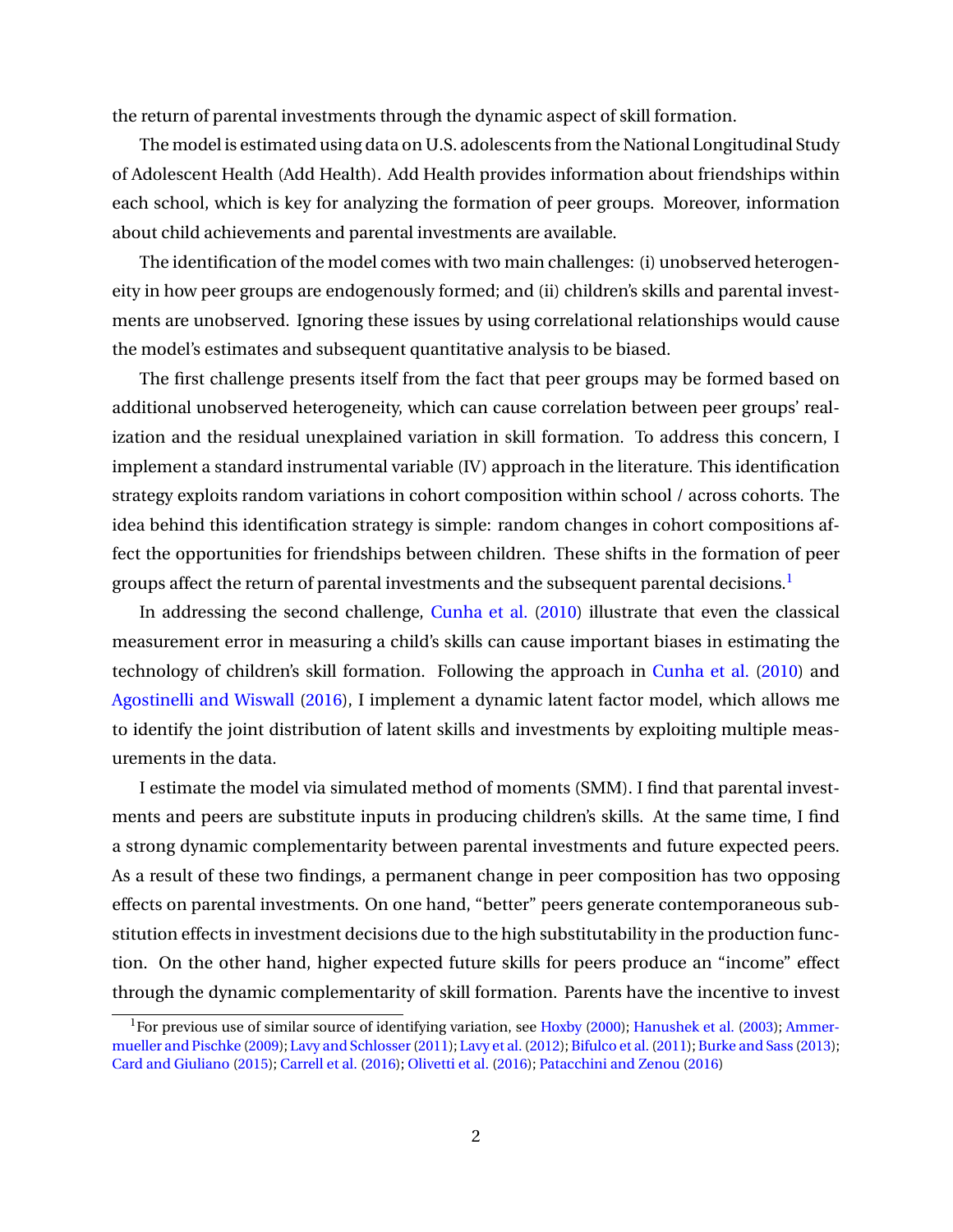more in their children because a higher-skilled child benefits more from higher-skilled peers in the future.

Furthermore, my estimates suggest that the formation of peer groups displays an extensive degree of homophily bias. I show evidence of homophily bias with respect to a child's race and level of latent skills. A child who is in the lower quartile of the skill distribution and belongs to a minority group is four times more likely to befriend a same-race child than a different-race child. In addition, the same child is two times more likely to befriend a same-skill and samerace child than a same-race child in the upper quartile of skill distribution.

I first use the estimated model to analyze the extent to which growing up in different environments accounts for the variation in children's outcomes. I find sizable effects for children moving to better environments. The effects are in proportion to the exposure time. The earlier children are moved, the higher the effect. A child who is moved at age 12 to an environment where children have 1 percentile higher skills at age 16 exhibits, on average, an improvement in her skills rank at age 16 by 0.63 percentiles. The average effect is 0.48 percentiles if the child is moved at age 15. As model validation, I show that my findings track (out-of-sample) the quasiexperimental findings of childhood exposure effects of neighborhoods for the U.S. from [Chetty](#page-50-0) [and Hendren](#page-50-0) [\(2016a\)](#page-50-0). In addition, my model allows me to decompose these effects. I find that *peers* account for more than half of the exposure effects.

The relative importance of peers for the exposure effects underlines the role of policies that change peers' composition and promote socioeconomic integration in environments, as a way to improve outcomes for disadvantaged children. I find that by moving the most disadvantaged children (in the lower quartile of skill distribution) from a low-income environment to a high-income environment generates important dynamic equilibrium effects, with heterogeneous treatment effects for both the moved and receiving children. I first consider a large-scale policy, i.e. a policy that moves a sizable fraction of disadvantaged children into a higher-income environment (approximately 5% of the population of the receiving cohort). I find that the policy increases the skills of the moved population of 16-year-old children, on average, by approximately 0.40 standard deviations. On average, I do not find any adverse effect for receiving children. On the contrary, when the fraction of moved population increases to 30%, I find that the policy generates *winners* and *losers*. First, I find that the policy increases the skills of the moved population of 16-year-old children on average by 0.22 standard deviations. In contrast, there is an adverse effect for receiving children, with the skills of 16-year-old children decreasing, on average, by 0.15 standard deviations. Additionally, I find that children who remained in the sending environment benefit from the outflow of the most disadvantaged companions, with an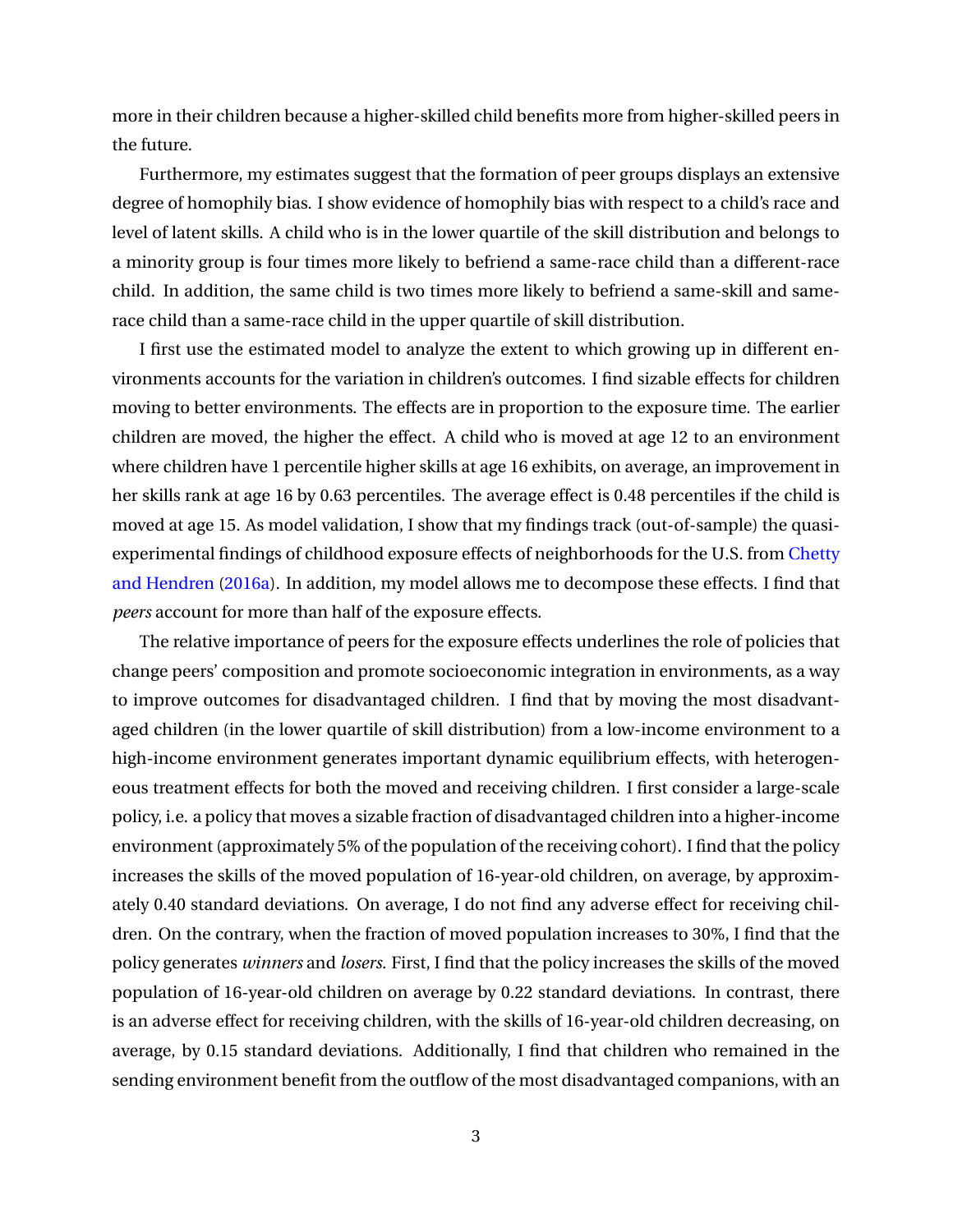average increase in skills at age 16 of 0.17 standard deviations.

I find that large-scale changes in peers' composition generate important equilibrium feedback effects, and as a result amplify the policy effects. Ignoring equilibrium effects would lead to large biases in counterfactual policy predictions for children's final skills. In the case of the larger policy, I find that the policy predictions for the children's skills in the receiving environment would be approximately seven times smaller. Part of the bias is due to the dynamic-equilibrium feedback effects on parental investments. In fact, in the absence of dynamic-equilibrium feedback effects, the *static* complementarity between parents and peers dominates the dynamic effects of the policy.

I find that policy effects for receiving and remaining children reduce in magnitude as the fraction of moved children decreases. An increase of inflow of the most disadvantaged children from the low-income environment to the high-income environment increases the probability of the receiving children becoming friends with the new companions. For the same reason, an increase of the outflow of the moved population benefits children who remain in the sending environment. For children who were moved, the opposite is true. The higher the outflow of disadvantaged companions, the higher the chances that the moved children remain friends with each other in the new environment.

My structural model allows me to analyze the distributional policy effects. I find that largescale changes in peers' composition exhibit heterogeneous treatment effects as a result of the endogenous formation of new peer groups. Children with lower skills (in the first quartile of the skills distribution in each subpopulation): (i) benefit the most in leaving disadvantaged social environments; (ii) benefit the most amongst the children who remained in the sending environment; (iii) are the ones who are more adversely affected in receiving the new peers. Furthermore, I find stronger policy effects for minorities, with detrimental effects in black and Hispanic children living in the receiving environment. This is explained by the fact that most of the moved children are minorities, and as a result, the minority children from the receiving environment are more likely to interact with the new companions because of the race effects in the endogenous formation of peer groups. In line with this result, previous empirical studies pointed out that peer effects seem to be stronger*intra*-race and for minorities (see [Hoxby,](#page-52-0) [2000;](#page-52-0) [Angrist and Lang,](#page-48-2) [2004;](#page-48-2) [Imberman et al.,](#page-52-4) [2012\)](#page-52-4)

The paper will be presented as follows. In Section [2,](#page-6-0) I discuss the related literature. In Section [3,](#page-8-0) I present the data used for the empirical work and preliminary empirical results. In Section [4](#page-15-0) and [5,](#page-26-0) I present the model. In Section [6,](#page-29-0) I describe the identification strategy. Section [7](#page-34-0) contains a discussion of the structural estimation and results. Section [8](#page-38-0) and Section [9](#page-41-0) discuss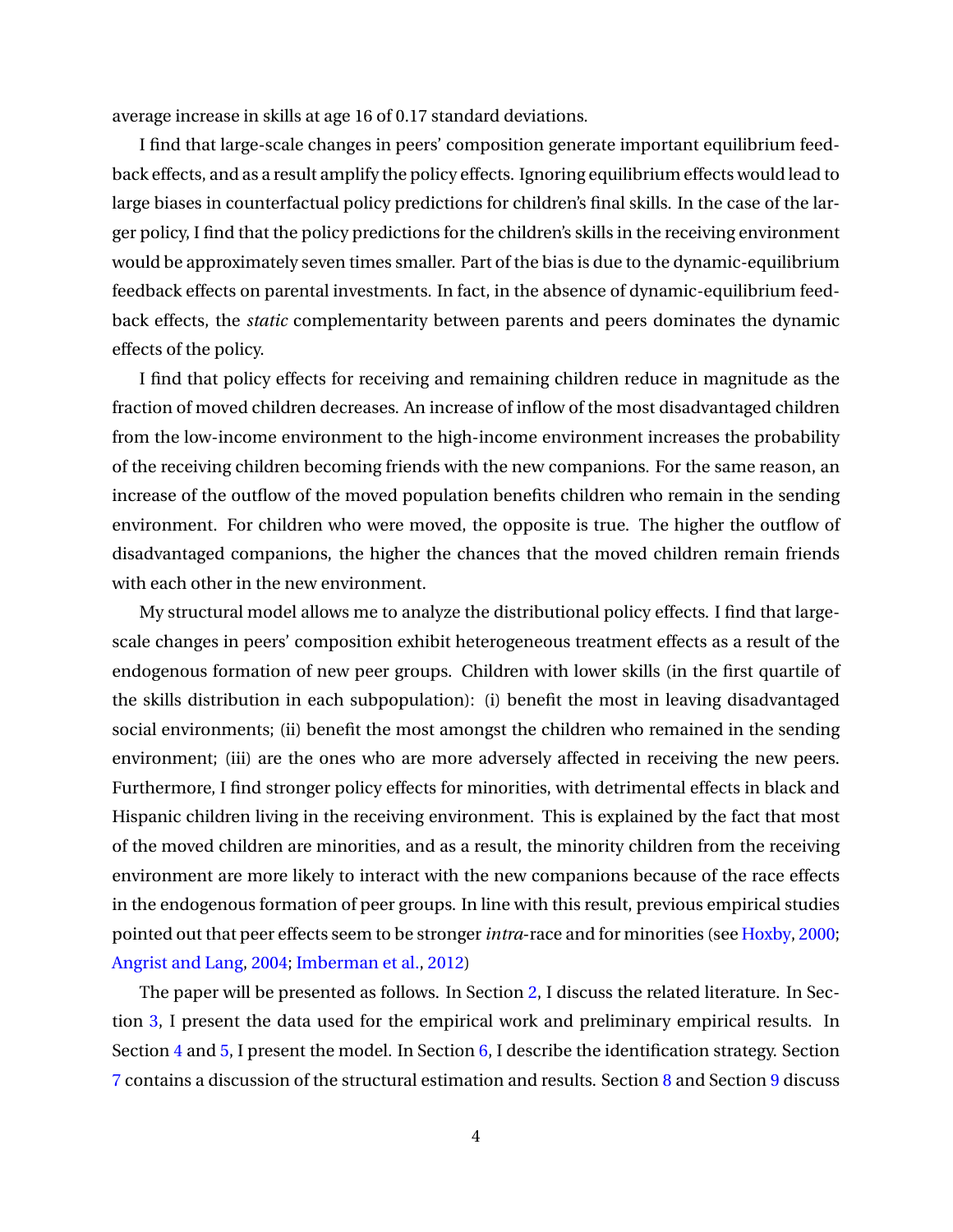the quantitative analysis and the model validation. Section [10](#page-46-0) concludes.

# <span id="page-6-0"></span>**2 Related Literature**

This paper builds upon two important areas of the literature: child development and social interaction. There is extensive evidence in the literature on parental and public investment in children that highlights the important role of play inside and outside the household on the development of children's skills (see [Todd and Wolpin,](#page-53-2) [2003,](#page-53-2) [2007;](#page-53-3) [Del Boca et al.,](#page-51-0) [2014\)](#page-51-0). [Cunha](#page-50-5) [and Heckman](#page-50-5) [\(2008\)](#page-50-5) and [Cunha et al.](#page-50-4) [\(2010\)](#page-50-4) estimate a dynamic latent factor model of cognitive and non-cognitive skill formation, allowing for unobservability of both inputs and outputs, endogeneity of inputs and unobserved child-specific heterogeneity. They find that investments made early in life are more effective in remediations for low-skilled children. [Agostinelli and](#page-48-0) [Wiswall](#page-48-0) [\(2016\)](#page-48-0) follow the framework considered in [Cunha et al.](#page-50-4) [\(2010\)](#page-50-4) and develop a new identification strategy for the technology of skill formation with unknown total factor productivity and unknown return to scale. Their empirical results show a pattern of rapid skill development from age 5 to 14. They find that as children age, skill inequality increases. Estimates reveal that investments are more productive at early ages and in particular for disadvantaged children. This paper is the first work in the literature that sheds light upon the dynamic equilibrium effects of children's social interactions and the parental investment decisions in explaining developmental differences in children.

A wide set of previous work analyzed peer effects in various outcomes. [Manski](#page-52-5) [\(1993\)](#page-52-5) points out the challenges in identifying peer effects by considering three observable equivalent specifications in a model of social interactions: peer effects (endogenous effects), selection into peer groups (correlated effects) and common exogenous (contextual) effects. One part of the literature tried to overcome this challenge in identification of peer effects by exploiting exo-genous variation in peer-group composition.<sup>[2](#page-6-1)</sup> For example, in [Abdulkadiroglu et al.](#page-48-3) [\(2014\)](#page-48-3), the identification of peer effects at school is based on test-score discontinuity in admission criteria. In the context of college students, [De Giorgi et al.](#page-51-1) [\(2010\)](#page-51-1) and [Sacerdote](#page-53-4) [\(2001\)](#page-53-4), respectively, exploited random assignments of peers at college. [Arcidiacono et al.](#page-48-4) [\(2012\)](#page-48-4) develop a new algorithm for estimating peer effects using panel data and which controls for peer selection and unobserved heterogeneity using University of Maryland transcript data. Finally, [Sacerdote](#page-53-4) [\(2001\)](#page-53-4) highlights that the literature's findings on peer effects are quantitatively and statistically larger when considering non-linear models of peer effects. However, results are often context

<span id="page-6-1"></span> $2F$ or a complete literature review on the identification of peer effects through experiments, see [Sacerdote](#page-53-5) [\(2014\)](#page-53-5)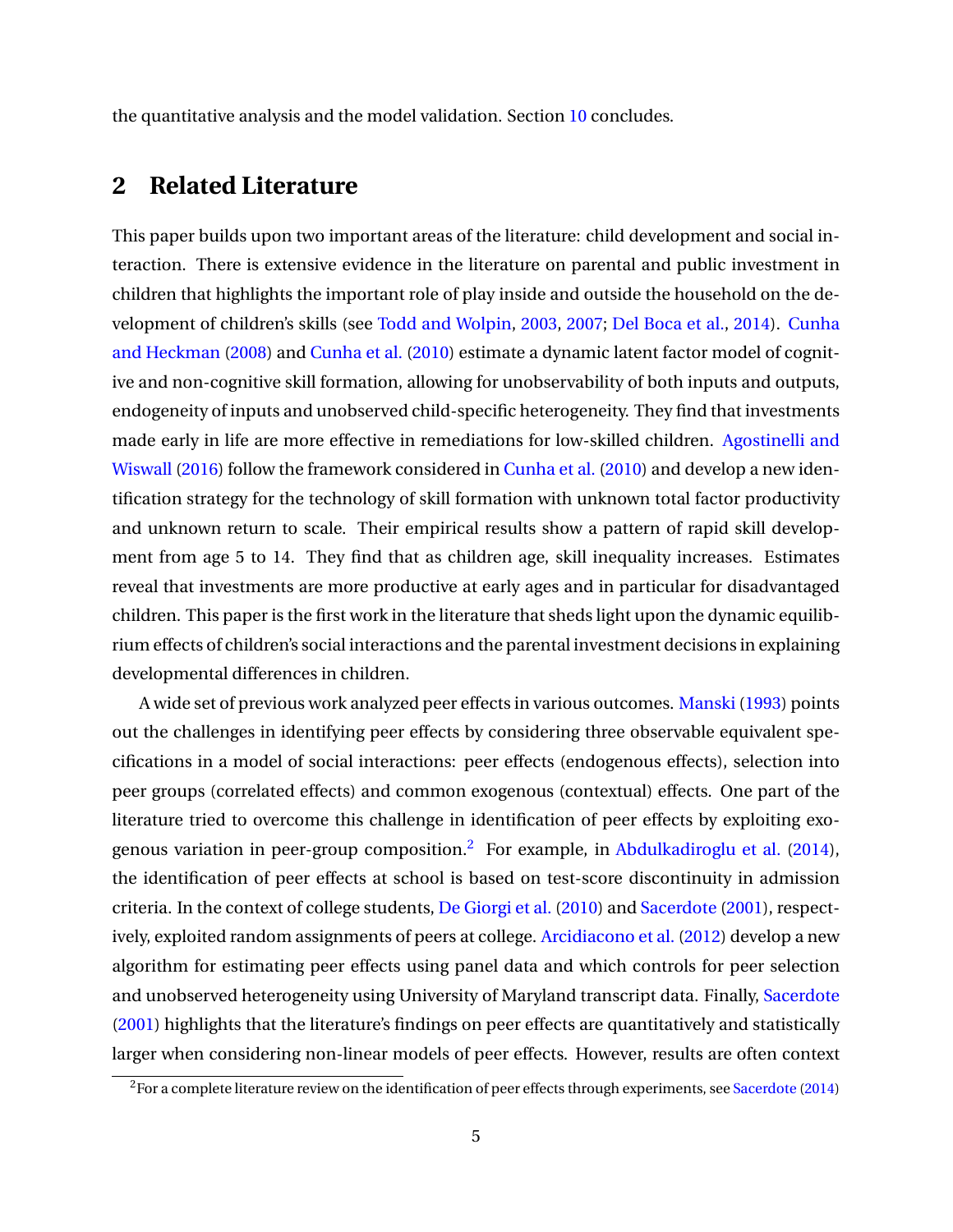specific, a potential limitation for policy analysis. This paper is exploiting quasi-experimental variation in cohort composition within school / across cohorts, to identify the degree of complementarity between parental investments and peers in the technology of skill formation. The set of policy-invariant parameters of the model are used to evaluate policies that have not previously been implemented.

A parallel literature started to consider identification and estimation of peer effects within micro-funded models of behavior and social interactions (see [Brock and Durlauf,](#page-49-4) [2001a](#page-49-4)[,b,](#page-49-5) [2007;](#page-49-6) [Blume et al.,](#page-49-7) [2011,](#page-49-7) [2015\)](#page-49-8). [Calvó-Armengol et al.](#page-49-9) [\(2009\)](#page-49-9) estimate a model of adolescent effort choice within a social network. The authors define peers as the set of nominated children in Add Health data. However, the authors do not consider any model of network formation and peer selection, while they control for peer selection through network-specific fixed effects. This is equivalent to assuming that peers select themselves into groups but friendship formation within each group is independent of observable and unobservable characteristics of people in the group. They find that the level of an adolescent's connectivity (position within the network measured by Katz–Bonacich centrality) is an important predictor for their school performance. Finally, [Fu and Mehat](#page-51-2) [\(2016\)](#page-51-2) estimate a model of student achievements and a class-tracking regime with endogenous parental effort using ECLS-K. They find that accounting for endogenous parental responses to class-quality changes is key to evaluating class-tracking policies. These works explicitly focus on the contemporaneous peer effects on children's outcomes. My paper contributes in this literature by building a new structural model of child development and peer effects, and by highlighting the importance of dynamic peer effects in shaping the developmental trajectories of children.

Analysis of endogenous network formation became popular among both theoretical (see for example [Jackson and Wolinsky,](#page-52-6) [1996;](#page-52-6) [Bala and Goyal,](#page-48-5) [2000;](#page-48-5) [Dutta et al.,](#page-51-3) [2005;](#page-51-3) [Mele,](#page-52-7) [2010\)](#page-52-7) and econometric studies (see [Christakis et al.,](#page-50-6) [2010;](#page-50-6) [Sheng,](#page-53-6) [2014;](#page-53-6) [Auerbach,](#page-48-6) [2016;](#page-48-6) [Graham,](#page-51-4) [2016,](#page-51-4) [2017\)](#page-51-5). [Carrell et al.](#page-49-10) [\(2013\)](#page-49-10) estimates peer effects on academic performance at the United States Air Force Academy. Using an assignment algorithm designed to foster the academic achievement of the lowest-ability students, the authors find a negative treatment effect for the targeted group. The authors provide evidence that this finding is the result of endogenous peer-group formation, which displays the tendency of students to generate homogeneous subgroups. This result underlines the importance of accounting for endogenous peer-group formation once considering policies that manipulate peer composition.

Important progress has been made in [Badev](#page-48-7) [\(2016\)](#page-48-7), where the author develops a model of individual behavior and endogenous peer selection. He estimates the model using Add Health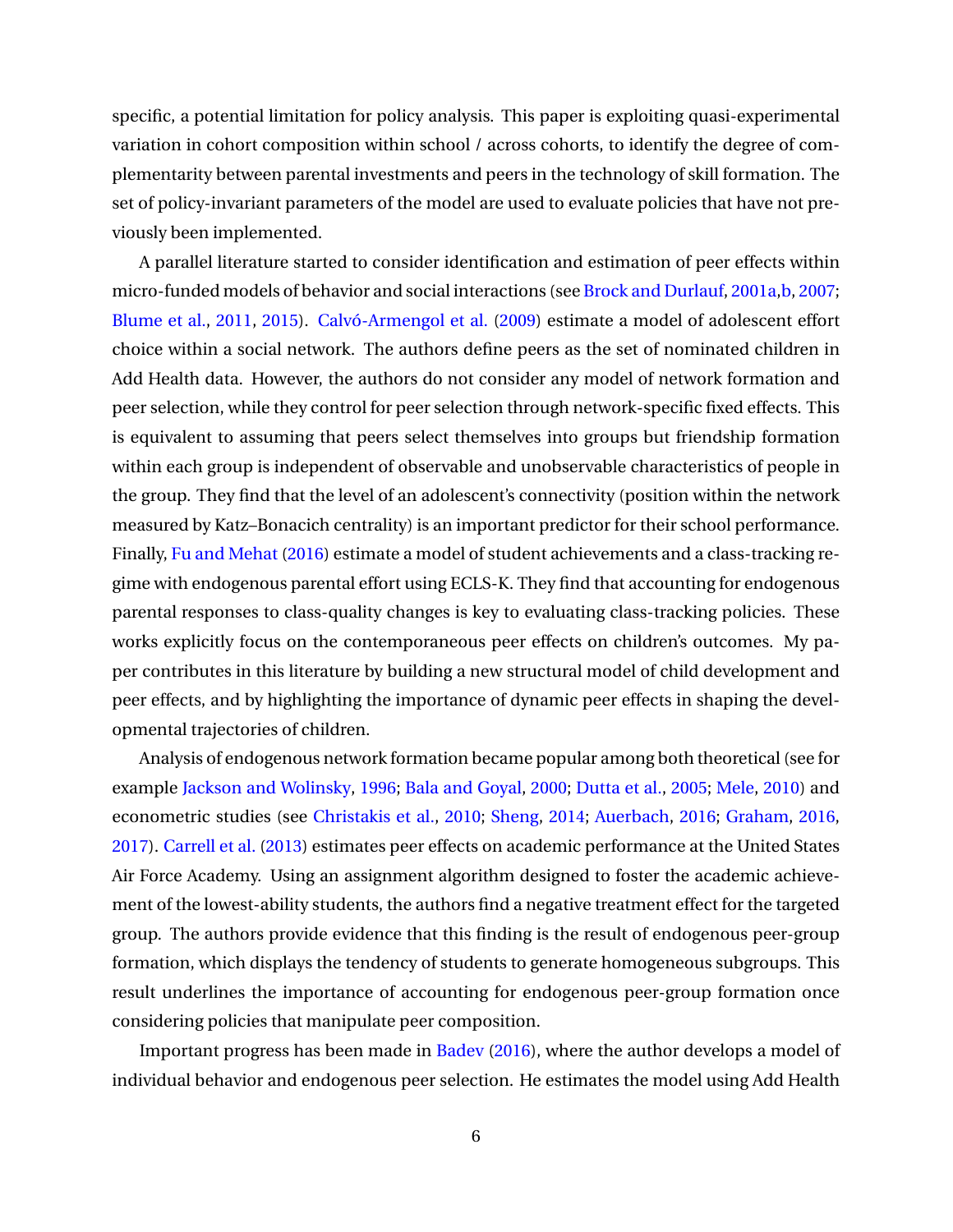data on smoking decisions and friendship nominations. He finds that neglecting the endogeneity of the networks leads to important biases on policy evaluations. However, [Badev](#page-48-7) [\(2016\)](#page-48-7) focuses on the contemporaneous effects of peers, and through this paper, I will emphasize how the dynamic aspect of peer effects is key in understanding the role of social interactions in child development. Additionally, the empirical analysis in [Badev](#page-48-7) [\(2016\)](#page-48-7) looks at a specific outcome for adolescents (smoking decisions), while my empirical analysis will be based on a dynamic latent factor model. This allows me to consistently study peer effects on children's skills and to avoid relying on arbitrary variables as measures for children's outcomes.

Finally, my work sheds light on the mechanisms behind the recent research on the effects of neighborhood exposure on children. [Chetty and Hendren](#page-50-0) [\(2016a\)](#page-50-0) find sizable childhood exposure effects of neighborhood. Their results show that the return for children's outcomes of moving to a better neighborhood is in proportion to the amount of time spent in that neighborhood, with a rate of 4% decline for each additional year of exposure to the origin area. In a companion paper, [Chetty and Hendren](#page-50-1) [\(2016b\)](#page-50-1) find strong correlation between the childhood exposure effects and specific characteristics of neighborhoods, like racial segregation, income inequality, school quality, and social capital. My estimated model replicates (out-of-sample) the findings in [Chetty and Hendren](#page-50-0) [\(2016a\)](#page-50-0), and it decomposes the causal effects of neighborhoods in different policy-relevant mechanisms, like the effect of peer composition, school quality and neighborhood quality in child development.

# <span id="page-8-0"></span>**3 Data and Empirical Evidence**

## **3.1 The National Longitudinal Study of Adolescent to Adult Health (Add Health)**

This paper uses the National Longitudinal Study of Adolescent to Adult Health (Add Health).<sup>[3](#page-8-1)</sup> The Add Health original sample comprises students among 132 representative schools in the United States. There are 90,118 students, ranging between grade 7 and grade 12 in the 1994– 1995 school year (Wave I). A subsample of students (20,745) is selected for having an additional home interview (in-home). The home interview includes new questions for the children and a questionnaire for one of their parents. The dataset includes specific information on family background, students' school grades and their scores in the Add Health Picture Vocabulary Test (AHPVT – a revised version of the Peabody Picture Vocabulary Test [PPVT]) , as well as information about children's peers.

<span id="page-8-1"></span><sup>&</sup>lt;sup>3</sup>For additional information about the dataset, see [A](#page-76-0)ppendix A or visit <http://www.cpc.unc.edu/projects/addhealth>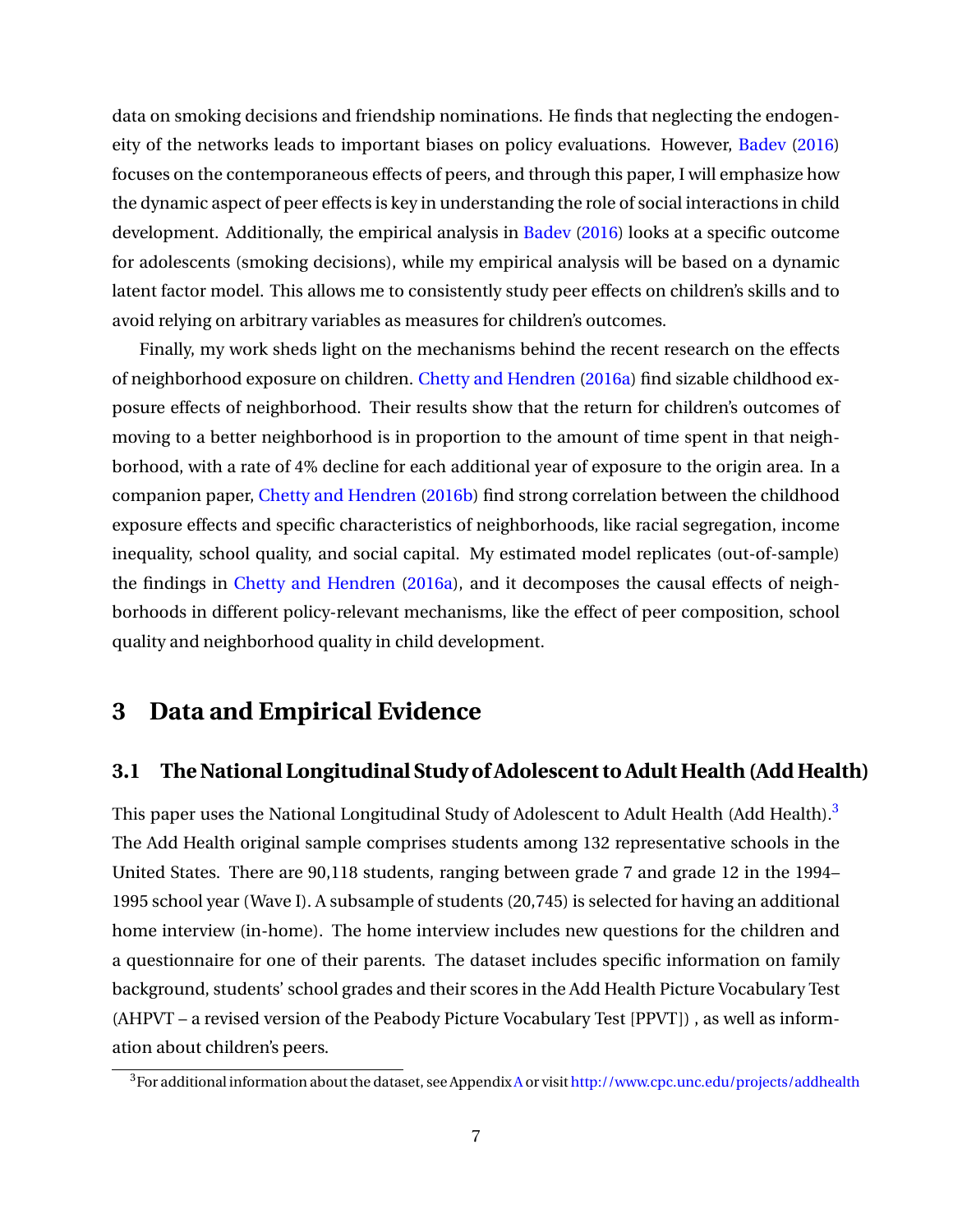A main source of information that makes the Add Health dataset particularly attractive for achieving the objective of this project is the friendship nomination. During the first two waves, children were asked, both during the in-home and in-school interviews, to nominate their best five male and best five female friends. This detailed information helps me to reconstruct the structure of friendship for every child in the sample by simply matching their identifier. Additionally, during the in-home interview, children are asked about their relationship with their parents. Respondents provide information regarding whether, during the last four weeks, they were involved in specific activities with their parents. The activities include: going shopping, sport activities, going to a movie/museum/concert or sport event, talking about personal problems or school, or working on a project for school. I use all the activities as measures of parental investments.

One important challenge in the empirical analysis of peer effects using Add Health comes from the fact that children are able to nominate up to five friends for each gender. This feature of the data can lead to a potential censoring and mismeasurement of peer groups (see for example [Chandrasekhar and Lewis,](#page-50-7) [2016;](#page-50-7) [Griffith,](#page-52-8) [2017\)](#page-52-8). In the sample, I use for my empirical analysis approximately 11% of children showing a full list of 10 best friends within the school roster.[4](#page-9-0) To address this concern, I construct the peer-group information for each child from both the individual child's list of friends as well as from the unilateral friendship nominations coming from the other children who are not nominated. In other words, if child *i* does not nominate child *j* as a friend, but child *j* nominates child *i*, then I consider them as friends in the data. In a case where child *i*'s list of friends is binding, I am able to recover additional friends in his peer group, alleviating the truncation problem. Furthermore, through my empirical analysis of parental investments and peer effects, I implement an IV estimation analysis to deal with the endogeneity of the network formation. Given that my instrument is unrelated to the network structure of friends, this approach is also effective in dealing with mismeasurement of peer effects.<sup>[5](#page-9-1)</sup>

<span id="page-9-0"></span> $4By$  gender, respectively, 28% of male and 32% of female children report a list of five best same-gender friends within the school roster

<span id="page-9-1"></span><sup>5</sup>A common instrument in the analysis of peer effects is constructed with exogenous characteristics of the friends of friends (see for example [Bramoullé et al.,](#page-49-11) [2009;](#page-49-11) [Calvó-Armengol et al.,](#page-49-9) [2009;](#page-49-9) [Patacchini and Zenou,](#page-53-7) [2012\)](#page-53-7). The validity of this instrument requires the correct measurement of the network structure, at least until the second degree of separation between links.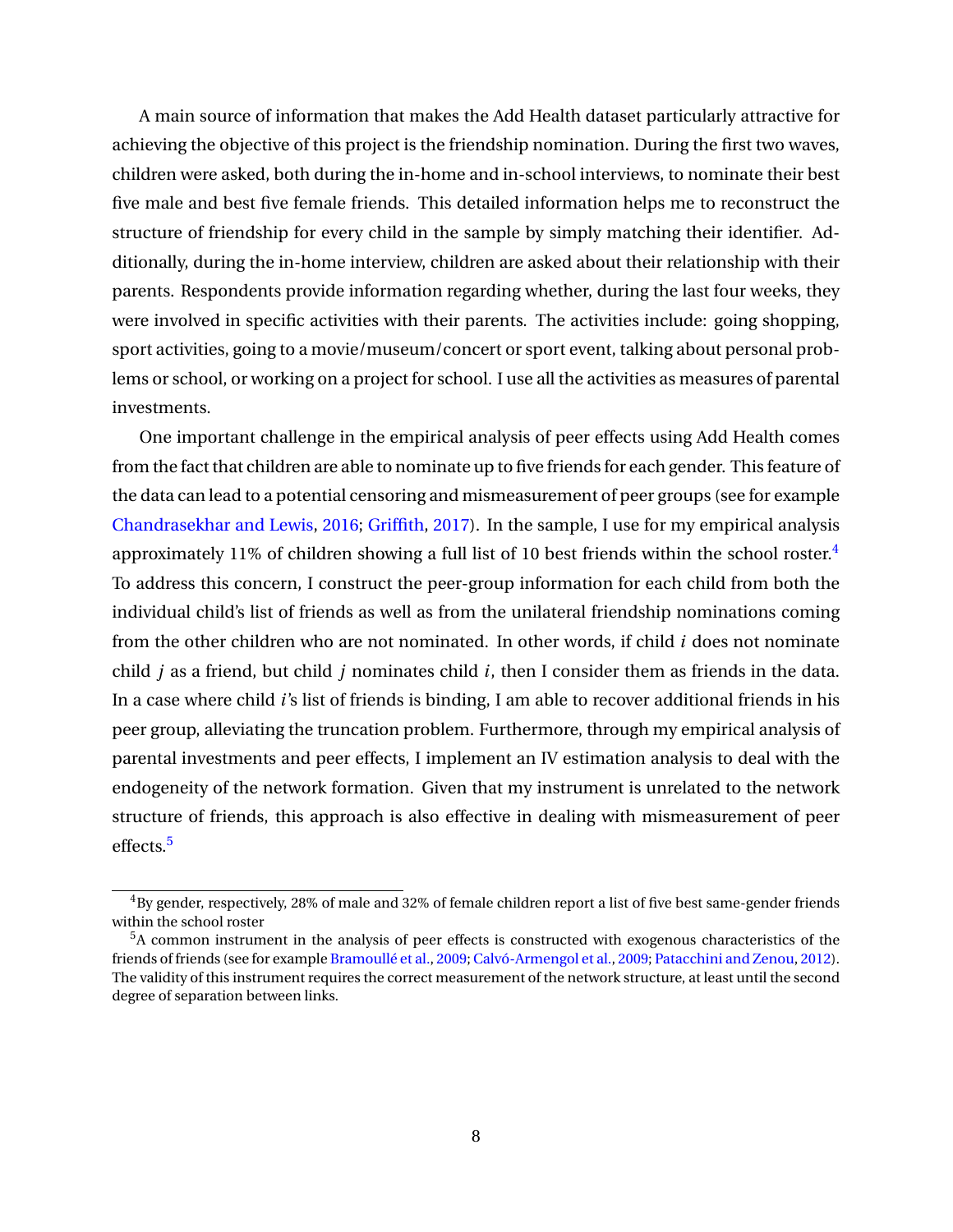## **3.2 Descriptive Statistics**

Table [1](#page-54-0) reports descriptive statistics for the sample I use in the estimation of the model. The average age is 15.65. In terms of racial composition, 16% of the children are black and 17% are Hispanic, while the remaining 67% are white (or other races). On average, children report 4.48 friends out of the maximum number of 10 possible nominations.<sup>[6](#page-10-0)</sup> The average PPVT raw score is 64.26, while the average grades for English, math, history and science vary from 2.72 to 2.86.<sup>[7,](#page-10-1)[8](#page-10-2)</sup> The average family income is \$42,884 (in 1994), while the average number of years of schooling for the child's mother is  $13.13$ .<sup>[9](#page-10-3)</sup>

Table [1](#page-54-0) also provides descriptive statistics on measures of a parent's (mother's) level of engagement, which I use to identify latent parental investments in my empirical analysis. The most frequent activities performed by children with their mothers in the four weeks preceding the in-home interview are: shopping (72%), talking about school work (63%) and school activities (54%). On average, from one-third to approximatively a half of children had a conversation about personal issues or an argument with their mothers (47% of them talked with their mothers about someone they are dating or about a party they attended, 39% talked about a personal problem and 33% had a serious argument). A quarter of children went with their mother at least once to a movie theater, museum, concert or sport events, while 38% went to a religious service. Finally, approximately 10% of children either played a sport or worked on a school project with their mother.

# <span id="page-10-4"></span>**3.3 Empirical Findings on the Endogeneity of Network Formation**

In this section, I provide some empirical evidence that friendships are not formed at random, but instead children display the tendency to become friends with others who are similar to themselves: a phenomenon called homophily bias. One important concern in any empirical analysis of peer effects is related to the endogeneity of the network formation (see [Carrell et al.,](#page-49-10) [2013\)](#page-49-10). In particular, the tendency of children with a similar background (both observable and unobservable characteristics) to socialize together can be an important challenge for identi-

<span id="page-10-0"></span> $6$ Here, I report the average number of nominated friends. Later, in the empirical section, I will consider the total number of friends, which is constructed by also including the unilateral friendship nominations of other children. The average number of friends is approximately seven.

<span id="page-10-1"></span> $7$ The national GPA in 1994 for U.S. high schools was 2.44 in math, 2.50 in science and 2.63 in English. Source: the National Center for Education Statistics, [The Nation's Report Card](https://nces.ed.gov/nationsreportcard/pdf/studies/2011462.pdf?$_$ga=1.239818315.931572072.1438358434)

<span id="page-10-3"></span><span id="page-10-2"></span> $8$ Only 34 out of 19,713 children achieved the maximum PPVT score. Only five children scored the minimum.

 $9$  Using the Current Population Survey, I find that mothers of children with similar age, as in Add Health, have an average family income for 1994 of \$42,759. Their average number of years of education is 12.63.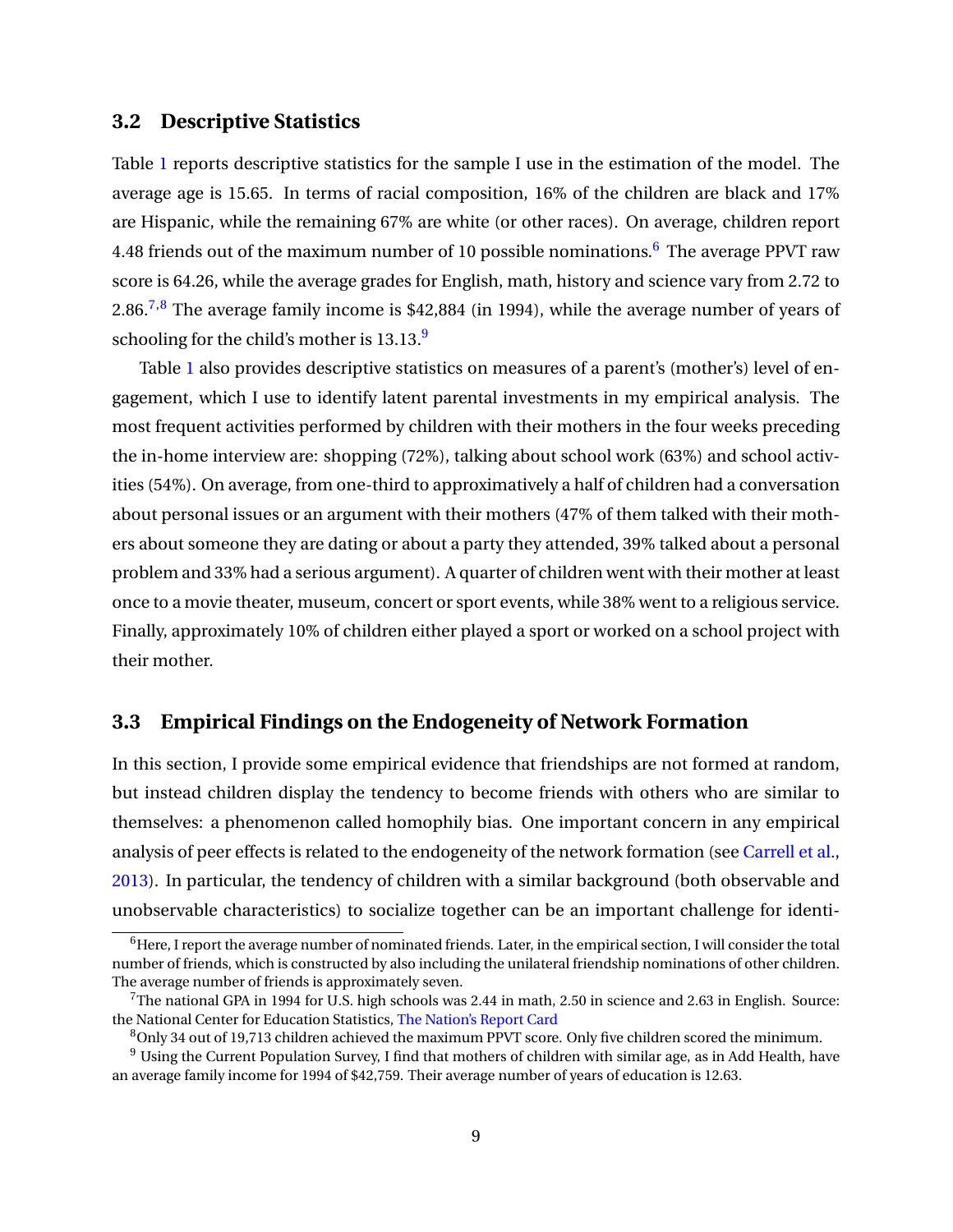fication. Furthermore, evaluation of many policies which can change cohort composition in specific social environments (e.g. school vouchers, housing vouchers, classroom tracking, etc.) is required to predict new policy-induced children's networks to account for social interactions and to predict the effects on the dynamics of children's skills.

Following the method in [Currarini et al.](#page-51-6) [\(2010\)](#page-51-6), I test for homophily bias in the formation of peer groups by looking at the homophily bias index (hereafter referred to as HBI) developed in [Coleman](#page-50-8) [\(1958\)](#page-50-8). The intuition behind the HBI is straightforward: the index captures the tendency of friendships to be biased towards other children of the same type, adjusting for the relative frequency of that specific type in the overall population. In detail, letting  $f_{x,s}$  be the average fraction of friends who are of the same type  $x$  at school  $s$ , and  $q_{x,s}$  being the total fraction of children of type *x* in a given school *s*, then we have:

<span id="page-11-0"></span>
$$
HBI_{x,s} = \frac{f_{x,s}}{q_{x,s}}
$$
 (1)

A value of one for the HBI index in [\(1\)](#page-11-0) suggests that friendships are formed at random, preserving the frequencies of school composition in peer-group composition. On the other hand, the homophily bias in network formation generates an HBI index greater than one: the fraction of same-type friends consistently exceeding the fraction of that type of children at school. Figure [1](#page-66-0) shows graphically the HBI for race. The x-axis represents the values for the fraction of same-race children in the school  $(q_{x,s})$ . The y-axis displays the fraction of same-race friends  $(f_{x,s})$ . Each point in Figure [1](#page-66-0) represents the average fraction of friends of the same race for individuals of a specific race in a specific school. Figure [1](#page-66-0) shows that children of different races tend to form friendships with same-race children at a higher frequency than the frequencies of racial composition at school. Figure [2](#page-67-0) is the analogue of the previous figure with respect to a child's skills. Each of the sub-figures in Figure [2](#page-67-0) uses a different criterion for defining "same-skills children" relative to the standard deviation of the skills distribution. Each of the four specifications exhibits the tendency of children to become friends with other children with the same level of skills.<sup>[10](#page-11-1)</sup>

## <span id="page-11-2"></span>**3.4 Empirical Findings on Parental Investments and Peers' Skills**

In this section, I show the extent to which changes in peers' skills induce changes in parental investment behavior. The results provide the support for the framework of my model of child

<span id="page-11-1"></span><sup>&</sup>lt;sup>10</sup>The null hypothesis of random formation of peer groups with respect to race and skills is rejected in both cases at a 1% significance level.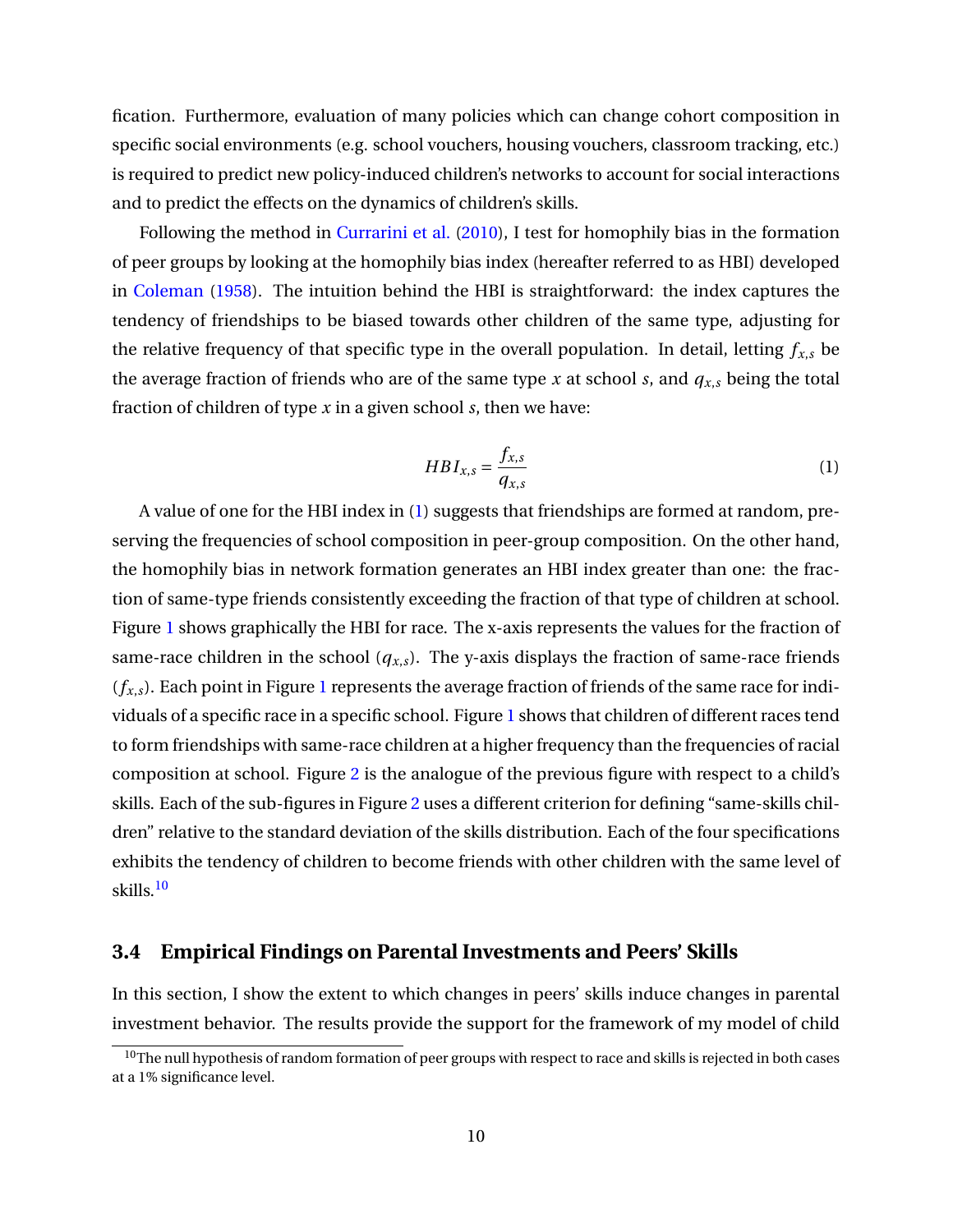development and peer effects described in the next section. In addition, these empirical findings are used in the structural estimation of my model as identifying moments. Consider the following empirical model of investment decision:

<span id="page-12-0"></span>
$$
I_{i,s,t} = \beta_0 + \beta_1 \ln h_{i,s,t} + \beta_2 \ln \overline{H}_{i,s,t} + X_i' \beta_3 + \beta_s + u_{i,s,t},
$$
 (2)

where *Ii*,*s*,*<sup>t</sup>* is the parental investment (as a fraction of time) for parent of child *i*, in school *s* when she is *t* years old, which is recovered through a latent factor model (see Section [5.1\)](#page-26-1) using data on parental engagement described in the previous section. The child's skills are defined as  $h_{i,s,t}$  , while  $H_{i,s,t}$  is the mean of her peers' skills.  $X_i$  is a vector of the child's and parents' exogenous characteristics and  $β_s$  is the school fixed effects. The coefficient  $β_2$  represents the effect of peers' skills on investment decisions. The equation in [\(2\)](#page-12-0) is similar to the investment decision function estimated in the previous literature, where I additionally include peers' skills as an explanatory variable (see [Cunha et al.,](#page-50-4) [2010;](#page-50-4) [Agostinelli and Wiswall,](#page-48-0) [2016;](#page-48-0) [Attanasio et al.,](#page-48-8) [2017a](#page-48-8)[,b](#page-48-9)[,c\)](#page-48-10).

I first estimate the model in [\(2\)](#page-12-0) using school fixed effects. Column (1) of Table [2](#page-55-0) shows the results.<sup>[11](#page-12-1)</sup> The effect of peers on parental investment is negative and statistically significant at the 5% level. The estimate of -1.44 indicates that doubling peers' skills is associated with a decrease in investments of 1.44 percentage points. On the other hand, the effect of a child's skills on parental investment behavior is positive and statistically significant at the 1% level. The point estimate of +2.66 suggests that doubling a child's skills induces parental investments to increase by 2.66 percentage points. Overall, the school fixed effects estimates suggest that parental investments respond in opposite direction to changes in their own child's skills in comparison to changes in skills of their child's peers.

Following the analysis of endogenous network formation in the previous section, I address the endogeneity of peers' skills in [\(2\)](#page-12-0), implementing a within-school instrumental variable (IV) estimator. I use variation in the racial compositions of different cohorts within the same school to analyze the effect of changes in peers' skills on parental investments, where cohorts are defined by children's ages (for previous use of a similar source of within-school/across-cohorts identifying variation for peer effects, see [Hoxby,](#page-52-0) [2000;](#page-52-0) [Hanushek et al.,](#page-52-1) [2003;](#page-52-1) [Ammermueller](#page-48-1) [and Pischke,](#page-48-1) [2009;](#page-48-1) [Lavy and Schlosser,](#page-52-2) [2011;](#page-52-2) [Lavy et al.,](#page-52-3) [2012;](#page-52-3) [Bifulco et al.,](#page-49-0) [2011;](#page-49-0) [Burke and](#page-49-1)

<span id="page-12-1"></span> $^{11}$  All results in Table [2](#page-55-0) [are adjusted for measurement error through the latent factor model explained in Section](#page-49-1) [5.1.](#page-49-1)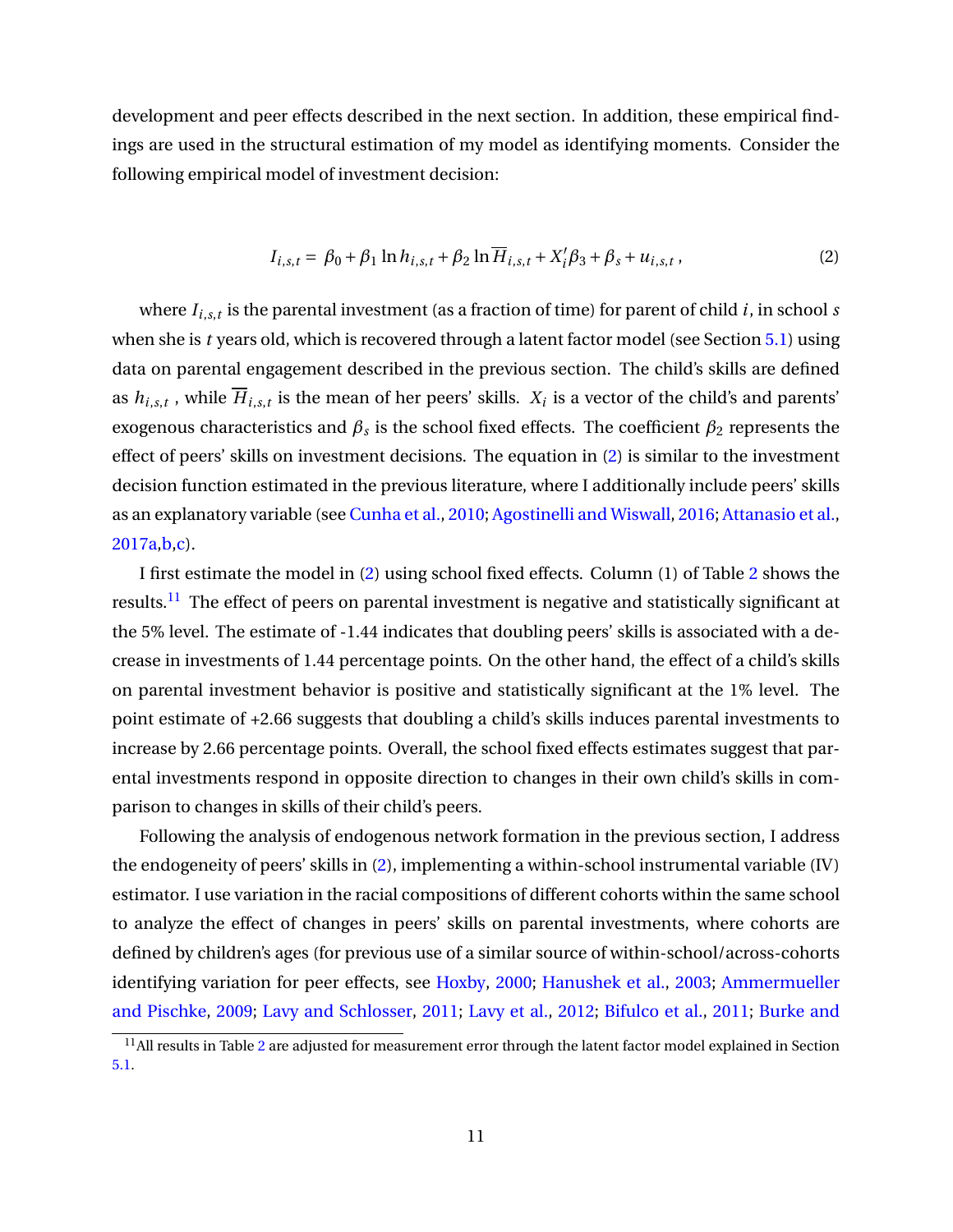[Sass,](#page-49-1) [2013;](#page-49-1) [Card and Giuliano,](#page-49-2) [2015;](#page-49-2) [Carrell et al.,](#page-49-3) [2016;](#page-49-3) [Olivetti et al.,](#page-53-0) [2016;](#page-53-0) [Patacchini and](#page-53-1) [Zenou,](#page-53-1) [2016\)](#page-53-1). The idea behind this identification strategy is simple: the differences in cohort composition define the choice set for the children's network formations, shifting the peer-group realizations and identifying the causal effect of peers' skills on investment decisions.<sup>[12](#page-13-0)</sup>

Evidence of homophily bias in friendships in Section [3.3](#page-10-4) underlines that the heterogeneous effects in the formation of peer groups in children depend on the individual characteristics of the child. Differences in the fraction of children from a minority group between cohorts would asymmetrically impact the friendship realizations that depend on race. Likewise, differences in the fraction of low-skilled children between cohorts would predict dissimilar changes in peers' skills for low-skilled versus high-skilled children. For this reason, I implement an IV specification which allows for different effects of cohort racial composition based on the individual child's own race and skills.

I construct two different instrumental variables for whether the child is part of a minority group or not. In the case of white children, the instrument corresponds to the interactions between the individual child's log-skills ( $\ln h_{i,t}$ ) and the fraction of white children in that cohort. In the case of children from a minority group, the children's skills are interacted with the fraction of black children in that cohort.<sup>[13](#page-13-1)</sup> Allowing for the heterogeneous effects of cohort compositions is important in terms of predicting power on the formation of peer groups, and consequently for the *relevance* of the instrumental variables.

The validity of the instruments relies on (i) the conditional independence and (ii) the exclusion restriction. The first condition requires that differences in racial composition between cohorts be uncorrelated with the unobserved heterogeneity in investment decisions. This assumption would be consistent with a sorting model of neighborhood/school choice through which parents decide where to permanently move according to their expectations about the school's composition. Random differences between the ex-ante expectations and the actual realization of the new cohort's composition would generate exogenous shifts in the set of potential peers. Additionally, conditional independence is valid under the assumption that the latent factor model fully captures the child-specific unobserved heterogeneity, which is a common assumption in studies that estimate the technologies of skill formation (see [Cunha and](#page-50-9) [Heckman,](#page-50-9) [2007,](#page-50-9) [2008;](#page-50-5) [Cunha et al.,](#page-50-4) [2010;](#page-50-4) [Agostinelli and Wiswall,](#page-48-0) [2016\)](#page-48-0).<sup>[14](#page-13-2)</sup> The exclusion re-

<span id="page-13-0"></span> $12$ This identification strategy does not require that friendships are only formed within a unique cohort. It only requires that changes in cohort composition alter the peer-choice set between cohorts. Empirically, most of the friendship nominations are within the same cohort.

<span id="page-13-1"></span> $13$ The regression is estimated with a within-school IV estimator, and the instrumental variables are all transformed with a within-school transformation.

<span id="page-13-2"></span> $14$ An exception to this can be found in [Cunha et al.](#page-50-4) [\(2010\)](#page-50-4), where the authors consider additional model specific-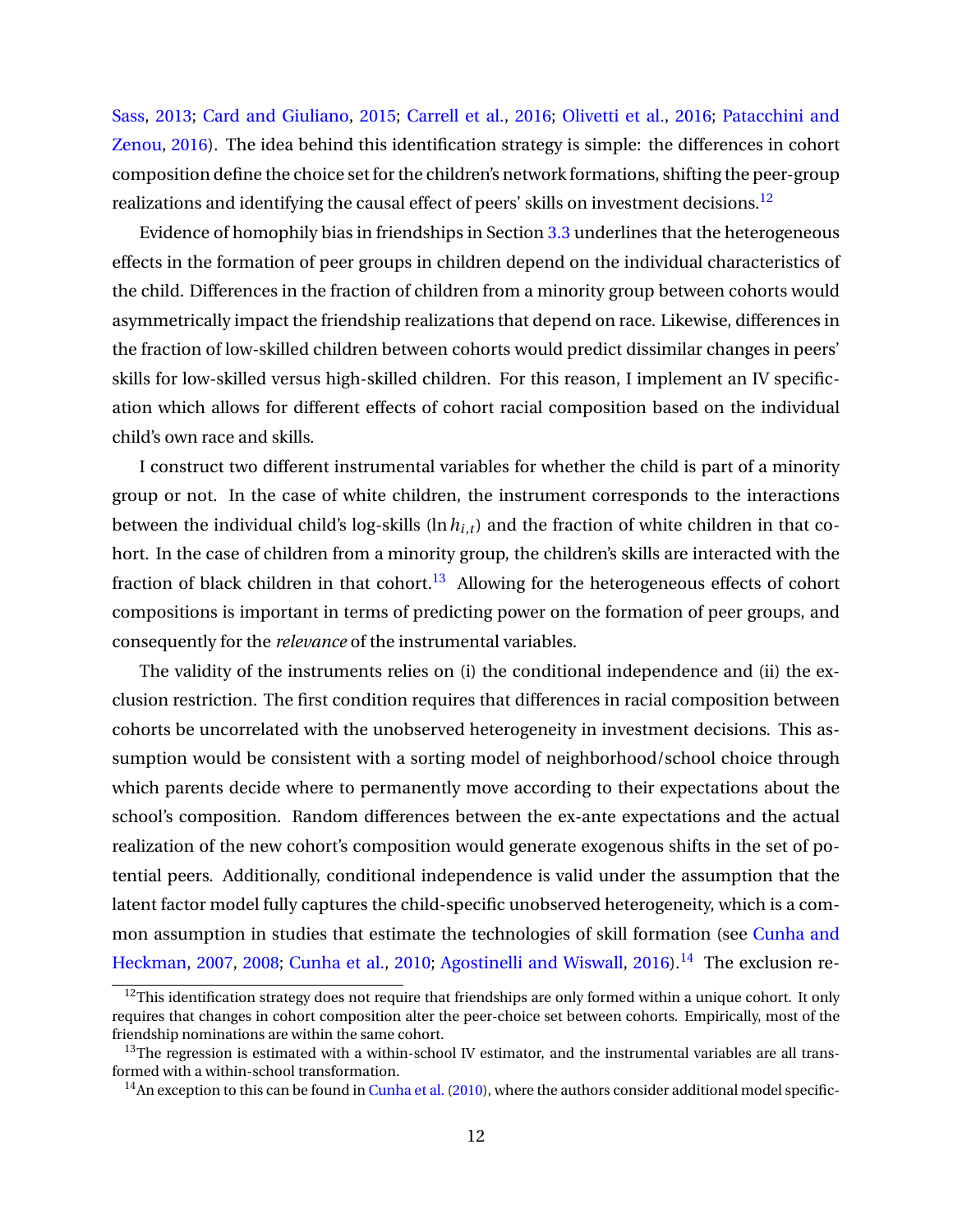striction requires that the differences in racial composition between cohorts within the same school affect parental investment decisions only through the peer-effects channel, and not directly in any other way.

Figure [3](#page-68-0) shows graphically the first-stage coefficients of the two instruments. In the background of the two figures is a histogram that shows the distribution of the two instruments (after controlling for the explanatory variables in [\(2\)](#page-12-0)), revealing the identifying sources of the variation. Figures [3a-3b](#page-68-0) show the different predictions for peers' skills due to changes in compositional effects by race: an increase in the fraction of children with the same race within the same cohort predicts a decrease in the expected level of peers' skills in the case of a child from a minority group, while it predicts an increase in the expected level of peers' skills for a white child in that cohort. I formally test the relevance of the two instrumental variables in Panel B of Table [2.](#page-55-0) I find that the two instruments are relevant, with an F-statistic of the test of joint significance equal to  $11.78$ <sup>[15](#page-14-0)</sup>

Column (2) in Table [2](#page-55-0) reports the IV estimates. Peer effects on parental investments are both statistically and quantitatively different from the estimate of the school fixed effects estimator. In fact, using shifts induced from within-school/across-cohort changes in cohort composition, I find that the causal effect of peers' skills on parental investment is positive. The estimate suggests that doubling the average of skills of a child's peers is associated with an increase of parental investment of 0.72 percentage points.

Anticipating the next discussions regarding the identification of the model of investment decisions and the formation of peer groups, there are three main findings from the above estimates which are extremely informative for identification of the model: (i) point estimates of fixed effect estimator; (ii) the permanent nature of shift-induced changes in peers by the instrumental variables and the associated causal findings; (iii) The relative bias of the school fixed effects estimates relative to the IV estimates. Through the lens of the structural model, these three pieces of information from the empirical analysis will directly map into three specific features of the model of investment decisions and formation of peer groups: (i) *static* complementarity between parents and peers in producing skills; (ii) *dynamic* complementarity between parents and peers in producing skills; (iii) endogenous network formation and selection into peer

ations that allow the factors to be correlated with unobserved heterogeneity in investment decisions. However, in order to identify the model, the authors need additional exclusion restrictions. One possible exclusion restriction is that during the first period of development, skills are uncorrelated with the unobserved heterogeneity.

<span id="page-14-0"></span><sup>&</sup>lt;sup>15</sup>Stock and Yogo provide critical values to test weak IV conditions based on the F-stat of excluded instruments. Those critical values can be interpreted as a test, with a 5 % significance level, of the hypothesis that the maximum relative bias (with respect to the OLS estimates) is 10% or at least 15%. In this case, Stock and Yogo's critical values for the F-stat of the excluded instruments are 19.93 (10%) and 11.59 (15%)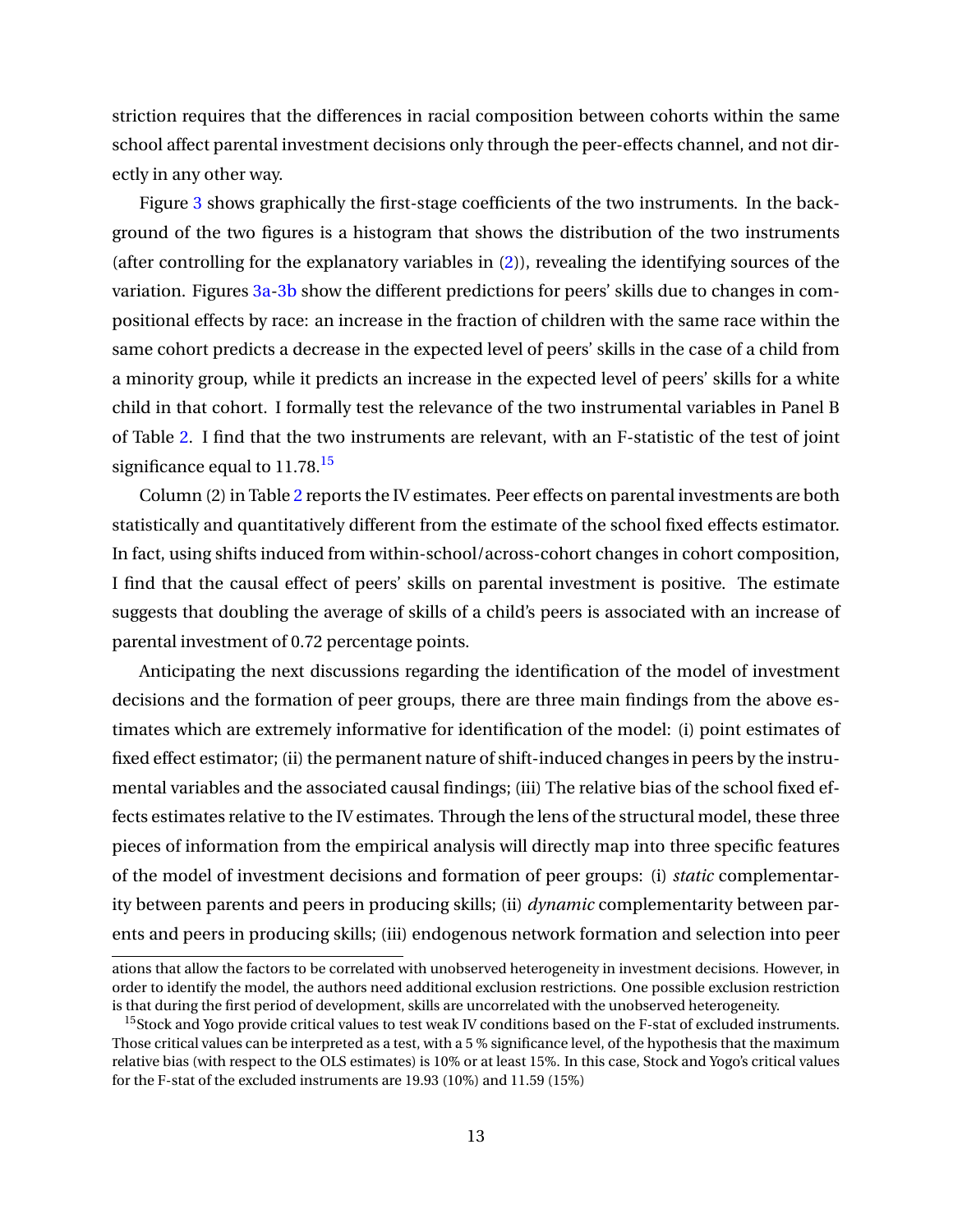groups on unobservables.

# <span id="page-15-0"></span>**4 An Equilibrium Model of Parental Investments and Endogenous Network Formation**

The social environment in which children live predicts their success later in life, defining important room for policy interventions in fostering children's skills. However, analysis of any policy which changes the composition of a specific social context (e.g. school vouchers, housing vouchers, classroom tracking, etc.) requires knowledge of the endogenous policy-induced changes in parental investments and peer groups in order to predict the overall policy effects. This is particularly relevant considering the empirical evidence on endogenous network formation and peer effects on parental investments shown in the previous section. For this reason, in this section, I develop the model that serves as the basis of my empirical and quantitative analysis.

This model represents a network economy populated by a finite number of families, each formed by one parent (mother) and one child. There are several environments  $e \in \{1,...,E\}$ , each populated by *N<sup>e</sup>* number of families. Children can form social networks only within each environment *e*. Children from different environments are isolated from each other and they cannot socially interact. The model has four periods  $(T = 4)$ , each consisting of one year. The first period ( $t = 1$ ) is when children are 13 years old, while the last period ( $t = T$ ) is when children are 16 years old. Since I observe a negligible percentage of people changing school during the considered period (probably because children are enrolled in high school), I simplify the model by assuming that the parent cannot decide to change their environment during the model's period of study.

Parents and children solve different problems. Mothers altruistically invest time to foster children's skills. Children endogenously decide their peers according to their skills and other exogenous characteristics, forming a potentially large social network within the environment. Potential skills spillovers for child development take place between peers within a children's social network. Peers' skills spillovers affect parental investment productivity. In equilibrium, parental investments form the within-environment children's skills distribution, determining the children's social interactions. This mechanism generates an equilibrium-feedback effect on parental behavior caused by peer effects through the formed social network.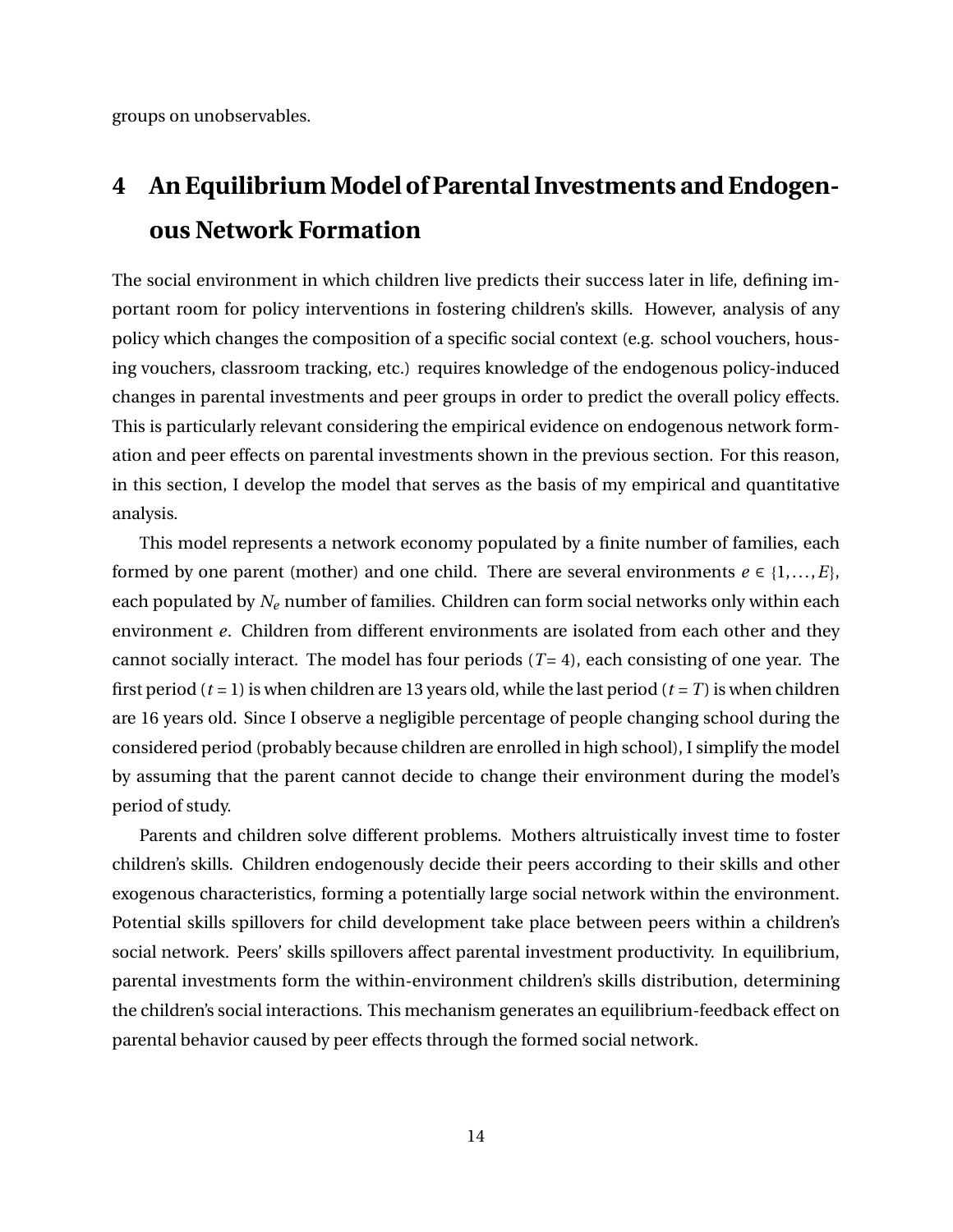

# **4.1 The initial conditions**

The initial period of the model  $(t = 1)$  is fixed when children are 13 years old. At the beginning of this period, I assume each family *i* draws the vector of individual initial conditions composed of the initial skills for both mother and child  $(m_i, h_{i,1})$ , its exogenous characteristics  $X_i$ , and the neighborhood quality *d* and school quality *s*. The peers' composition is defined by the set of children who share the same neighborhood quality and school quality. The combination of peers' composition, neighborhood quality and school quality defines the environments where children live. I do not allow mobility of a family between different environments during the period of consideration (when the child is between 13 and 16 years old). In Add Health, I observe a negligible percentage of people changing school neighborhood during the considered period. This finding is probably related to the fact that parents do not tend to move once their child is already enrolled in high school. Hence, I use this assumption in the model since it significantly simplifies the model. However, different realizations of initial conditions generate the sorting of people into different environments in terms of parents' skills, income and child's skills, which is a key mechanism to analyze children's social interactions and the consequences of social isolation in generating inequality in children's outcomes. Perhaps, in an economy where selection into environments is based on a family's skills and income, children raised in high-skilled and high-income families will tend to interact with peers also raised in high-skilled and high-income families. The characterization of these social-interaction patterns are due to the sorting into environments.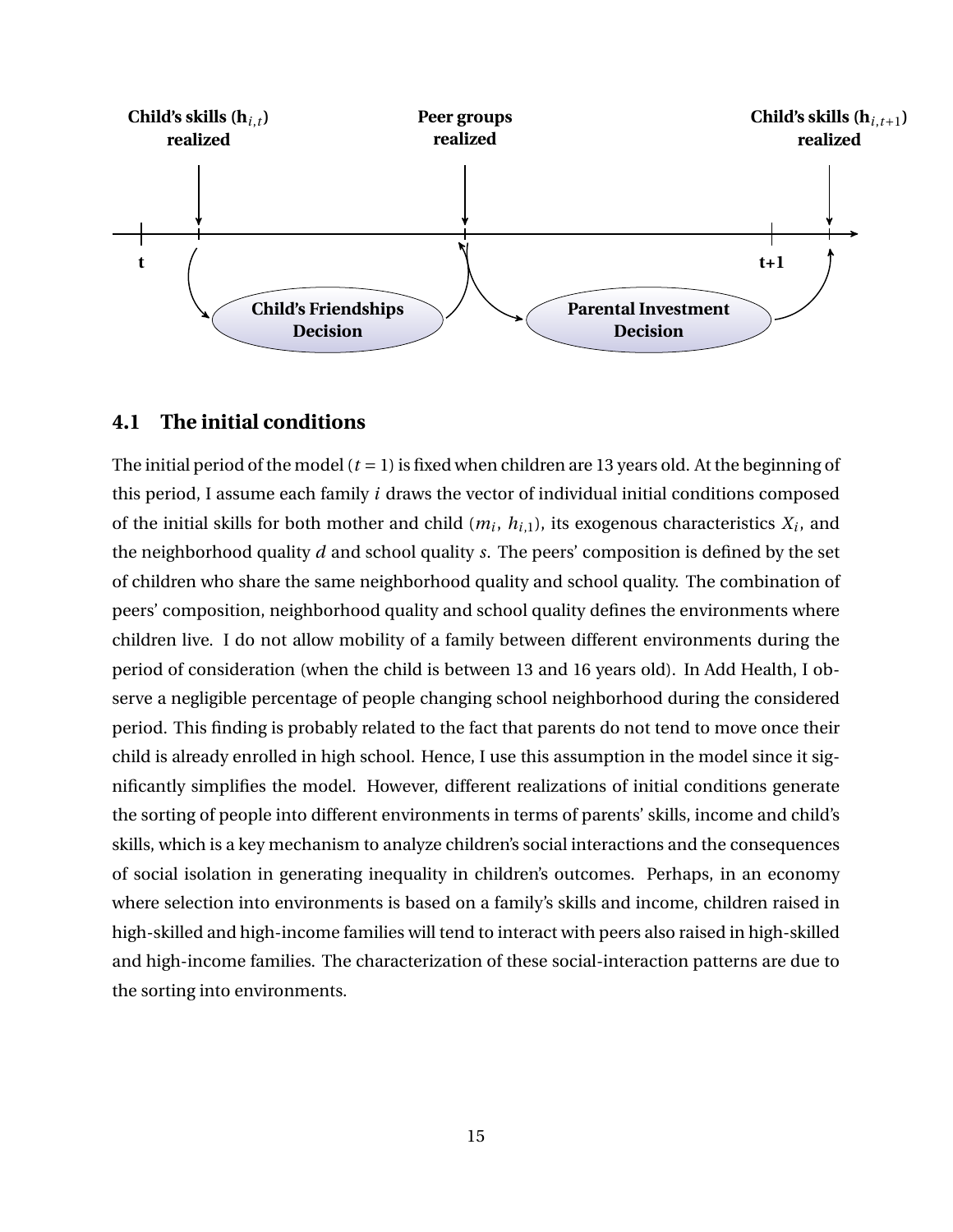# **4.2 Skill Formation**

At each period *t*, children's skills (*hi*,*t*) evolve dynamically through a technology of skill formation. The children's skills in the next period are produced by the current stock of children's skills, parental investment, peer effects, school quality and neighborhood quality. The first two inputs are generally considered in the literature of child development (see for example [Cunha](#page-50-9) [and Heckman,](#page-50-9) [2007,](#page-50-9) [2008;](#page-50-5) [Cunha et al.,](#page-50-4) [2010;](#page-50-4) [Heckman and Masterov,](#page-52-9) [2007;](#page-52-9) [Del Boca et al.,](#page-51-0) [2014,](#page-51-0) [2016\)](#page-51-7). Here, peer effects  $(\overline{H}_{i,t})$  are captured by the average of peers' skills:

$$
\overline{H}_{i,t} = \frac{1}{\sum_{j \in N_e} L_{i,j,t}} \sum_{j \in N_e} L_{i,j,t} \cdot h_{j,t} , \qquad (3)
$$

where *Li*,*j*,*<sup>t</sup>* is an indicator function, which equals one if child *i* and child *j* are friends, and zero otherwise. The formation of peer groups is endogenous in the model and is defined by the decision of children (see next section).

The choice of the average effect of peers' skills approach is in line with previous literature on peer effects and social networks, where the mean effect (unweighted or weighted average) is considered a first-order approximation of the peers' externality (see [Brock and Durlauf,](#page-49-4) [2001a](#page-49-4)[,b,](#page-49-5) [2007;](#page-49-6) [Blume et al.,](#page-49-7) [2011,](#page-49-7) [2015;](#page-49-8) [Calvó-Armengol et al.,](#page-49-9) [2009;](#page-49-9) [Patacchini and Zenou,](#page-53-7) [2012;](#page-53-7) [Patac](#page-53-8)[chini et al.,](#page-53-8) [2012\)](#page-53-8). However, in this framework, peer effects can be potentially highly non-linear, depending on the technology specification.<sup>[16](#page-17-0)</sup> I allow the dynamics of children's skills to be affected also by the parental investments  $(I_{i,t})$ , some individual specific neighborhood/school effects (*Ai*,*d*,*s*,*<sup>t</sup>* ) and total factor productivity (TFP). The technology of skill formation which defines children's skills in the next period looks as follows:

<span id="page-17-1"></span>
$$
h_{i,t+1} = h_{i,t}^{\alpha_1} \cdot \left[ \alpha_2 (I_{i,t})^{\alpha_3} + (1 - \alpha_2) \left( \overline{H}_{i,t} \right)^{\alpha_3} \right]^{\frac{\alpha_4}{\alpha_3}} \cdot A_{i,d,s,t} \cdot exp(\xi_{i,t+1}), \tag{4}
$$

where I assume that  $(\alpha_1, \alpha_2, \alpha_4) \in (0, 1)$  and  $\alpha_4 \in (-\infty, 1]$ . The stochastic component  $\xi_{i, t+1}$ represents the production function shocks. It is unrealized at time *t* and it affects children's skill dynamics. It represents the variation of skills dynamics unexplained by the specified techno-logy in [\(4\)](#page-17-1). I allow  $\xi_{i,t+1}$  to be correlated with the unobservable heterogeneity in the formation of peer groups process  $v_{i,j,t}$ , which represents the unexplained variation in friendship realizations between children from the model in [\(5\)](#page-18-0). Specifically, I define the shock for the formation of peer groups to be  $v_{i,j,t} = \tilde{v}_{i,j,t} + \zeta_{i,j,t}$ , where  $\zeta_{i,j,t} \sim N(0, \sigma_{\zeta}^2)$ *ζ* ), and it is potentially correlated with the production shock  $\xi_{i,t+1}$ . The correlation between production function shock  $\xi_{i,t+1}$ 

<span id="page-17-0"></span><sup>&</sup>lt;sup>16</sup>See [Sacerdote](#page-53-4) [\(2001\)](#page-53-4) for the importance of non-linearity in empirical analysis of peer effects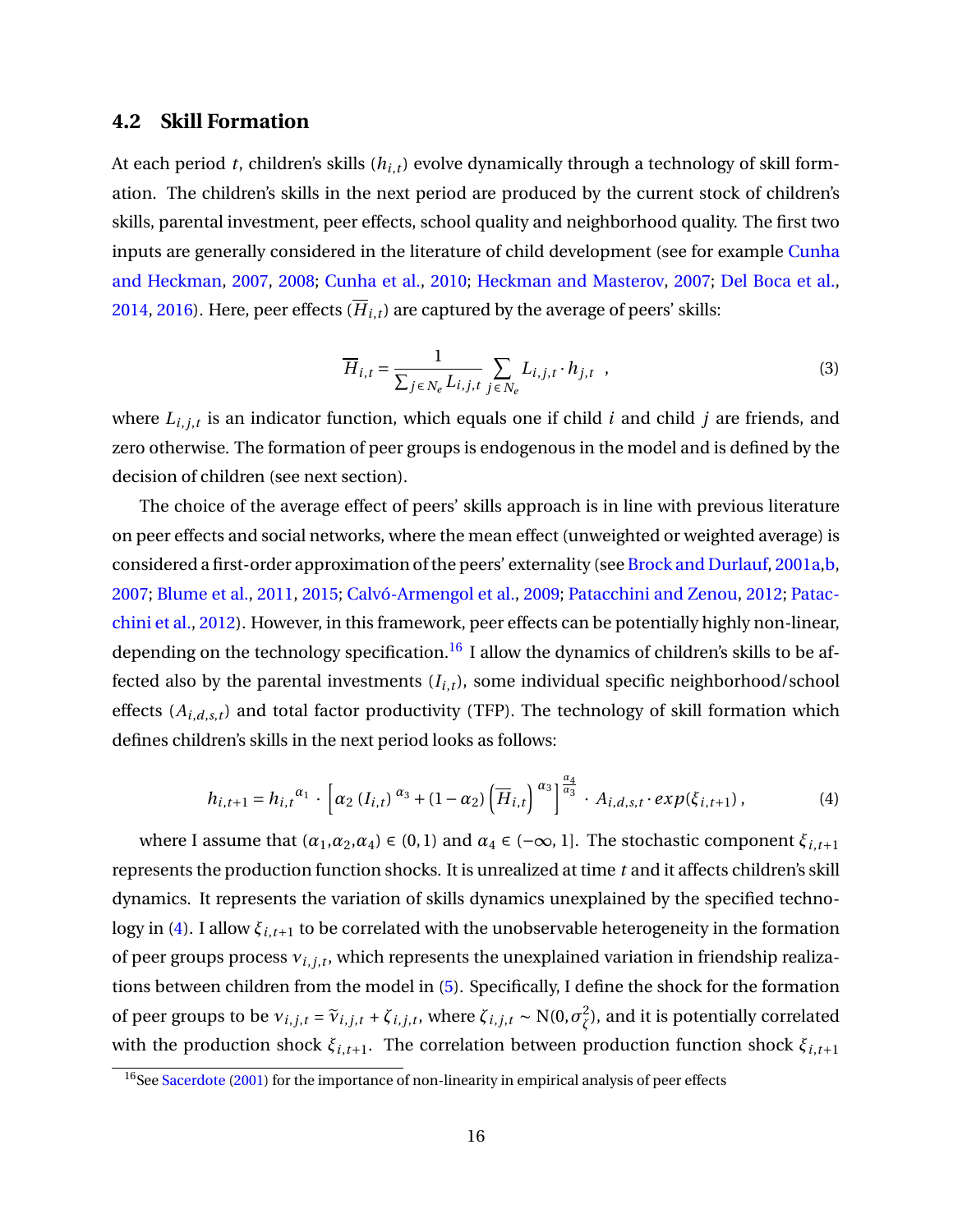and friendship shock  $v_{i,j,t}$  effectively allow the possibility of selection into peer groups on unobservables.

The specification in [\(4\)](#page-17-1) allows parents and peers to vary from being perfect complements to being perfect substitute inputs. Additionally, technology in [\(4\)](#page-17-1) is consistent with the idea of dynamic complementarity of skills evolution, where higher skills today induce higher skills tomorrow (see [Cunha and Heckman,](#page-50-9) [2007\)](#page-50-9). Equation [\(4\)](#page-17-1) allows me to have a flexible specification for the analysis of peer effects in children's skills accumulation. The level of *static* complementarity/substitutability between parents and peers is defined by  $\alpha_3$ , while the *dynamic* complementarity between investment and future peers comes from the self-productivity of skills to beget skills, i.e. the complementarity of future peers with future skills.

# <span id="page-18-2"></span>**4.3 The Child's Problem**

At the beginning of every period *t*, each child *i* decides to become friends with another child *j*, independently of their parents. I define the process of children's network formation as a function of the children's skills, their exogenous characteristics  $(X_i,X_j)$  and a vector of environmentspecific characteristics  $(O_e)$  such as race composition and population size<sup>[17](#page-18-1)</sup> The network-formation process takes place only within the same environment, generating social isolation between children of different areas. Empirically, this is consistent with the fact that I observe friendships only within the same school. At the same time, within the same environment, the children's meeting process is "frictionless", meaning that each child meets the other children in that social context. However, friendships are endogenously formed by the joint decision of children.

Following a similar specification as in [Christakis et al.](#page-50-6) [\(2010\)](#page-50-6), [Goldsmith-Pinkham and Im](#page-51-8)[bens](#page-51-8) [\(2013\)](#page-51-8) or [Graham](#page-51-5) [\(2017\)](#page-51-5), child *i*'s utility to become friends with child *j* at time *t* is:

<span id="page-18-0"></span>
$$
u_{i,j,t}^C = \delta_1 + \delta_2 \ln h_{j,t} + \delta_3 X_j + \delta_4 \mathbb{1}(X_i = X_j) + \delta_5 \left( \ln h_{i,t} - \ln h_{j,t} \right)^2 + \delta_6 O_e + \delta_7 t - v_{i,j,t}, \quad (5)
$$

where *νi*,*j*,*<sup>t</sup>* is a utility shock for the formation of peer groups and *δ*s are the parameters associated with each variable affecting the friendship decision. This utility function has a similar representation to the one used in the demand for products in the literature of industrial organization, where individuals may have direct preferences over the attributes of the potential partners. This part is captured by  $\delta_2$  and  $\delta_3$ . The difference from that literature comes from the other component of the utility function  $\delta_4 \, \mathbb{1}(X_i = X_j) + \delta_5 \, \big(\ln h_{i,t} - \ln h_{j,t}\big)^2$ , which captures the

<span id="page-18-1"></span> $17$  Figure [B-1](#page-78-0) shows that the probability of forming a friendship is a function of the population size of the school.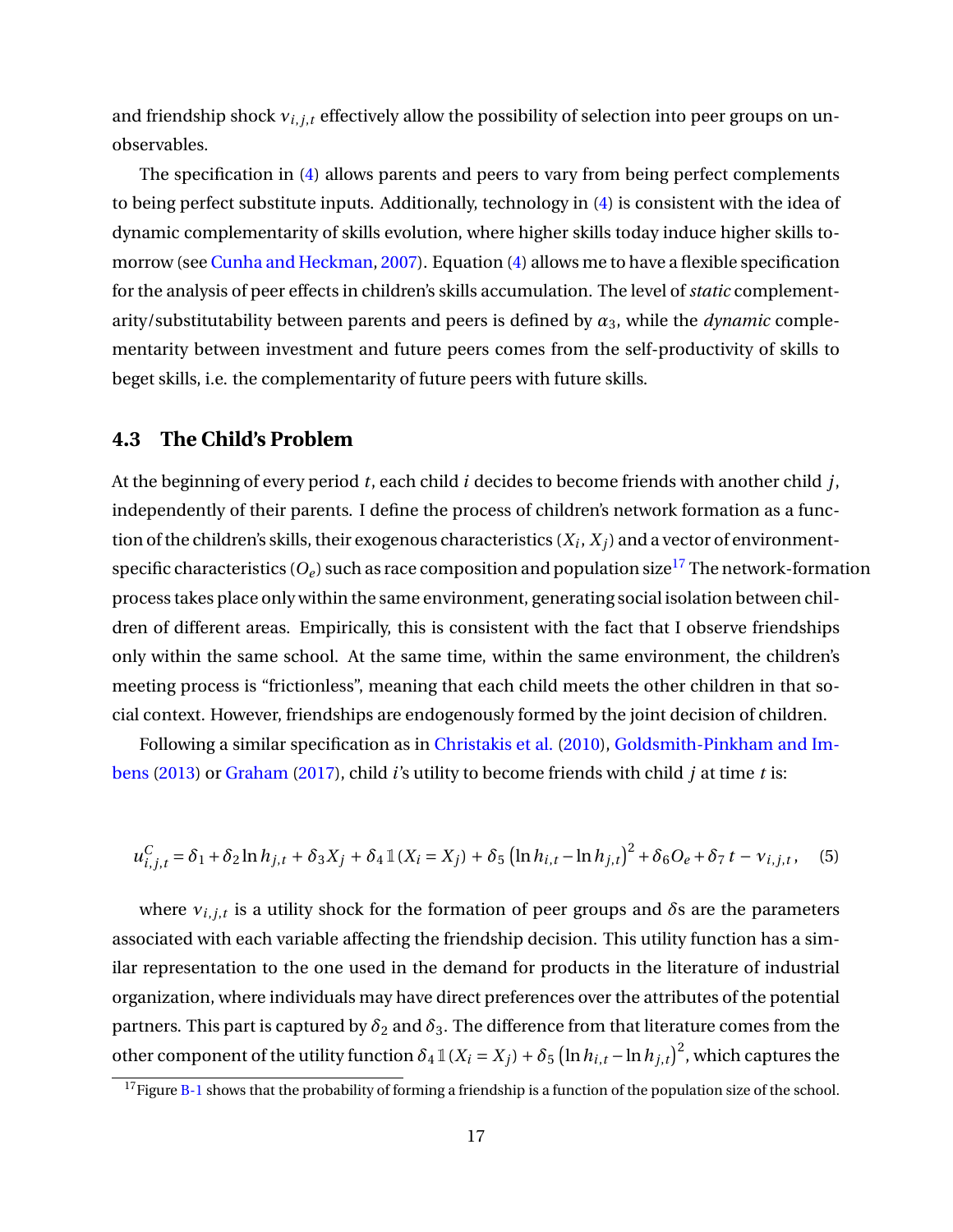propensity of children to interact with children who are alike both in terms of skills and other individual characteristics. This phenomenon is called homophily bias in the network literature (see [Jackson,](#page-52-10) [2008;](#page-52-10) [Christakis and Fowler,](#page-50-10) [2009\)](#page-50-10). A specific age (*t*) effect in the formation of peer groups is captured by  $\delta_7$ . Hence, each child *i* solves the following problem for each potential future peer *j* at each period *t*:

<span id="page-19-1"></span>
$$
V^{C}(h_{i,t}, X_i, h_{j,t}, X_j, O_e) = \max\left\{0, u_{i,j,t}^{C}\right\}
$$
 (6)

where I normalize to zero the value to have no friend.<sup>[18](#page-19-0)</sup> Child *i* and child *j* become friends if both children find the friendship beneficial, i.e.:

<span id="page-19-3"></span>
$$
L_{i,j,t}^{*} = \begin{cases} 1 & \text{if } u_{i,j,t}^{C} > 0 & \& u_{j,i,t}^{C} > 0 \\ 0 & \text{otherwise} \end{cases}
$$
 (7)

The model in [\(6\)](#page-19-1) does not consider a potential decrease of marginal returns to additional friendships as the number of friends increases. Perhaps an alternative way of modeling friendship formation could consider children with a limited endowment of time who optimally allocate their time in interacting with other children. In this case, the social interactions would be limited by this time constraint and children would have to coordinate relative to their own time constraints. While the latter model seems more realistic, the lack of data on time allocation between peers as well as the additional computational burden in the model directed me to the model in [\(6\)](#page-19-1). Model [\(6\)](#page-19-1) represents a simple and flexible way of capturing the endogeneity of peer groups and the main driving forces affecting friendship formation. For convenience, let us define *W* as the set of variables of the utility function in equation [\(5\)](#page-18-0):

$$
W_{i,t} = \left[1, h_{j,t}, X_j, \mathbb{1}(X_i = X_j), (\ln h_{i,t} - \ln h_{j,t})^2, O_e, t\right].
$$

The conditional probability for child *i* and child *j* to become friends, under the independence assumption between utility shocks is then:

<span id="page-19-2"></span>
$$
Pr(L_{i,j,t}^{*} = 1) \equiv P_{i,j,t} (h_{i,t}, X_i, h_{j,t}, X_j, O_e) = Pr(v_{i,j,t} \le W'_{i,t} \delta) \cdot Pr(v_{j,i,t} \le W'_{j,t} \delta)
$$
(8)

where the probability of two children connecting together can be higher (lower) in a case where the two children have the same characteristics ( $\delta_4$ ). Also, if  $\delta_5$  is negative, a higher difference in skills will reduce the probability of the two children deciding to connect, while a

<span id="page-19-0"></span><sup>&</sup>lt;sup>18</sup>The underlying assumption is that the outside option is common for different types of children and for different meetings.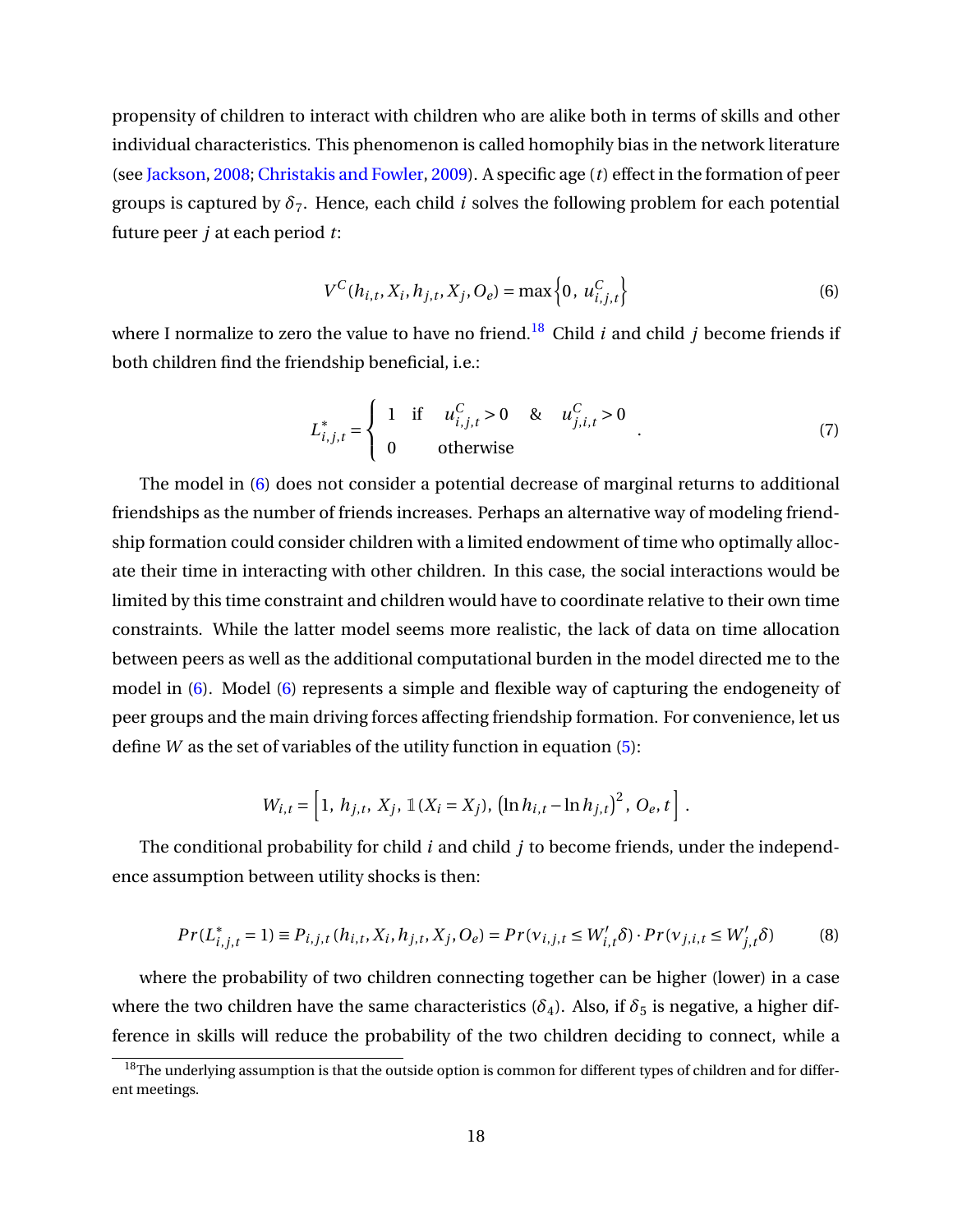positive coefficient will increase it. In other words, the sign of the coefficient will reflect a positive or negative assortative matching between children with respect to their skill development. All children compute the utility of forming a friendship with other children within the social network, and the entire social network graph is determined. The set of probabilities between different children as in [\(8\)](#page-19-2) forms the probabilities of the possible networks in each environment *e*.

In this framework, children do not directly make investments in themselves (e.g. a study effort decision problem), which perhaps could depend on their own skills as well as the effort their peers make. This hypothetical modeling choice would consider a specific aspect of social interactions either emerging from a conformity effect or from strategic complementarities in skill formation between children (see [Blume et al.,](#page-49-8) [2015\)](#page-49-8). In the next section, I will describe the technology of skill formation and how children's skills evolve over time. The dynamics of skills depend on both a child's own level of skills as well as the level of peers' skills, capturing the potential effects of studying effort, allowing for other more general peer effects and reducing the computational burden of the model.

# **4.4 The Parenting Problem**

# **4.4.1 Preferences**

I assume that each parent in family *i* at any period *t* has preferences over their own consumption  $(c_{i,t})$  and over the skills of their children  $(h_{i,t})$ , while they do not receive any direct utility from time spent with their children (*Ii*,*t*). I additionally assume that preferences are stable over time. Parental investments are made dynamically to foster children's skills over time. This specification is in line with the recent literature in child development (see [Cunha,](#page-50-11) [2013;](#page-50-11) [Del Boca](#page-51-0) [et al.,](#page-51-0) [2014,](#page-51-0) [2016;](#page-51-7) [Mullins,](#page-53-9) [2016;](#page-53-9) [Gayle et al.,](#page-51-9) [2015,](#page-51-9) [2016;](#page-51-10) [Caucutt and Lochner,](#page-49-12) [2017\)](#page-49-12). There is only one decision maker regarding parental investments, as I assume that the mother–father interactions occur at a prior stage . At any period, each parent is endowed with *τ* units of time and decides how to allocate this endowment between working ( $\tau$  −  $I_{i,t}$ ) and parenting ( $I_{i,t}$ ). Finally, I assume that the utility function for parents *i* at period *t* is as follows:

<span id="page-20-0"></span>
$$
u^{P}(c_{i,t}, h_{i,t}) = \frac{c_{i,t}^{1-\gamma_{1}} - 1}{1-\gamma_{1}} + \gamma_{2} \frac{h_{i,t}^{1-\gamma_{3}} - 1}{1-\gamma_{3}},
$$
\n(9)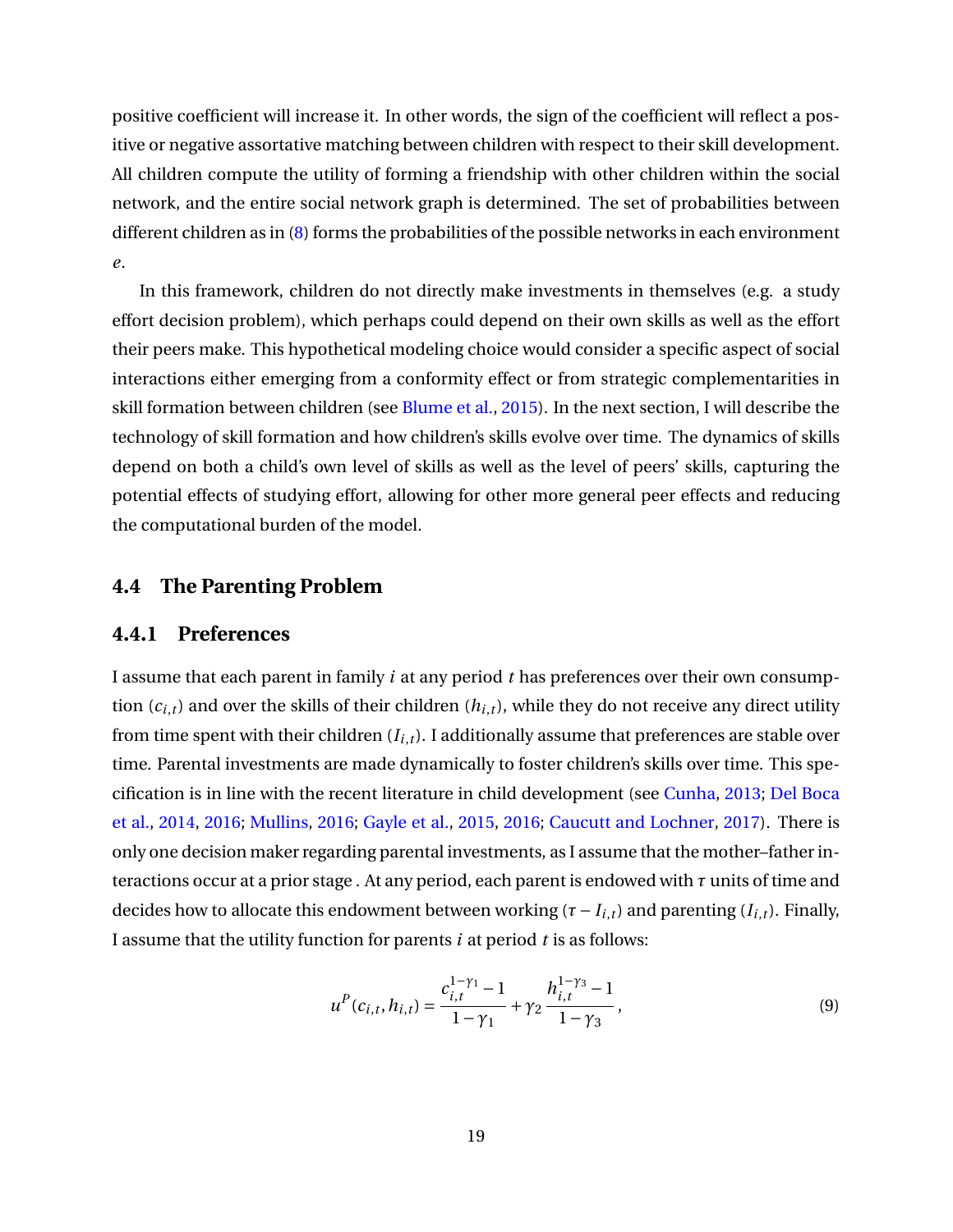where  $\gamma_2 > 0$ .<sup>[19](#page-21-0)</sup> The specification in [\(9\)](#page-20-0) underlines the main parent's trade-off: the benefit of higher children's skills at the cost of their own foregone consumption. Another model choice I could use would be to define parental investments in terms of the effort parents need to make in order to invest in their children's skills, and the associated utility cost of that effort. In this case, the trade-off would be between the altruistic benefit of fostering children's skills and the disutility of the required effort. The two specifications are isomorphic.<sup>[20](#page-21-1)</sup> Finally, family income is defined by the mother's labor and non-labor income. I assume that both the mother's hourly wage ( $w_{i,t}$ ) and non-labor income ( $y_{i,t}$ ) are a function of her skills ( $m_i$ ). The exact wage and non-labor income specifications are described in Section [5,](#page-26-0) where the relationship between a mother's skills and her non-labor income aims to capture the potential effect of her skills in assortative mating and family formation.

# **4.4.2 Terminal value**

I assume that the parent' s problem ends when children reach 16 years of age. This assumption can be read as the fact that children leave the household at 16 years old or that after that age parental investments become unproductive. I think of the child's final skills at 16 as an initial condition of another developmental process which I am not modeling here, such as finishing high school, starting a job or going to college. Hence, I allow a possible change in parental preferences over the skills of the final childhood period. I am defining the terminal value for the parent *i* with respect to children's skills as follows:

$$
V_4^P(h_{i,4}) = \gamma_4 \cdot \frac{h_{i,4}^{1-\gamma_5} - 1}{1-\gamma_5},
$$
\n(10)

where both  $\gamma_3$  and  $\gamma_4$  are free parameters that potentially differ from the altruistic parameter specified in [\(9\)](#page-20-0).

<span id="page-21-1"></span><span id="page-21-0"></span><sup>&</sup>lt;sup>19</sup>Preferences over consumption or a child's outcomes are logarithmic functions if, respectively,  $\gamma_1 = 1$  or  $\gamma_3 = 1$ . <sup>20</sup> In this specification, I abstract from the labor-leisure decision margin. The main reasons are related to the lack of data on Add Health about parent's leisure choices, which would allow me to identify the elasticity of leisure choice with respect to changes in peers' skills. Additionally, adding another endogenous variable to the model would increment its computational burden. For this reason, my policy counterfactual experiments will only focus on policy-induced change in peers' skills and the associated change in the return of parenting, while I will abstract from any welfare analysis and/or changes in family resources, which would need additional important predictions on the family time allocation between working, leisure and parenting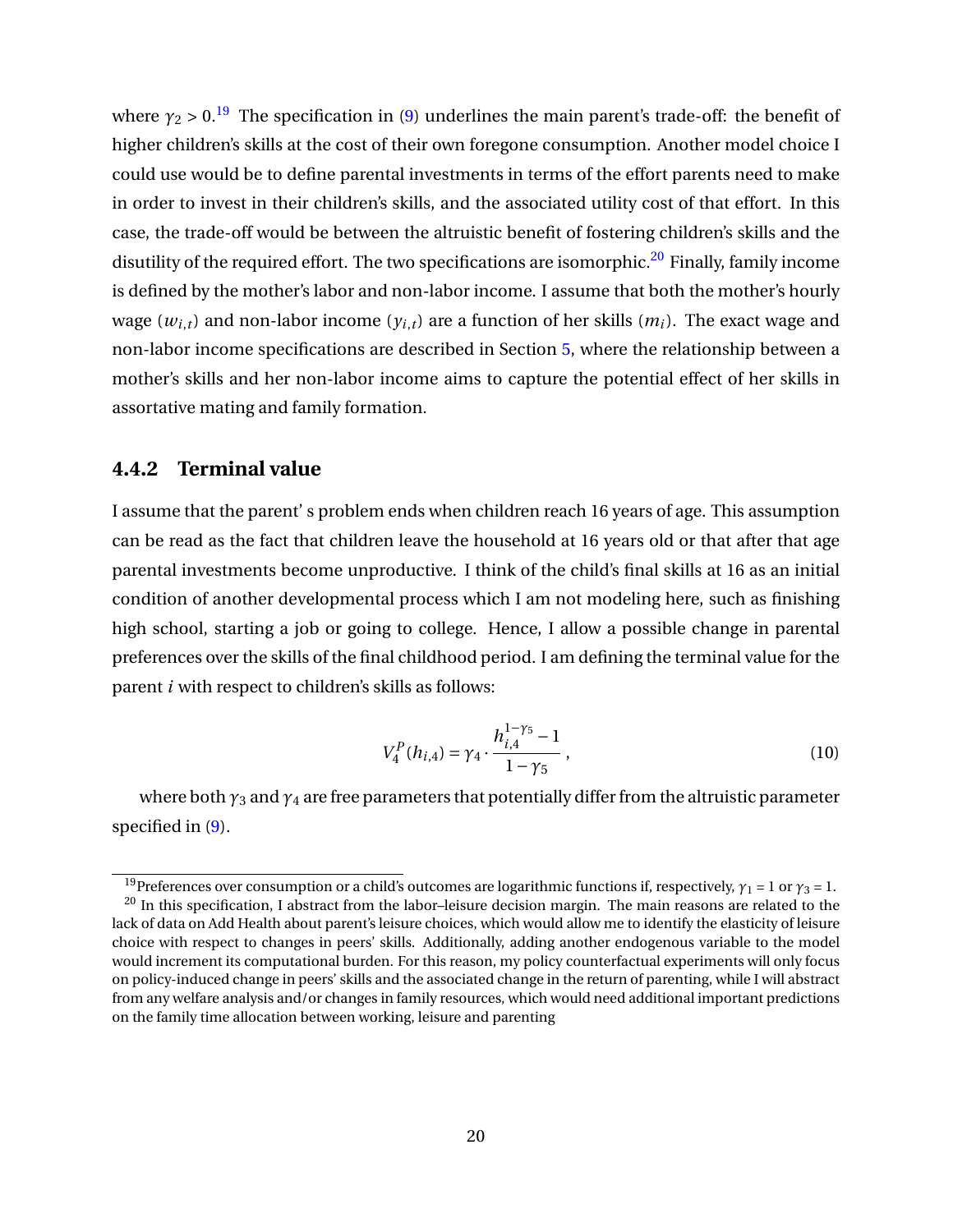## **4.4.3 The recursive representation of the parent's problem**

The two endogenous-state variables of the problem are, respectively, the child's skills (*hi*,*<sup>t</sup>* , individual-state variable) and peers' skills (*Hi*,*<sup>t</sup>* , aggregate-state variable). The dynamics of the network state within each environment are taken as given from the parent' s perspective. Parents form expectations with respect to the next period's average skills of peers. Different types of peers in the next period affect the return of investment in their offspring today through the dynamics of the child's skills. Anticipating the discussion on the equilibrium in Section [4.5,](#page-22-0) the consistency condition in this economy is that the expectations about the next period's peers' skills will be consistent with the transition probabilities generated by the endogenous network formation from the child's problem (see Section [4.3\)](#page-18-2).<sup>[21](#page-22-1)</sup> The parent's problem can be represented as follows:

<span id="page-22-3"></span>
$$
V_t^P(h_{i,t}, \overline{H}_{i,t}) = \max_{I_{i,t} \in [0,\tau]} u^P(c_{i,t}, h_{i,t}) + \beta E \left[ V_{t+1}^P(h_{i,t+1}, \overline{H}_{i,t+1}) \middle| h_{i,t} \right] \tag{11}
$$

*s*.*t*.  $c_{i,t} = (\tau - I_{i,t}) \cdot w_{i,t} + v_{i,t}$ 

where  $\beta \in (0, 1)$  is the discount factor, while the consumption  $c_{i,t}$  is a function of earnings (through the labor supply  $\tau - I_{i,t}$ ) and the non-labor income  $y_{i,t}$ . Parents are uncertain about the production shock as well as their child's peer group in the next period, which will affect their future investment productivity. The law of motion for the next period's child's skills (or technology) is defined in [\(4\)](#page-17-1), while the law of motion for peer effects ( $\overline{H}_{i,t+1}$ ) is as follows:

<span id="page-22-2"></span>
$$
Pr\left(\overline{H}_{i,t+1} = \frac{1}{\sum_{j \in N_e} L_{i,j,t+1}} \sum_{j \in N_e} L_{i,j,t+1} \cdot h_{j,t+1}\right) = \prod_{i=1}^{N_e} \pi_{i,j,t+1}^{L_{i,j,t+1}} (1 - \pi_{i,j,t+1})^{1 - L_{i,j,t+1}}
$$
(12)

where *Li*,*j*,*<sup>t</sup>* is an indicator function equal to one if child *i* and child *j* are friends, and zero otherwise. Given the conditional independence assumption about the formation of peer groups, the stochastic law of motion in  $(12)$  represents the probability distribution of  $N_e$  independently and differently distributed Bernoulli random variables (friendships), where *πi*,*j*,*t*+<sup>1</sup> is the relative probability of that friendship happening.

<span id="page-22-1"></span><span id="page-22-0"></span><sup>&</sup>lt;sup>21</sup>The consistency condition between the individual behavior of parents and the aggregate distribution of skills in the network is the analogue of the consistency condition used to solve recursive competitive equilibrium in macroeconomic models with aggregate externalities.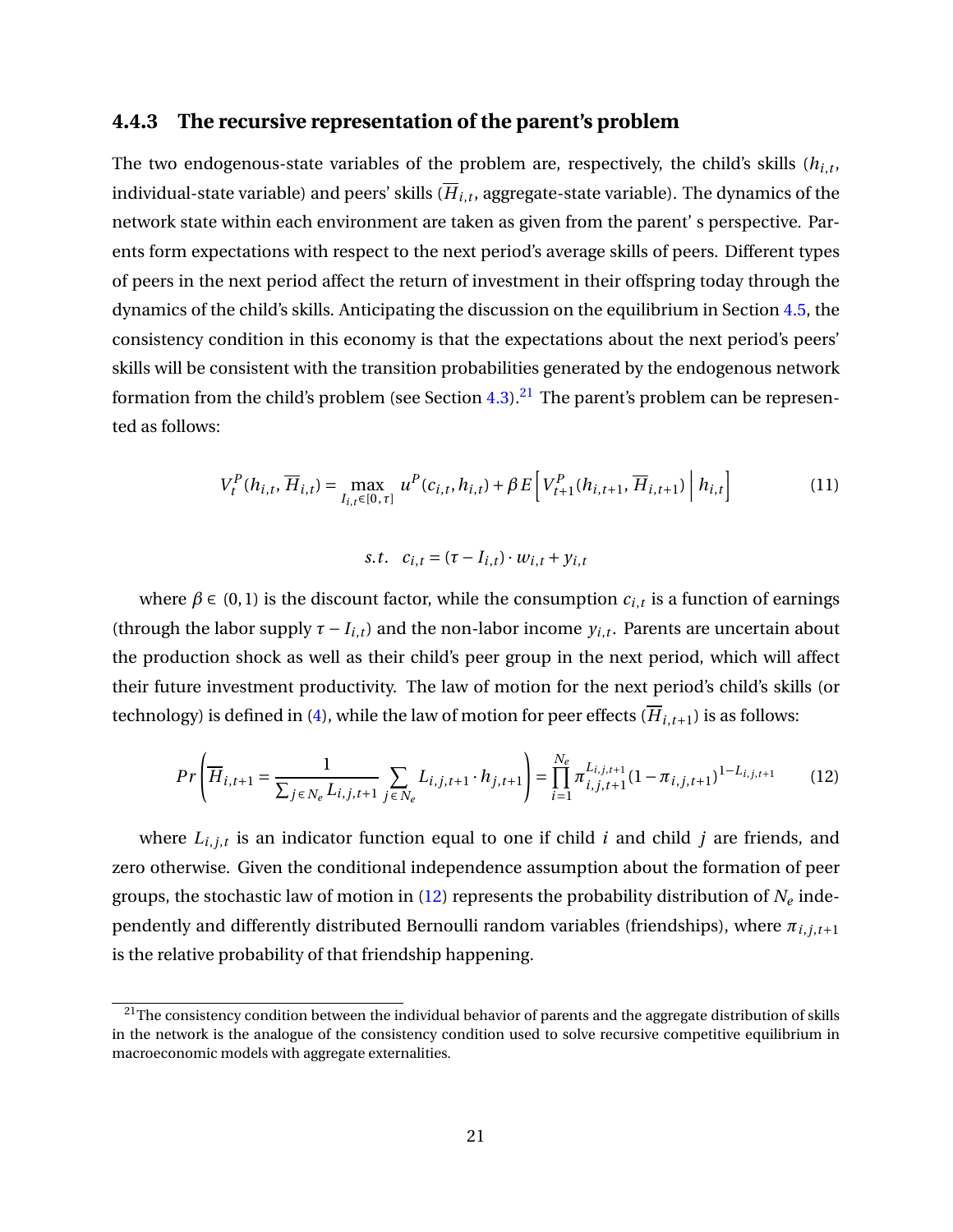## **4.5 Equilibrium of the Network Economy**

In this section, I describe the equilibrium of the economy. For computational reasons, I restrict my attention only to the (short-memory) Markovian equilibrium, where the parent's and child's policy functions depend only on the current realization of state variables during each period. Nevertheless, a desirable property of the Markovian equilibrium is that, in this framework, it generates non-ergodic skill dynamics (i.e. the property of skill formation depending on the history of developmental inputs throughout childhood), a key mechanism in explaining diverging patterns in outcome inequality in children. In fact, as I will explain later in the policy analysis, moving children at age 13 to a different environment predicts *persistent* effects in the dynamics of children's skills. Skills beget skills through many mechanisms: self-production, better peers and higher investments.

Alternative classes of equilibrium concepts consist of longer-memory equilibria where parents' and children's behavior is explained both by the realization of the current states as well as by the equilibrium path history that led to that state. This would lead to even stronger dynamic equilibrium spillover effects of skills, because it would strengthen the role of social interactions in explaining children's developmental differences through the determinants of the equilibrium path of a child's development.

Parents and children have two different and separate problems. In particular, parents observe the current realization of their offspring's peer groups and then form expectations about the next period's peer groups when deciding on today's investment. Parents take as a given both the dynamics of network structure as well as the distribution of children's skills within the social network. At any point in time, children decide about their friends, generating the network of friendships. Then, parents decide how much time to invest in their offspring, forming expectations with respect to the next period's distribution of peers' skills. Given that the next period's distribution of peers' skills is an endogenous object in the model, the equilibrium characterization will take into account the consistency condition between parents' expectations and both skills and network equilibrium realizations.

**Definition 1.** A Markovian equilibrium of the network economy is a set of functions  $\{I_t(\cdot), \mathbbm{1}_t(\cdot)\}_{t=13}^{16}$ *such that:*

- *1.* 1 ∗ (·) *solves the child's problem in [\(6\)](#page-19-1), for every period t,*
- *2. I* ∗ *t* (·) *solves the parent's problem in [\(11\)](#page-22-3) , for every period t,*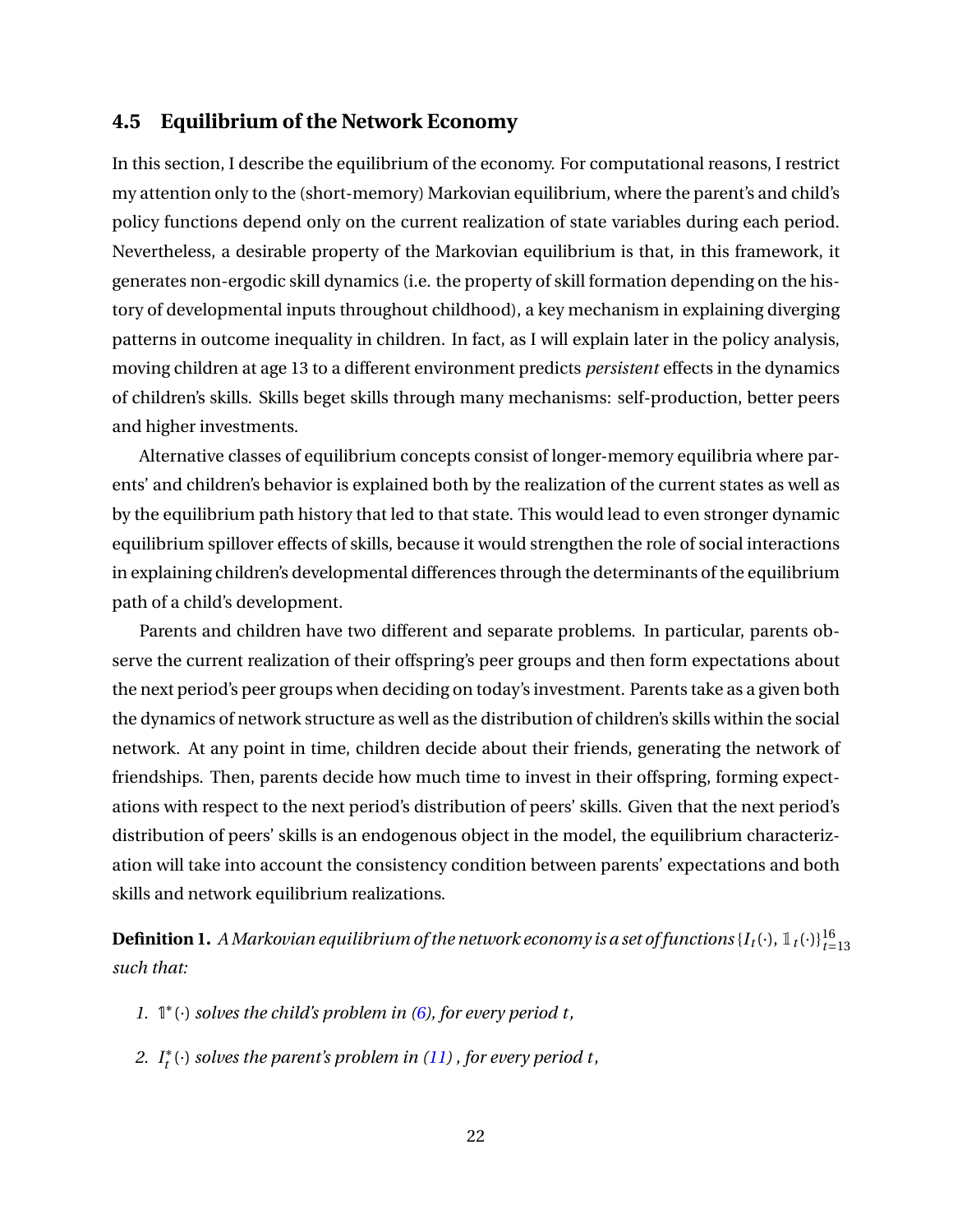<span id="page-24-1"></span>*3. The probability for the formation of peer groups is consistent with the skills dynamics generated by the parental optimal behavior:*

$$
\pi_{i,j,t+1} = P_{i,j,t+1} (h_{i,t+1}^*, X_i, h_{j,t+1}^*, X_j, O_e) \text{ for all } i, j, t
$$

*where*

$$
h_{i,t+1}^{*} =
$$
  

$$
h_{i,t}^{*} \alpha_{1} \cdot \left[ \alpha_{2} \left( I_{i,t}^{*}(\cdot) \right) \alpha_{3} + (1 - \alpha_{2}) \left( \frac{1}{\sum_{j \in N_{e}} L_{i,j,t}^{*}} \sum_{j \in N_{e}} L_{i,j,t}^{*} \cdot h_{j,t}^{*} \right) \alpha_{3} \right] \alpha_{3} \alpha_{4} \dots \alpha_{1},
$$
  

$$
A_{i,d,s,t} \cdot exp(\xi_{i,t+1}),
$$

*for any production shock realization ξi*,*t*+1*. [22](#page-24-0)*

Definition [4.5](#page-24-1) provides that both parents and children maximize their utility at each point in time. The last equilibrium condition, the consistency condition, closes the model. In fact, condition (3) implies that the endogenous stochastic network structure, which depends on the skill dynamics, is determined simultaneously in equilibrium from both the parents' and the children's optimal behavior.

#### <span id="page-24-2"></span>**Theorem 1.** *In this economy, a Markovian equilibrium exists.*

#### *See proof in Appendix [D.](#page-76-0)*

Theorem [1](#page-24-2) formalizes the existence of equilibrium of the model and is the theoretical base of the algorithm used in my simulation-based estimation procedure.

A common feature of any model of social interactions and spillover effects is the potential existence of multiple equilibria. Multiplicity can arise from the presence of "strong" peer externalities. In this framework, this translates into a strong complementarity between parental investments and peers' skills, which is reflected directly in a low value for the CES complementarity parameter  $\alpha_3$ . The possibility of multiple equilibria creates a challenge for the use of standard econometric methods through the presence of an indeterminacy condition in the map from the observed data to the structural parameters. In this case, the estimation procedure would require implementing additional steps to recover the parameters of the model.

$$
\pi_{i,j,t+1} = \int P_{i,j,t+1} (h_{i,t+1}^*, X_i, h_{j,t+1}^*(\xi_{i,t+1}), X_j, O_e) dF(\xi_{i,t+1}) \text{ for all } i, j, t ,
$$

where  $F(\xi_{i,t+1})$  is the distribution of the production shocks.

<span id="page-24-0"></span><sup>&</sup>lt;sup>22</sup>The same condition can be rewritten in terms of expected next period child's skills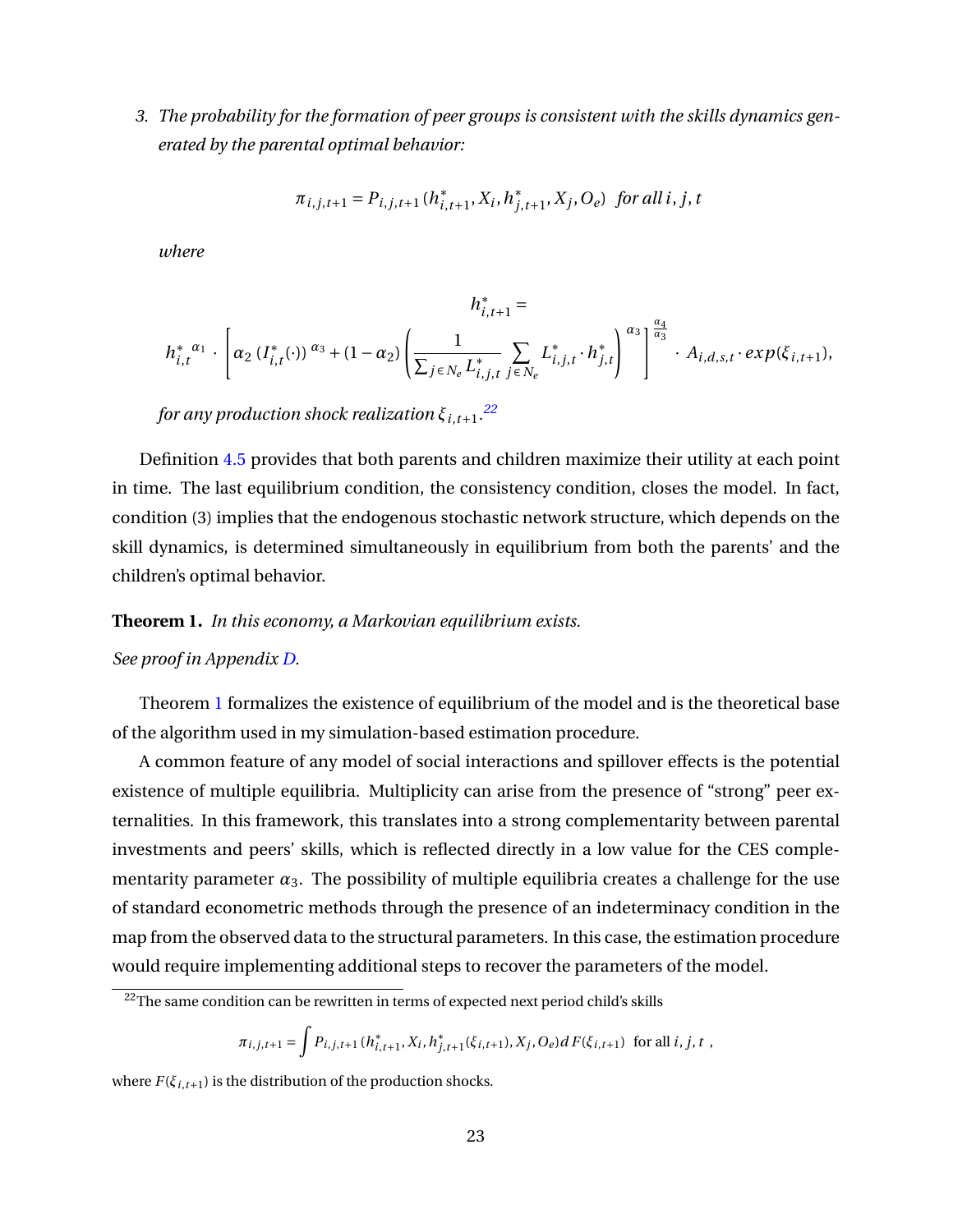Three possible solutions can be considered. First, a common approach in the literature is to assume that the data is generated from a specific equilibrium selection. Generally, the equilibrium selection rule considers the equilibrium with the highest welfare amongst all the possible equilibria (see for example [Lazzati,](#page-52-11) [2015;](#page-52-11) [Fu and Gregory,](#page-51-11) [2017\)](#page-51-11).

A second approach consists of partially identifying the model. In this case, the econometrician does not need to make any assumptions about the equilibrium selection. A set of moment inequalities arises from the different equilibria and can be used to create bounds on the structural parameters of the model (using, for example, the moment inequalities estimator in [Chernozhukov et al.,](#page-50-12) [2007;](#page-50-12) [Andrews and Soares,](#page-48-11) [2010;](#page-48-11) [Pakes et al.,](#page-53-10) [2015\)](#page-53-10)

A third approach, which is the one I use here, is to determine (if possible) which specific parameter (or set of parameters) is responsible for the presence of multiple equilibria, and for what specific threshold value of that parameter multiplicity arises.

In my model, the key parameter which determines whether the model generates multiple equilibria is the CES parameter of complementarity between parental investments and peers' skills  $(\alpha_3)$ . A high level of complementarity between parents and peers can generate multiplicity: within each environment, the parental decisions of other parents affect the individual decisions of everybody else, creating possible extreme equilibria where no parents invest at all or all the parents invest the majority of their time in child development. This statement on how peer externalities affect parental investment decisions is a testable prediction. This means that the previous empirical results in Section [3](#page-8-0) can be considered as a pre-test for multiplicity in this model. Specifically, the fact that by using within-school cross-sectional variation in peers' skills I find a negative effect in parental investment decisions suggests that the two inputs cannot be too complementary; to let the model reproduce that cross-sectional negative relationship between investments and peers' skills, the complementarity between parents and peers should be less than in the Cobb–Douglas case (so the CES parameter  $\alpha_3$  should be bigger than 0).<sup>[23](#page-25-0)</sup> Given this low level of complementarity, I am going to implement a "guess and verify" method, in which I assume that the equilibrium is locally unique for values of  $\alpha_3 \in (0,1]$ , and will then computationally verify if the assumption is correct by implementing a monotone method for equilibria computations. This method requires calculation of the two possible extremal equi-libria of this economy using the algorithm in [Topkis](#page-53-11) [\(1979\)](#page-53-11), and then simply comparing them. For the data-driven model's parametrization of  $\alpha_3 \in (0,1]$ , I find no evidence of multiple equi-

<span id="page-25-0"></span> $^{23}$ A recent work of [Datta et al.](#page-51-12) [\(2017\)](#page-51-12) shows that in a similar environment, a macro growth model with externalities, the unique equilibrium is proved in a case where externality is not big, like in the case of constant return to scale in the production technologies.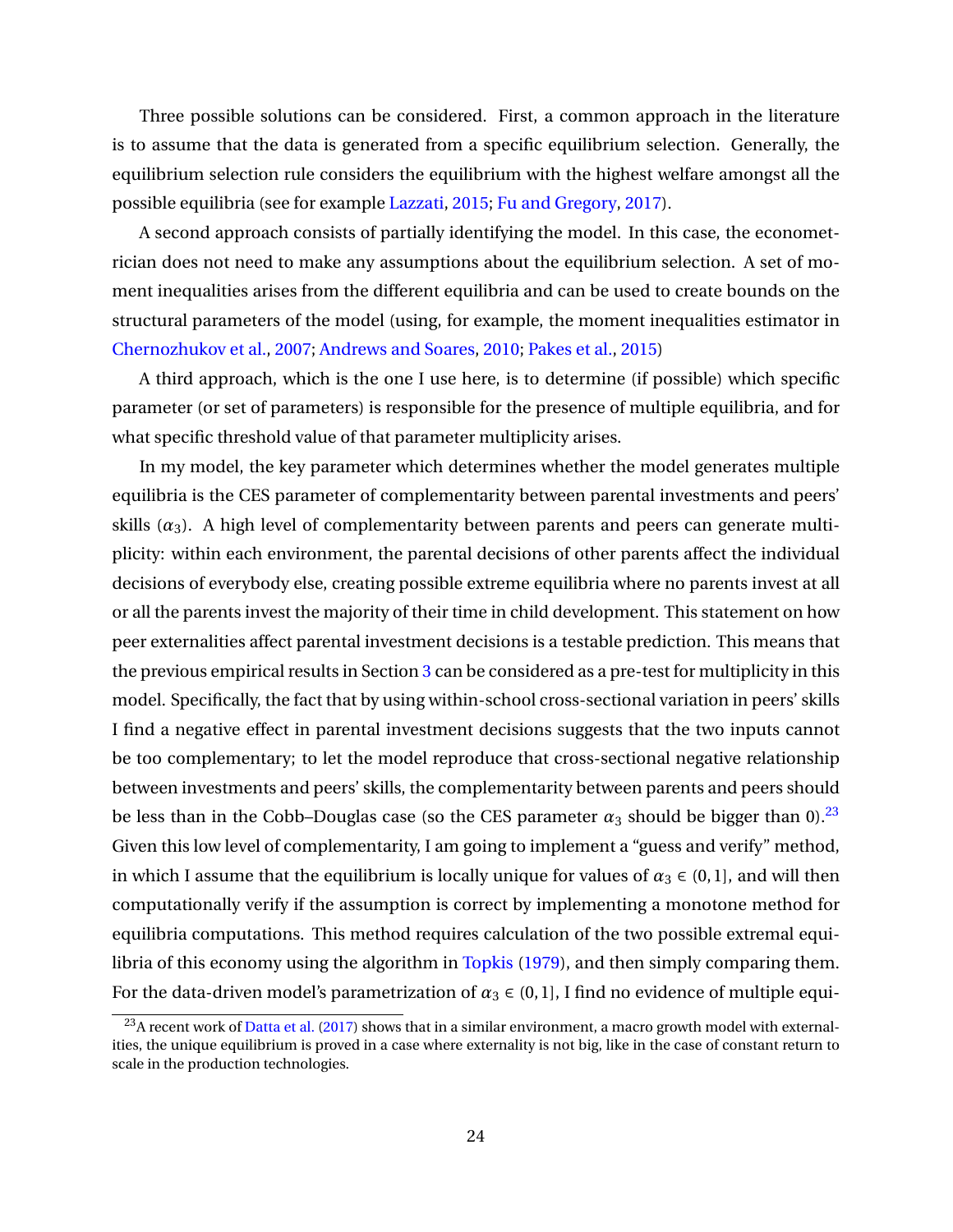libria.

# <span id="page-26-0"></span>**5 Econometric Specification**

#### <span id="page-26-1"></span>**5.1 The Latent Factor Models**

In line with the recent literature on child development (see [Cunha et al.,](#page-50-4) [2010;](#page-50-4) [Agostinelli and](#page-48-0) [Wiswall,](#page-48-0) [2016;](#page-48-0) [Attanasio et al.,](#page-48-8) [2017a,](#page-48-8)[b](#page-48-9)[,c\)](#page-48-10), I implement a dynamic latent factor model to map the key unobserved variables of the model into data. The factor model overcomes the main problem in the analysis of skill formation: mis-measurement of skills and the arbitrariness of test-score scales relative to the scale of skills. For both mothers' and children's skills, I follow the latent factor model implemented in [Agostinelli and Wiswall](#page-48-0) [\(2016\)](#page-48-0) as follows:

<span id="page-26-2"></span>
$$
Z_{i,t,k}^h = \mu_{t,k}^h + \lambda_{t,k}^h \cdot \ln h_{i,t} + \epsilon_{i,t,k}^h
$$
  

$$
Z_{i,k}^m = \mu_{t,k}^m + \lambda_k^m \cdot \ln m_i + \epsilon_{i,k}^m
$$
 (13)

The index *k* is for indexing each of the multiple measurements (proxies) *Z* for each latent factor. Because the location and scale of skills can differ from the arbitrary location and scale of the proxies I use, I implement the factor model in  $(13)$  with free measurement parameters ( $\mu$  and *λ*). Finally, the noises in [\(13\)](#page-26-2) have a mean of zero in any period and for any measure.<sup>[24](#page-26-3)</sup> I assume the common independence conditions about the measurement error to hold. These conditions include the independence of measurement noises with both a child's and mother's latent skills and between different measures of skills, as well as between different children and over time (for more details, see Appendix [C\)](#page-76-0).

Mapping data to the distribution of latent investment is challenging due to the nature of the proxies included in Add Health. Add Health asks children whether they have been engaged in specific activities with their mothers in the last four weeks. Examples of activities are "gone shopping," "played a sport," "gone to a movie, play, museum, concert, or sports event" or "had a talk about a personal problem." Each question requires a "yes" or "no" answer, generating a set of binary proxies for investments defined by  $Z_i^1$  $i<sub>i,k</sub>$  ∈ {0, 1}, where *i* and *k* indexes are relative to the child and the specific question. These measures can be considered indicators as to whether parents spent some time with their children or not. Hence, each measure of investment can

<span id="page-26-3"></span><sup>&</sup>lt;sup>24</sup>Given the intercept  $\mu_{t,m}$ , the assumption of a mean of zero  $\epsilon_{t,m}$  errors is without loss of generality.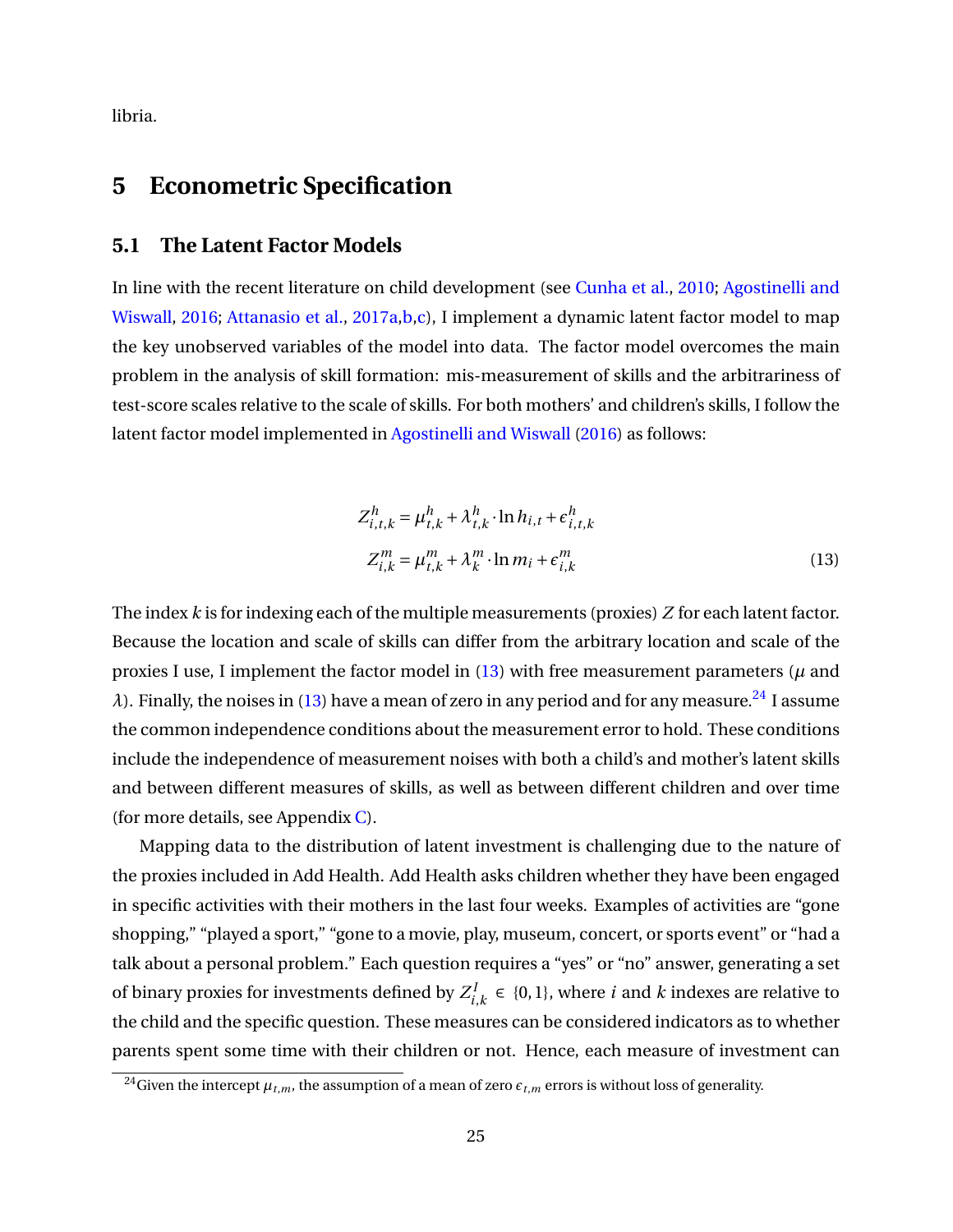be thought of as a Bernoulli random variable with probability  $p_k(I_{i,t})$ , a function of the latent investment. I adopt a similar approach as in [Del Boca et al.](#page-51-0) [\(2014\)](#page-51-0), and I consider a specific parametric distribution for  $p_k(I_{i,t})$ , which is a Beta distribution with parameters Beta( $\alpha$  +  $Z_i^I$ *i*,*t*,*k*  $, 1 + \beta \cdot Z_i^1$  $\int_{i,t,k}^{I}$ ).<sup>[25](#page-27-0)</sup> I can now draw  $p_k$  from this distribution to recover, for each measure  $k$ , the latent distribution of parental investments  $F_k(I_{i,t})$ . Let  $\hat{p}_{i,t,k}$  be the draw from the parametric distribution for some observation *i* at time *t*, and I can impute the level of investment by inverting the probability function at  $\hat{p}_{i,t,k}$  (assuming the inverse exists):

$$
I_{i,t}^k = p_k^{-1}(\hat{p}_{i,t,k}).
$$
\n(14)

where  $\alpha$  and  $\beta$  define the location and scale for the latent investments.<sup>[26](#page-27-1)</sup> To assure that imputed levels of investments are constrained between 0 and  $\tau$  (the max time in the model), I map each specific probability into the fraction of time spent with children  $(\frac{I_{i,t}}{\tau})$ . Each probability of observing a measure of investment equal to one increases with respect to the fraction of parental investments (higher parental investments lead to a higher probability of observing, in data, children involved in activity "k" with their parents). Moreover, a desirable property for the probability function is that  $\lim_{I_{i,t}\to 0} p_k(I_{i,t}) = 0$ ,  $\lim_{I_{i,t}\to \tau} p_k(I_{i,t}) = 1$ . This means that once the fraction of invested time goes to zero or to one, the probability of observing a parent involved in that specific activity goes to zero or to one. For all these reasons, I choose the following simple functional form, which respects all the required properties:

$$
p_k(I_{i,t}) = \left(\frac{I_{i,t}}{\tau}\right)^{\lambda_{t,k}^I} \lambda_{t,k}^I > 0,
$$
\n(15)

where the parameter  $\lambda_t^I$  $t_{t,k}$  is the loading factor for each activity  $m$ .

# **5.2 Parametric Assumptions of the Model**

In this section, I illustrate the assumptions I am making in order to parametrically estimate the model. I consider three different types of neighborhood quality according to the income distribution in the data. For each school I have in Add Health, I compute the within-school mean family income and then assign each family to the low-, medium- or high-income neighborhood

<span id="page-27-0"></span> $^{25}$ [Del Boca et al.](#page-51-0) [\(2014\)](#page-51-0) use the same approach to address the issue of measuring continuous skills with a discrete test score as well as the possibility of measurement error of the measured score. Additionally, this method overcomes the problem of a measurement floor and ceiling of test scores

<span id="page-27-1"></span> $^{26}$ In contrast to the skills case, latent time investments have a well-known location and scale, which is in terms of time units or fractions of total time. I will measure this information by looking at the time allocation of parents on the American Time Use Survey (ATUS).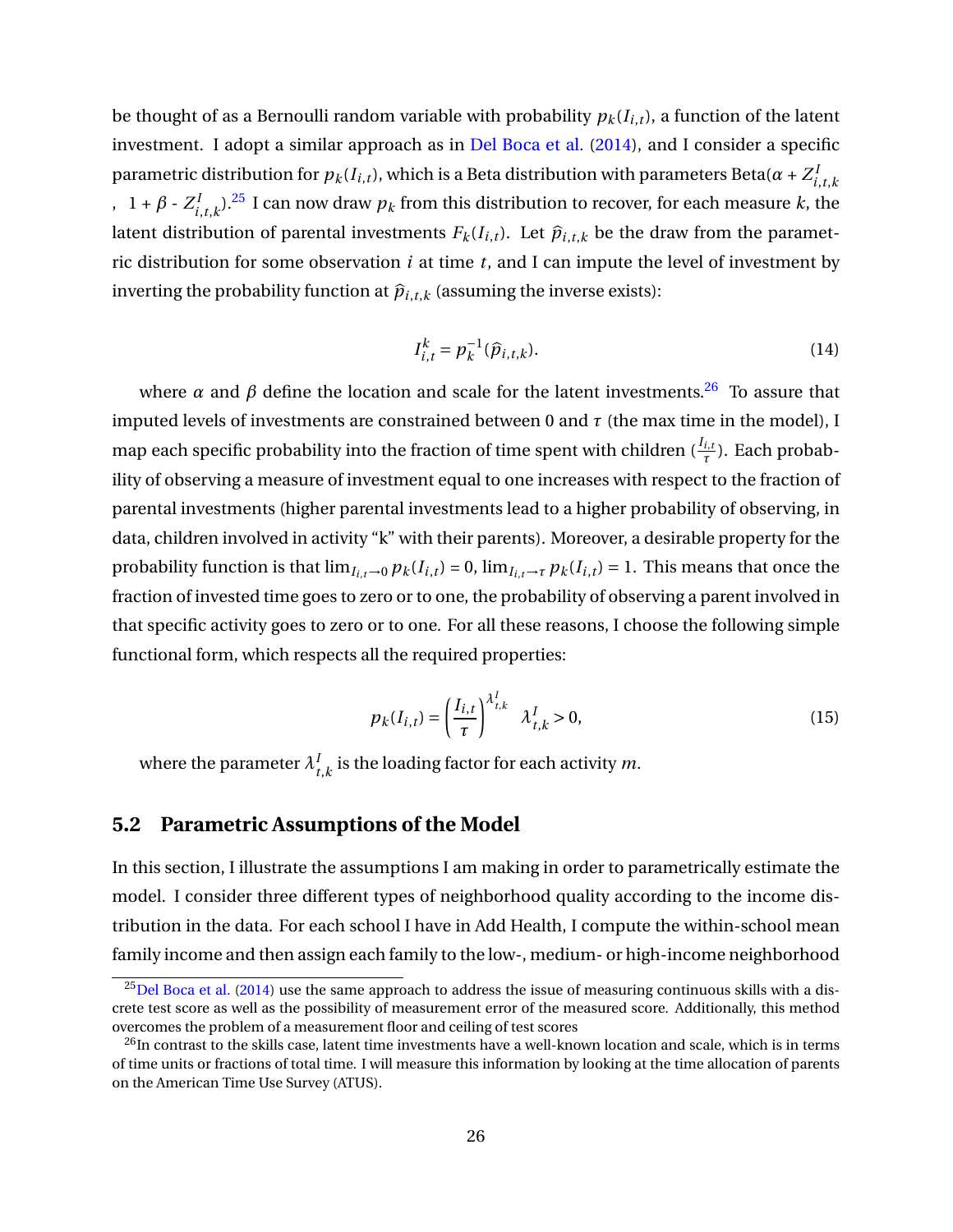type according to the median school income.<sup>[27](#page-28-0)</sup> This distinction is made based on the terciles of income-distribution (33*th* percentiles, between the 33*th* and 66*th* percentile and above the 66*th* percentile).[28](#page-28-1) Families first draw their race (I allow race to be either black, Hispanic or other) and their neighborhood type from a joint distribution P(d,r), which I directly estimate from the data.<sup>[29](#page-28-2)</sup> After race and neighborhood are drawn, I assume that the initial distribution of a family's log-skills (mother and child) are drawn from a conditional bivariate distribution:

$$
(\ln h_{i,1}, \ln m_i) \sim N(\eta_{r,d}, \Sigma_{r,d})
$$
\n(16)

where I allow mean and variance of latent skills to vary by race and neighborhood. The specification allows me to have a flexible framework to capture potential sorting of families within specific environments. Taking into consideration this kind of assortative pattern is fundamental in order to properly identify the peer effects in child development.

I also make some parametric assumptions about the measurement error equations in [\(13\)](#page-26-2). I assume that the measurement noises for each measure are mean-zero normally distributed  $\epsilon_k$  $\sim N(0,\sigma_c^2)$  $\mathcal{E}_{\epsilon,k}^2$ ) for any measure *k* at any age *t*.

The TFP term in the technology of skill formation is composed of two parts: neighborhoodquality effects and school-quality effects. For each neighborhood type *d*, I assume there is a distribution of school-quality families drawn together with their neighborhood realization: *A<sup>s</sup>*  $\sim N(\eta_{s,d}, \sigma_s^2)$  $\sigma_{s,d}^2$ ). To generalize the school effects in skill dynamics, the parametric functional form for the technology of skill formation I bring to data is:

<span id="page-28-3"></span>
$$
h_{i,t+1} = h_{i,t}^{\alpha_1} \cdot \left[ \alpha_2 \left( I_{i,t} \right)^{\alpha_3} + (1 - \alpha_2) \left( \overline{H}_{i,t} \right)^{\alpha_3} + \alpha_5 \, A_s^{\alpha_3} \right]^{\frac{\alpha_4}{\alpha_3}} \cdot A_{d,t} \cdot exp(\xi_{i,t+1}), \tag{17}
$$

where the share parameter of  $A_s(\alpha_5)$  is normalized to 1 given that the variance of the latent school fixed effects is a free parameter estimated directly in the data ( $\sigma_s^2$  $\int_{s,d}^2$ ). Technology in [\(17\)](#page-28-3) generalizes the school effects to have individual specific elasticities of skill production with respect to school quality. The environment-specific TFP term is assumed to be a function of the neighborhood quality and child's age as follow:  $A_{d,t} = \exp(\gamma_{0,tfp} + \gamma_{1,tfp} \cdot d + \gamma_{2,tfp} \cdot t)$ . Additionally, I am assuming some parametric form for both shocks of skill production and preference for children's peer groups. Production shocks are assumed to be mean-zero normally distributed  $\xi_{i,t+1} \sim \text{N}(0, \sigma_{\xi}^2)$ *ξ* ), while a child's preference shocks for friendships, defined in eq. [\(5\)](#page-18-0),

<span id="page-28-0"></span> $^{27}$ The results do not change if I consider the median family income within the Census Tract where families live

<span id="page-28-2"></span><span id="page-28-1"></span> $^{28}$  For further details on the descriptive statistics for each of the neighborhood types, see Table [B-1.](#page-87-0)

<sup>&</sup>lt;sup>29</sup>This empirical distribution represents the probability for each of the nine possible combinations of race and neighborhoods and is directly observed and estimable from the data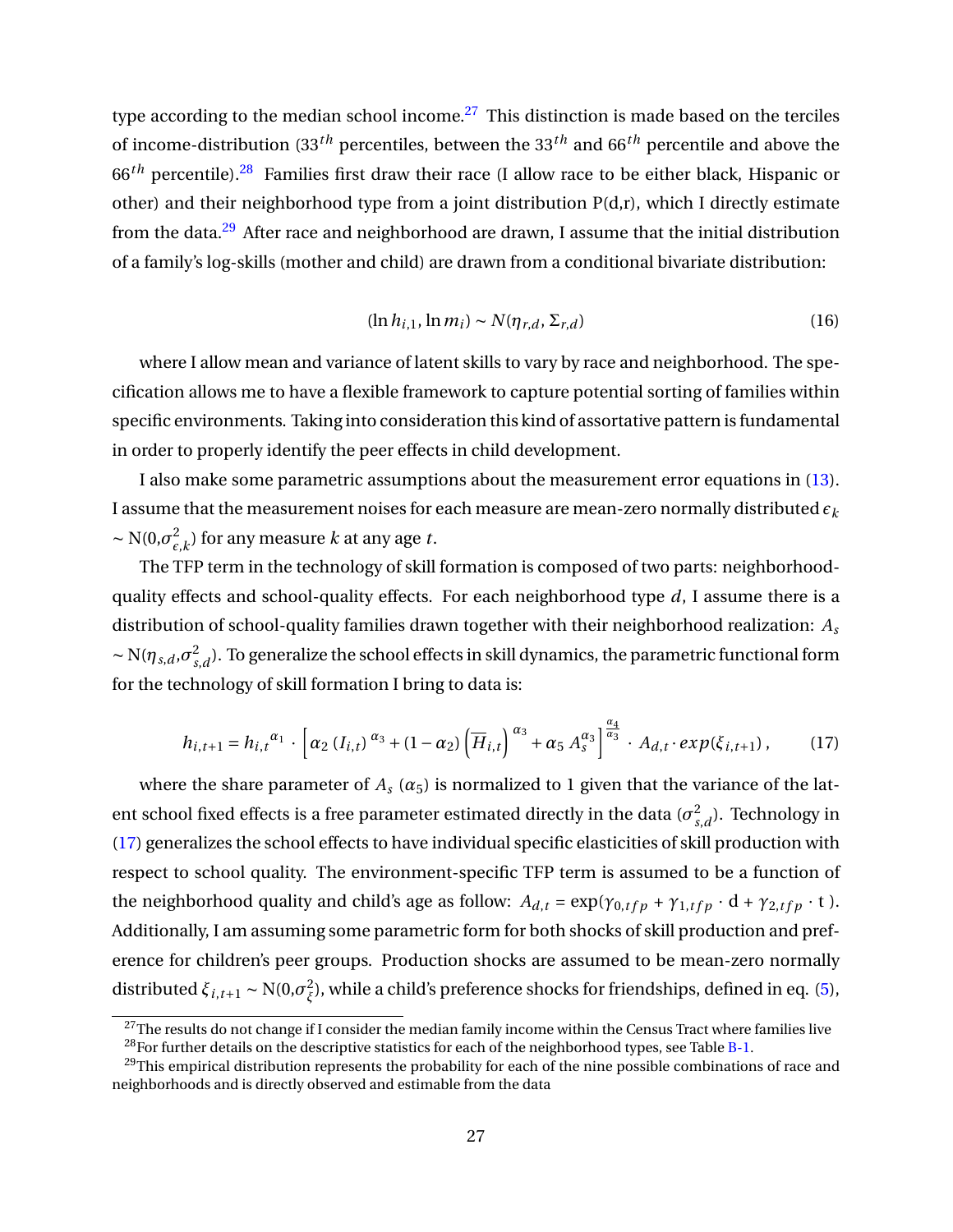are distributed as a standard logistic . This implies that the probability that child *i* and child *j* become friends at any time *t* is:

$$
P_{i,j,t} \equiv Pr(L_{i,j,t}^* = 1) = \frac{exp(W_{i,t}'\delta)}{1 + exp(W_{i,t}'\delta)} \cdot \frac{exp(W_{j,t}'\delta)}{1 + exp(W_{j,t}'\delta)}
$$
(18)

where  $W_{i,t}$  and  $W_{j,t}$  are the set of variables affecting the decision and are defined in eq. [\(4.3\)](#page-19-3), while  $\delta$  are the common utility parameters.

Finally, I assume that both the mother's hourly wage  $(w_{i,t})$  and non-labor income  $(y_{i,t})$ , at any period *t*, are defined as a function of the mother's skills in a linear fashion, as in the classic Mincer wage equation (see [Mincer,](#page-53-12) [1958\)](#page-53-12):

$$
\begin{bmatrix} \ln w_{i,t} \\ \ln y_{i,t} \end{bmatrix} = \begin{bmatrix} \kappa_{1,0} \\ \kappa_{2,0} \end{bmatrix} + \ln m_i \cdot \begin{bmatrix} \kappa_{1,1} \\ \kappa_{2,1} \end{bmatrix} + \begin{bmatrix} \epsilon_{i,t}^w \\ \epsilon_{i,t}^y \end{bmatrix}
$$

where  $\epsilon_i^w$  $\frac{w}{i,t}$  and  $\epsilon_i^y$  $\sum_{i,t}^{y}$  are measurement noises.

# <span id="page-29-0"></span>**6 Identification of the Model**

As explained above, both mother's and child's skills as well as parental investments are assumed to be unobserved. With this in mind, the goal is to identify peer effects on parental investment decisions and skill formation, dealing with the endogeneity of the peers network formation. In this section I describe how I approach this task. The identification of the wage and non-labor income process is standard: in both cases, once the scale and location for the latent mother's skills are identified (see Section [6.1\)](#page-29-1), it is a simple linear errors-in-variables models. In the next sections, I focus more on the more challenging part of the model for identification. I am following the logical order from the model: (i) initial conditions; (ii) network formation process; (iii) static and dynamic complementarity between parents and peers.

# <span id="page-29-1"></span>**6.1 Identification of the Initial Conditions**

The main challenge in the identification of the family skills distribution comes from the fact that skills are unobserved and they have not a natural scale and location. Recalling that the initial conditions are assumed to be normally distributed,

$$
(\ln h_{i,1}, \ln m_i) \sim N(\eta_{r,d}, \Sigma_{r,d}),
$$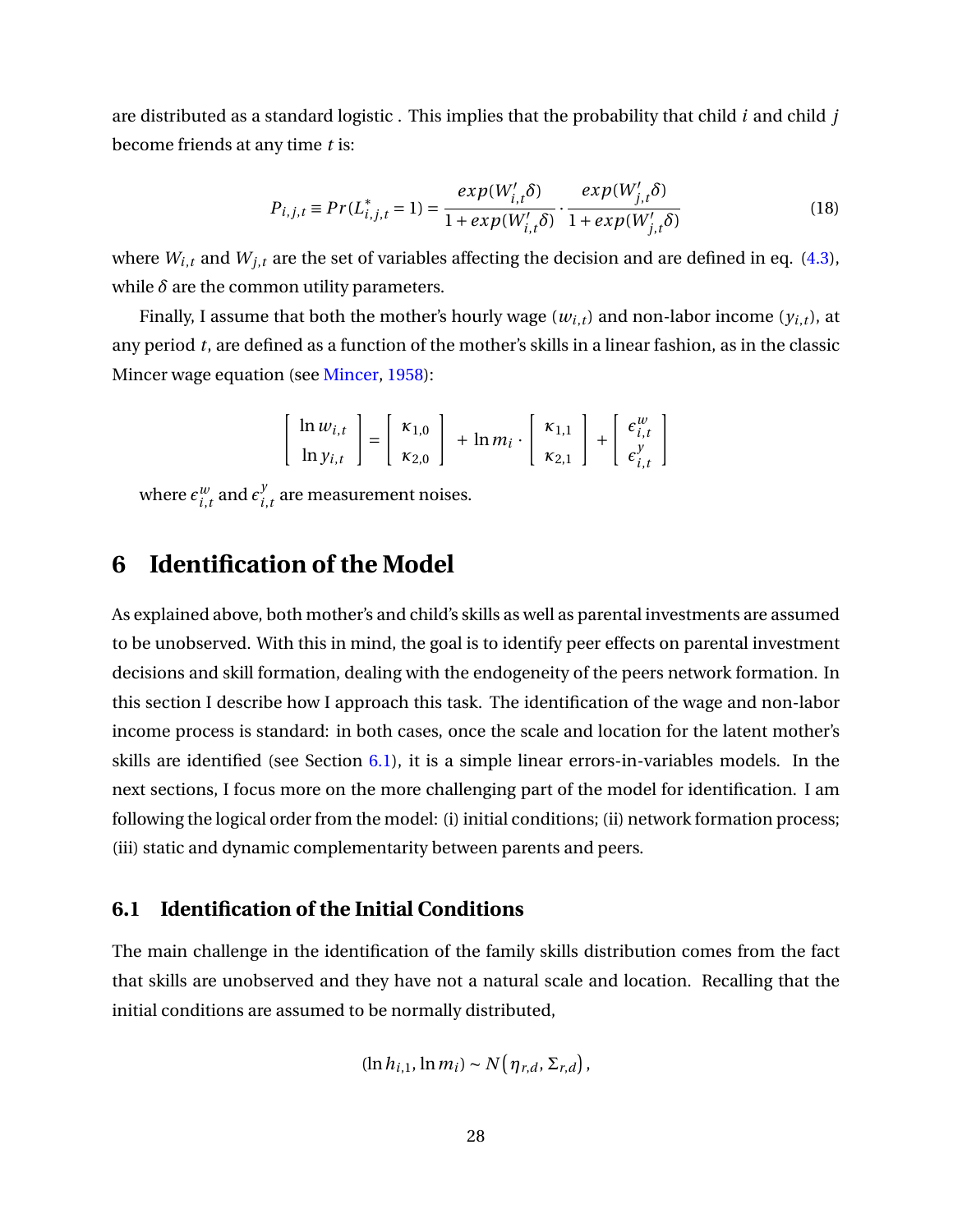where  $\eta_{r,d}$  =  $\int$   $\eta_r^h$ *r*,*d η m r*,*d*  $\mathbf{I}$ and  $\Sigma_{r,d}$  =  $\int \sigma_r^h$ *r*,*d* 2  $\sigma_{rd}^{h,m}$ *r*,*d σ h*,*m*  $n,m$  *σ*<sup>*m*</sup> *r*,*d r*,*d* 2  $\mathbf{I}$ are, respectively, the vector of means and the variance–covariance matrix for skills for a specific neighborhood type (*d*) and race (*r* ). I normalize the scale and location of skills for a subgroup of the population. Without loss of generality, I normalize the distribution of skills for white  $(r=w)$  families living in the lowestincome neighborhood  $(d = 1)$  as follows:

<span id="page-30-0"></span>**Normalization 1.** *Initial period normalization:*

<span id="page-30-2"></span><span id="page-30-1"></span> $\mathbf{I}$ 

• 
$$
\eta_{w,1} = \begin{bmatrix} 0 \\ 0 \end{bmatrix}
$$
  
\n•  $\Sigma_{w,1} = \begin{bmatrix} 1 & \sigma_{w,1}^{h,m} \\ \sigma_{w,1}^{h,m} & 1 \end{bmatrix}$ 

Under normalization [1,](#page-30-0) I am able to identify the remaining measurement equation parameters and the initial joint distribution of skills for each race and each neighborhood type. The initial period loading factors  $(\lambda)$  and the location parameters  $(\mu)$  are identified as follows:

$$
[\lambda_{1,k}^h, \lambda_k^m] = \begin{bmatrix} Cov(Z_{i,1,k}^h, Z_{i,1,j}^h) & Cov(Z_{i,k}^m, Z_{i,j}^m) \\ Cov(Z_{i,1,j}^h, Z_{i,1,l}^h) & Cov(Z_{i,j}^m, Z_{i,1}^m) \end{bmatrix} \text{ for } k \neq j \text{ and for } k, j \neq 1
$$
 (19)

$$
[\mu_{1,k}^h, \mu_{1,k}^m] = \left[ E[Z_{i,1,k}^h | r = w, d = 1], E[Z_{i,k}^m | r = w, d = 1] \right] \text{ for all } k.
$$
 (20)

Using both [\(19\)](#page-30-1) and [\(20\)](#page-30-2), it is possible to identify the means and the variance-covariance matrix of the latent skills for all the rest of race and neighborhood type combinations in the following way:

$$
\eta_{r,d} = \left[ \frac{E[Z_{i,1,k}^h | r, d] - \mu_{1,k}^h}{\lambda_{1,k}^h}, \frac{E[Z_{i,k}^m | r, d] - \mu_k^m}{\lambda_k^m} \right] \text{ for all } (r, d) \neq (w, 1)
$$
 (21)

$$
\Sigma_{r,d} = \begin{bmatrix} Cov(Z_{i,1,k}^h, Z_{i,1,j}^h | r, d) & Cov(Z_{i,1,k}^h, Z_{i,j}^m | r, d) \\ \frac{\lambda_{1,k}^h \lambda_{1,j}^h}{\lambda_{1,k}^h \lambda_{1,j}^m} & \frac{\lambda_{1,k}^h \lambda_j^m}{\lambda_{1,k}^h \lambda_j^m} \\ \frac{Cov(Z_{i,1,k}^h, Z_{i,j}^m | r, d)}{\lambda_{1,k}^h \lambda_j^m} & \frac{Cov(Z_{i,k}^m, Z_{i,j}^m | r, d)}{\lambda_k^m \lambda_j^m} \end{bmatrix}
$$
 for all  $(r, d)$ . (22)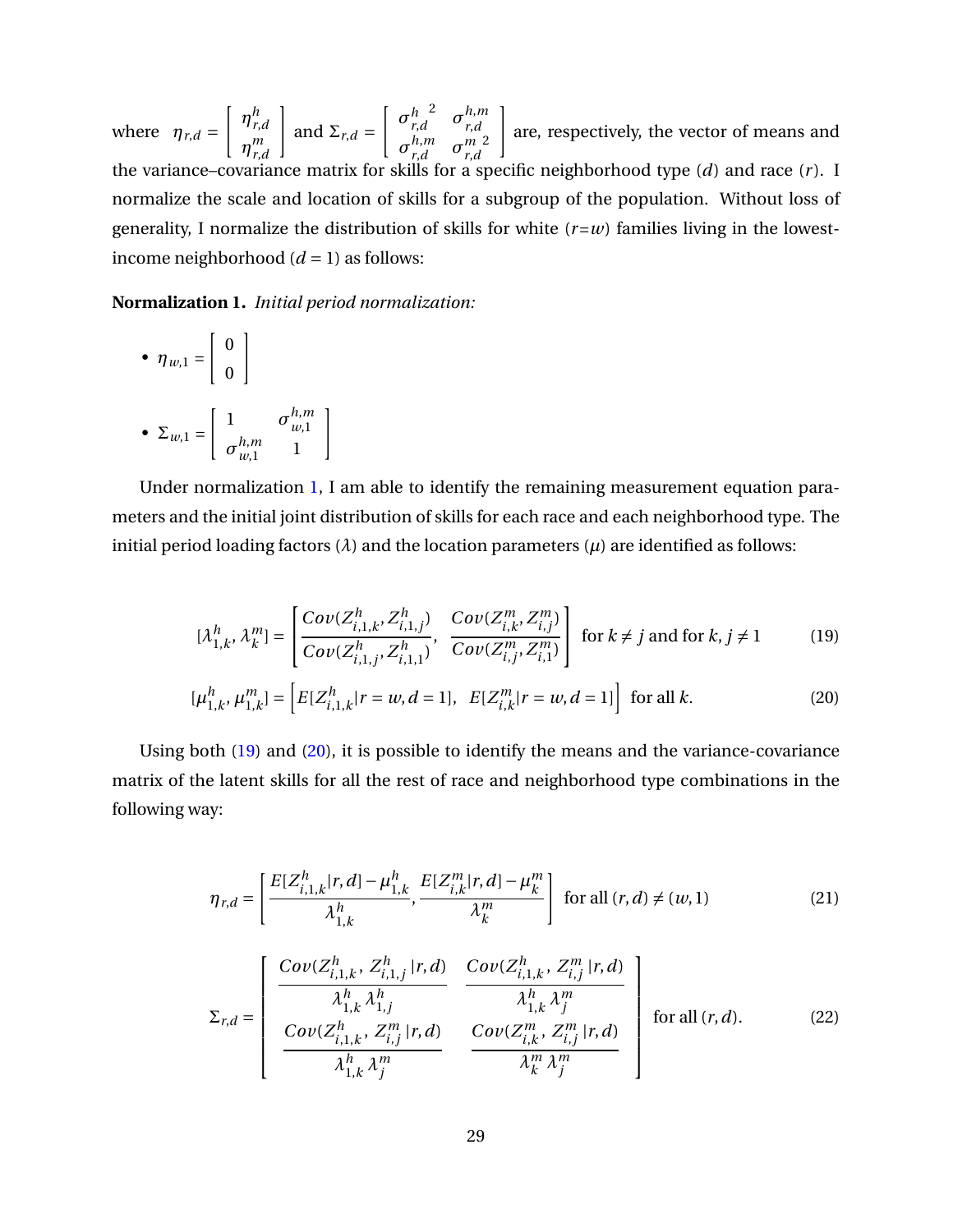Repeating the identification of mean and variance–covariance matrix for all the neighborhood types, and for each race, I am able to identify the distribution of initial conditions in the economy.<sup>[30](#page-31-0)</sup> Finally, I identify the variance of the measurement errors for each measure:

<span id="page-31-1"></span>
$$
\sigma_{\epsilon^m,k}^2 = Var(Z_{i,k}^m) - (\lambda_k^m)^2 Var(\ln m_i)
$$
  

$$
\sigma_{\epsilon^h,t,k}^2 = Var(Z_{i,t,k}^h) - (\lambda_{t,k}^h)^2 Var(\ln h_{i,t})
$$
 for all  $t$  (23)

where each variable on the right-hand side of the equations in [\(23\)](#page-31-1) is already identified. The repeated cross-sectional dimension of the Add Health data allows me to observe the same test score administered to children at different ages. Hence, following the approach in [Agostinelli](#page-48-0) [and Wiswall](#page-48-0) [\(2016\)](#page-48-0), I assume the PPVT to be an age-invariant measure – that is, the latent skills load into the PPVT in the same manner through the ages of consideration (13 to 16).<sup>[31](#page-31-2)</sup> As shown in [Agostinelli and Wiswall](#page-48-0) [\(2016\)](#page-48-0), this assumption is sufficient to identify an unknown TFP term and an unknown return to scale in the CES technology case.<sup>[32](#page-31-3)</sup>

# **6.2 Identification of the Formation of Peer Groups**

Using the measurement system defined in [\(13\)](#page-26-2), I can rescale the observed measures for skills to be:

$$
\widetilde{Z}_{i,t,k}^h \equiv \frac{Z_{i,t,k}^h - \mu_{t,k}^h}{\lambda_{t,k}^h} = \ln h_{i,t} + \frac{\epsilon_{i,t,k}^h}{\lambda_{t,k}^h}
$$
\n(24)

where  $\widetilde{Z}^h_{i,t,k}$  represents a monotone transformation of raw test scores that permit consideration of the data on a comparable scale as the latent skills. Each transformed measure is composed by two elements: the factor and the noise. For this reason, in order to use this information to identify the peer-group formations, we need to deal with the presence of this measurement error. In particular, I exploit the identified parametric distribution of the measurement errors to integrate out the noise from the data.

Following the notation in [\(4.3\)](#page-19-3), let us define*W* to be the set of variables of the utility function

<span id="page-31-0"></span> $30$ Notice that the identifying assumption here is that the measurement parameters are common for all the children. This assumption is common in the literature of latent factor models.

<span id="page-31-2"></span><sup>&</sup>lt;sup>31</sup> [Agostinelli and Wiswall](#page-48-0) [\(2016\)](#page-48-0) defines an age-invariant measure to be a repeated achievement test, the assessment of which would not depend on a child's age, but on their cognitive development

<span id="page-31-3"></span><sup>&</sup>lt;sup>32</sup> It also allows me to identify the measurement parameters for all remaining proxies for skills through all the periods of the model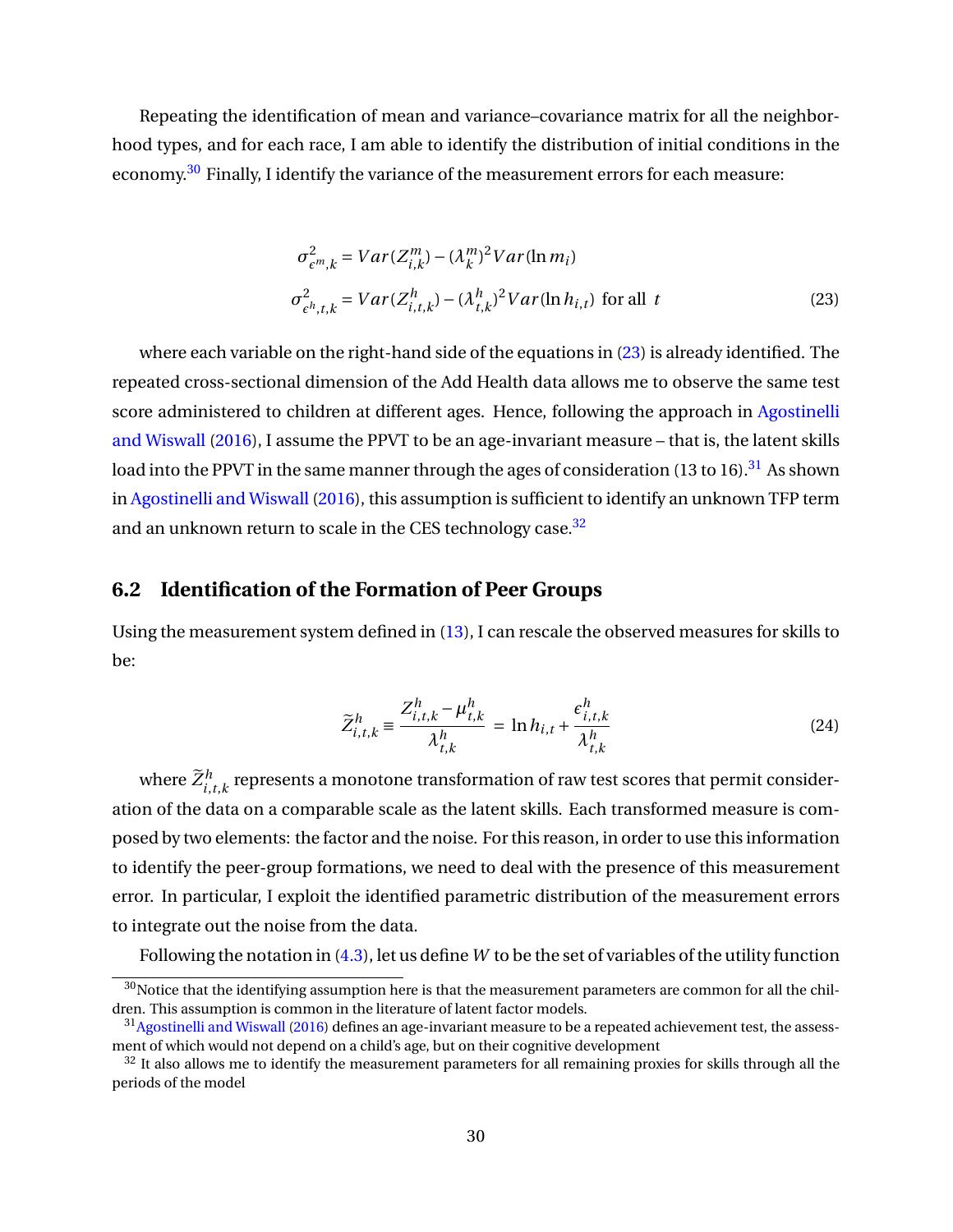of child *i* to become friends with child *j* as in equation [\(5\)](#page-18-0) and  $\widetilde{W}$  to be the analogue measured in the data:

$$
W_i = \left[1, h_{j,t}, r_j, \mathbb{1}(r_i = r_j), (h_{i,t} - h_{j,t})^2, O_e, t\right],
$$
  

$$
\widetilde{W}_i(\epsilon_{i,t,k}^h, \epsilon_{j,t,k}^h) = \left[1, (\widetilde{Z}_{j,t,k}^h - \frac{\epsilon_{j,t,k}^h}{\lambda_k^h}), r_j, \mathbb{1}(r_i = r_j), \left((\widetilde{Z}_{i,t,k}^h - \frac{\epsilon_{i,t,k}^h}{\lambda_k^h}) - (\widetilde{Z}_{j,t,k}^h - \frac{\epsilon_{j,t,k}^h}{\lambda_k^h})\right)^2, O_e, t\right].
$$
\n(25)

The conditional probability of child *i* and child *j* becoming friends, given their skills and race, is as follows:

<span id="page-32-0"></span>
$$
P_{i,j,t} = Pr(v_{i,j,t} \le W'_i \delta) \cdot Pr(v_{j,i,t} \le W'_j \delta)
$$
  
= 
$$
\int Pr\left(v_{i,j,t} \le \widetilde{W}_i(\epsilon_{i,t,k}^h, \epsilon_{j,t,k}^h)'\delta\right) \cdot Pr\left(v_{j,i,t} \le \widetilde{W}_j(\epsilon_{j,t,k}^h, \epsilon_{i,t,k}^h)'\delta\right) d\Phi(\epsilon_{i,t,k}^h, \epsilon_{j,t,k}^h; \Sigma_{\epsilon,t})
$$
(26)

where  $\Phi(\cdot;\Sigma_{\varepsilon,t})$  is the bivariate normal CDF of the measurement errors with zero mean and a variance–covariance matrix  $\Sigma_{\epsilon,\,t}$  =  $\sqrt{ }$  $\mathbf{I}$  $\sigma^2$  $\frac{2}{\epsilon^h,t,k}$ 0 0  $\sigma^2$  $\varepsilon^{h}$ ,*t*,*k* 1 , which is already identified in [\(23\)](#page-31-1).

Equation [\(26\)](#page-32-0) shows that I can identify the parameters of the model of peer-group formation by mapping the noisy measures of children's skills available in data to information about the children's latent skills and their effects on children's friendship decisions.

# **6.3 Identifying Peer Effects in Child Development**

Given the complexity of the above dynamic equilibrium model, it is important to develop an easy intuition behind the source of variation which will lead to identifying peer effects on child development. In particular, one helpful source of identifying variation comes from the endogenous response of parental investments to peer quality, allowing us to infer the degrees of both *static* and *dynamic* complementarity between parents and peers in producing a child's skills. These parent response elasticities are key for identification because they map directly into the deep structural parameters of the technology of skill formation and are the key margin of interest for policy predictions. The main object of interest for identification is the full joint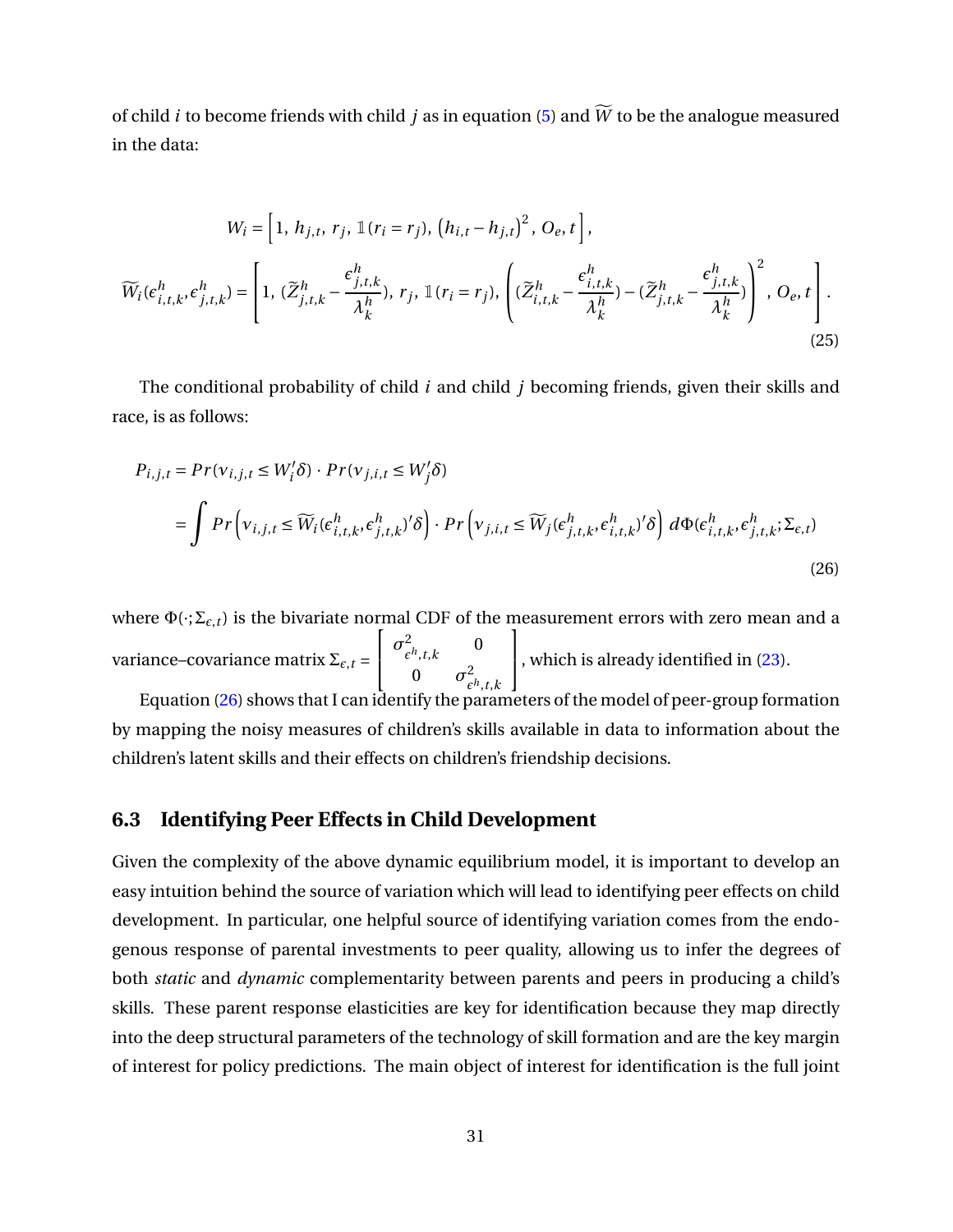distribution of inputs of development  $\Psi(\Omega)$ = $\left\{ \right\} I_{i}^{*}$  $\overline{h}_{i,t}^*$ ,  $h_{i,t}$ ,  $\overline{H}_{i,t}^*$  $\left\{\begin{array}{c} * \\ i, t \end{array}\right\}$ *i* o , where  $\Omega$  is the set of structural parameters left to identify, the peers' skills spillover determined in the equilibrium social network is defined as  $\overline{H}^*_i$  $\hat{f}_{i,t}$ , and the star defines the equilibrium realization.

# **6.3.1 Static Complementarity**

A useful set of moments to identify the static complementarity between parents and peers in skill formation is the partial correlations of parental investments and peers' skills. In fact, an intuitive prediction of my model is a positive (negative) cross-sectional relationship between parental investments and peers in the presence of a high degree of*static* complementarity (substitutability) between parents and peers in child development. Once peer quality increases, the return on investing in child development increases as well, making parents more productive in parenting. On the other hand, parents have an incentive to decrease their costly investments once an alternative substitute input (peers) increases. Hence, the *static* complementarity/substitutability between parents and peers is identified by the cross-sectional variation between investments and peers' skills.

A specific but helpful representation of these moments is given by the linear regression in [\(2\)](#page-12-0), which provides useful information about the variation of investment decisions with respect to the type of peers. Specifically, the coefficient *β*2, which represents the effect of peers' skills on investment decisions, is informative about the degree of*static* complementarity/substitutability  $(\alpha_3)$  between parental investment and peers in the production of children's skills.

# **6.3.2 Dynamic Complementarity**

The *dynamic* complementarity between parents and peers is identified by looking at the variation in parental investments induced by changed expectations for future peers' skills. For example, as a thought experiment, consider two children (and their relative families) who are alike in all dimensions including their peer groups, but only one of them is assigned *permanently* (treatment) to a different (better) peer group, while the other child (control) has no change in peer composition. Given the permanent nature of the experiment, the two parents now observe today's peers and have different expectations about tomorrow's peers. Again, the model's prediction is helpful in fixing ideas: an increased expectation of tomorrow's peers' skills would change the return on today's investments. Current investments would foster the child's skills of tomorrow, thus benefiting more from better future peers. Hence, the higher the dynamic complementarity, the higher the difference in parental investments induced by the policy between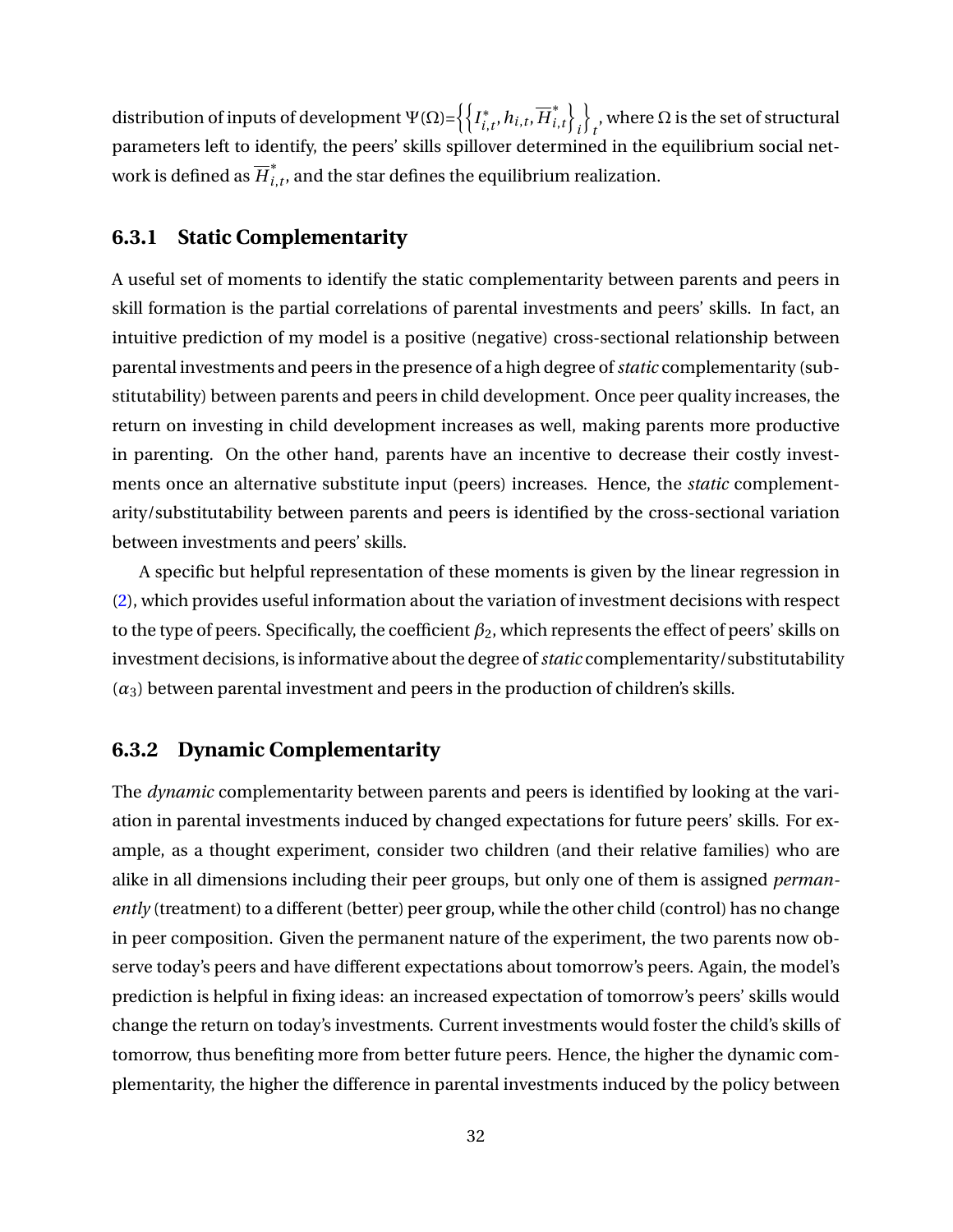the control and the treatment of children: the treatment induces higher investments because of the effects of expectations of future peers.

My empirical identification strategy is based on the instrumental variable approach explained in Section [3.4,](#page-11-2) which represents the quasi-experimental analogue of the identifying variation considered in the above thought experiment. Specifically, in order to estimate the causal effects of permanent peers changing investment decisions, I use the random realization of different cohort composition of children within the same school to analyze how permanent changes in peers affect parental investments. The idea behind this identification strategy is simple. The cohort realization *permanently* defines the choice set for the children's network formation. Hence, different cohort compositions shift parents' expectations about future peer groups, allowing us to identify the causal effect of a permanent change in peer groups on investment decisions  $(\beta_2)$  and, consequently, the dynamic complementarity of investments and peers.[33](#page-34-1)

# <span id="page-34-0"></span>**7 Estimation**

I implement a two-step estimation algorithm to alleviate the estimation burden of this model. In the first step, I estimate the initial conditions, the wage and the family income process, as well as the distribution of school quality for low/medium/high neighborhood types.<sup>[34,](#page-34-2)[35](#page-34-3)</sup> The second step of estimation is focused on the rest of the model: preferences, technology and parameters of the network formation. I use a simulation-based estimation technique which allows me to simulate the distributions of investments and skills over the entire childhood and replicate the statistics (*M*) I observe in Add Health data. In greater detail, I simulate the equilibrium dynamics of investments, skills and networks and use the realized simulated data set to compute the analogous statistics (*MS*) observed in the data. Hence, the second-step estimator is a simulated method of moments (SMM) estimator:

<span id="page-34-1"></span><sup>&</sup>lt;sup>33</sup>This identification strategy does not require that friendships are only formed within a unique cohort. It only requires that changes in cohort composition also change the peer-choice set between cohorts. Empirically, most of the friendship nominations are within the same cohort.

<span id="page-34-2"></span> $34$ The school quality distributions are identified estimating the school fixed-effects distribution from a valueadded model of child development. This method is simple and alleviates the computational burden of estimating different school quality parameters in the second step of the estimation. See Appendix [E](#page-76-0) for further details.

<span id="page-34-3"></span><sup>&</sup>lt;sup>35</sup>Identification of latent skills requires at least three proxies for each latent variable. In the case of a mother's skills, Add Health provides only information about a mother's years of education. I use the NLSY79 sample to recover the loading factor and location parameter for this proxy.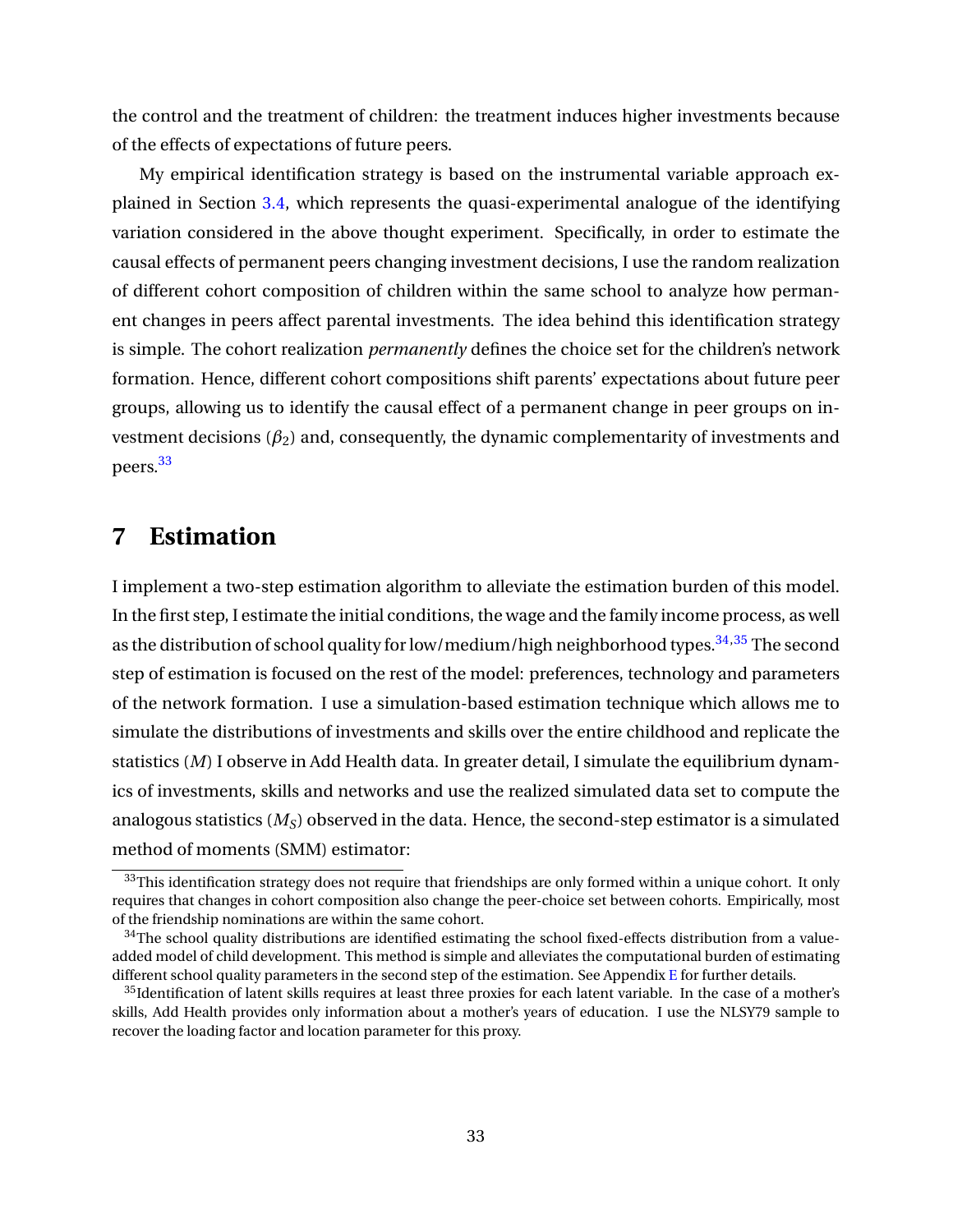$$
\widehat{\Omega} = \arg\min_{\Omega} (M - M_S(\Omega)) W (M - M_S(\Omega))
$$
\n(27)

where Ω is the set of structural parameters previously described and*W* represents the weight-ing matrix.<sup>[36](#page-35-0)</sup> In the estimation procedure, I set the weighting matrix to be the inverse of the diagonal variance–covariance matrix of moments computed by bootstrapping the data. The selected moments include: (i) first- and second-order moments for the conditional distribution of skills by race and neighborhood type; (ii) the set of auxiliary coefficients from the two auxiliary regressions in [\(2\)](#page-12-0), as well as auxiliary coefficients for the technology of skill formation (in an *indirect inference* fashion); (iii) the set of moments about network formation, including the homophily bias index for skills and race for each neighborhood type, which I described during the previous empirical analysis in Section [3.3.](#page-10-4)

## **7.1 Structural Estimates**

## **7.1.1 Network formation parameters**

Table [3](#page-56-0) shows estimates for the formation of peer groups. The unconditional effects of age, race or skill level on the formation of peer groups are negligible (the unconditional numbers of friends by race and by skills are similar). Race and skills play a role through homophily bias in friendship formation, affecting the composition (not the quantity) of friends. Qualitatively, coefficients in Table [3](#page-56-0) are consistent with the empirical evidence of homophily bias both in race and in skills. Specifically, I find that for any race, the fact that the other child is of the same race is highly predictive about the friendship realization between the two children. The coefficients associated with being of the same race are, respectively, 0.76, 0.70 and 0.60 for black, Hispanic and white children. The higher coefficient is for black children. The probability for the formation of peer groups depends on whether children have similar skills. In particular, the higher the difference in children's skills, the lower the probability of the two children becoming friends, with a coefficient of -0.038. These homophily bias effects get bigger in context with a lower fraction of minorities, which is shown by how the two coefficients of homophily bias

<span id="page-35-0"></span><sup>&</sup>lt;sup>36</sup>The choice of the simulated method of moments with respect to a likelihood-based method is due to three reasons: first of all, the SMM approach overcomes the additional source of computational burden which arises from the multi-dimension integration problem associated with the maximum-likelihood estimator of this model. Secondly, because of the data structure, I observe each child only for two consecutive waves (with a temporal distance of one year) in Add Health, making the SMM a more flexible estimator in combining the information of skills dynamics from the dataset. Finally, the SMM does not require any assumption about the cross-sectional distribution of the children's skills over childhood.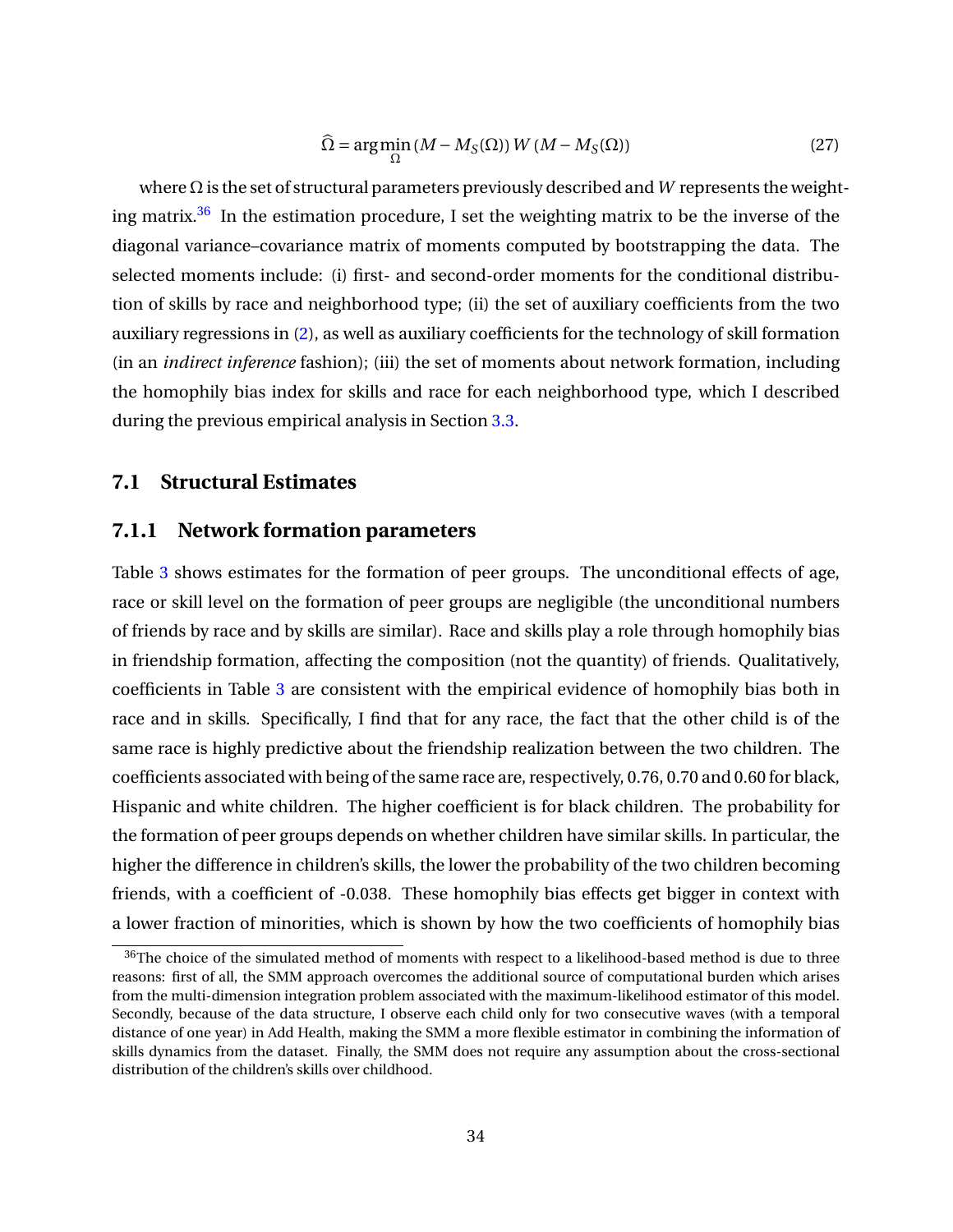interact with the total fraction of black and white children (0.042 and -0.063, respectively). I find that the correlation of unobservable heterogeneity in the formation of peer groups with the production shocks is -0.40, while its standard deviation is 0.11. I do not find relevant effects of the specific race or skills level in the probability level (only through homophily bias).

To better interpret the estimates, I plot the marginal probabilities of two children becoming friends over the spectrum of children's skills and for different races of children living in the poorest environment (see Figure [4\)](#page-69-0). For a black low-skilled child (within the first quintile of skills distribution), the probability of becoming friends with white children is four times lower than with a same-race counterpart. At the same time, it is two times more likely for the same child to become friends with children having similar skills than for children in the top decile of skills distribution. For a white low-skilled child (within the first quintile of skills distribution), the racial gap is lower (around 2.5 times), while the effect of skills is similar.

#### **7.1.2 Technology parameters**

Table [4](#page-57-0) shows estimates for the technology of skill formation. I find a high degree of *static* substitutability between parents and peers, with a complementarity parameter  $(\alpha_3)$  of approximately 0.95 (and associated elasticity of substitution of  $\frac{1}{1-0.95}$  = 20). I find a degree of selfproductivity  $(\alpha_1)$ , i.e. the ability of skills to beget skills, of 0.75. This means that a 1% increase in current skills would predict an average of 0.75% . This result is qualitatively in line with the previous research on the estimation of technology of skill formation [\(Cunha and Heckman,](#page-50-0) [2007,](#page-50-0) [2008;](#page-50-1) [Cunha et al.,](#page-50-2) [2010;](#page-50-2) [Agostinelli and Wiswall,](#page-48-0) [2016\)](#page-48-0). The magnitudes of the share parameters are meaningless due to the different scale between peers' skills (normalized at age 13 to have unit variance) and investments (in yearly hours). However, I find that the estimated value of 0.009 implies that to completely offset a change of one standard deviation in peers' skills, parental investments need to change by approximately four hours per week (for the mean parent). The return to scale of the combined parents–peers inputs  $(\alpha_4)$  is 0.77, suggesting non-linear peer effects in skills dynamics even when parents and peers are approximately perfect substitutes (linear). I find that the total factor productivity is an increasing function of the neighborhood quality ( $\gamma_{1,tfp}$ =0.008) and of the age of children ( $\gamma_{2,tfp}$ =0.030). The coefficients for school quality represent each neighborhood-type mean and standard deviation of the school fixed effects. I find that average school quality is increased by neighborhood type (from -0.03 for low-income neighborhoods to 0.04 for high-income neighborhoods), while the standard deviation is decreased (from 0.26 for low-income neighborhoods to 0.18 for high-income neigh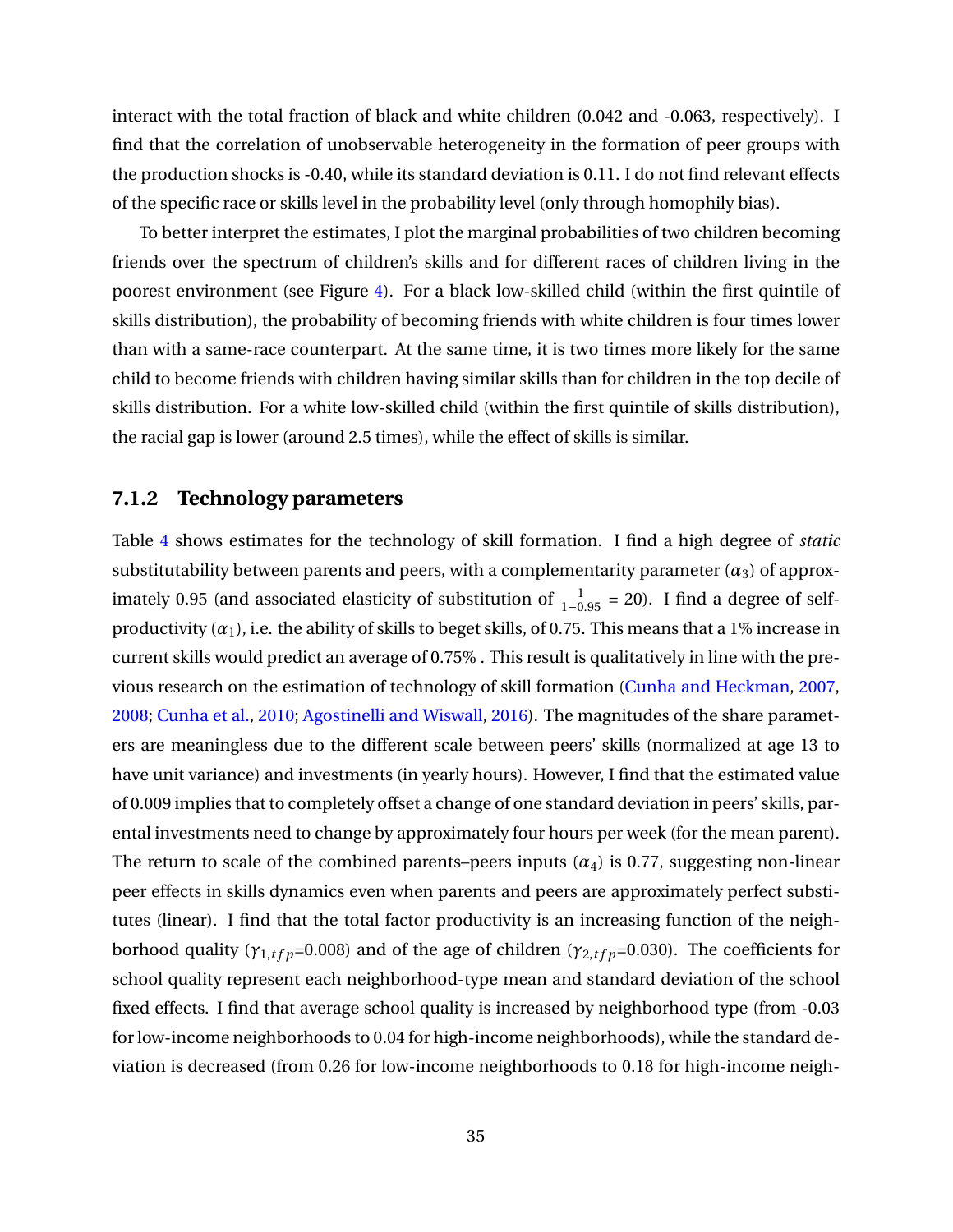borhoods). Finally, I find production shocks to be important in explaining the total variation in skills dynamics, with a coefficient for the standard deviation of shocks ( $\sigma$ *<sub>ξ</sub>*) of 0.70.

#### **7.1.3 Preferences Parameters**

Panel A in Table [5](#page-58-0) shows estimates for preference parameters. I find both utility for consumption and a child's skills to be relatively concave, with a higher degree of curvature for consumption relative to a child's skills. I find a relatively high degree of parental altruism towards a child's skills: parents care about their child's skills through ages 13 to 15 almost as much as their own consumption, while they care twice as much about the final continuation value for their child relative to their own current consumption. The last result underlines the importance of allowing for a different parameterization for the final period preference, which, as explained above, can capture a different developmental process for children, such as finishing high school, starting a job or going to college.

#### **7.1.4 Wage-Income Process and Initial Conditions**

Panel B in Table [5](#page-58-0) shows estimates for the wage and non-labor income process. A mother's skills are very predictive of both, suggesting an elasticity of 0.44 and 1.03 for wages and non-labor. Table [6](#page-59-0) shows estimates for the initial conditions by neighborhood type (low/medium/high family income). The normalized mean and variance for a mother's skills and a child's initial skills are for white families living in a low-income neighborhood (neighborhood 1). The other subpopulations' means and variances are relative to the normalized ones. I find that children from minorities start with a lower mean of initial skills relative to their reference white children. White children living in a higher family income neighborhood (neighborhoods 2 or 3) have higher mean initial skills relative to white children in lower-income neighborhoods. I find similar patterns in terms of mother's skills.

#### **7.2 Sample Fit**

Table [B-2](#page-88-0) and Table [B-3](#page-89-0) report the sample fit for the auxiliary regressions of investments and the dynamics of a child's skills. The model is able to replicate the empirical findings on parental investments and skill dynamics. Table [B-2](#page-88-0) also reports the 95% confidence interval to show that the simulated coefficients are not statistically different from the fitted coefficients. More importantly, Table [B-2](#page-88-0) shows that the model is able to replicate the switch in sign in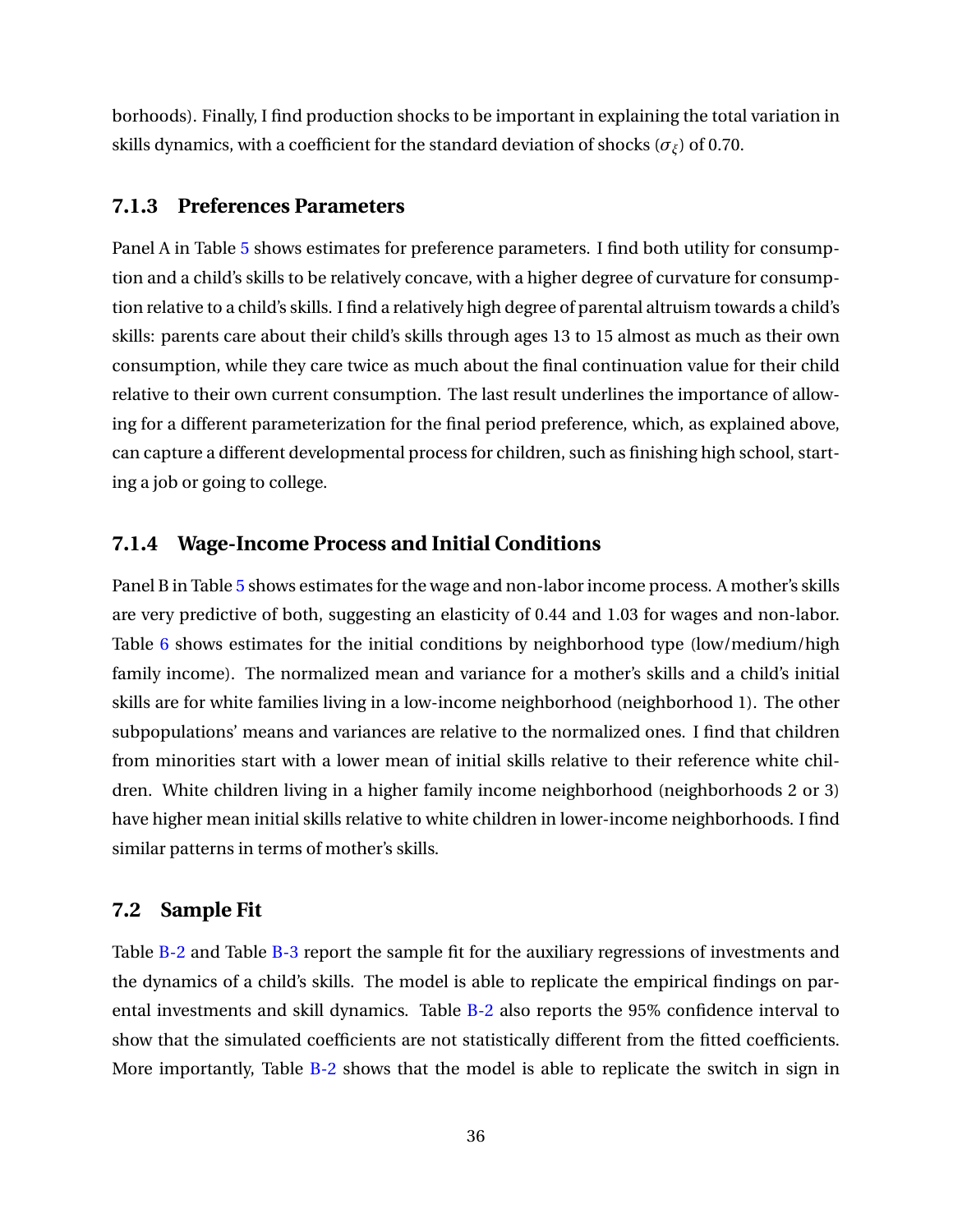the peers' skills, from the cross-sectional (negative) to the permanent (positive) variation in peers, through the different degrees of static versus dynamic complementarity of parental investments and peers' skills in skill formation.

Table [B-3](#page-89-0) shows that the estimated model is able to fit the auxiliary coefficients for the dynamic aspect of skill formation, suggesting that the estimated technology of skill formation provides the proper marginal productivity for the developmental inputs. The reported 95% confidence intervals suggest that the data and simulated coefficients are not statistically different.

In terms of neighborhood effects on child development, the estimated model is able to fit the differential patterns of skill formation between different neighborhoods and for different races. Figures [B-2-](#page-79-0)[B-7](#page-84-0) show the sample fit for the mean and standard deviation of skills by age, race and for each of the three types of neighborhood I consider (low/medium/high income).

Figures [B-8](#page-85-0)[-B-9](#page-86-0) show the sample fit for the homophily bias index for skills and race in different neighborhoods (low/medium/high income). Figure [B-8](#page-85-0) shows that the model tracks the findings on the skills homophily bias in friendship formation. The model replicates the fact that high-skilled children display a higher bias toward children with similar skills.

Figure [B-9](#page-86-0) shows that the model is able to replicate the findings of homophily bias by race in different neighborhoods. However, within the high-income neighborhood, while the data indicate a fall in the homophily bias index for Hispanic children relative to black children, the model indicates a common tendency of homophily bias between the two races.

### **8 The Exposure Effects of Environments on Child Development**

In this section, I analyze the extent to which environments explain differences in children's final achievements. In order to calculate the treatment effect of better environments, I simulate the counterfactual dynamics of skills as the outcome of being moved to a different environment. I compute the treatment effect by simulating each child in each different environment and school and at any age I consider in the model.

Within the estimated model, I can now calculate the treatment effect of moving from any considered environment to any of the others. Specifically, consider the case where a child *i* is permanently moved from a environment *e* to a environment *e*' at age *m*. The individual treatment effect in this case is:

$$
TE_i(e, e', m) = y_i^*(e, e', m) - y_i^*(e)
$$
\n(28)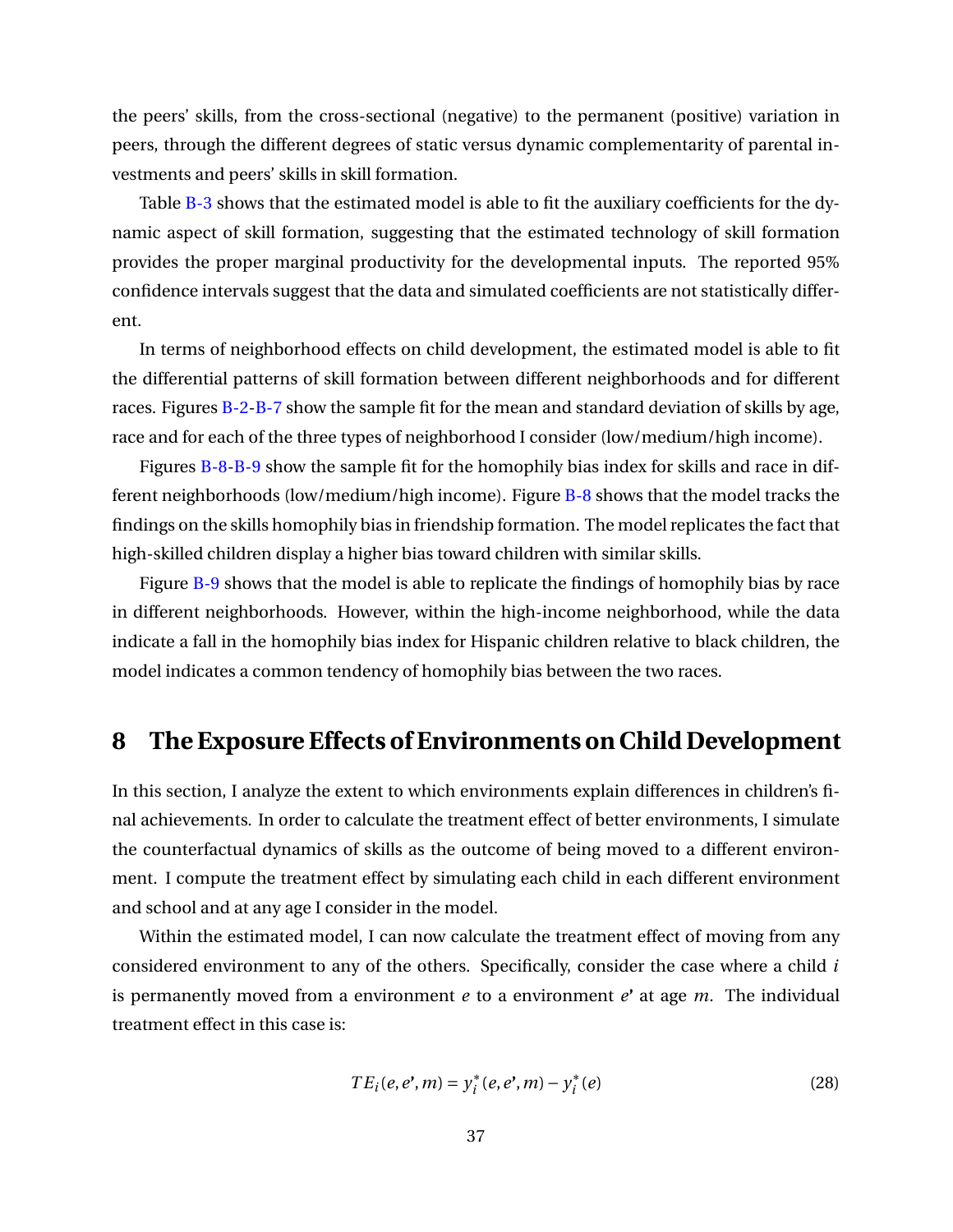where  $y_i^*$  $\hat{i}$  (*e*) represents the baseline child percentile in the skill distribution at age 16, while *y* ∗ *i* (*e*,*e***'**,*m*) represents the child percentile in the skill distribution at age 16 if the child is moved from her original environment *e* to a new environment *e***'** at age *m*. To simplify the analysis and to have a comparable setting with the previous literature, I first characterize environments by their mean percentiles of skills of permanently based children at age 16  $(\overline{\mathcal{Y}}_{e})$ . Second, I consider a specific parametric relationship between a child's outcome and the associated mean percentiles of children's skills at age 16 in each environment (*y<sup>e</sup>* ):

<span id="page-39-0"></span>
$$
y_i^* = \psi_0 + \psi_{1,m} \overline{y}_e + \epsilon_i
$$
 (29)

where  $\overline{\mathbf{y}}_{e}$  represents the associated mean percentile of children's skills in environment  $e$ . In this case, *ψ*1,*<sup>m</sup>* represents the average treatment effect of being permanently moved at age *m* from a environment *e* to a new environment *e***'** which has a mean of children's skills at age 16 that is one percentile higher.

Finally, I can compute the exposure effects of environments, which represent the effects on skill formation of an additional year in a environment with a mean of children's skills at age 16 that is one percentile higher. Following equation [\(29\)](#page-39-0), the exposure effects are simply  $\psi_{1,m}$  *ψ*1,*m*+1.

Figure [5](#page-70-0) shows that environments have sizable effects on skill formation. Moving a child at age 12 into a environment with a mean of children's skills at age 16 that is one percentile higher causes an increase of her skills by approximately 0.65 percentiles. This effect declines by age. I find an exposure effect of 0.048, which means that the outcomes of moved children converge to the outcomes of receiving children at a rate of 4.8% per year of exposure. In other words, moving a child to a better environment at 14 rather than at 13 years old causes the child to lose almost 5% of the benefit of moving. The exposure effects imply approximately a 15% higher benefit from moving to the same environment at 12 rather than at 15 years old.<sup>[37](#page-39-1)</sup>

# **8.1 Model Validation: Comparison with Exposure Effects in[Chetty and Hendren](#page-50-3) [\(2016a\)](#page-50-3)**

The specification in [\(29\)](#page-39-0) allows me to compare my results with those in [Chetty and Hendren](#page-50-3) [\(2016a\)](#page-50-3). The authors implement the same specification to analyze the childhood exposure

<span id="page-39-1"></span> $37$ My model starts at age 13 when children draw their skills after the realization of the environment where they live. In this exercise, when I move children at age 12, it means that I allow children to be in the environment before they draw their skills. In contrast, when I move them at age 13, I let them first draw their skills in the original environment and then move them into the new environment.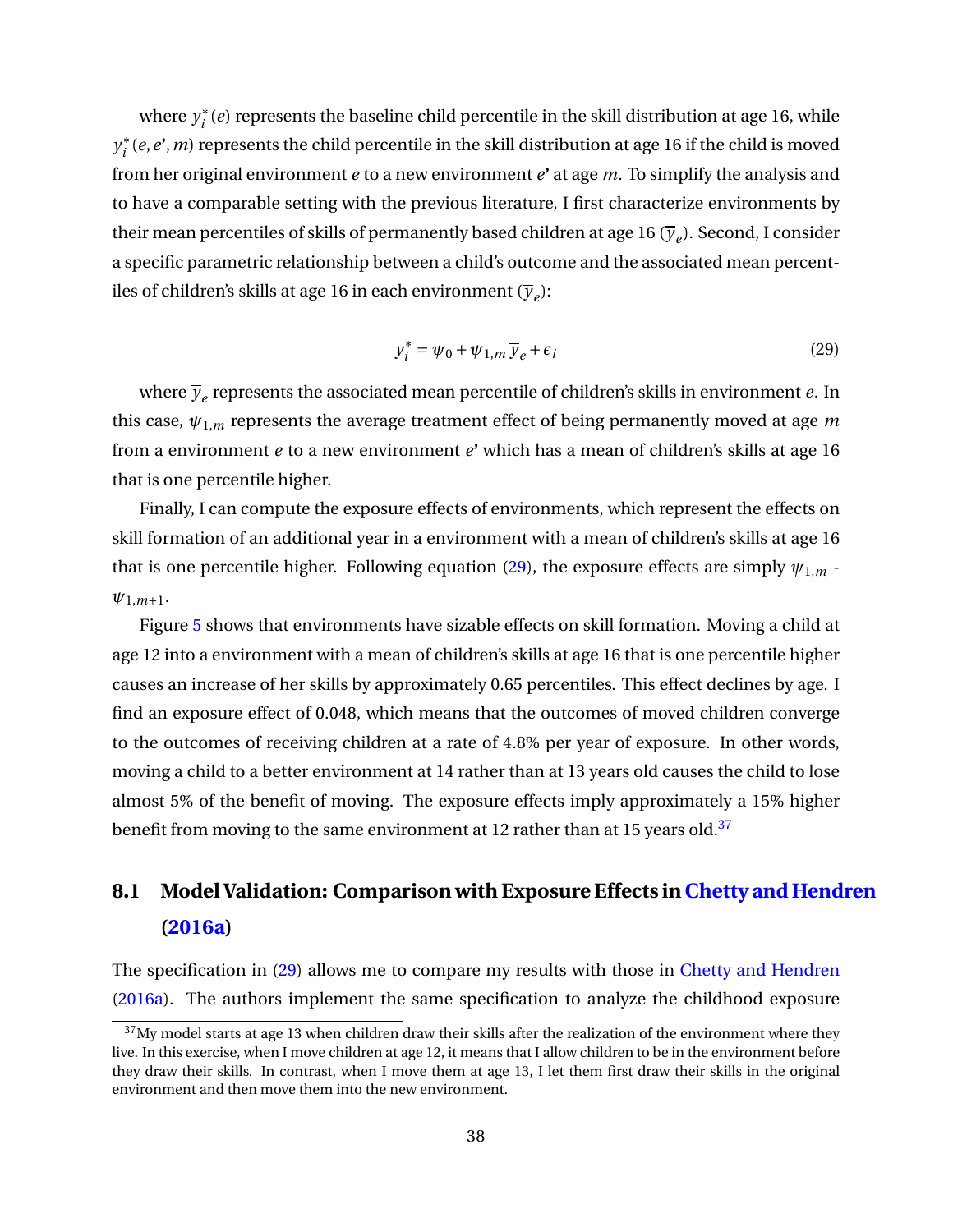effects of environments for the United States. The authors consider individual income percentiles at age 24 as their variables of interest. Still, my results are comparable with those in [Chetty and Hendren](#page-50-3) [\(2016a\)](#page-50-3) under the reasonable assumption that expected individual income is defined by any monotone rank-preserving function of children's skills (higher skills imply average higher individual income).[38](#page-40-0)

Figure [5](#page-70-0) shows that my model tracks the findings in [Chetty and Hendren](#page-50-3) [\(2016a\)](#page-50-3), who find that an additional year of exposure to a environment with a mean income of one percentile higher for permanently moved children increases a child's income later in life by approximately 0.04 percentiles. The authors also find exposure effects to be stronger for families above the median income distribution. Table [7](#page-60-0) shows the comparison of model predictions and their estimates with respect to family income. The model's predictions are in line with the heterogeneous exposure effects.

It is still an open question, however, as to which factors drive the exposure effects. In the next section, I decompose the overall exposure effects into three classes of environment-specific amenities: peers, school quality and environment quality.

### **8.2 Decomposition of Childhood Exposure Effects**

One advantage of my structural model is that I can now decompose the previous findings of exposure effects with respect to each of the components which characterized an environment in my model: *peers*, *school quality* and environment quality.

With the estimated model, I can replicate the previous simulated experiment of moving children within different scenarios to isolate the effects of each of the previous inputs. I first move children and compute the treatment effect of moving to different environments at different ages due exclusively to the associated change of peers (keeping the previous level of both school and environment quality fixed). Secondly, I compute the effect of moving children when the associated treatment is composed by both changes in peers and the new school quality (keeping the previous level of environment quality fixed). Finally, I calculate the overall treatment effect of moving at different ages associated with the new peers, the new school and the new environment quality. In this way, I can ascertain the contribution of each component to the overall effects of childhood exposure to environments.

Table [8](#page-61-0) shows the decomposition of the overall effect. Peers alone account for more than

<span id="page-40-0"></span> $^{38}$  I could also estimate a relationship between individual income at age 24 and children's skills at age 16 and then use this estimated function to predict individual income for the simulation exercise. Any monotone relationship between these two variables would give me the same results in terms of rank effects.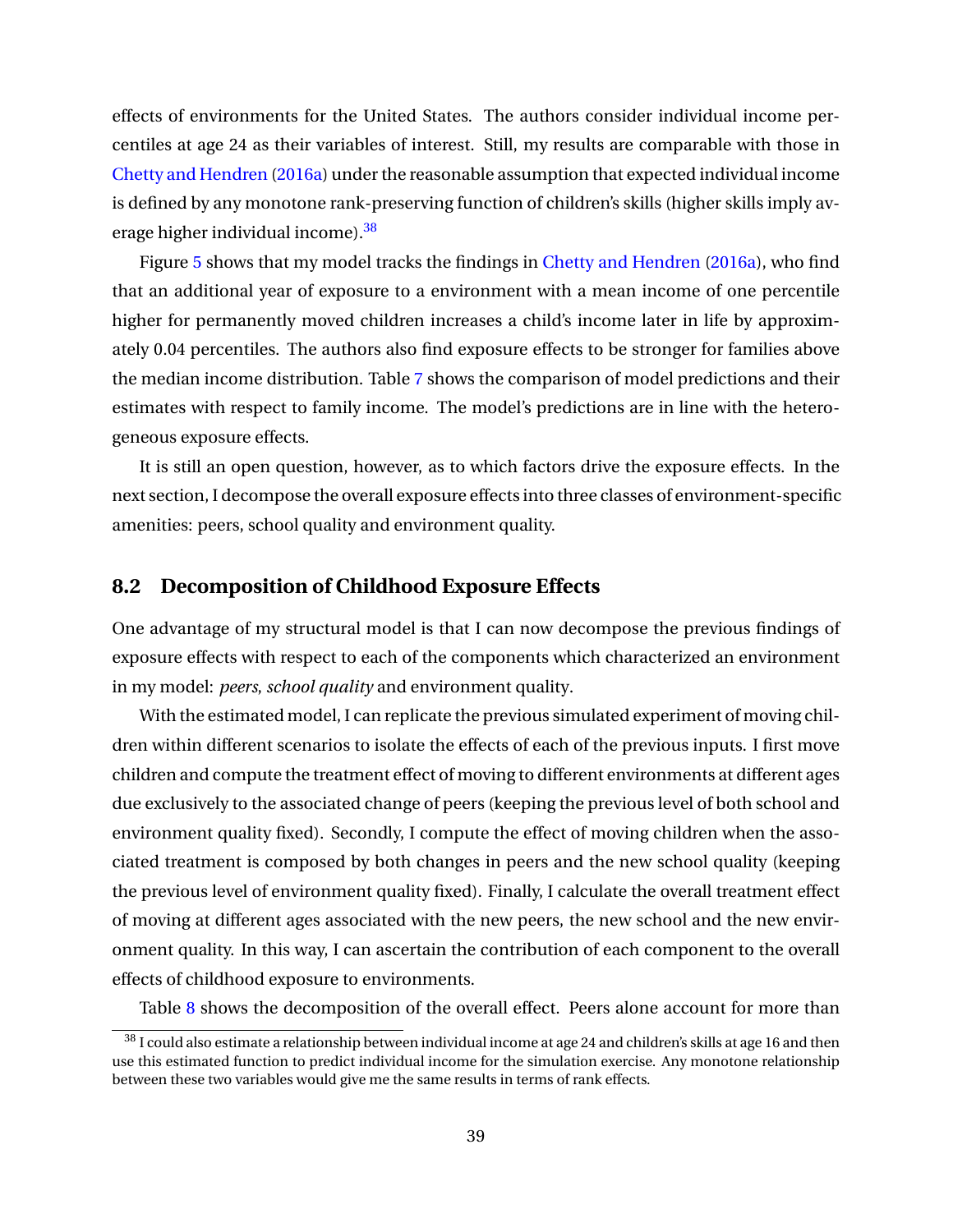half of the childhood exposure effects, while school and environment quality account for the rest. This means that more than half of the effect of an additional year in a environment with mean skills one percentile higher for permanently moved children is caused by the child's social interactions. Whether a child leaves a disadvantaged environment affects the quality of the child's social interactions (in terms of peers' skills). The dynamic complementarity of skill formation causes this effect to have a higher return earlier than later throughout adolescence. Each additional year of adolescence spent in an environment with mean skills one percentile lower for permanently moved children worsens the child's skills at age 16 by 0.027 percentiles, exclusively through social interactions. The exposure to the same social interactions from age 12 to age 15 would cause a reduction of skills by approximately 0.08 percentiles.

The overall exposure effects are bigger for disadvantaged children, and in this case, peer effects account for almost two-thirds. Children who have a low endowment of skills and are from lower-income families are more likely to live in low-income environments, where they have higher chances of interacting with low-skilled peers due to the homophily bias effects in peergroup formation. This channel explains why this group of children experiences the greatest benefit from leaving these disadvantaged environments. The exposure effect in this case is approximately 0.05, and peers alone account for up to 60% of this finding. For this specific subgroup of children from low-income families, each additional year of adolescence spent in an environment with mean skills of one percentile lower for permanently moved children worsens a child's skills by around 0.034 percentiles at age 16, exclusively through social interactions. Figure [6](#page-71-0) shows graphically the same result for lower-skilled children.

These results suggest the importance of social interactions alone in explaining the differences in developmental trajectories in children from different environments. In the next section, I analyze the effects of policies that target disadvantaged children and change the peers' composition between different environments, for example, policy that promote socioeconomic integration between environments or schools.

### **9 Policy Analysis**

The decomposition of the exposure effects of environments suggests that more than half of the effects come from peers and social interaction. This result calls for policies which focus on changes in peers' composition between different environments to overcome the negative effects of growing up in disadvantaged environments. I analyze how this kind of policy, if implemented on a large scale (i.e. when a sizable fraction of children are moved into a new envir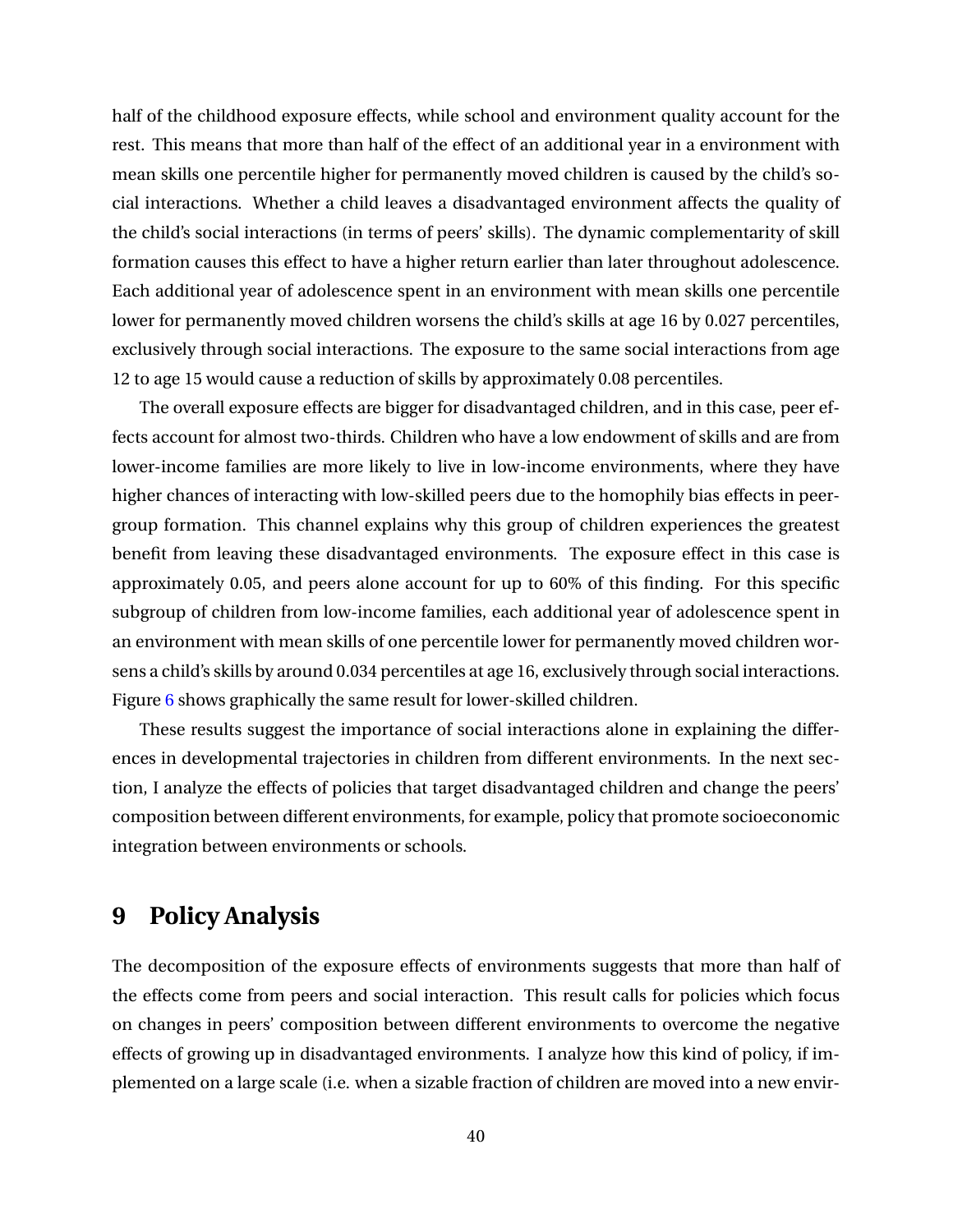onment), can generate important equilibrium effects in skill dynamics through the changes in social interactions.

#### **9.1 Large Scale Changes in Peers' Composition**

The estimated model reveals that skills dynamics depend on a peers' composition and associated children's social interactions. In this section, I analyze the quantitative equilibrium effects, created by policies that change cohort compositions into different social contexts, on the dynamics of skills. Specifically, I want to understand the implications of changes in cohort compositions within both *receiving* and *sending* environments. In order to answer this question, I perform a simulated counterfactual analysis where I move disadvantaged children (and their parents), i.e. children with low skill endowment at age 13 and living in a poor environment, into a high-income environment. This policy has diverse effects on three subgroups of people: (i) parents and children who are moved; (ii) parents and children who live in the receiving (highincome) environment; (iii) parents and children who remain in the low-income environment.

The simulated policy targets a specific group of disadvantaged children: children who are within the first quartile of skills distribution at age 13 in the low-income environment. More than 70% of these children are from a racial minority and their initial (age 13) skills are, on average, about a standard deviation below the population mean of log-skills at age 13. On the other hand, the racial composition of the receiving environment is different: the racial minority makes up only 18% of the population. On average, receiving children are 0.12 standard deviations above the population mean of children's log-skills at age 13. I consider the policy effects when the moved children group is about 5% and 30% of the receiving cohort. These sizable changes in cohort composition allows me to analyze the equilibrium effects of the policy. In the last part of this section, I will discuss more in detail how the effects change as a function of the fraction of moved children.

Table [9](#page-62-0) shows the effects of the policy that moves the smaller fraction of children (5% of the receiving population). Panel A reports the effects of the policy on children's skills for both the moved and receiving children. For each group, I report the baseline as well as the counterfactual skill dynamics. To assess the importance of equilibrium effects, I also report the counterfactual results without any dynamic equilibrium effects (column called "No Equilibrium"). In this case, I just solve the parent's behavioral problem without considering any equilibrium feedback effects from the endogenous response of other parents' behavior after the policy change. The first finding is that this policy has small effects for the receiving children, with a minimal decrease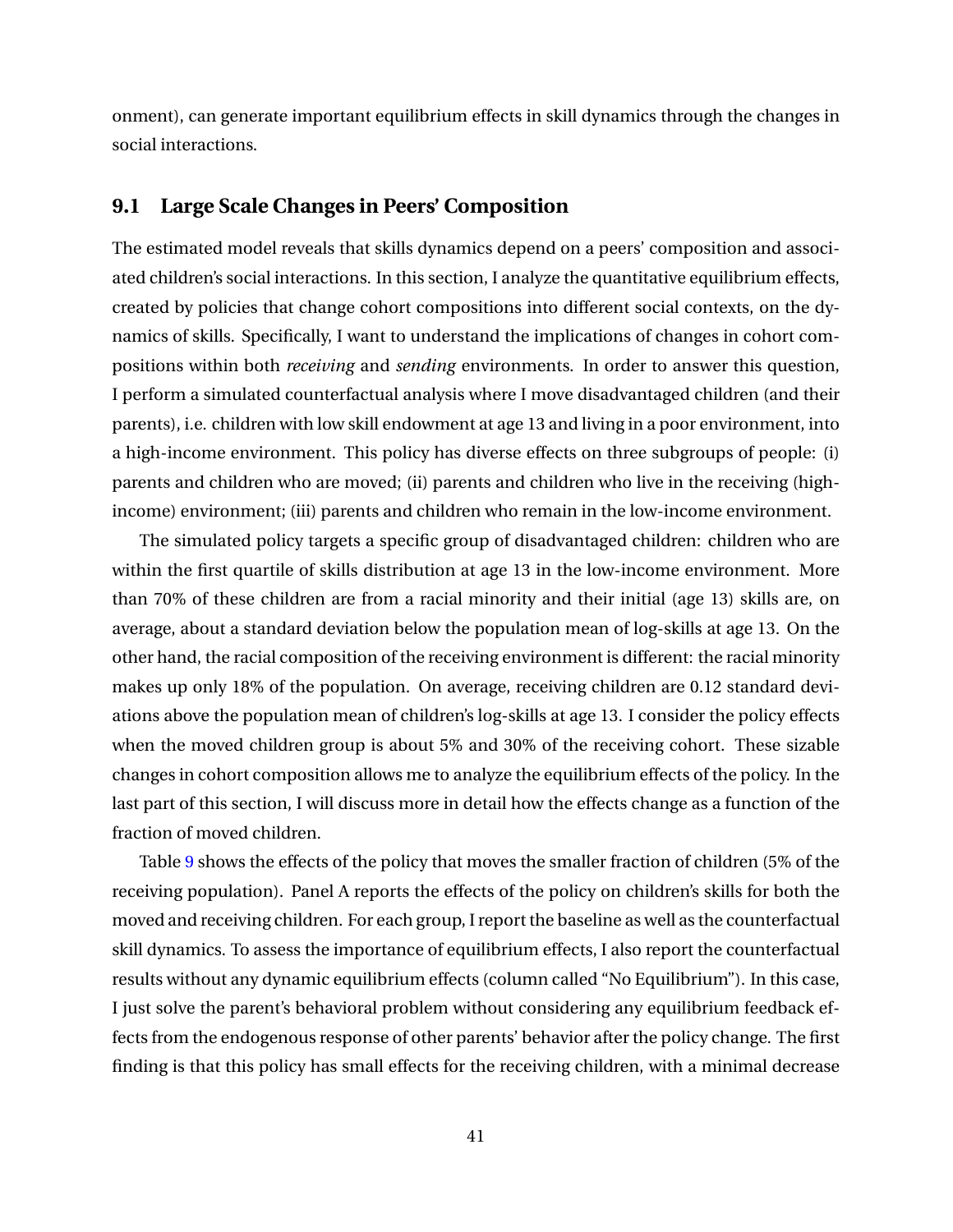in skills at age 16 of 3%. On the other hand, I find that moved children increase their skills at age 16, on average, by 55% (0.4 of a standard deviation of children's skills at age 16).<sup>[39](#page-43-0)</sup>

Panel B in Table [10](#page-63-0) shows the effects of the policy change on parental investment decisions. I find that parents of moved children increase their investments overall, fostering the effects of the policy on their own child's skills dynamics. On the other hand, parents of receiving children do not respond to changes in peer composition.

Table [10](#page-63-0) displays the effects for the larger policy. Panel A in Table [10](#page-63-0) reports the effects of the policy on children's skills also for the remained children. In this case, the policy creates winners and losers: an average increase in skills at age 16 of 31% and 23%, respectively, for moved and remaining children is associated with an average decline of 15% in receiving children. An alternative interpretation of the results is in terms of the standard deviation of skills distribution: I find that moved and remaining children increase their log-skills on average by 0.22 and 0.17, respectively, of a standard deviation of children's log-skills at age 16, while, on average, log-skills for receiving children decrease approximately by 0.10 of a standard deviation. The results suggest that children who remained in the sending environment benefit from the outflow of the most disadvantaged companions.

Panel B in Table [10](#page-63-0) shows the effects of the policy change on parental investment decisions. I find that parents of receiving children reduce their engagement with children due to a lower expected level of peers' skills. On the contrary, parents of moved and remaining children increase their investments due to the policy (positive) change in the expected future peers. Indeed, as suggested by the instrumental variable results, a positive (negative) *permanent* change in peer composition induces a positive (negative) change in investments due to the dynamic complementarity. Figure [7](#page-72-0) illustrates how the policy change has affected the equilibrium endogenous distribution of peers' skills and the relative parents' expectations, causing parents with better (worse) expectations to increase (decrease) their investments.

Finally, Table [9](#page-62-0) and Table [10](#page-63-0) underline the importance of accounting for equilibrium effects in this type of policy analysis. I find that equilibrium feedback effects tend to amplify the policy effects, and ignoring those would lead to biased policy predictions for children's final skills of approximately seven times smaller. Part of this gap is due to the erroneous predictions for investment decisions: in the absence of dynamic-equilibrium feedback effects, the *static* complementarity between parents and peers dominates the dynamic effects of the policy. In this case, a positive (negative) change in peer composition induces a negative (positive) change in investments.

<span id="page-43-0"></span> $39$ The national population's standard deviation of children's log-skills at age 16 is 1.37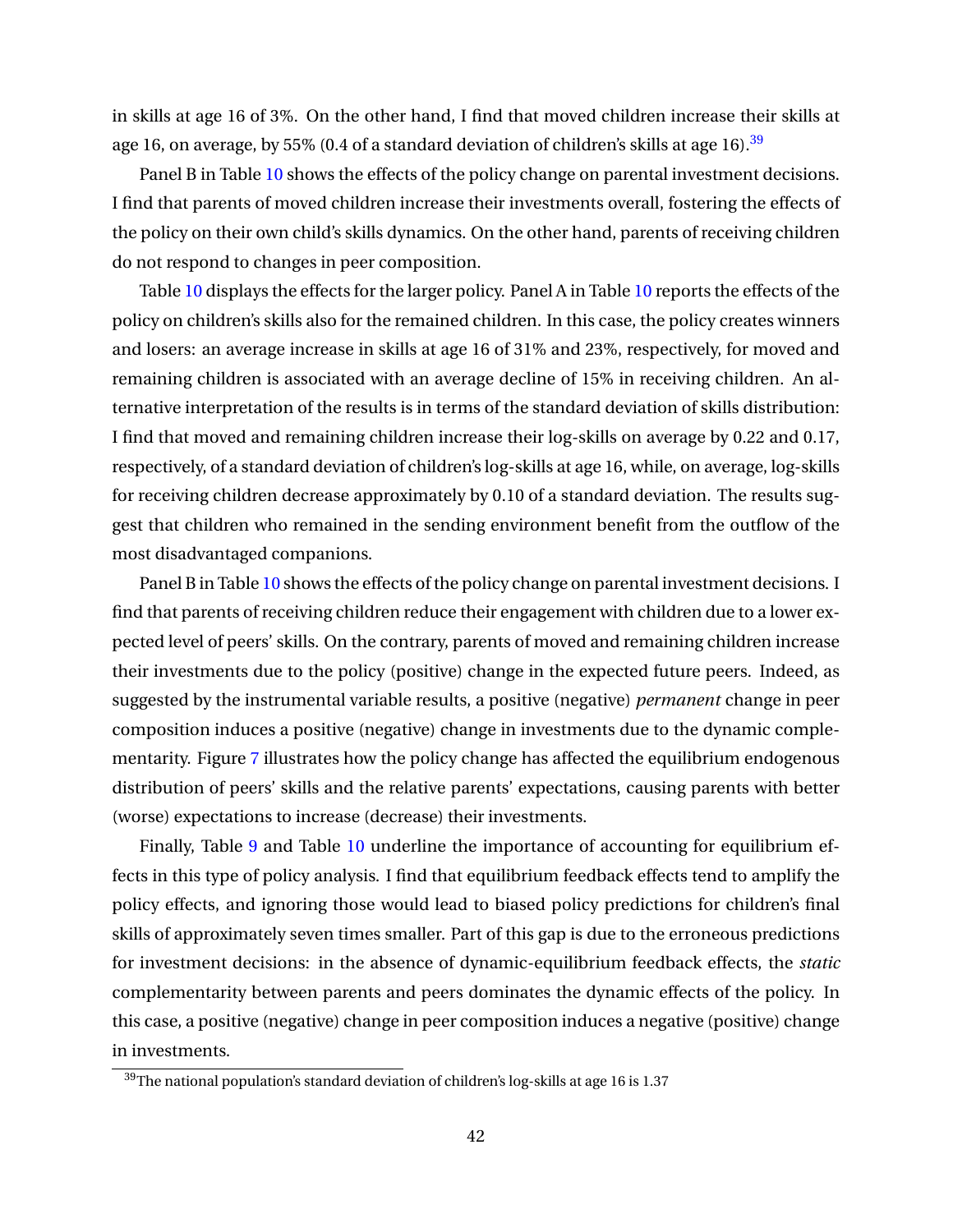#### **9.1.1 Heterogenous Effects**

In this section, I analyze whether the larger counterfactual policy (when the moved children group is 30% of the receiving cohort) generates heterogeneous effects between children due to the new counterfactual social network. I focus my attention to the two sources of potential homophily bias: skills and race. Figure  $8$  shows the return of policy (treatment effect) in % of skills at age 16 for different children in terms of their initial endowment of skills at age 13. The x-axis displays the percentiles of initial skill endowment for each subgroup. I find that children with lower skills at age 13 benefit the most when moved to a better environment. The treatment effect for children in the first decile of skills within the group of moved children is between 32%- 35% in skills at age 16 (approximately 0.25 of a standard deviation for log-skills at age 16). This result is clear evidence of the role of segregated social interactions in child development: in the absence of context-specific network formation, the CES technology in [\(4\)](#page-17-0) would predict that return of policy would increase in a child's endowment. $40$  However, a discontinuous policyinduced change in peers creates higher benefits for children who are moved away from adverse social interactions. The policy induces a lower return for children with better initial skills, with the bottom of the effects of approximately 24% for children above the median of the moved group.

The heterogeneous effects in Figure  $8$  for receiving children reveal the importance of the counterfactual endogenous network formation. I find that children in the lower part of the skills distribution have the most sizable adverse effects within the group of receiving children. The treatment effect in this case is -0.14 of a standard deviation of log-skills at age 16. In fact, this group of children is the most exposed to social interactions with the new potential peers. For the same reason as the counterfactual change in social interactions, Figure  $8$  suggests that the policy return for children in the sending (low-income) environment are higher for low-skilled children, with a policy effect of approximately 0.20 of a standard deviation of log-skills at age 16 for children in the first skill decile, in contrast with 0.13 of a standard deviation for children in the highest decile.

Evidence from previous empirical studies indicates a potential racial difference in peer effects in children, pointing out that peer effects seem to be stronger*intra*-race and for minorities (see for example [Hoxby,](#page-52-0) [2000;](#page-52-0) [Angrist and Lang,](#page-48-1) [2004;](#page-48-1) [Imberman et al.,](#page-52-1) [2012\)](#page-52-1).<sup>[41](#page-44-1)</sup> My quantitat-

<span id="page-44-0"></span><sup>40</sup>This is because of the assumed complementarity between a child's endowment and other inputs: *<sup>∂</sup>* <sup>2</sup>*θt*+<sup>1</sup>  $\frac{\partial^2 \theta_{t+1}}{\partial \theta_t \partial \overline{H}_{i,t}} \geq 0.$ 

<span id="page-44-1"></span><sup>&</sup>lt;sup>41</sup>[Imberman et al.](#page-52-1) [\(2012\)](#page-52-1) exploit the Katrina natural experiment to evaluate peer effects in receiving schools in Louisiana and Houston. The authors find negative peer effects on school attendance, disciplinary infractions and math scores for black children, although the last effect is statistically imprecise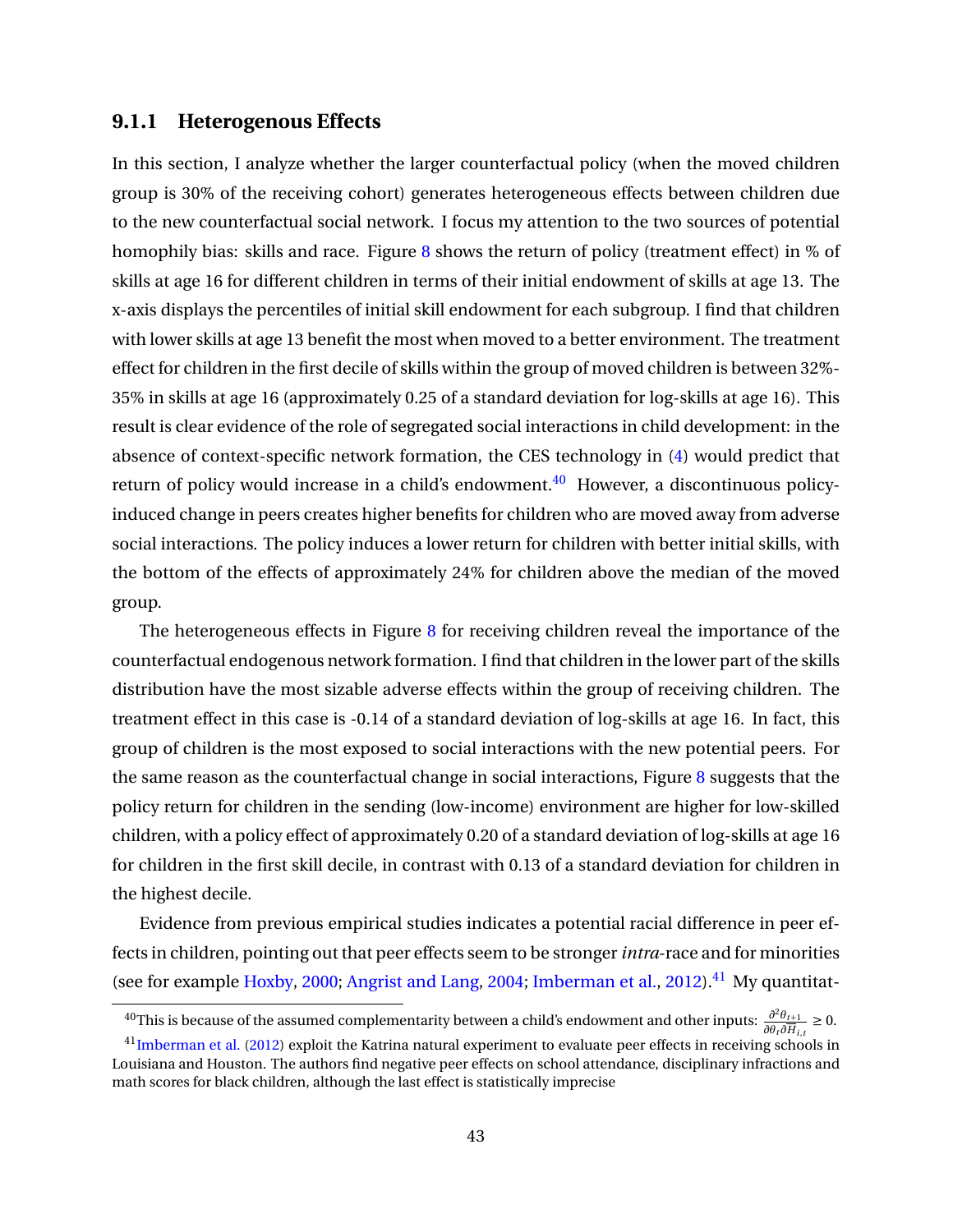ive exercise confirms the previous literature's results. Table [11](#page-64-0) shows the decomposed results for receiving children by race. Children from minority groups are most adversely affected by the policy, with a reduction of approximately 42% and 35% (-0.30 and -0.25 of a standard deviation) of log-skills at age 16 for black and Hispanic children, respectively. On the other hand, I find that the effects on white children are smaller, with a reduction of log-skills at age 16, on average, of approximately 11% (0.08 of a standard deviation).<sup>[42](#page-45-0)</sup> Panel B in Table [11](#page-64-0) shows the counterfactual parental investment behavior. Again, groups that are more exposed to the *permanent* change in cohort composition (through homophily bias in social interactions) sizably reduce their parental involvement due to the dynamic complementarity between their current choice and the expected future peers.

#### **9.1.2 The Scale Effects of Policy**

During the previous policy analysis, I analyzed the effects of moving two different fractions of disadvantaged children into a high-income environment: 5% and 30% of the receiving population. Equilibrium effects on both receiving and sending environments were quantitatively different. In this section, I analyze the different implications for the same counterfactual policy as a function of different fractions of moved children. Specifically defining the original moved group as the *eligible* children, I now compute the equilibrium effects of the policy relative to the fraction of *eligible* children who are actually moved.

Figure [9](#page-74-0) reports the average effects on children's log-skills at age 16 in the counterfactual economy as a function of the fraction of *eligible* moved children (x-axis) for the three subgroups of interest (moved, receiving and remaining children). The first result is that both the moved and receiving children are better off if the policy provides a relatively small group of moved children. For moved children, the return of the policy rapidly drops as the fraction of eligible children rises in the new environment. Moving 3% or 30% of children creates a difference of approximately 20% in the final skills for moved children. This suggests that the probability of children from the same original environment continuing to interact with each other in the new social context is still high. For the receiving children, the decline is more gradual. The total change between moving nobody versus moving 30% of eligible children is approximately 15%, and it monotonically declines as more eligible children are moved into the environment. The second result is that the remaining children gain increasingly more out of the policy if the fraction of disadvantaged children who are moved out from that environment increases. A gain of

<span id="page-45-0"></span> $42$ The heterogeneous treatment effects by race for the smaller policy are qualitatively similar, see Table [B-4](#page-90-0)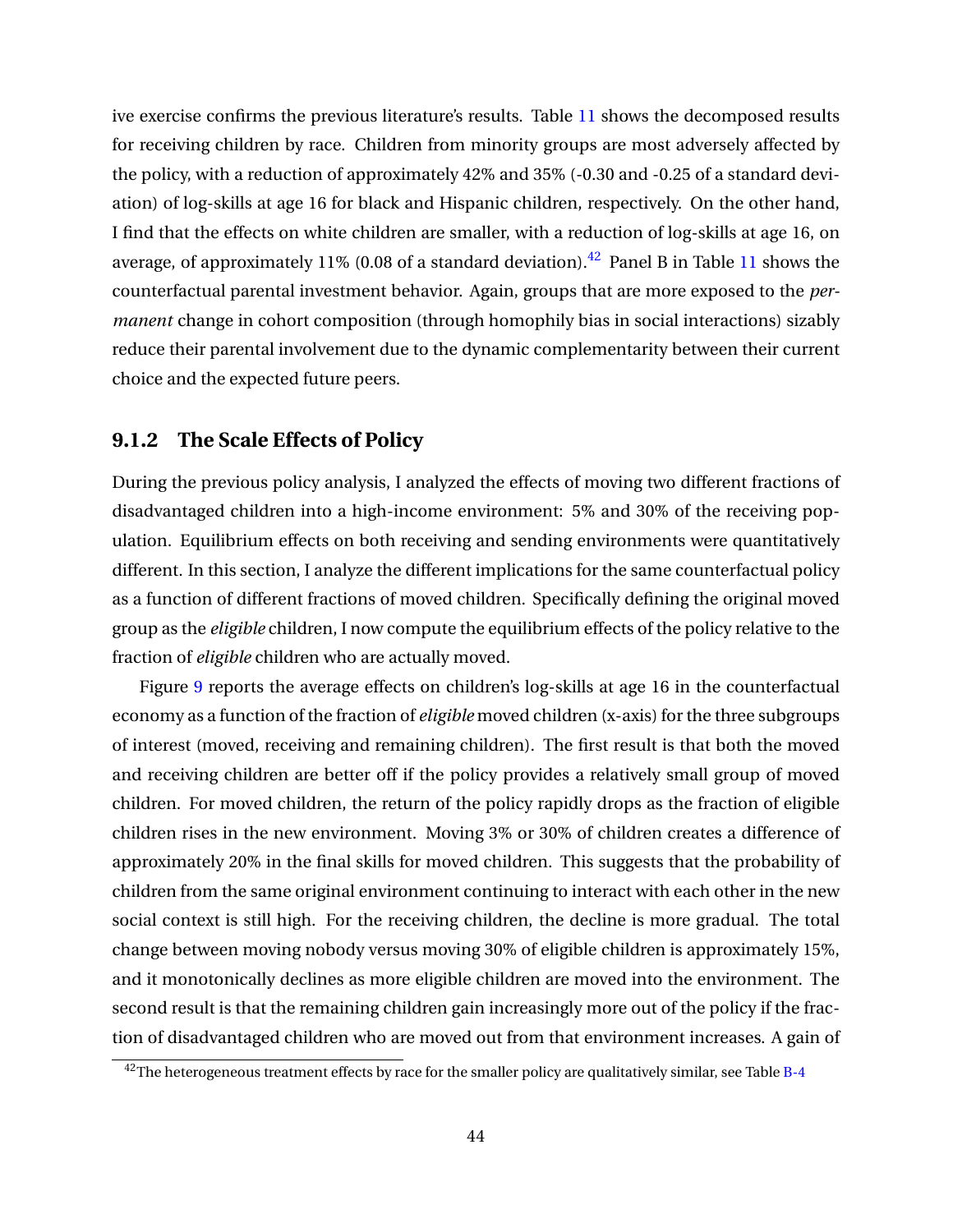40% is guaranteed for remaining children if 30% of children are moved out from that environment. An increased outflow of the most disadvantaged children from the sending environment benefits children who remain, which is a result of the positive effects of the new peers' skills.

#### **9.2 The Persistent Effects of Social Environments on Skills Dynamics**

The last quantitative analysis focuses on underlining the persistent effects on skill dynamics of growing up in disadvantaged environments. To answer this question, I perform a simulated counterfactual policy which targets the same disadvantaged group of children as before, but now I boost their initial endowment at age 13 while keeping them living in the low-income environment. I compare their dynamics of skills throughout childhood with children with similar initial skills but living in better environments.

Table [12](#page-65-0) reports the counterfactual results. I find that living in different social contexts permanently shapes the developmental trajectories of children. In particular, after starting from the same initial endowment, the dynamics of skills in the disadvantaged environment fail to keep up with the skills dynamics of children from the high-income environment. The growth rate of skills is approximately 60% higher for children in the higher-income environment during the age of 13–14 years, while at the end, the two groups' growth rates in skill converge. This leads to a total difference, at age 16, of approximately 57% in final skills.

Social interactions and children's skills composition play an important role in explaining this result. First, children living in the low-income environment have, on average, lower-skilled peers than children living in the high-income environment. Secondly, the two different social contexts determine parents' different expectations about their child's social interactions with peers, thus affecting their investment behavior.

Panel B in Table [12](#page-65-0) shows that parents increase engagements with their offspring as the result of a higher initial skill endowment of their child. However, they are far from the parental investment levels of parents in high-income environments. The difference is approximately between 4 and 6 percentage points in terms of time allocated to child development. Figure [10](#page-75-0) shows that part of this investment gap is due to differences in the expected peer effects throughout childhood. Hence, social influences determine patterns of skill inequality and, again, one key mechanism is the dynamic complementarity between parents and expected peers.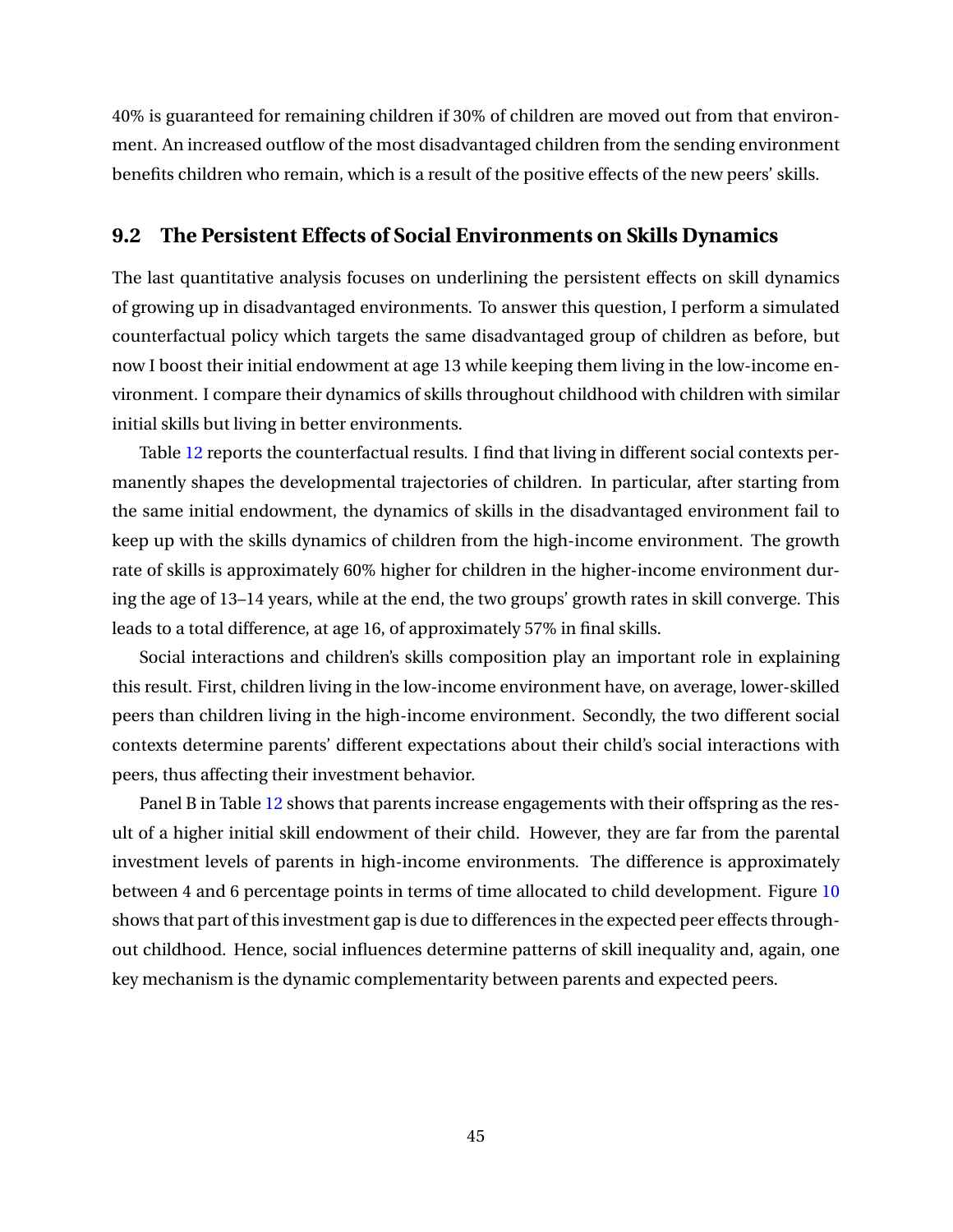## **10 Conclusion**

This paper studies the role of children's social interactions in the dynamics of children's skills. I estimate a tractable dynamic equilibrium model of parental investment and endogenous formation of peer groups. The model is estimated using information about friendships, children's test scores and parental investments in the National Longitudinal Study of Adolescent Health (Add Health). I exploit within school / across cohort variations in peers' composition to identify the degree of complementarity between parents and peers in producing a child's skills. I find that parents and peers are *static* substitutes and *dynamic* complementary inputs in child development. After validating my estimated model using findings in [Chetty and Hendren](#page-50-3) [\(2016a\)](#page-50-3) on environment exposure effects in children, I assess the importance of social interactions in skills dynamics with various policies.

This article underlines three main points: (i) social interactions and social context permanently shape the developmental trajectories of children; (ii) changing cohort composition and the relative social interactions generates *winners* and *losers* and the heterogeneous effects are due to the endogenous formation of new peers; (iii) neglecting the dynamic equilibrium effects of skill formation and social interactions would lead to biased predicted effects of policies.

I want to conclude this work by considering an extension of this work. Specifically, one potential type of parental investment can be the choice of neighborhood where the family lives. In this case, parents have alternative margins in response to changes in peer composition, and to a certain extent, they can also decide to change where they live as a response to the previously considered policy. Modeling this second channel is challenging, because now the environment composition is also endogenous, and it becomes part of the equilibrium solution of the model. However, understanding the extent to which neighborhood decisions are influenced by children's social interactions is an important question in considering the effects of socioeconomic segregation on intergenerational mobility. Therefore, future work is needed.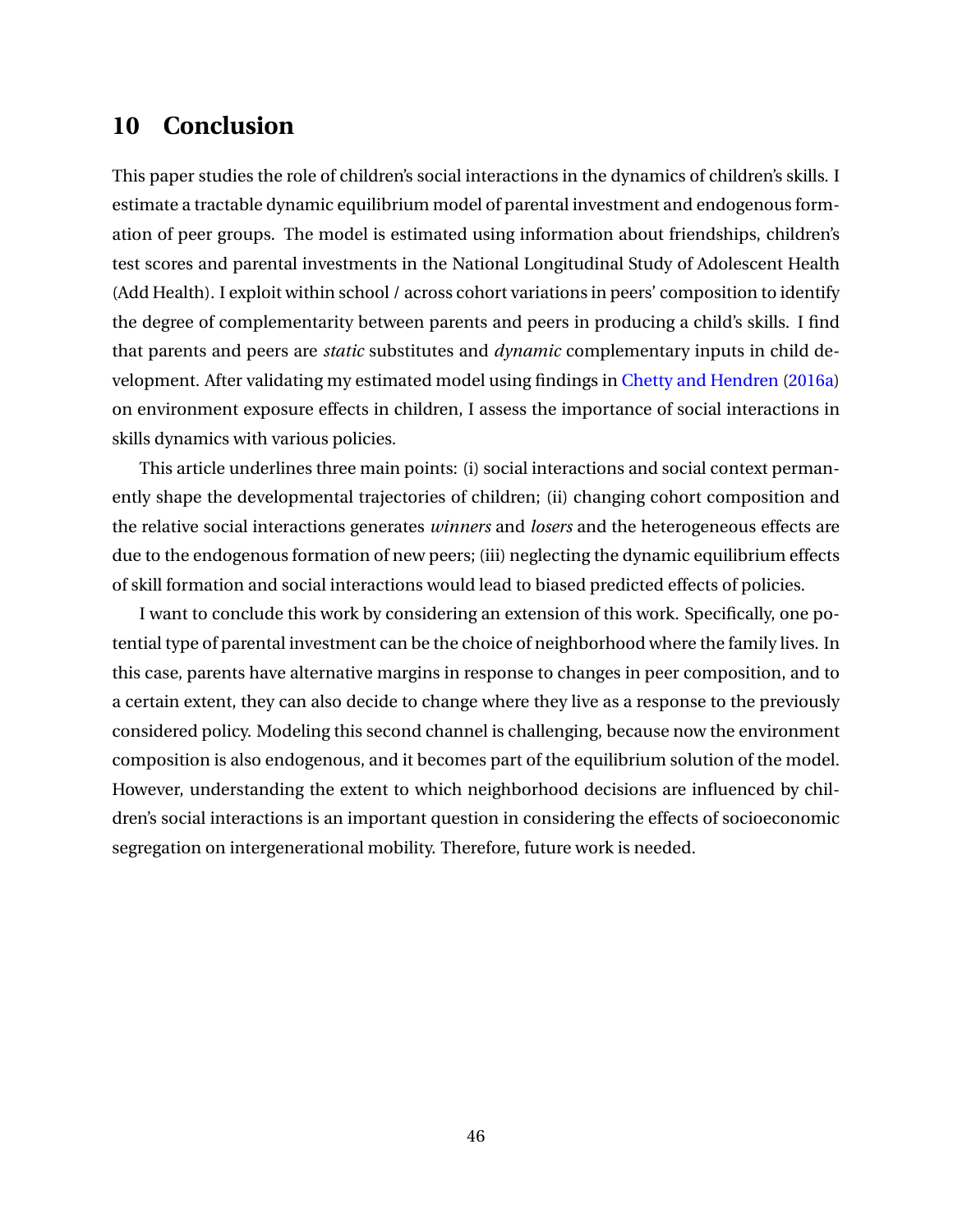## **References**

- Atila Abdulkadiroglu, Joshua D. Angrist, and Parag A. Pathak. The elite illusion: achievement effects at boston and new york exam schools. *Econometrica*, 82:137–196, 2014.
- <span id="page-48-0"></span>Francesco Agostinelli and Matthew Wiswall. Estimating the technology of children's skill formation. *NBER Working Paper n. 22442*, 2016.
- Andreas Ammermueller and Jörn-Steffen Pischke. Peer effects in european primary schools: Evidence from the progress in international reading literacy study. *Journal of Labor Economics*, 27(3):315–348, 2009.
- Donald W. K. Andrews and Gustavo Soares. Inference for parameters defined by moment inequalities using generalized moment selection. *Econometrica*, 78(1):119–157, 2010.
- <span id="page-48-1"></span>Joshua D. Angrist and Kevin Lang. Does school integration generate peer effects? evidence from Boston's METCO program. *American Economic Review*, 94(5):1613–1634, 2004.
- Peter Arcidiacono, Gigi Foster, Natalie Goodpaster, and Josh Kinsler. Estimating spillovers using panel data, with an application to the classroom. *Quantitative Economics*, 3:421–470, 2012.
- Orazio Attanasio, Sarah Cattan, Emla Fitzsimons Costas Meghir, and Marta Rubio−Codina. Estimating the production function for human capital: Results from a randomized controlled trial in colombia. *NBER Working Paper n. 20965*, 2017a.
- Orazio Attanasio, Costas Meghir, and Emily Nix. Human capital development and parental investment in india. *NBER Working Paper n. 21740*, 2017b.
- Orazio Attanasio, Costas Meghir, Emily Nix, and Francesca Salvati. Human capital growth and poverty: Evidence from ethiopia and peru. *Review of Economic Dynamics*, 25:234 – 259, 2017c.
- Eric Auerbach. Identification and estimation of models with endogenous network formation, 2016.
- Anton Badev. Discrete games in endogenous networks: Theory and policy. *Working Paper*, 2016.
- Venkatesh Bala and Sanjeev Goyal. A noncooperative model of network formation. *Econometrica*, 68(5):1181–1229, 2000.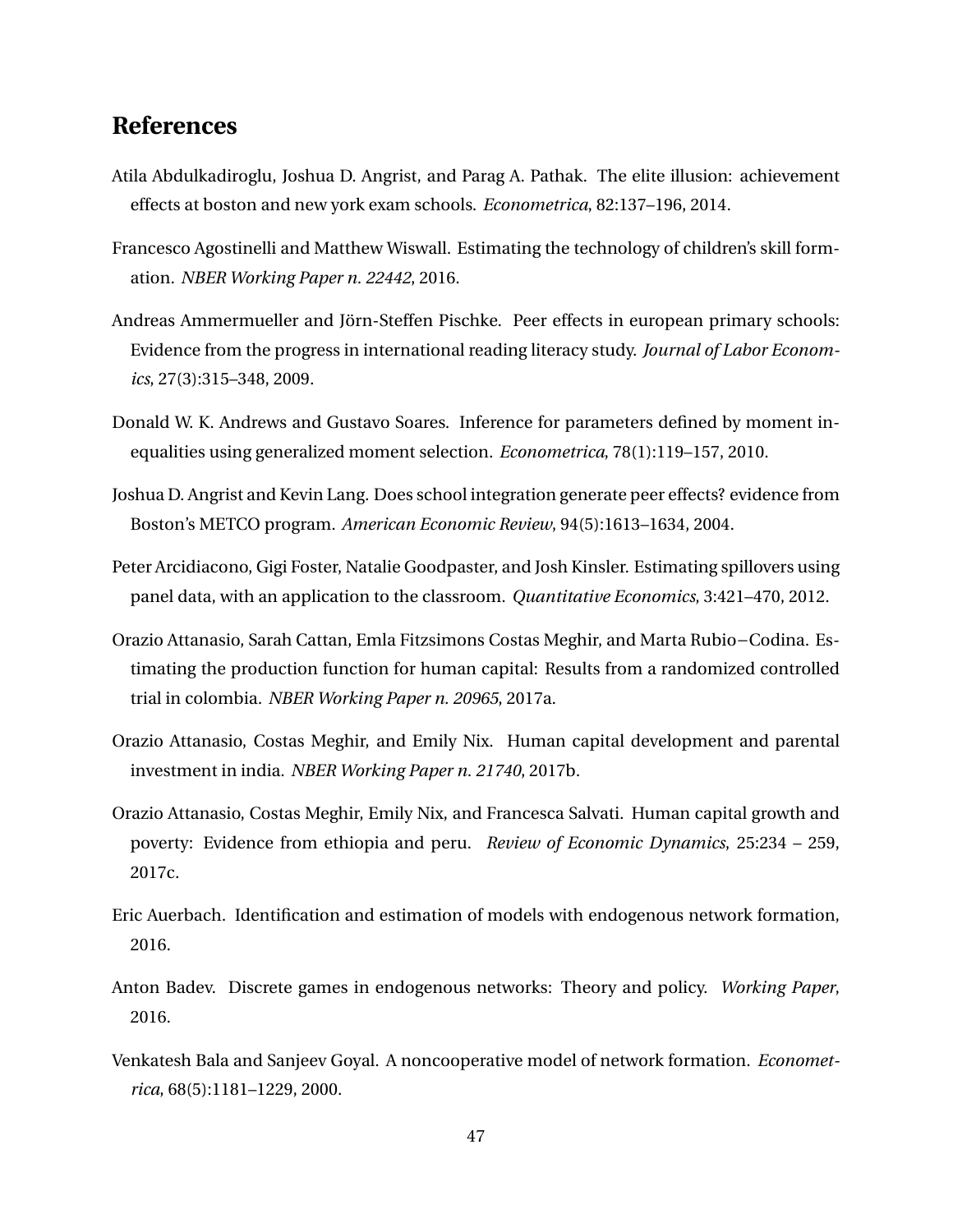- Robert Bifulco, Jason M. Fletcher, and Stephen L. Ross. The effect of classmate characteristics on post-secondary outcomes: Evidence from the add health. *American Economic Journal: Economic Policy*, 3(1):25–53, 2011.
- Lawrence E. Blume, William A. Brock, Steven N. Durlauf, and Yannis M. Ioannides. Identification of social interactions. *Handbook of Social Economics, J. Benhabib, A. Bisin, and M. Jackson*, Amsterdam: North Holland, 2011.
- Lawrence E. Blume, William A. Brock, Steven N. Durlauf, and Rajshri Jayaraman. Linear social interactions models. *Journal of Political Economy*, 123(2):444–496, 2015.
- Yann Bramoullé, Habiba Djebbari, and Bernard Fortin. Identification of peer effects through social networks. *Journal of Econometrics*, 150(1):41 – 55, 2009.
- William A. Brock and Steven N. Durlauf. Interactions-based models. *Handbook of Econometrics by J. Heckman and E. Leamer*, 5(Amsterdam: North-Holland):52–75, 2001a.
- William A. Brock and Steven N. Durlauf. Discrete choice with social interactions. *Review of Economic Studies*, 68(2):235–260, 2001b.
- William A. Brock and Steven N. Durlauf. Linear social interactions models. *Journal of Econometrics*, 140:52–75, 2007.
- Mary A. Burke and Tim R. Sass. Classroom peer effects and student achievement. *Journal of Labor Economics*, 31(1):51–82, 2013.
- Antoni Calvó-Armengol, Eleonora Patacchini, and Yves Zenou. Peer effects and social networks in education. *Review of Economic Studies*, 76(4):1239–1267, 2009.
- David Card and Laura Giuliano. Can tracking raise the test scores of high-ability minority students?, 2015.
- S. E. Carrell, B. I. Sacerdote, and J. E. West. From natural variation to optimal policy? The importance of endogenous peer group formation. *Econometrica*, 81(3), 2013.
- Scott E. Carrell, Mark Hoekstra, and Elira Kuka. The long-run effects of disruptive peers. *NBER Working Paper n. 22042*, 2016.
- Elizabeth M. Caucutt and Lance Lochner. Early and late human capital investments, borrowing constraints, and the family, 2017.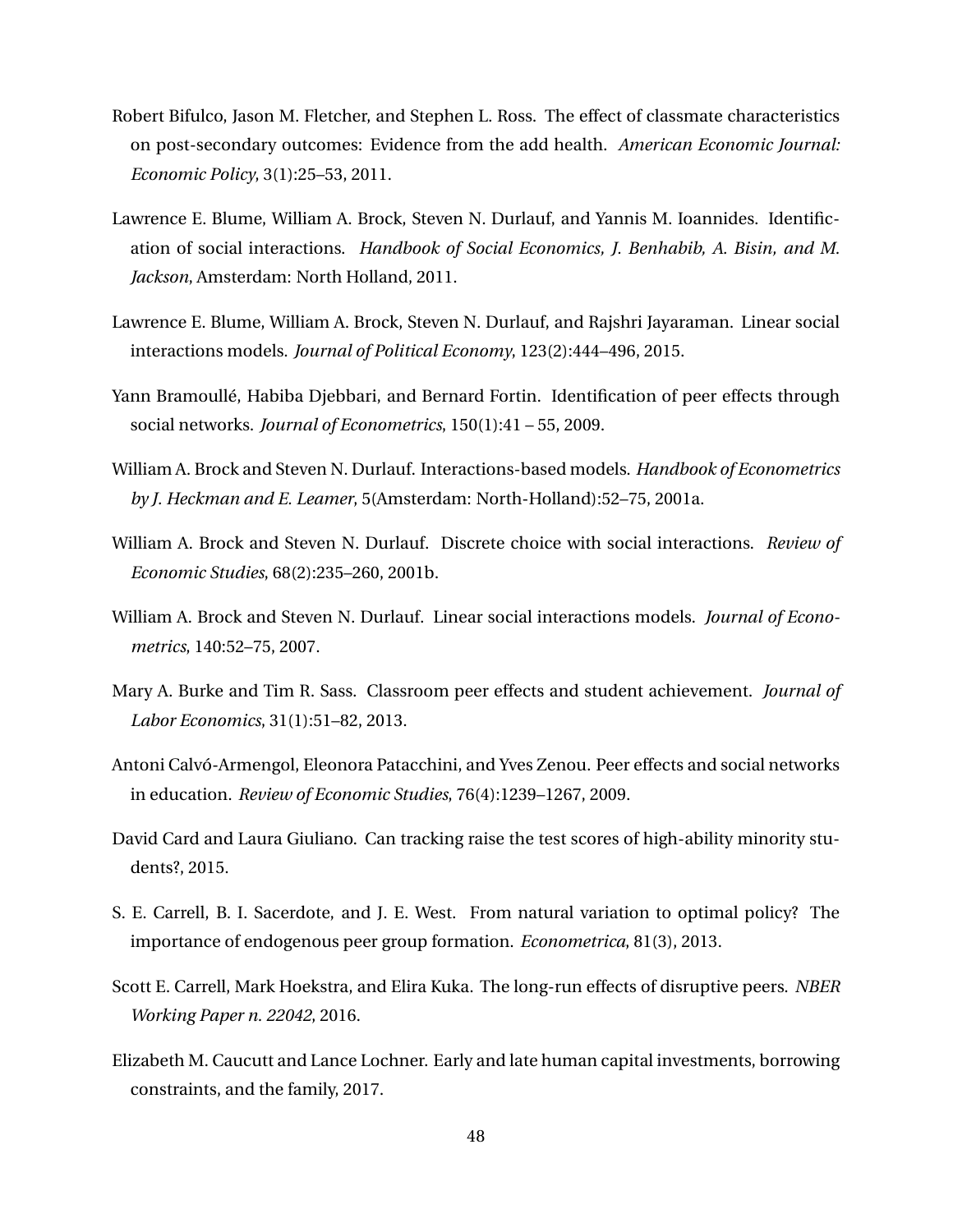<span id="page-50-5"></span>Arun G. Chandrasekhar and Randall Lewis. Econometrics of sampled networks, 2016.

- Victor Chernozhukov, Han Hong, and Elie Tamer. Estimation and confidence regions for parameter sets in econometric models. *Econometrica*, 75(5):1243–1284, 2007.
- <span id="page-50-3"></span>Raj Chetty and Nathaniel Hendren. The impacts of neighborhoods on intergenerational mobility I: Childhood exposure effects, 2016a.
- Raj Chetty and Nathaniel Hendren. The impacts of neighborhoods on intergenerational mobility II: County-level estimates, 2016b.
- Raj Chetty, Nathaniel Hendren, and Lawrence Katz. The effects of exposure to better neighborhoods on children: New evidence from the moving to opportunity project. *American Economic Review*, 106(4), 2016a.
- Raj Chetty, Nathaniel Hendren, Frina Lin, Jeremy Majerovitz, and Benjamin Scuderi. Childhood environment and gender gaps in adulthood. *American Economic Review Papers and Proceedings*, 2016b.
- Nicholas A. Christakis and James H. Fowler. Connected: The surprising power of our social networks and how they shape our lives. *Little, Brown and Company*, 2009.
- Nicholas A. Christakis, James H. Fowler, Guido W. Imbens, and Karthik Kalyanaraman. An empirical model for strategic network formation. *NBER Working Paper n. 16039*, 2010.
- <span id="page-50-4"></span>James S. Coleman. Relational analysis: the study of social organizations with survey methods. *Hum Organ*, 17:28–36, 1958.
- Flavio Cunha. Investments in children when markets are incomplete, 2013.
- <span id="page-50-0"></span>Flavio Cunha and James Heckman. The technology of skill formation. *American Economic Review*, 97(2):31–47, 2007.
- <span id="page-50-1"></span>Flavio Cunha and James J. Heckman. Formulating, identifying, and estimating the technology for the formation of skills. *Journal of Human Resources*, 43(4):738–782, 2008.
- <span id="page-50-2"></span>Flavio Cunha, James J. Heckman, and Susanne M. Schennach. Estimating the technology of cognitive and noncognitive skill formation. *Econometrica*, 78(3):883–931, 2010.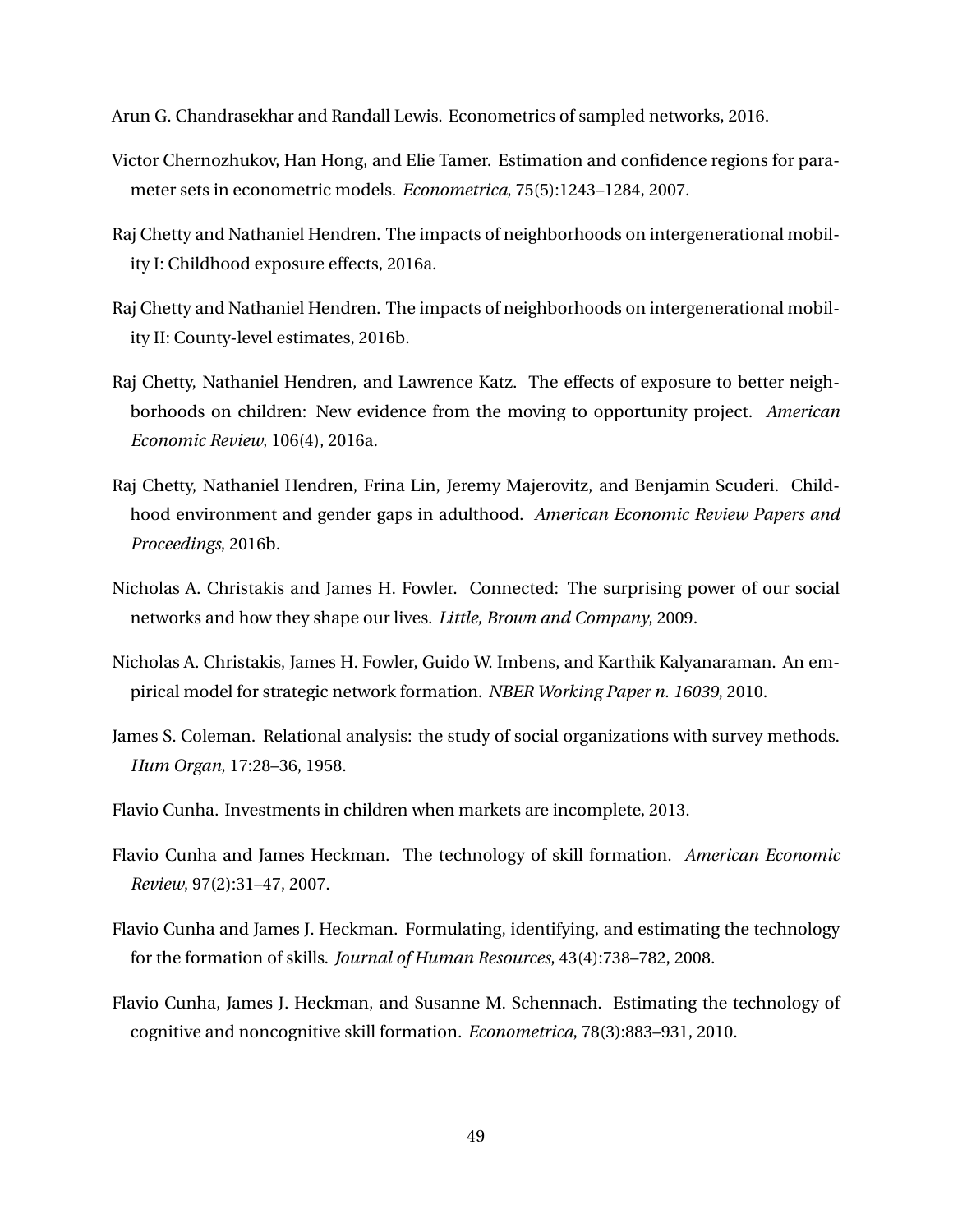- Sergio Currarini, Matthew O. Jackson, and Paolo Pin. Identifying the roles of race-based choice and chance in high school friendship network formation. *Proceedings of the National Academy of Sciences*, 107(11), 2010.
- Manjira Datta, Kevin Reffett, and Lukasz Wozny. Comparing recursive equilibria in economies with dynamic complementarities and indeterminacy. *Economic Theory*, Forthcoming, 2017.
- Giacomo De Giorgi, Michele Pellizzari, and Silvia Redaelli. Identification of social interactions through partially overlapping peer groups. *American Economics Journal: Applied Economics*, 2(2):241–275, 2010.
- Daniela Del Boca, Christopher Flinn, and Matthew Wiswall. Household choices and child development. *Review of Economic Studies*, 81(1):137–185, 2014.
- Daniela Del Boca, Christopher Flinn, and Matthew Wiswall. Transfers to households with children and child development. *Economic Journal*, Forthcoming, 2016.
- Bhaskar Dutta, Sayantan Ghosal, and Debraj Ray. Farsighted network formation. *Journal of Economic Theory*, 122(2):143–164, 2005.
- Chao Fu and Jesse Gregory. Estimation of an equilibrium model with externalities: Combining the strengths of structural models and quasi experiments, 2017.
- Chao Fu and Nirav Mehat. Ability tracking, school and parental effort, and student achievement: A structural model and estimation. *Working Paper*, 2016.
- George-Levi Gayle, Limor Golan, and A. Mehmet Soytas. What accounts for the racial gap in time allocation and intergenerational transmission of human capital?, 2015.
- George-Levi Gayle, Limor Golan, and A. Mehmet Soytas. What is the source of the intergenerational correlation in earnings?, 2016.
- Paul Goldsmith-Pinkham and Guido W. Imbens. Social Networks and the Identification of Peer Effects. *Journal of Business & Economic Statistics*, 31(3):253–264, 2013.
- Bryan S. Graham. Homophily and transitivity in dynamic network formation, 2016.
- Bryan S. Graham. An econometric model of network formation with degree heterogeneity. *Econometrica*, 85(4):1033–1063, 2017.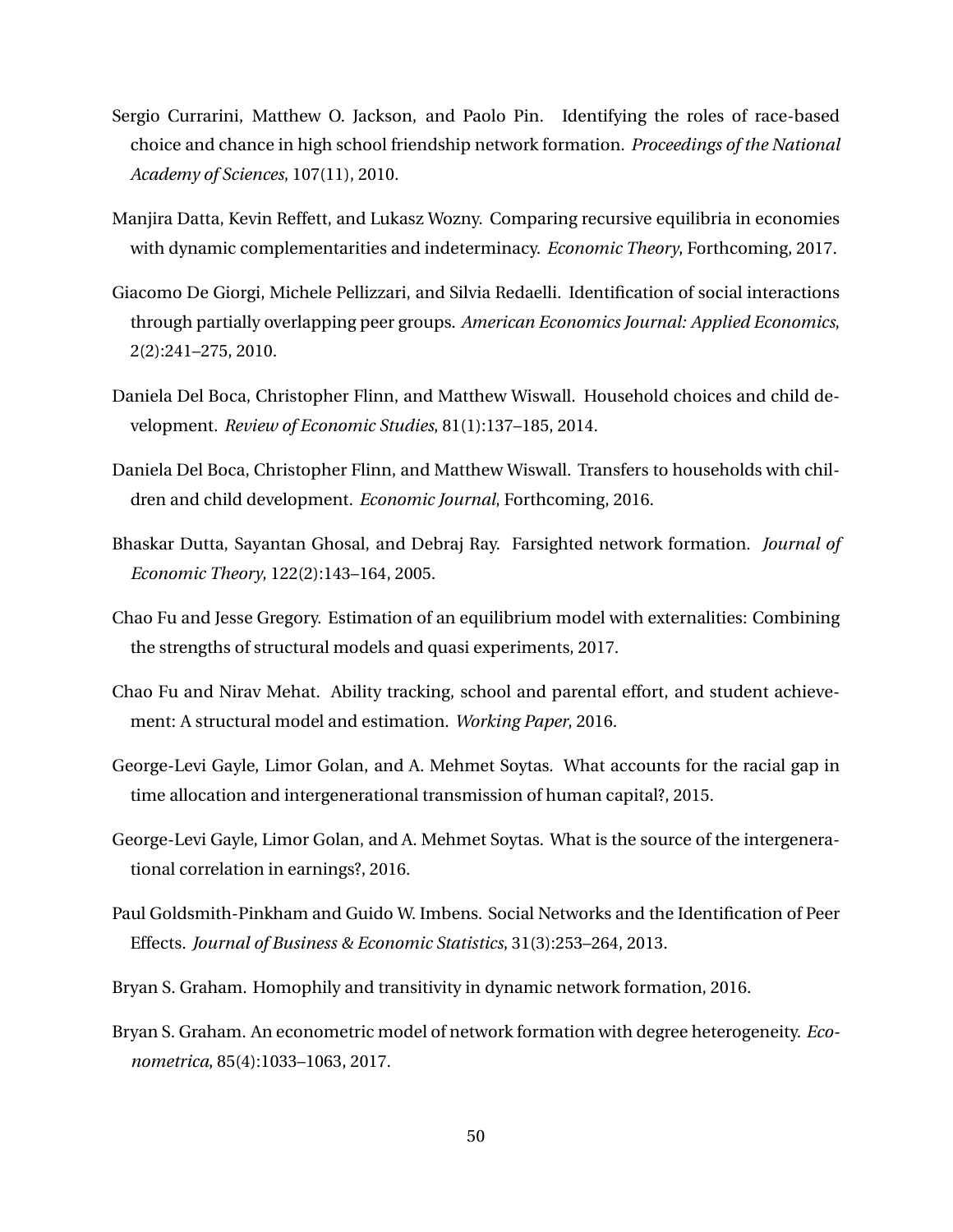- Alan Griffith. How many friends do you have? An empirical investigation into censoring−induced bias in social network data, 2017.
- Carolyn T. Halpern. Smarter teens delay sexual contacts. *PPFY (Pregnancy Prevention for Youth) Network Newsletter*, 3:4–5, 2000.
- Eric A. Hanushek, John F. Kain, Jacob M. Markman, and Steven G. Rivkin. Does peer ability affect student achievement? *Journal of Applied Econometrics*, 18(5):527–544, 2003.
- James J. Heckman and Dimitriy V. Masterov. The productivity argument for investing in young children. *Review of Agricultural Economics*, 29(3):446–493, 2007.
- <span id="page-52-0"></span>Caroline Hoxby. Peer effects in the classroom: Learning from gender and race variation. *NBER Working Paper n. 7867*, 2000.
- <span id="page-52-1"></span>Scott A. Imberman, Adriana D. Kugler, and Bruce I. Sacerdote. Katrina's children: Evidence on the structure of peer effects from hurricane evacuees. *American Economic Review*, 102(5): 2048–2082, 2012.
- Matthew O. Jackson. *Social and Economic Networks*. Princeton University Press, 2008.
- Matthew O. Jackson and Asher Wolinsky. A strategic model of social and economic networks. *Journal of Economic Theory*, 71(1):44–74, 1996.
- Victor Lavy and Analia Schlosser. Mechanisms and impacts of gender peer effects at school. *American Economic Journal: Applied Economics*, 3(2):1–33, 2011.
- Victor Lavy, M. Daniele Paserman, and Analia Schlosser. Inside the black box of ability peer effects: Evidence from variation in the proportion of low achievers in the classroom. *The Economic Journal*, 122(559):208–237, 2012.
- Natalia Lazzati. Treatment response with social interactions: Partial identification via monotone comparative statics. *Quantitative Economics*, (6):49–83, 2015.
- Charles F. Manski. Identification of endogenous social effects: The reflection problem. *Review of Economic Studies*, 60(3):531–542, 1993.
- Angelo Mele. A structural model of segregation in social networks. *Working Paper*, Net Institute (10-16), 2010.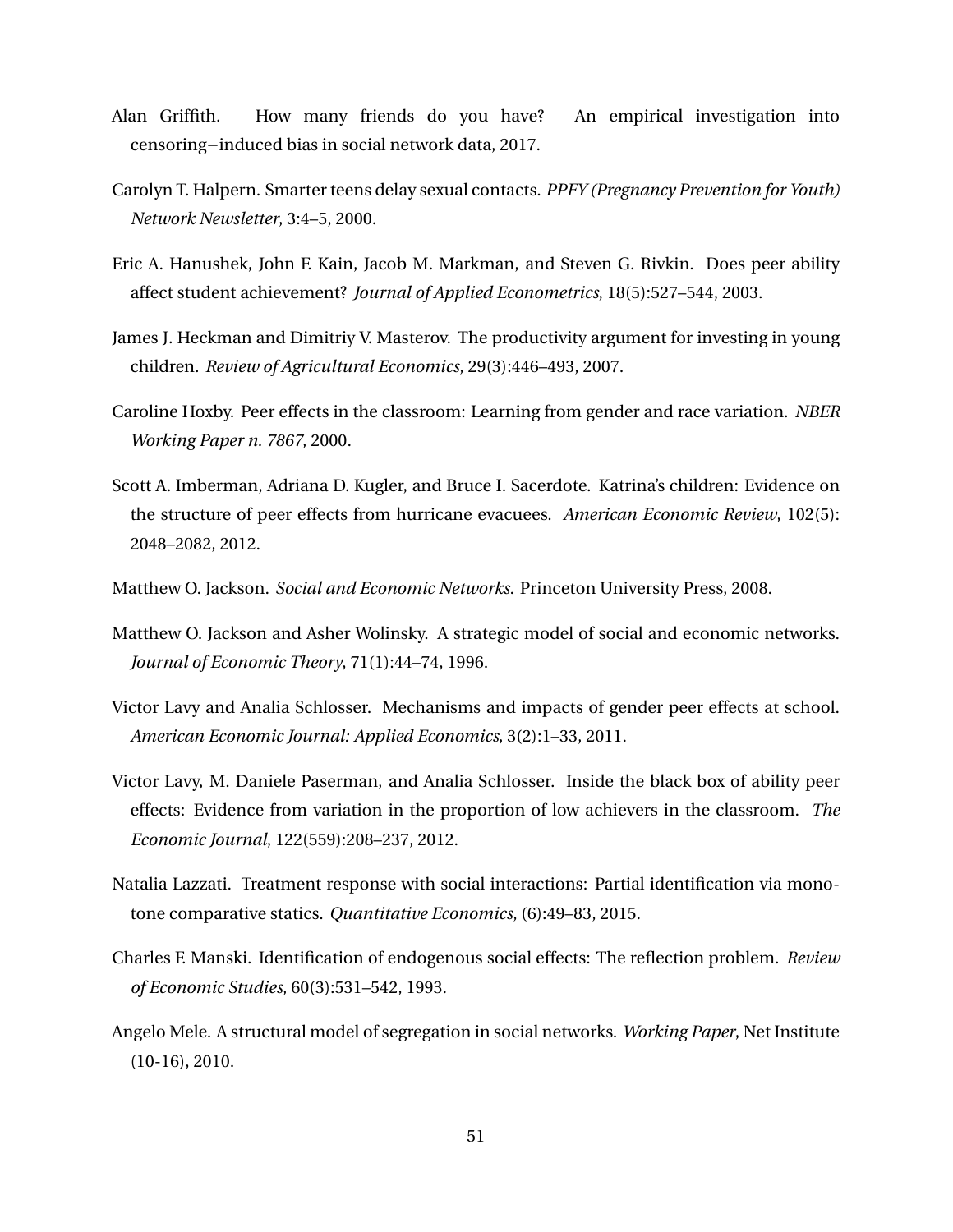- Jacob Mincer. Investment in human capital and personal income distribution. *Journal of Political Economy*, 66(4):281–302, 1958.
- Joseph Mullins. Improving child outcomes through welfare reform, 2016.
- Claudia Olivetti, Eleonora Patacchini, and Yves Zenou. Mothers, peers and gender identity. *Working Paper*, 2016.
- Ariel Pakes, J. Porter, Kate Ho, and Joy Ishii. Moment inequalities and their application. *Econometrica*, 83(1):315–334, 2015.
- Eleonora Patacchini and Yves Zenou. Juvenile delinquency and conformism. *Journal of Law, Economics and Organization*, 28(1):1–31, 2012.
- Eleonora Patacchini and Yves Zenou. Social networks and parental behavior in the intergenerational transmission of religion. *Quantitative Economics*, 7:969–995, 2016.
- Eleonora Patacchini, Edoardo Rainone, and Yves Zenou. Student networks and long-run educational outcomes: The strength of strong ties. *CEPR Discussion Papers 9149, C.E.P.R. Discussion Papers*, 2012.
- Bruce Sacerdote. Peer effects with random assignment: results for dartmouth roommates. *The Quarterly Journal of Economics*, 116:681–704, 2001.
- Bruce Sacerdote. Experimental and quasi-experimental analysis of peer effects: Two steps forward? *Annual Review of Economics*, 6:253–272, 2014.
- Shuyang Sheng. A structural econometric analysis of network formation games. *Working Paper*, 2014.
- Petra Todd and Kenneth Wolpin. On the specification and estimation of the production function for cognitive achievement. *Economic Journal*, 113(3):F3–F33, 2003.
- Petra Todd and Kenneth Wolpin. The production of cognitive achievement in children: Home, school, and racial test score gaps. *Journal of Human Capital*, 1(1):91 – 136, 2007.
- Donald M. Topkis. Equilibrium points in nonzero-sum n-person submodular games. *SIAM Journal of Control and Optimization*, 17(6):773–787, 1979.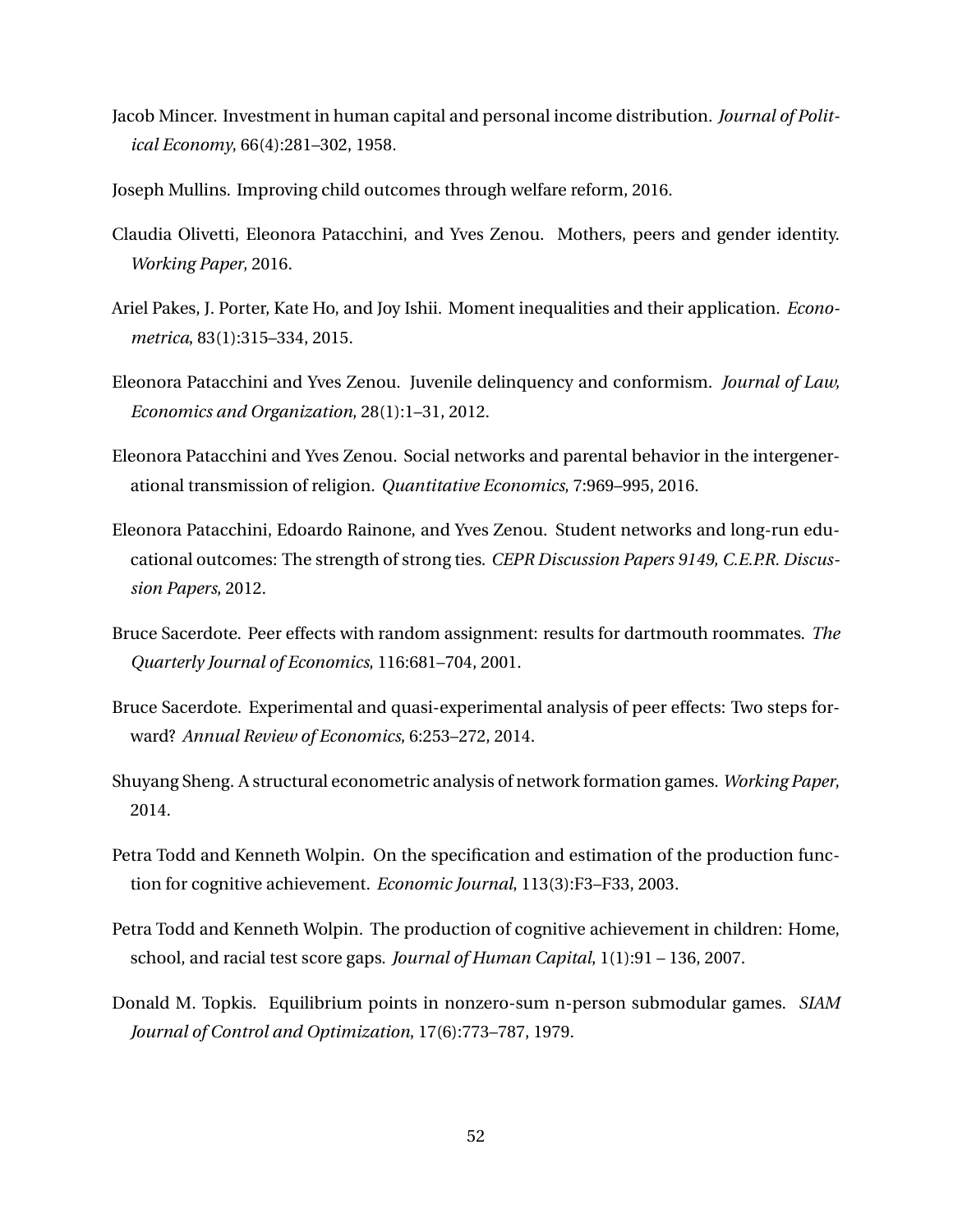|                                                         | Mean   | Standard<br>Deviation |
|---------------------------------------------------------|--------|-----------------------|
|                                                         | (1)    | (2)                   |
| Child's Age                                             | 15.65  | 1.74                  |
| <b>Fraction black</b>                                   | 0.16   | 0.37                  |
| Fraction hispanic                                       | 0.17   | 0.38                  |
| Fraction white                                          | 0.67   | 0.47                  |
| N of reported friends (In-School)                       | 4.48   | 3.58                  |
| <b>Measures for skills:</b>                             |        |                       |
| <b>PPVT</b>                                             | 64.26  | 11.14                 |
| English                                                 | 2.83   | 0.98                  |
| Math                                                    | 2.72   | 1.03                  |
| History                                                 | 2.86   | 1.01                  |
| Science                                                 | 2.82   | 1.01                  |
| Family's characteristics:                               |        |                       |
| Income (\$1994)                                         | 42,844 | 27,724                |
| Mother's education                                      | 13.13  | 2.35                  |
| Measures for parental investments :                     |        |                       |
| (activities in the last 4 weeks with mother)            |        |                       |
| Gone shopping                                           | 0.72   | 0.44                  |
| Played a sport                                          | 0.08   | 0.28                  |
| Gone to a religious service                             | 0.38   | 0.49                  |
| Talked about someone you are dating                     | 0.47   | 0.50                  |
| (or a party you went to)                                |        |                       |
| Gone to a movie, play, museum, concert, or sports event | 0.25   | 0.44                  |
| Had a talk about a personal problem you were having     | 0.39   | 0.49                  |
| Had a serious argument about your behavior              | 0.33   | 0.47                  |
| Talked about your school work or grades                 | 0.63   | 0.48                  |
| Worked on a project for school                          | 0.13   | 0.34                  |
| Talked about other things you are doing in school       | 0.54   | 0.50                  |

Notes: This table reports the descriptive statistics for the sample I use in the estimation of the model. The number of reported friends is the number of nominated friends during the survey. The measures for parental investments are binary variables, which take value one if the activity was done, zero otherwise.

Data source: National Longitudinal Survey of Adolescent Health (Add Health).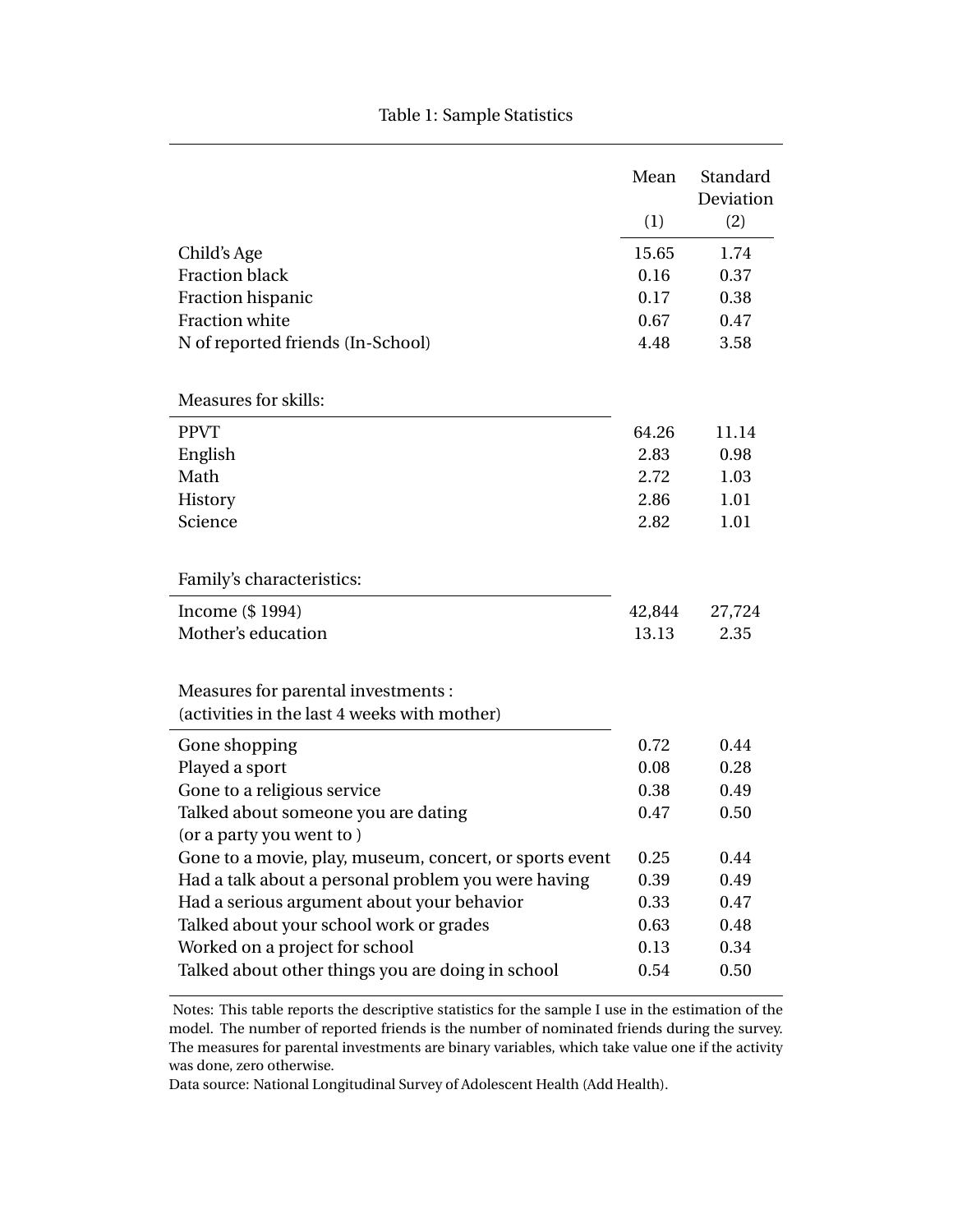<span id="page-55-0"></span>

|                                                                            | Dependent Variable<br>Fraction (%) of Invested Parental Time |                                                                         |  |  |
|----------------------------------------------------------------------------|--------------------------------------------------------------|-------------------------------------------------------------------------|--|--|
|                                                                            | (1)<br>Measurement Error Adjusted                            | (2)<br>Measurement Error Adjusted<br>and<br>Instrumental Variables (IV) |  |  |
| Child Skills (Log)                                                         | 2.660<br>(0.316)                                             | 2.120<br>(0.668)                                                        |  |  |
| Peers' Skills (Log)                                                        | $-1.441$<br>(0.650)                                          | 0.720<br>(0.354)                                                        |  |  |
| N of Children<br><b>Age Fixed Effects</b><br><b>School's Fixed Effects</b> | 14,267<br>✓                                                  | 14,267<br>$\checkmark$                                                  |  |  |
| Panel B: First Stage                                                       |                                                              |                                                                         |  |  |
| $Z_{1,i,t}$ (Minorities Children)                                          |                                                              | $-0.104$<br>(0.052)                                                     |  |  |
| $Z_{2,i,t}$ (White Children)                                               |                                                              | 0.082<br>(0.037)                                                        |  |  |
| <b>F-Stat Excl. Instruments</b><br>P-value                                 |                                                              | 11.78<br>0.000                                                          |  |  |

#### Table 2: Parental Investments, Child's and Peers' Skills

Notes: This table shows estimates for both model [2](#page-12-0) (column 1) and [2](#page-12-0) (column 2). The dependent variable is the fraction of invested parental time at age *t* and the covariates (log skills and log peers' skills) are at also at time *t*. All models also include controls for children's race, mother's skills and lagged family income. Standard errors in parenthesis are computing using a cluster bootstrap. The first stage statistics in column 2 shows the coefficients (and standard errors in parenthesis) of both excluded instruments for the first stage as well as the F-statistic of the joint null hypothesis that both coefficients are zero. Stock and Yogo provide critical values to test weak IV condition based on the F-stat of excluded instruments. Those critical values can be interpreted as a test with a 5 % significance level, of the hypothesis that the maximum relative bias (with respect to the OLS estimates) is 10% or at least 15%. In this case, the Stock and Yogo critical values for the F-stat of the excluded instruments are 19.93 (10%) and 11.59 (15%).

Data source: National Longitudinal Survey of Adolescent Health (Add Health).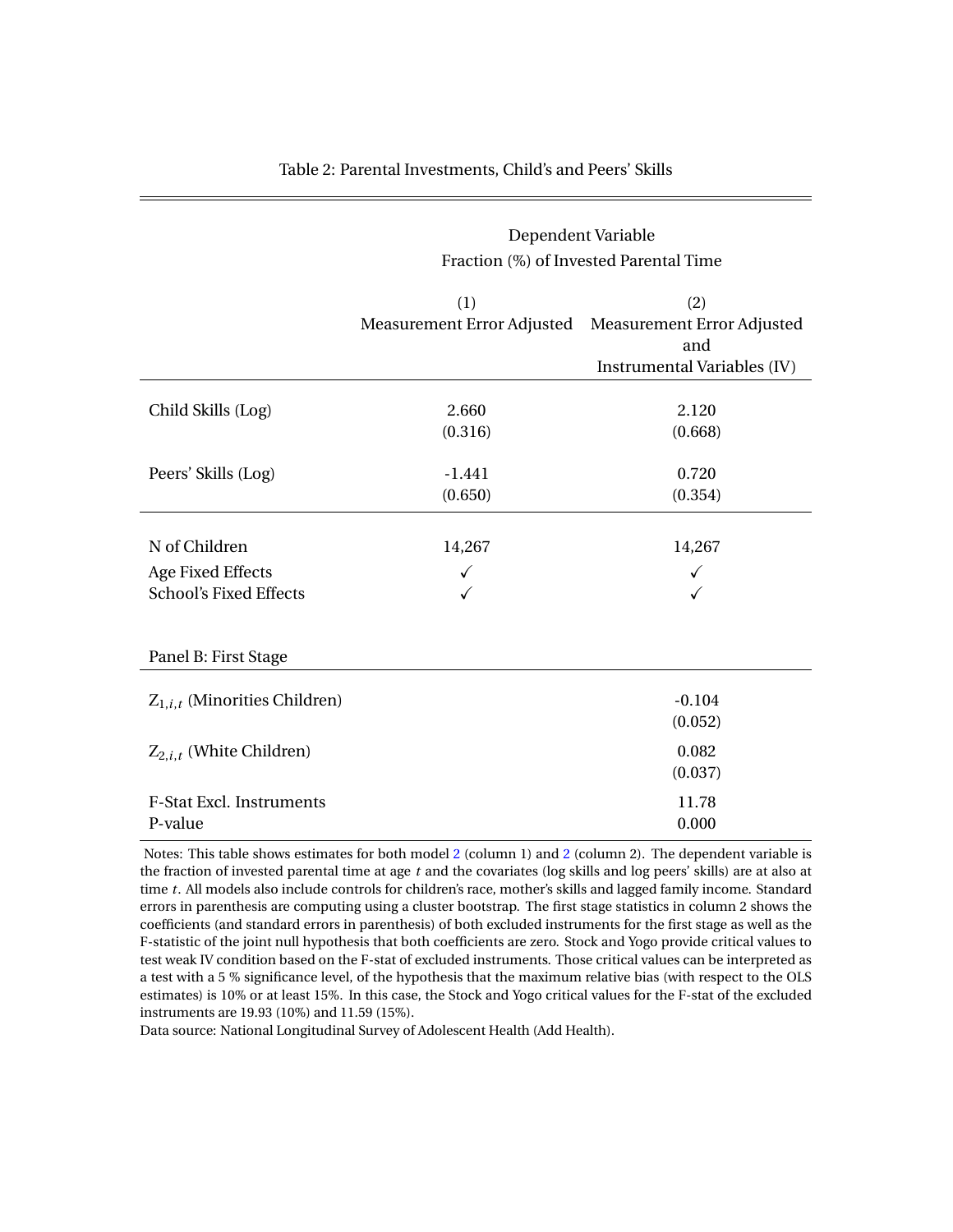| Parameter                                                       | Estimate | S.E.   |
|-----------------------------------------------------------------|----------|--------|
| Constant $(\delta_1)$                                           | $-0.246$ | 0.0172 |
| Child's Log-Skills $(\delta_2)$                                 | 0.088    | 0.0048 |
| Black $(\delta_{3,1})$                                          | 0.075    | 0.0023 |
| Hispanic $(\delta_{3,2})$                                       | $-0.005$ | 0.0001 |
| Both Black $(\delta_{4,1})$                                     | 0.763    | 0.0317 |
| Both Hispanic ( $\delta_{4,2}$ )                                | 0.701    | 0.0298 |
| Both White $(\delta_{4,3})$                                     | 0.559    | 0.0475 |
| Distance in Children's Skills ( $\delta_5$ )                    | $-0.038$ | 0.0014 |
| N of Children (Hundreds, $\delta_{6,1}$ )                       | $-0.890$ | 0.0003 |
| N of Children Squared (Hundreds, $\delta_{6,2}$ )               | 0.001    | 0.0000 |
| Distance in Children's Skills $\cdot$ %White ( $\delta_{6,3}$ ) | $-0.063$ | 0.0032 |
| Distance in Children's Skills $\cdot$ %Black ( $\delta_{6,4}$ ) | 0.042    | 0.0025 |
| Age $(\delta_7)$                                                | $-0.050$ | 0.0010 |
| Additional Unobserved Heterogeneity ( $\zeta_{i,j,t}$ )         |          |        |
| <b>Correlation with Skill Shocks</b>                            | $-0.404$ | 0.0212 |
| <b>Standard Deviation</b>                                       | 0.110    | 0.0095 |

#### Table 3: Estimates for the Network Formation Model

Notes: This table shows the structural estimates for the child's utility for friend-ships in Equation [\(5\)](#page-18-0). The child's utility shock is defined as  $v_{i,j,t} = \tilde{v}_{i,j,t} + \zeta_{i,j,t}$ ,  $v_{i,j,t}$ where *ζi*,*j*,*<sup>t</sup>* and is correlated with the production function shock (*ξi*,*t*). The last part of the table shows the estimated correlation and standard deviation  $\sigma_{\zeta}$ . The standard errors are computed using a cluster bootstrap.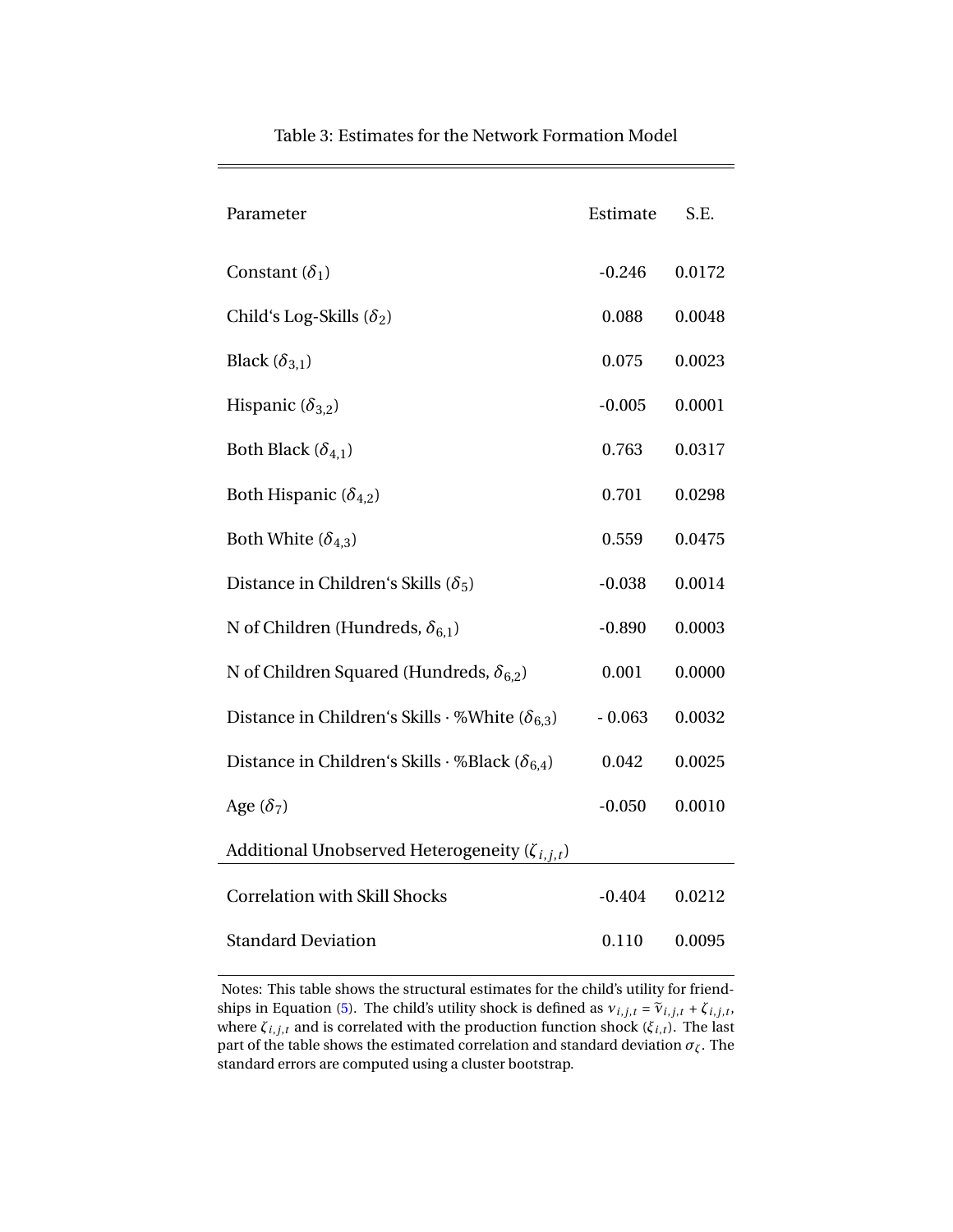| Parameter                                   | Estimate | S.E.   |
|---------------------------------------------|----------|--------|
| Child's Skills $(\alpha_1)$                 | 0.744    | 0.0682 |
| Investments (Yearly Hours, $\alpha_2$ )     | 0.009    | 0.0014 |
| Elasticity Investment vs Peers $(\alpha_3)$ | 0.944    | 0.0270 |
| Return to Scale $(\alpha_4)$                | 0.767    | 0.0283 |
| Std of Shocks ( $\sigma_{\xi}$ )            | 0.700    | 0.0461 |
| Panel B: TFP                                |          |        |
| Constant $(\gamma_{0,tfp})$                 | $-1.329$ | 0.1256 |
| Neighborhood Quality ( $\gamma_{1,tfp}$ )   | 0.008    | 0.0003 |
| Age Trend $(\gamma_{2,tfp})$                | 0.030    | 0.0008 |
| Panel C: School-Quality Effects             |          |        |
| Low Income Neighborhood                     |          |        |
| Mean $(\eta_{s,1})$                         | $-0.033$ | 0.0350 |
| Standard Deviation ( $\sigma_{s,1}$ )       | 0.262    | 0.0264 |
| Medium Income Neighborhood                  |          |        |
| Mean $(\eta_{s,2})$                         | 0.006    | 0.0277 |
| Standard Deviation ( $\sigma_{s,2}$ )       | 0.244    | 0.0278 |
| High Income Neighborhood                    |          |        |
| Mean $(\eta_{s,3})$                         | 0.041    | 0.0318 |
| Standard Deviation ( $\sigma_{s,3}$ )       | 0.188    | 0.0249 |

<span id="page-57-0"></span>Table 4: Estimates for the Technology of Skill Formation

Notes: This table shows the estimates for the technology of children skill formation in Equation [\(17\)](#page-28-0). Panel B reports the parameter estimates for the neighborhood-specific TFP defined in Section [5.2.](#page-27-0) Panel C reports the mean and standard deviation of school-quality for each neighborhood type. The standard errors are computed using a cluster bootstrap.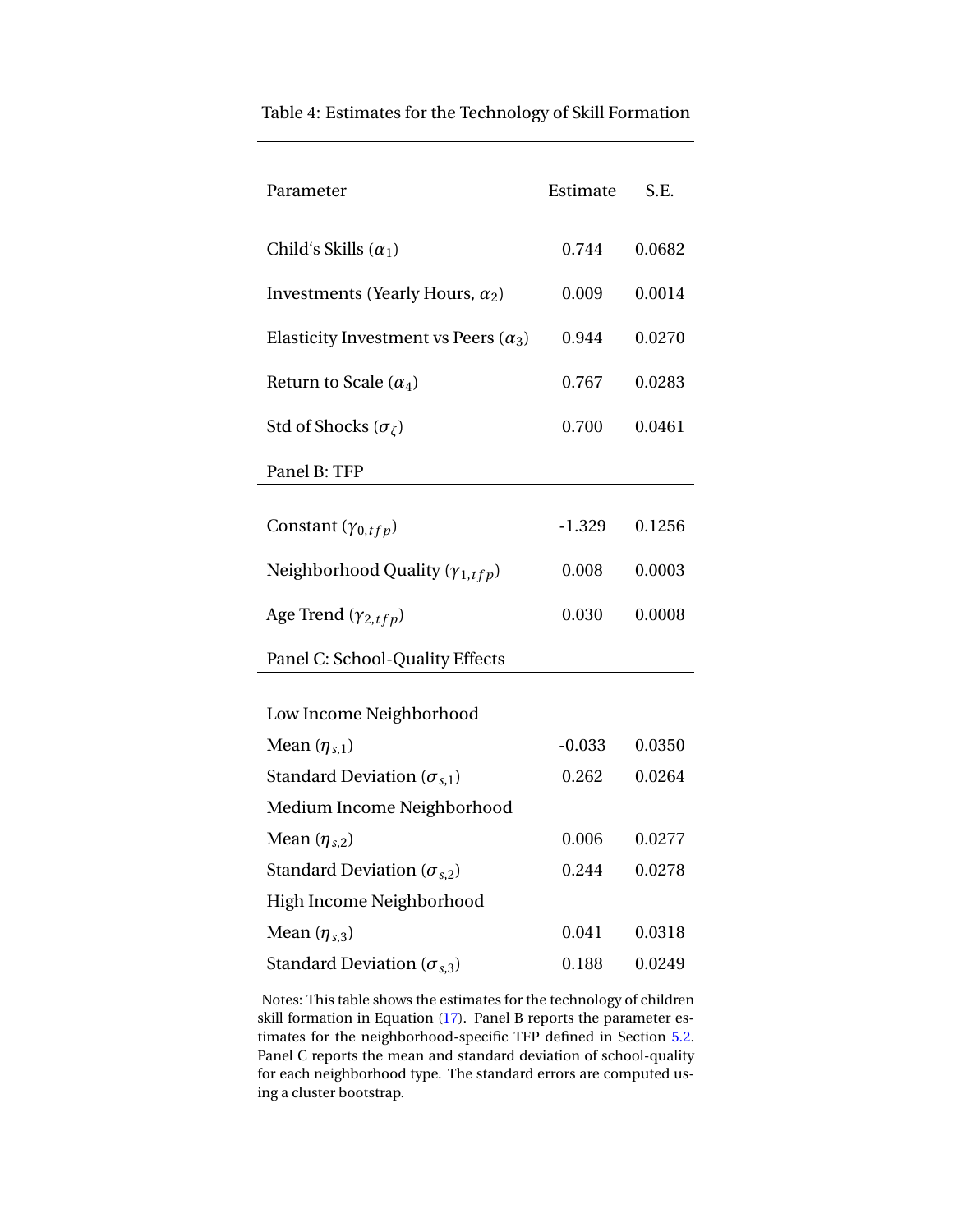<span id="page-58-0"></span>

| Parameter                                        | Estimate | S.E.   |
|--------------------------------------------------|----------|--------|
| Panel A: Auxiliary Coefficients for Investments  |          |        |
| Curvature on consumption $(\gamma_1)$            | 0.786    | 0.0046 |
| Weight on Child's Skills $(\gamma_2)$            | 0.901    | 0.0030 |
| Weight on Final Child's Skills $(\gamma_4)$      | 2.475    | 0.2455 |
| Curvature on Child's Skills ( $\gamma_3$ )       | 0.562    | 0.0256 |
| Curvature on Final Child's Skills ( $\gamma_5$ ) | 0.465    | 0.0011 |

Panel B: Parameters of Labor and Non-Labor Income

| Constant (Wage, $\kappa_{1,0}$ )                    | 2.750 | 0.0067 |
|-----------------------------------------------------|-------|--------|
| Mother's Skills (Wage, $\kappa_{1,1}$ )             | 0.438 | 0.0048 |
| Constant (Non-Labor Income, $\kappa_{2,0}$ )        | 9.992 | 0.0174 |
| Mother's Skills (Non-Labor Income, $\kappa_{2,1}$ ) | 1.033 | 0.0113 |

Notes: Panel A shows the estimates for the utility parameters in Equation [\(9\)](#page-20-0). Panel B reports the estimates for the wage and income process described in Section [5.2.](#page-27-0) The standard errors are computed using a cluster bootstrap.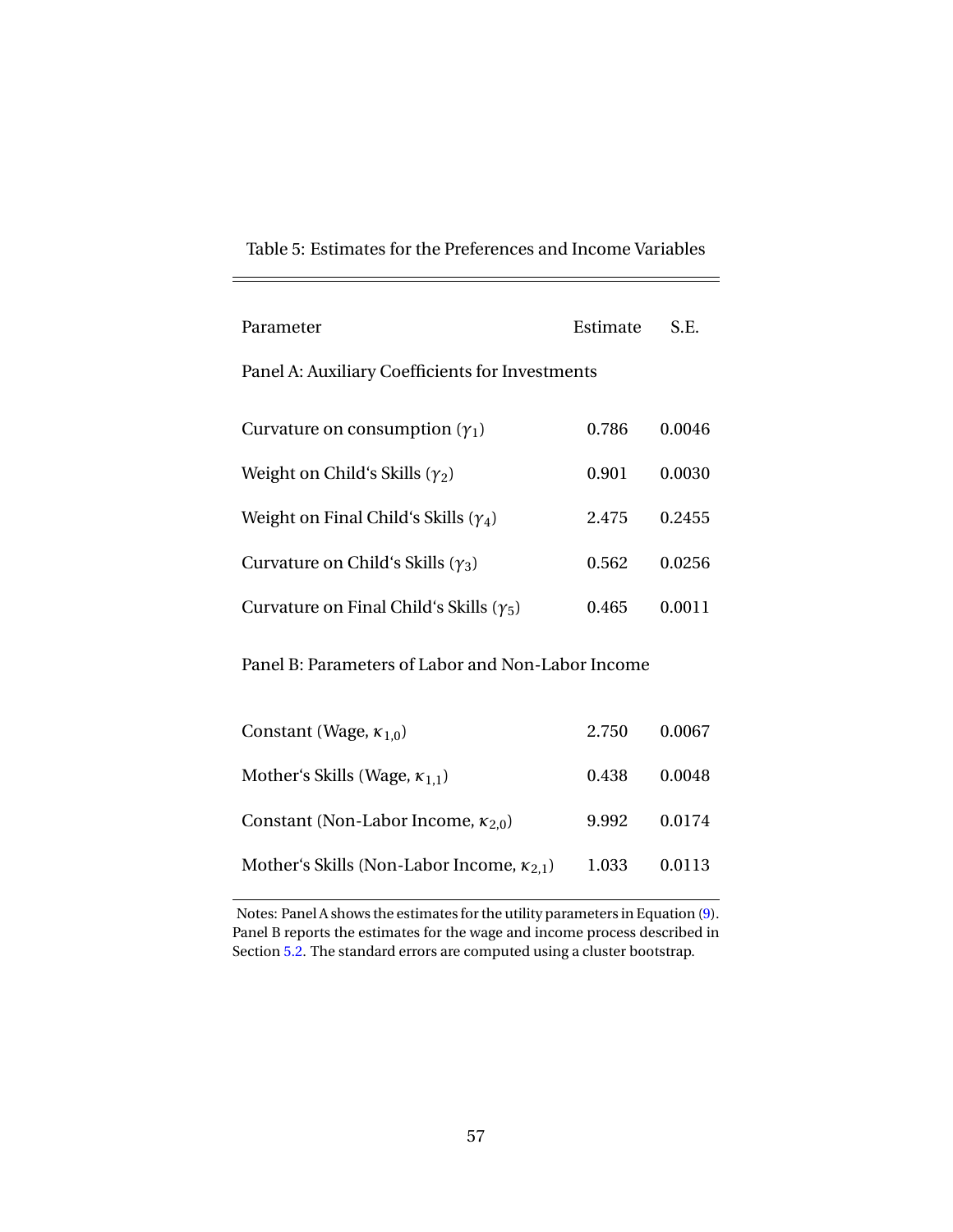<span id="page-59-0"></span>

|              | тансття, імеан піннагенна з апа імопісі з экінз |         |                |         |                |         |
|--------------|-------------------------------------------------|---------|----------------|---------|----------------|---------|
|              | Neighborhood 1                                  |         | Neighborhood 2 |         | Neighborhood 3 |         |
|              | Child                                           | Mother  | Child          | Mother  | Child          | Mother  |
| <b>Black</b> | $-0.47$                                         | $-0.07$ | $-0.40$        | 0.36    | $-0.30$        | 0.44    |
|              | (0.08)                                          | (0.15)  | (0.27)         | (0.25)  | (0.29)         | (0.20)  |
| Hispanic     | $-0.49$                                         | $-0.93$ | $-0.48$        | $-0.77$ | $-0.34$        | $-0.36$ |
|              | (0.11)                                          | (0.19)  | (0.26)         | (0.19)  | (0.25)         | (0.19)  |
| White        | 0.00                                            | 0.00    | 0.02           | 0.26    | 0.22           | 0.58    |
|              | $(-)$                                           | $(-)$   | (0.24)         | (0.18)  | (0.24)         | (0.19)  |

Panel A: Mean Initial Child's and Mother's Skills

Panel B: Variance-Covariance Initial Child's and Mother's Skills

| Neighborhood 1 | Neighborhood 2 | Neighborhood 3 |
|----------------|----------------|----------------|
|                |                |                |

|              | Child  | Mother | Child  | Mother | Child  | Mother |
|--------------|--------|--------|--------|--------|--------|--------|
|              |        |        |        |        |        |        |
|              | 0.65   |        | 0.87   |        | 0.89   |        |
|              | (0.05) |        | (0.08) |        | (0.15) |        |
| <b>Black</b> | 0.20   | 0.61   | 0.31   | 0.67   | 0.30   | 0.64   |
|              | (0.08) | (0.14) | (0.09) | (0.17) | (0.16) | (0.14) |
|              | 0.84   |        | 1.10   |        | 0.78   |        |
|              | (0.09) |        | (0.10) |        | (0.12) |        |
| Hispanic     | 0.22   | 1.59   | 0.26   | 1.58   | 0.28   | 1.33   |
|              | (0.08) | (0.32) | (0.08) | (0.35) | (0.10) | (0.34) |
|              | 1.00   |        | 1.09   |        | 0.99   |        |
|              | $(-)$  |        | (0.09) |        | (0.13) |        |
| White        | 0.48   | 1.00   | 0.37   | 0.74   | 0.36   | 0.78   |
|              | (0.07) | $(-)$  | (0.04) | (0.19) | (0.06) | (0.17) |

Notes: This table shows the estimates of initial conditions parameters by neighborhoodquality type (low-medium-high income) and race as described in Equation [\(16\)](#page-28-1). The standard errors are computed using a cluster bootstrap.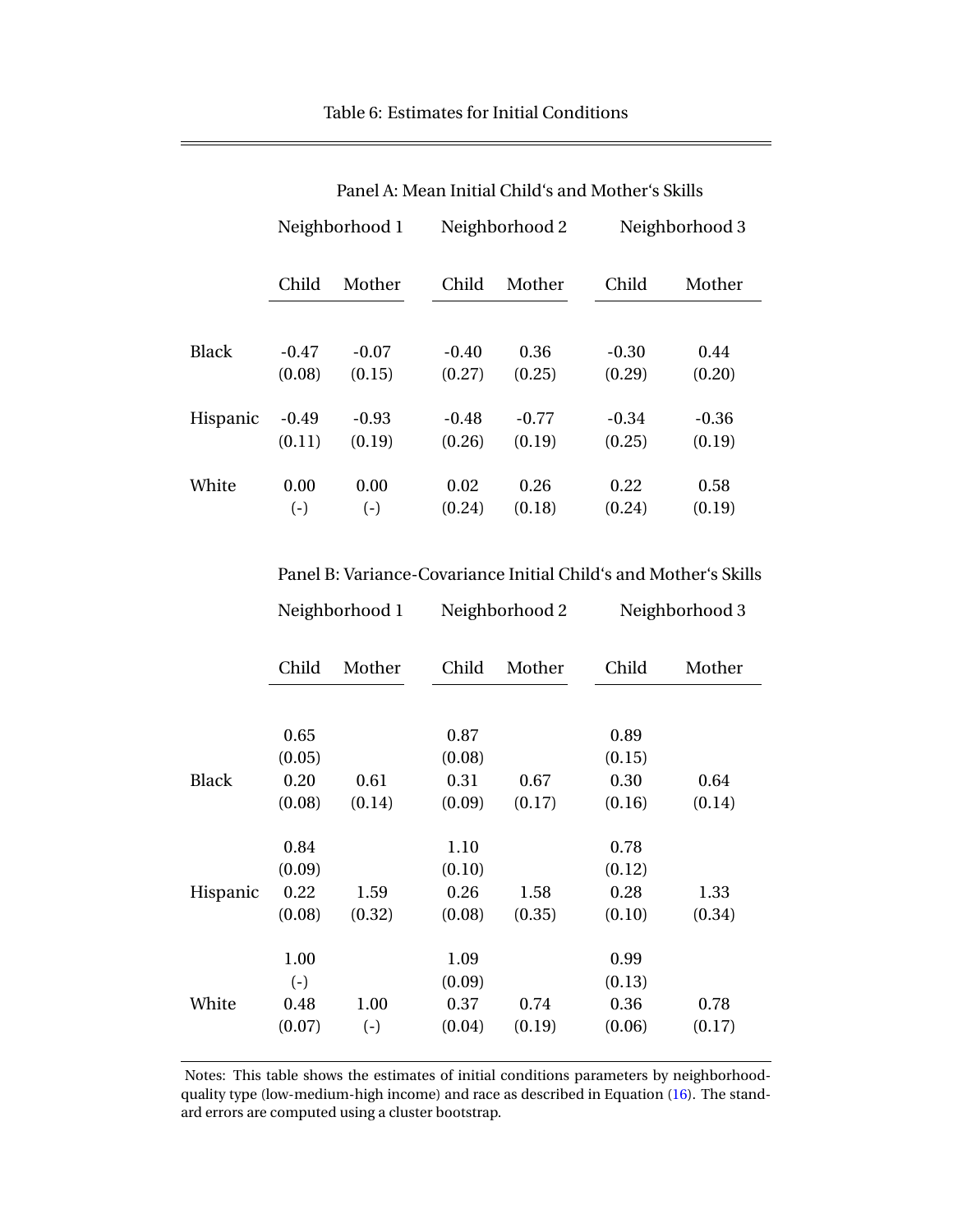<span id="page-60-0"></span>Table 7: Model Validation from Exposure Effects in Children from [Chetty and Hendren](#page-50-3) [\(2016a\)](#page-50-3)

| Panel A: Exposure Effects                    |                                  |       |                           |       |
|----------------------------------------------|----------------------------------|-------|---------------------------|-------|
|                                              | <b>Baseline</b>                  |       |                           |       |
|                                              | Chetty-Hendren                   | Model |                           |       |
| Neighborhood Exposure Effect                 | 0.044<br>(0.008)                 | 0.048 |                           |       |
| Panel B: Exposure Effects by Parental Income |                                  |       |                           |       |
|                                              | <b>Below</b><br>Median<br>Income |       | Above<br>Median<br>Income |       |
|                                              |                                  |       |                           |       |
|                                              | Chetty-Hendren Model             |       | Chetty-Hendren            | Model |
| Neighborhood Exposure Effect                 | 0.031<br>(0.003)                 | 0.023 | 0.047<br>(0.003)          | 0.047 |

Notes: This table shows the comparison between model's predictions and findings in [Chetty and Hendren](#page-50-3) [\(2016a\)](#page-50-3) about the childhood exposure effects (baseline and heterogeneous effects by family income).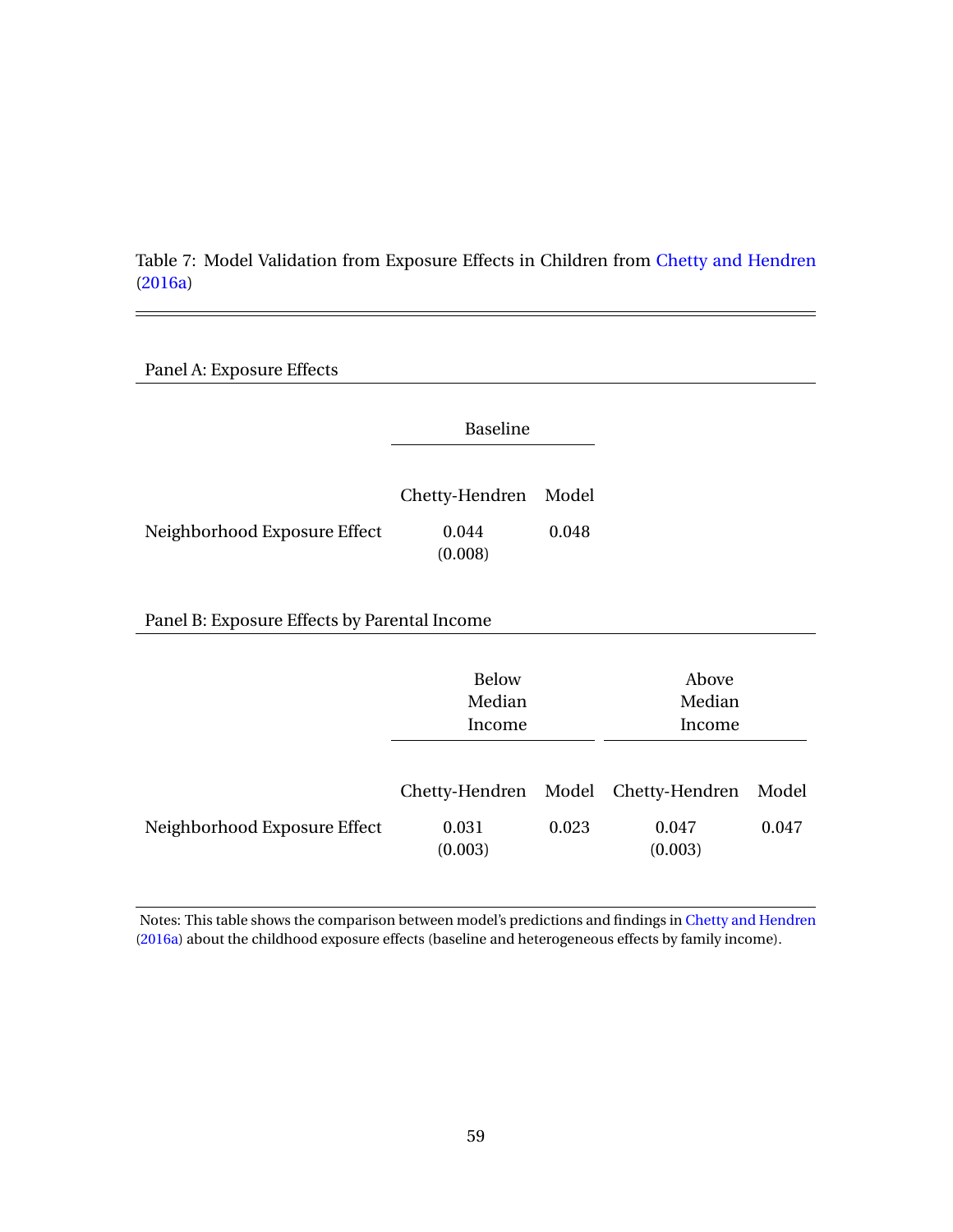<span id="page-61-0"></span>Table 8: Decomposition of Exposure Effects: Peers, School Quality and Neighborhood Quality

 $=$ 

#### Panel A: Baseline Decomposition

| <b>Baseline</b>                     |         | Decomposition         |                                    |                                                       |  |
|-------------------------------------|---------|-----------------------|------------------------------------|-------------------------------------------------------|--|
|                                     | Overall | Peers                 | $Peers +$<br><b>School Quality</b> | Peers $+$<br>School Quality +<br>Neighborhood Quality |  |
| <b>Exposure Effect</b><br>(Percent) | 0.048   | 0.027<br>$(+55.58\%)$ | 0.038<br>$(+23.81\%)$              | 0.048<br>$(+20.60\%)$                                 |  |

### Panel B: Decomposition for Disadvantaged Children

| <b>Baseline</b>   |         | Decomposition |                                    |                                                       |  |  |
|-------------------|---------|---------------|------------------------------------|-------------------------------------------------------|--|--|
|                   | Overall | Peers         | Peers $+$<br><b>School Quality</b> | $Peers +$<br>School Quality +<br>Neighborhood Quality |  |  |
| Low Family Income | 0.056   | 0.034         | 0.046                              | 0.056                                                 |  |  |
| (Percent)         |         | $(+61.49\%)$  | $(+20.13%)$                        | $(+18.38\%)$                                          |  |  |
| Low Skills        | 0.054   | 0.030         | 0.042                              | 0.054                                                 |  |  |
| (Percent)         |         | (+56.40%)     | (+22.54%)                          | $(+21.05\%)$                                          |  |  |

Notes: This table shows the decomposition of childhood exposure effects in [Chetty and Hendren](#page-50-3) [\(2016a\)](#page-50-3) by: peers, school and neighborhood quality. Panel B shows the decomposition for disadvantaged children (both in terms of family income and child's skills).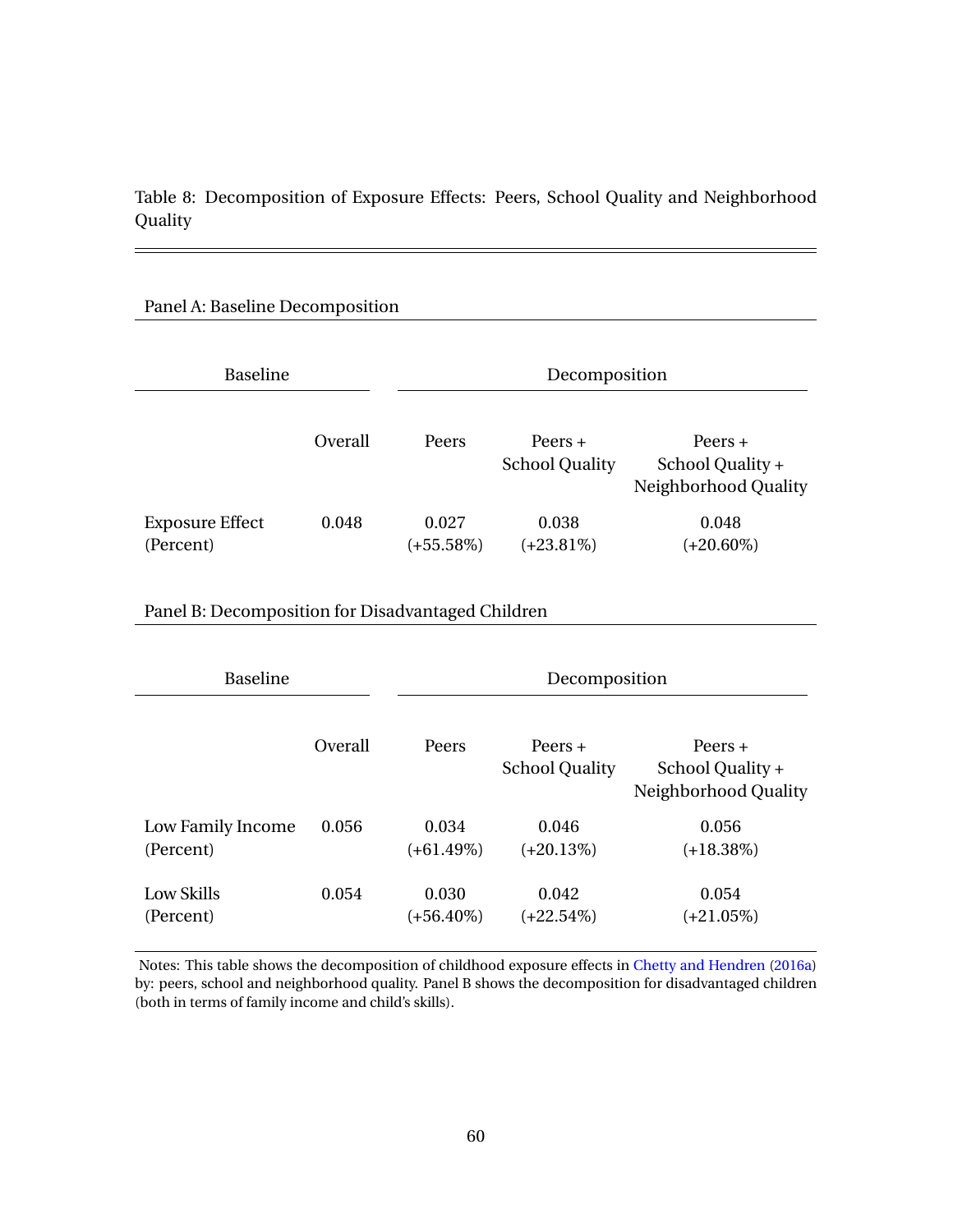|                |                 |                                 | Panel A: Effects on Children's Log-Skills (Mean)        |                    |                 |                                 |                                    |
|----------------|-----------------|---------------------------------|---------------------------------------------------------|--------------------|-----------------|---------------------------------|------------------------------------|
|                |                 | Moved Children                  |                                                         | Receiving Children |                 |                                 |                                    |
|                | <b>Baseline</b> | Counterfactual<br>(Equilibrium) | Counterfactual<br>(No Equilibrium)                      |                    | <b>Baseline</b> | Counterfactual<br>(Equilibrium) | Counterfactual<br>(No Equilibrium) |
| Age 13         | $-0.94$         | $-0.94$                         | $-0.94$                                                 | Age $13$           | 0.12            | 0.12                            | 0.12                               |
| Age 14         | $-0.43$         | $-0.23$                         | $-0.38$                                                 | Age 14             | 0.87            | 0.85                            | 0.87                               |
| Age 15         | 0.12            | 0.48                            | 0.23                                                    | Age $15$           | 1.55            | 1.52                            | 1.55                               |
| Age 16         | 0.45            | 1.00                            | 0.76                                                    | Age 16             | 2.12            | 2.09                            | 2.11                               |
|                |                 |                                 | Panel B: Effects on Parent's Investment Decision (Mean) |                    |                 |                                 |                                    |
| Moved Children |                 |                                 |                                                         |                    |                 | Receiving Children              |                                    |

<span id="page-62-0"></span>Table 9: Counterfactual Effects on Skills and Investments (moved children are 5% of the receiving cohort)

|          | <b>Baseline</b> | Counterfactual<br>(Equilibrium) | Counterfactual<br>(No Equilibrium) |          | <b>Baseline</b> | Counterfactual<br>(Equilibrium) | Counterfactual<br>(No Equilibrium) |
|----------|-----------------|---------------------------------|------------------------------------|----------|-----------------|---------------------------------|------------------------------------|
| Age $13$ | 17.73           | 22.16                           | 17.22                              | Age $13$ | 26.75           | 26.34                           | 26.86                              |
| Age $14$ | 17.50           | 21.32                           | 16.33                              | Age $14$ | 26.63           | 26.37                           | 26.97                              |
| Age $15$ | 10.83           | 10.48                           | 9.18                               | Age $15$ | 22.99           | 23.07                           | 23.26                              |

Notes: This table shows the counterfactual policy effects for moved and receiving when <sup>a</sup> fraction of moved children (5% of the receiving population) are moved into <sup>a</sup> high-income environment. For each subgroup, I compare the baseline results with the policy predictions (equilibrium effects). I also compute the predicted policy effects without equilibrium effects. The latter one is the predicted policy effects if I ignore equilibrium adjustments after the policy implementations. Panel B focus on the investments decisions for moved and receiving children. For each subgroup, I compare the mean predicted parental investmentsin the baseline case with the equilibrium and no-equilibrium effects.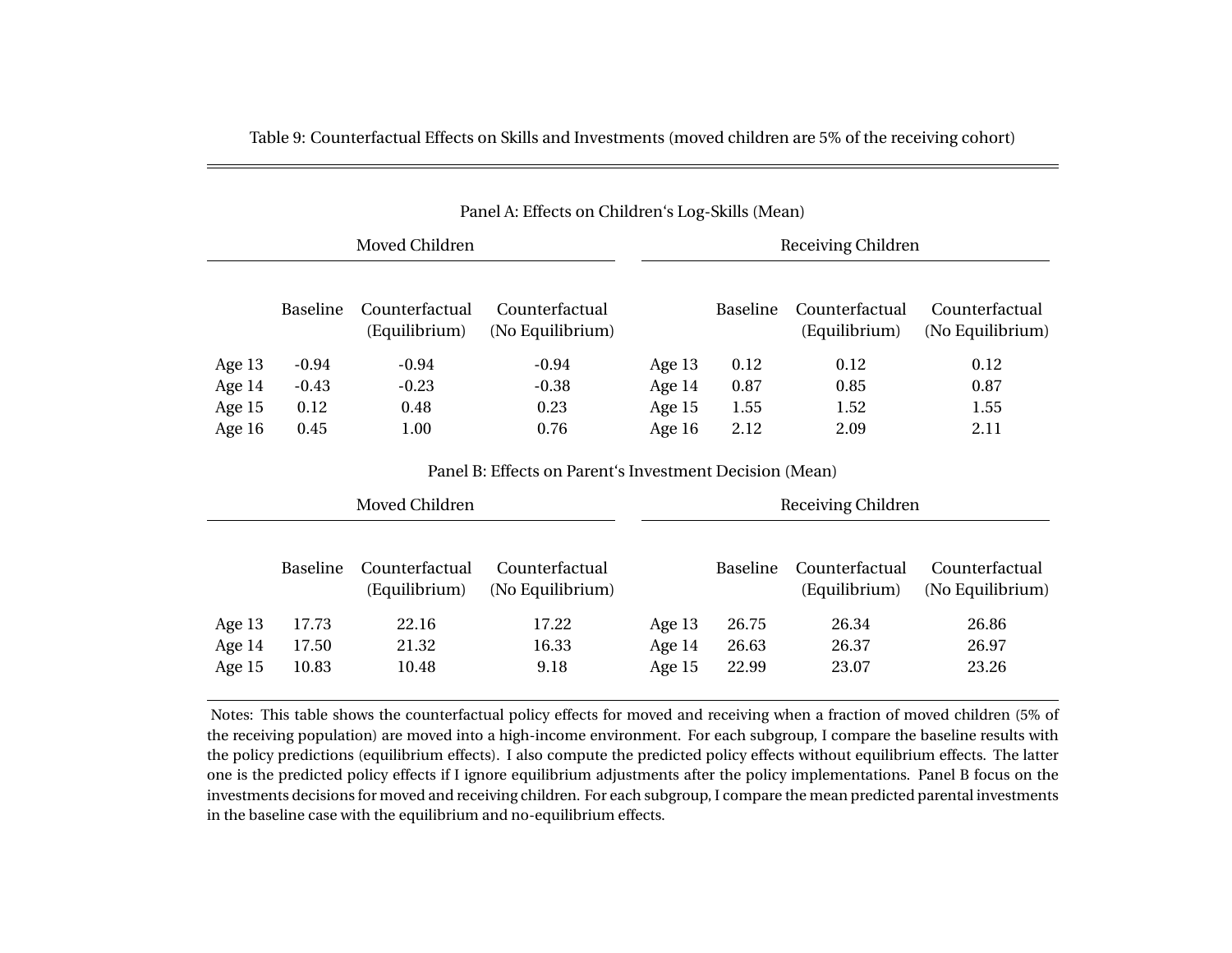| Panel A: Effects on Children's Log-Skills (Mean) |                                                         |                                 |                                    |                    |          |                                 |                                    |                          |          |                                 |                                    |
|--------------------------------------------------|---------------------------------------------------------|---------------------------------|------------------------------------|--------------------|----------|---------------------------------|------------------------------------|--------------------------|----------|---------------------------------|------------------------------------|
| Moved Children                                   |                                                         |                                 |                                    | Receiving Children |          |                                 |                                    | <b>Remained Children</b> |          |                                 |                                    |
|                                                  | <b>Baseline</b>                                         | Counterfactual<br>(Equilibrium) | Counterfactual<br>(No Equilibrium) |                    | Baseline | Counterfactual<br>(Equilibrium) | Counterfactual<br>(No Equilibrium) |                          | Baseline | Counterfactual<br>(Equilibrium) | Counterfactual<br>(No Equilibrium) |
| Age 13                                           | $-1.00$                                                 | $-1.00$                         | $-1.00$                            | Age 13             | 0.12     | 0.12                            | 0.12                               | Age 13                   | $-0.05$  | $-0.05$                         | $-0.05$                            |
| Age 14                                           | $-0.37$                                                 | $-0.28$                         | $-0.33$                            | Age 14             | 0.87     | 0.80                            | 0.87                               | Age 14                   | 0.42     | 0.52                            | 0.43                               |
| Age 15                                           | 0.24                                                    | 0.40                            | 0.34                               | Age 15             | 1.55     | 1.43                            | 1.55                               | Age 15                   | 0.87     | 1.05                            | 0.88                               |
| Age 16                                           | 0.53                                                    | 0.84                            | 0.80                               | Age 16             | 2.12     | 1.97                            | 2.11                               | Age 16                   | 1.26     | 1.49                            | 1.29                               |
|                                                  | Panel B: Effects on Parent's Investment Decision (Mean) |                                 |                                    |                    |          |                                 |                                    |                          |          |                                 |                                    |
|                                                  |                                                         | Moved Children                  |                                    | Receiving Children |          |                                 | Remained Children                  |                          |          |                                 |                                    |
|                                                  | Baseline                                                | Counterfactual<br>(Equilibrium) | Counterfactual<br>(No Equilibrium) |                    | Baseline | Counterfactual<br>(Equilibrium) | Counterfactual<br>(No Equilibrium) |                          | Baseline | Counterfactual<br>(Equilibrium) | Counterfactual<br>(No Equilibrium) |
| Age 13                                           | 17.89                                                   | 19.52                           | 17.89                              | Age 13             | 26.75    | 24.74                           | 27.22                              | Age 13                   | 18.57    | 21.00                           | 18.04                              |
| Age 14                                           | 18.00                                                   | 18.62                           | 17.15                              | Age 14             | 26.63    | 24.84                           | 27.72                              | Age 14                   | 18.84    | 21.16                           | 18.16                              |
| Age 15                                           | 11.77                                                   | 11.35                           | 10.98                              | Age 15             | 22.99    | 22.82                           | 23.92                              | Age 15                   | 18.11    | 18.69                           | 17.53                              |

<span id="page-63-0"></span>Table 10: Counterfactual Effects on Skills and Investments (moved children are 30% of the receiving cohort)

Notes: This table shows the counterfactual policy effects for moved and receiving when <sup>a</sup> fraction of moved children (30% of the receiving population) are moved into <sup>a</sup> high-income environment. For each subgroup, I compare the baseline results with the policy predictions (equilibrium effects). I also compute the predicted policy effects without equilibrium effects. The latter one is thepredicted policy effects if I ignore equilibrium adjustments after the policy implementations. Panel B focus on the investments decisions for moved, receiving and remained children. For each subgroup, I compare the mean predicted parental investments in the baseline case with the equilibrium and no-equilibrium effects.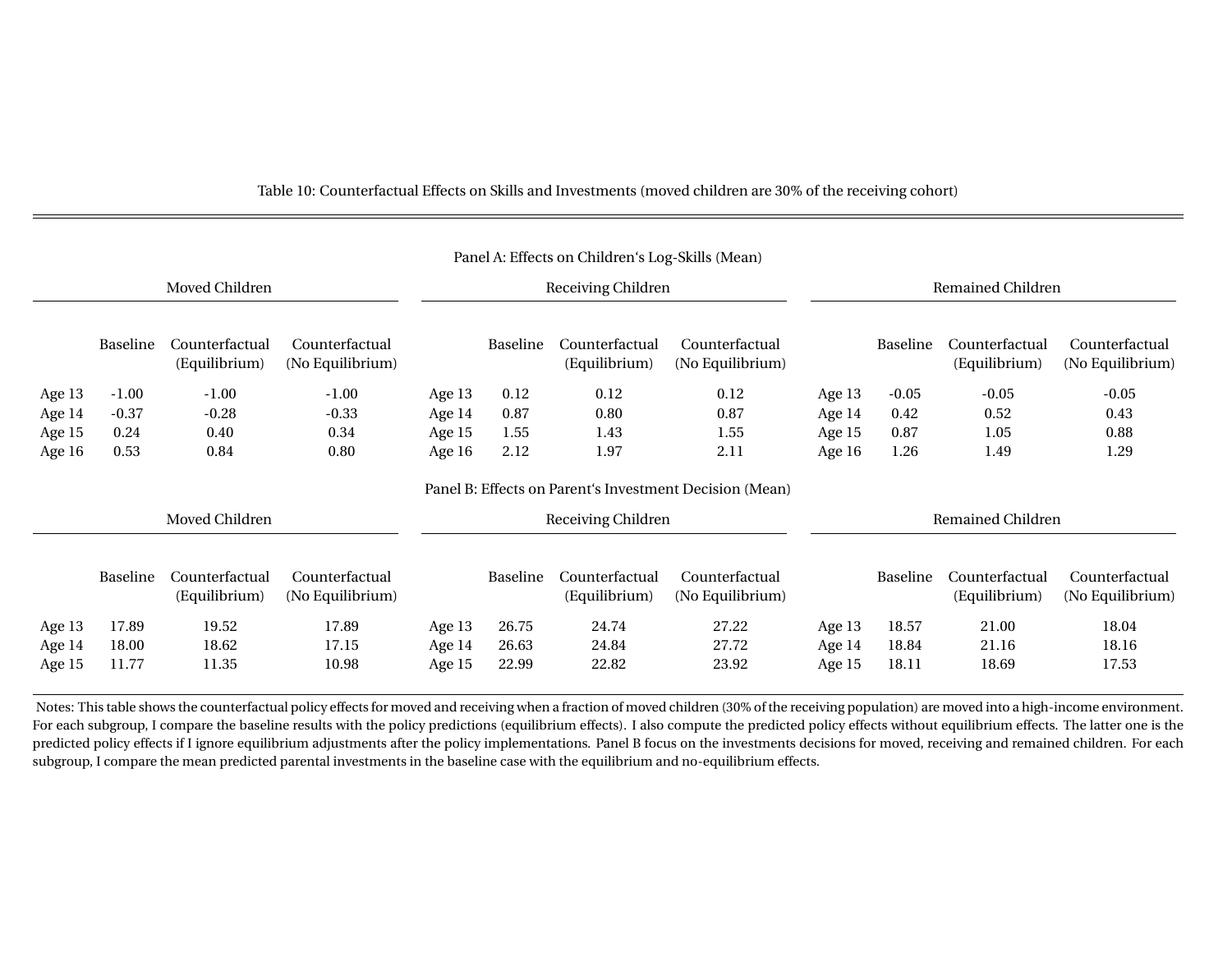|        |                 |                                 |          |          | I differ the Effects off Children 3 Log-SKIII3 (Britail) |          |          |                                 |  |
|--------|-----------------|---------------------------------|----------|----------|----------------------------------------------------------|----------|----------|---------------------------------|--|
|        | <b>Black</b>    |                                 |          | Hispanic |                                                          |          | White    |                                 |  |
|        | Baseline        | Counterfactual<br>(Equilibrium) |          | Baseline | Counterfactual<br>(Equilibrium)                          |          | Baseline | Counterfactual<br>(Equilibrium) |  |
| Age 13 | $-0.30$         | $-0.30$                         | Age $13$ | $-0.34$  | $-0.34$                                                  | Age 13   | 0.22     | 0.22                            |  |
| Age 14 | 0.28            | 0.08                            | Age 14   | 0.45     | 0.30                                                     | Age 14   | 0.97     | 0.93                            |  |
| Age 15 | 0.96            | 0.61                            | Age 15   | 1.08     | 0.81                                                     | Age 15   | 1.66     | 1.58                            |  |
| Age 16 | 1.49            | 1.07                            | Age 16   | 1.59     | 1.24                                                     | Age 16   | 2.24     | 2.13                            |  |
|        |                 |                                 |          |          | Panel B: Effects on Parent's Investment Decision (Mean)  |          |          |                                 |  |
|        | <b>Black</b>    |                                 |          | Hispanic |                                                          |          | White    |                                 |  |
|        | <b>Baseline</b> | Counterfactual<br>(Equilibrium) |          | Baseline | Counterfactual<br>(Equilibrium)                          |          | Baseline | Counterfactual<br>(Equilibrium) |  |
| Age 13 | 20.09           | 15.30                           | Age 13   | 21.97    | 17.72                                                    | Age 13   | 27.92    | 26.41                           |  |
| Age 14 | 18.85           | 14.46                           | Age $14$ | 20.67    | 16.62                                                    | Age $14$ | 28.02    | 26.72                           |  |
| Age 15 | 16.32           | 14.97                           | Age 15   | 16.69    | 14.99                                                    | Age 15   | 24.29    | 24.40                           |  |

Table 11: Counterfactual Effects on Receiving Children by Race (moved children are 30% of the receiving cohort)

<span id="page-64-0"></span>Notes: This table shows the counterfactual policy effects for receiving children (by race) when <sup>a</sup> fraction of moved children (30% of the receiving population) are moved into <sup>a</sup> high-income environment. For each subgroup, I compare the baseline results in skills and parentalinvestments (Panel B) with the equilibrium counterfactual predictions.

## Panel A: Effects on Children's Log-Skills (Mean)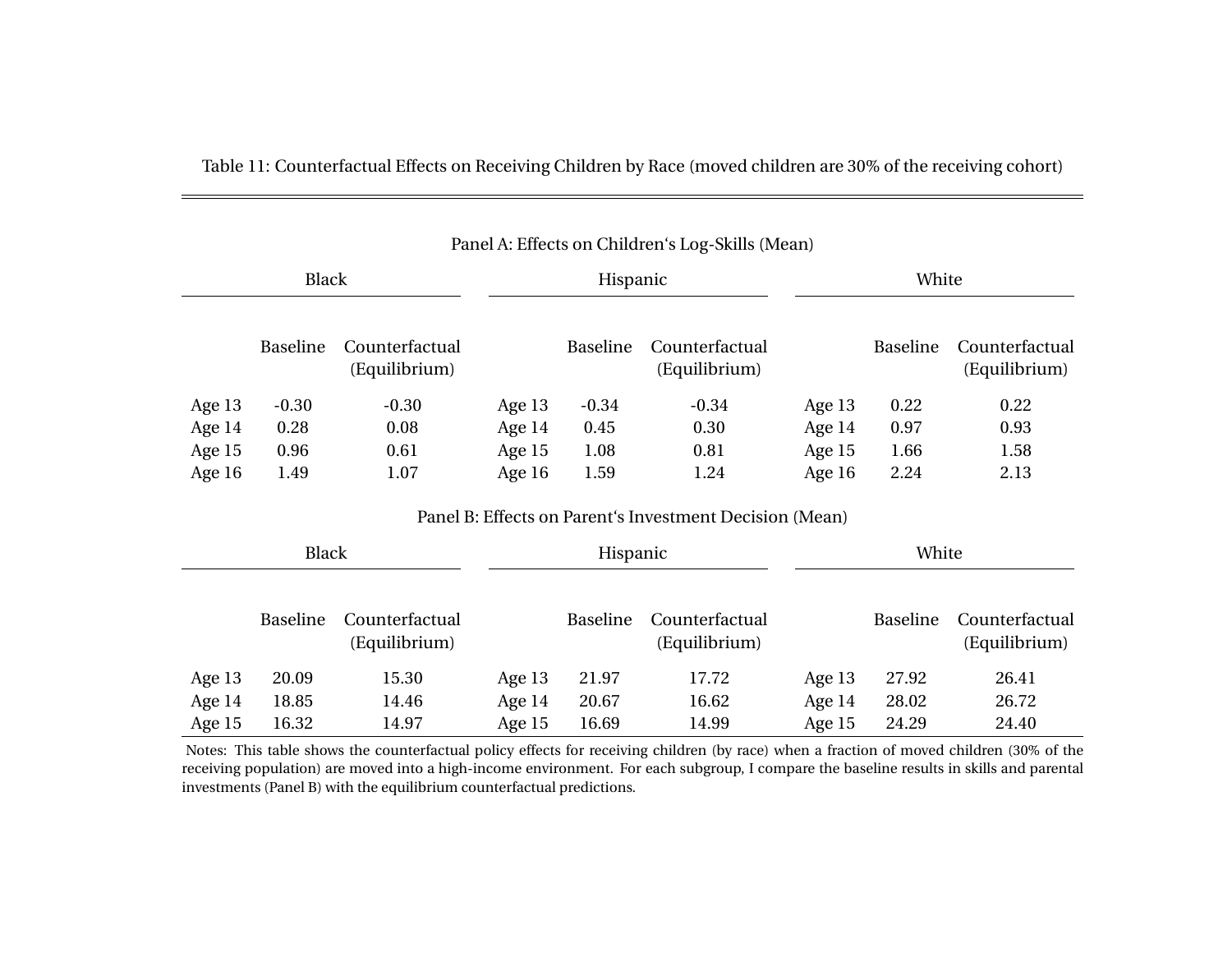|          | Panel A: Effects on Children's Log-Skills (Mean) |       |                                                         |  |  |  |  |  |
|----------|--------------------------------------------------|-------|---------------------------------------------------------|--|--|--|--|--|
|          | <b>Baseline</b>                                  |       | Counterfactual Similar Children in Richer Environment   |  |  |  |  |  |
|          |                                                  |       |                                                         |  |  |  |  |  |
| Age $13$ | $-1.00$                                          | 0.46  | 0.46                                                    |  |  |  |  |  |
| Age $14$ | $-0.37$                                          | 0.85  | 1.09                                                    |  |  |  |  |  |
| Age 15   | 0.24                                             | 1.31  | 1.74                                                    |  |  |  |  |  |
| Age 16   | 0.53                                             | 1.73  | 2.31                                                    |  |  |  |  |  |
|          |                                                  |       | Panel B: Effects on Parent's Investment Decision (Mean) |  |  |  |  |  |
|          | <b>Baseline</b>                                  |       | Counterfactual Similar Children in Richer Environment   |  |  |  |  |  |
|          |                                                  |       |                                                         |  |  |  |  |  |
| Age 13   | 17.89                                            | 20.82 | 26.47                                                   |  |  |  |  |  |
|          | Age 14 18.01                                     | 20.76 | 26.20                                                   |  |  |  |  |  |
| Age 15   | 11.77                                            | 20.24 | 24.85                                                   |  |  |  |  |  |
|          |                                                  |       |                                                         |  |  |  |  |  |

<span id="page-65-0"></span>Table 12: Counterfactual Effects on Skills and Investments of Earlier Interventions

Notes: This table shows the counterfactual policy effects of fostering initial skills (age 13) in skill formation and parental investments (Panel B) for disadvantaged children. Column 1 and 2 report the baseline and counterfactual predictions. Column 3 reports the dynamics of skills and parental investments for children with same mean initial skills at age 13 but who are living in the high-income environment.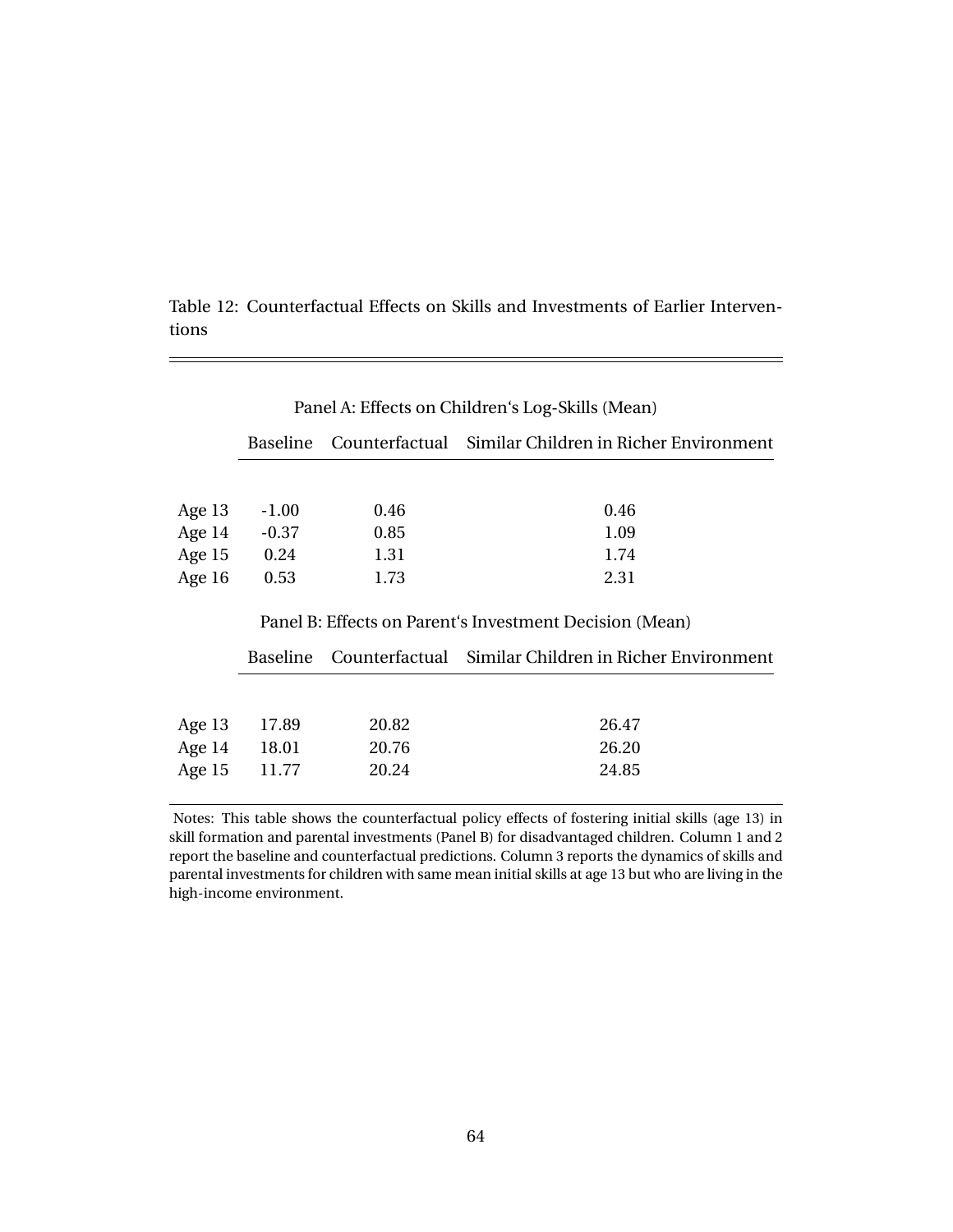

Notes: This figure displays analysis on network formation using the homophily index (see [Cole](#page-50-4)[man](#page-50-4) [\(1958\)](#page-50-4)). In detail, letting  $f_{x,s}$  be the average fraction of friends who are of the same race *x* at school *s* and  $q_{x,s}$  to be the total fraction of children of race *x* in a given school *s*, the homophilybias index looks as  $HBI_{x,s} = \frac{f_{x,s}}{g_{x,s}}$  $\frac{Jx,s}{q_{x,s}}$ .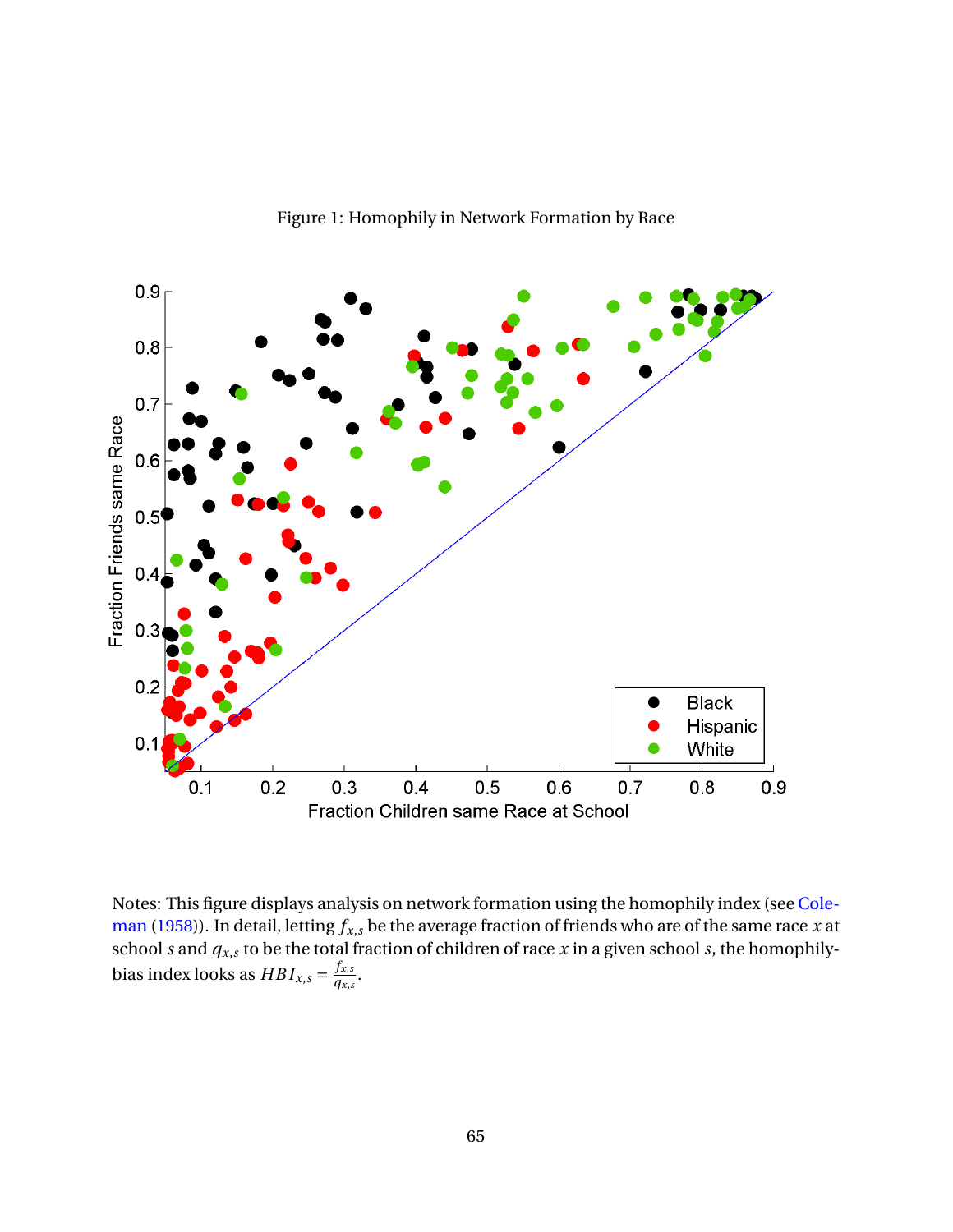

Figure 2: Homophily in Network Formation by Skills

Notes: This figure displays analysis on network formation using the homophily index (see [Coleman](#page-50-5) [\(1958\)](#page-50-5)). In detail, letting *f<sup>x</sup>*,*<sup>s</sup>* be the average fraction of friends who are of similar skills level *<sup>x</sup>* at school *<sup>s</sup>* and *<sup>q</sup><sup>x</sup>*,*<sup>s</sup>* to be the total fraction of similar children withskills level *x* in a given school *s*, the homophily-bias index looks as  $HBI_{x,s} = \frac{f_{x,s}}{q_{x,s}}$ .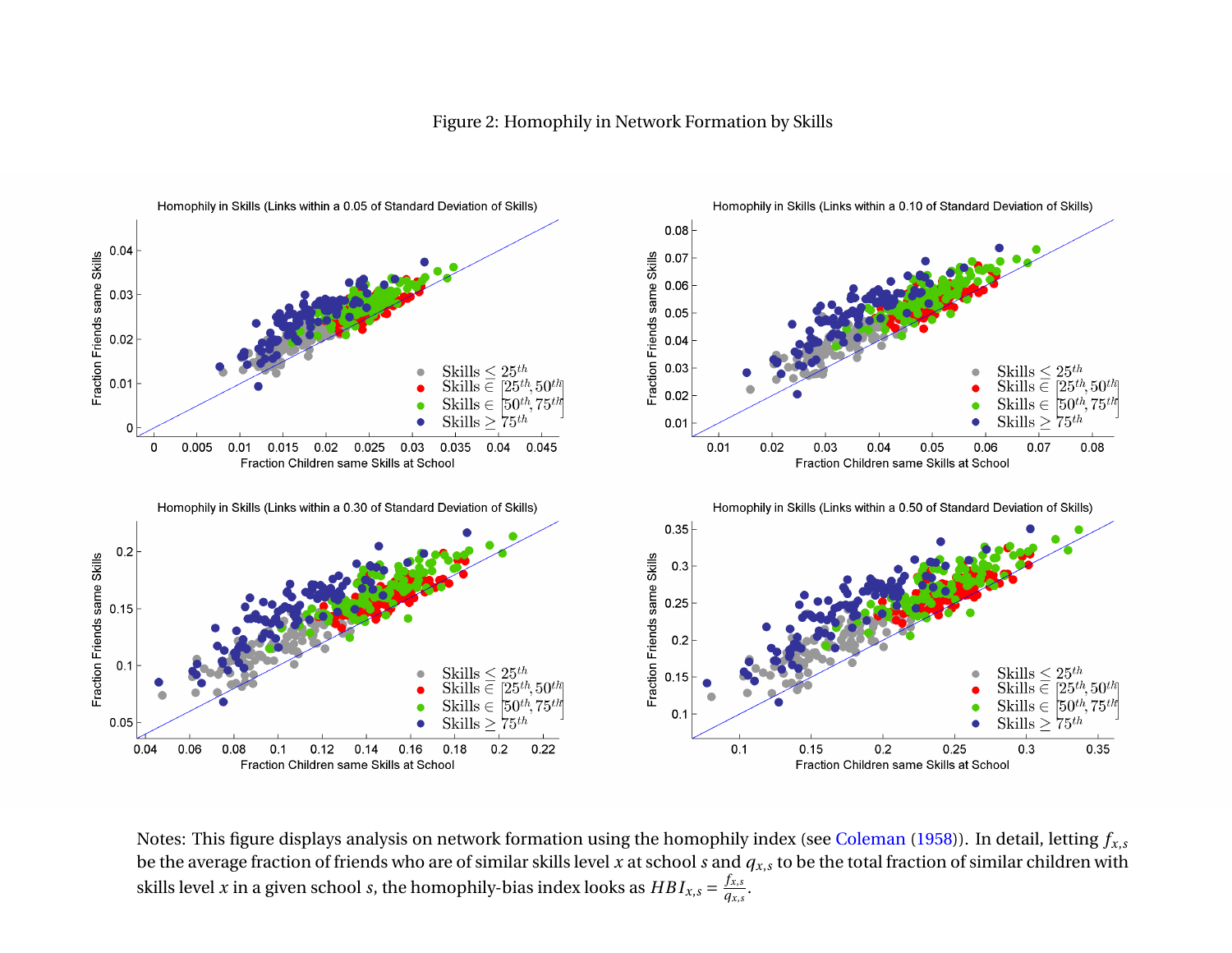Figure 3: First Stage Graphs



(a) First instrument: Fraction of Minority Children



(b) Second instrument: Fraction of White Children

Notes: This figure shows graphically the first stage effects of the instrumental variables. Both graphs show the within-school variation of IV (*x*-axis) and the peers' skills (*y*-axes). Solid lines represents a linear regression of peer's skills on each of the two instrumental variables, after controlling for school fixed effects and all the covariates in Table [2.](#page-55-0) Dashed lines show 90% confidence intervals. The plotted values on the background show the overall variation of both instrumental variables (top and bottom 1% excluded).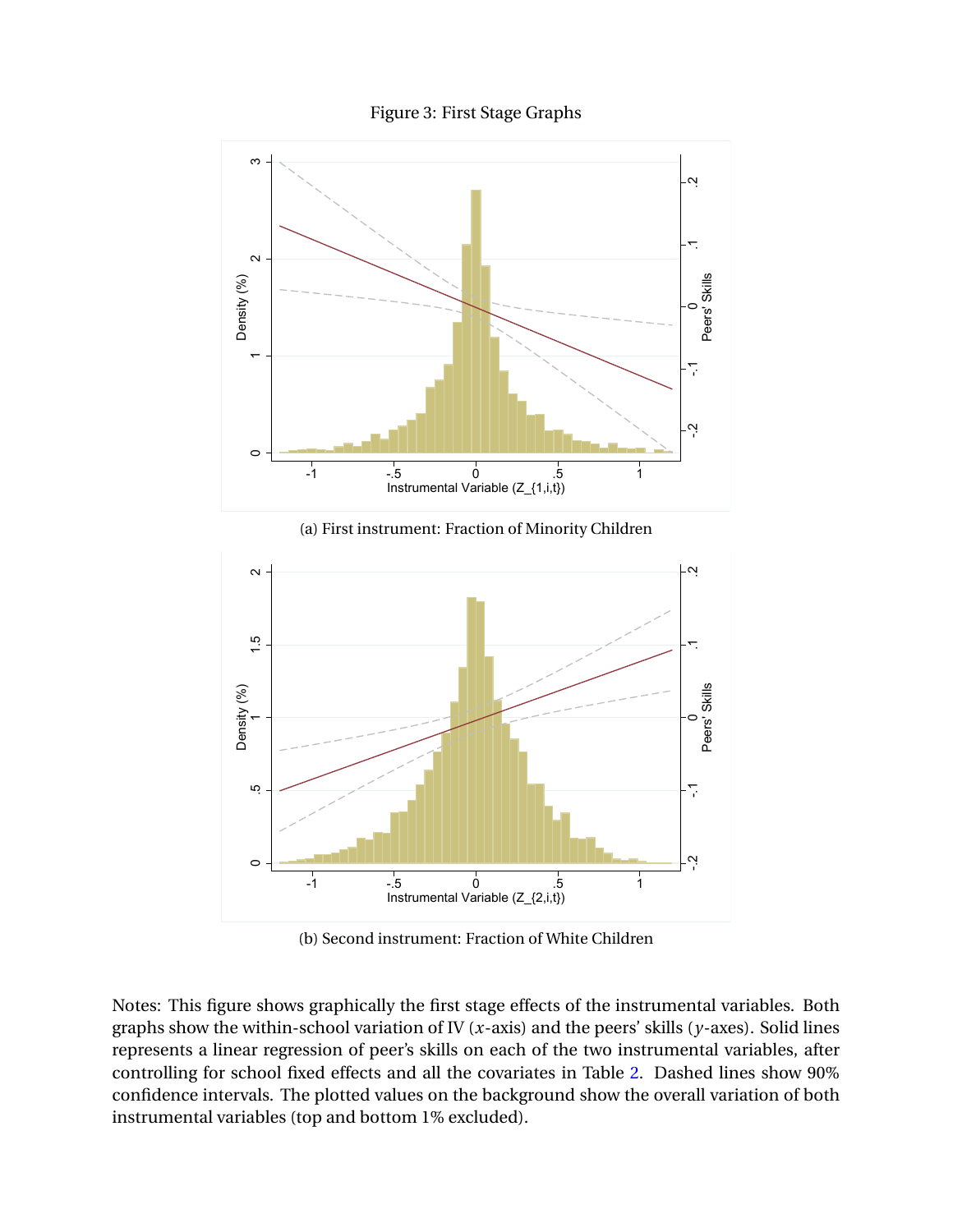

Figure 4: The Probability Two Children Become Friends by Skills and Race

<span id="page-69-0"></span>This figure displays the probability that two children become friends by children skills and race. Figure (a) shows the marginal probability for <sup>a</sup> black child with low skills (in the first quartile of skill distribution at age 14) to become friends with different children over the spectrum of skills and for different races. Figure (b) shows the same graph but for <sup>a</sup> white child with low skills (inthe first quartile of skill distribution at age 14).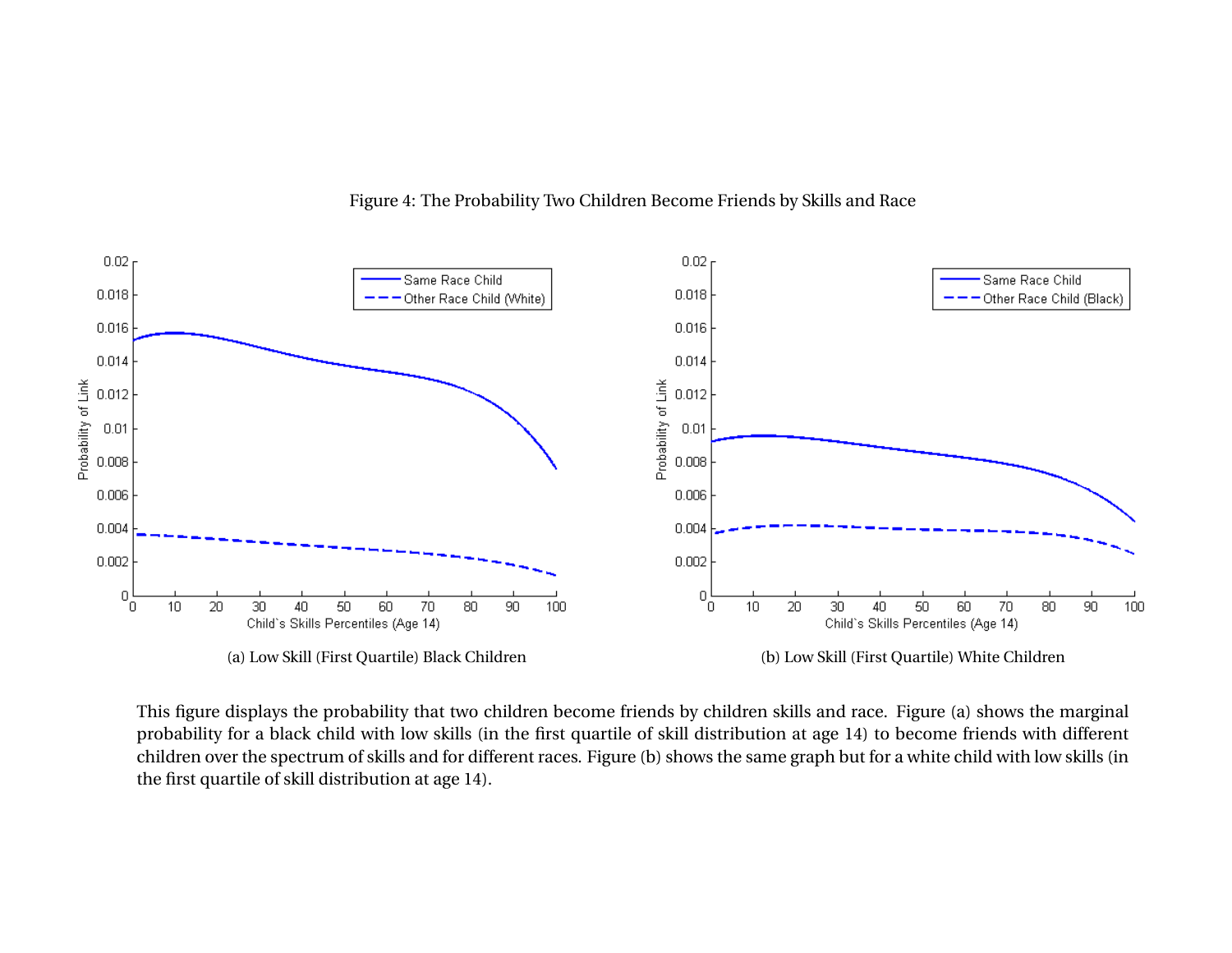<span id="page-70-0"></span>Figure 5: Model Validation from Exposure Effects in Children from [Chetty and Hendren](#page-50-3) [\(2016a\)](#page-50-3)



Notes: This figure displays the comparison between model's predictions and findings in [Chetty](#page-50-3) [and Hendren](#page-50-3) [\(2016a\)](#page-50-3) about childhood exposure effects.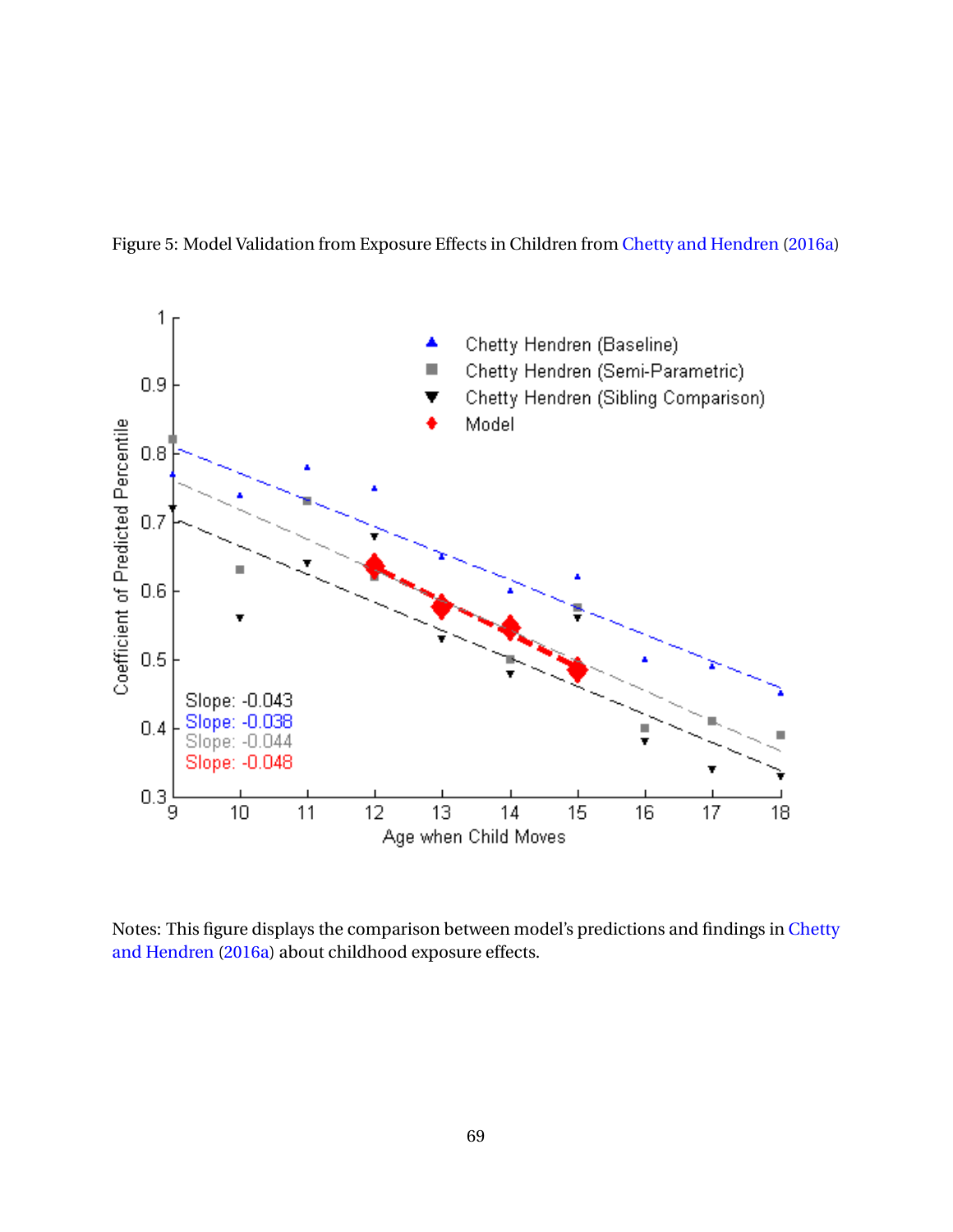Figure 6: Decomposition Exposure Effects for Disadvantaged Children

<span id="page-71-0"></span>

Notes: This figure displays the graphical decomposition for disadvantaged children of childhood exposure effects by: peers, school and neighborhood quality.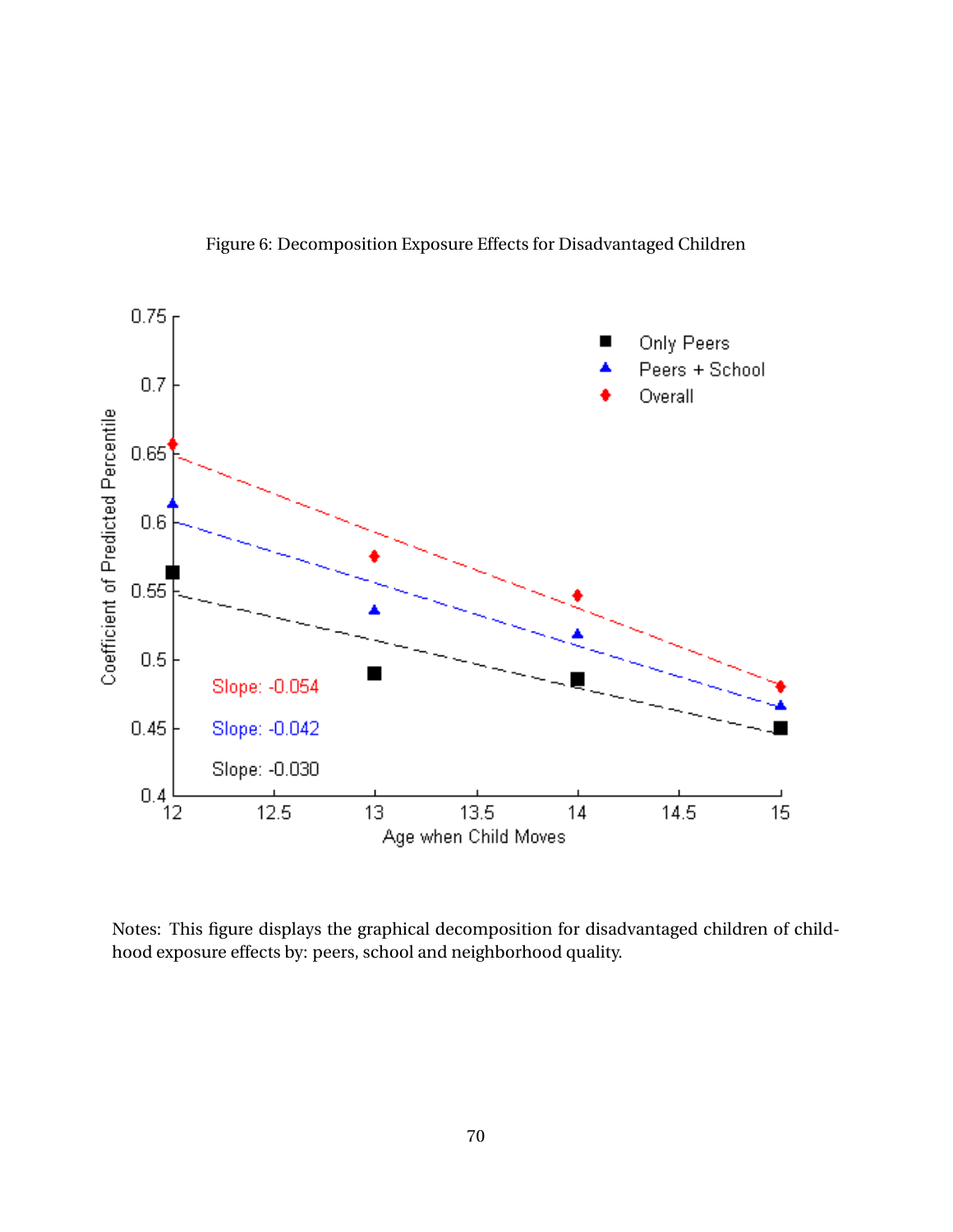

#### Figure 7: Peers' Skills Distribution (Baseline vs Counterfactual Economy)

Notes: This figure shows the equilibrium distribution of peers' skills for moved and receiving children by age, before and after the policy is implemented. Parent's expectations about future peers' skills are based on the above distributions. The policy moved <sup>a</sup>fraction of disadvantaged children into <sup>a</sup> high-income environment (approximately 30% of the population of the receiving cohort).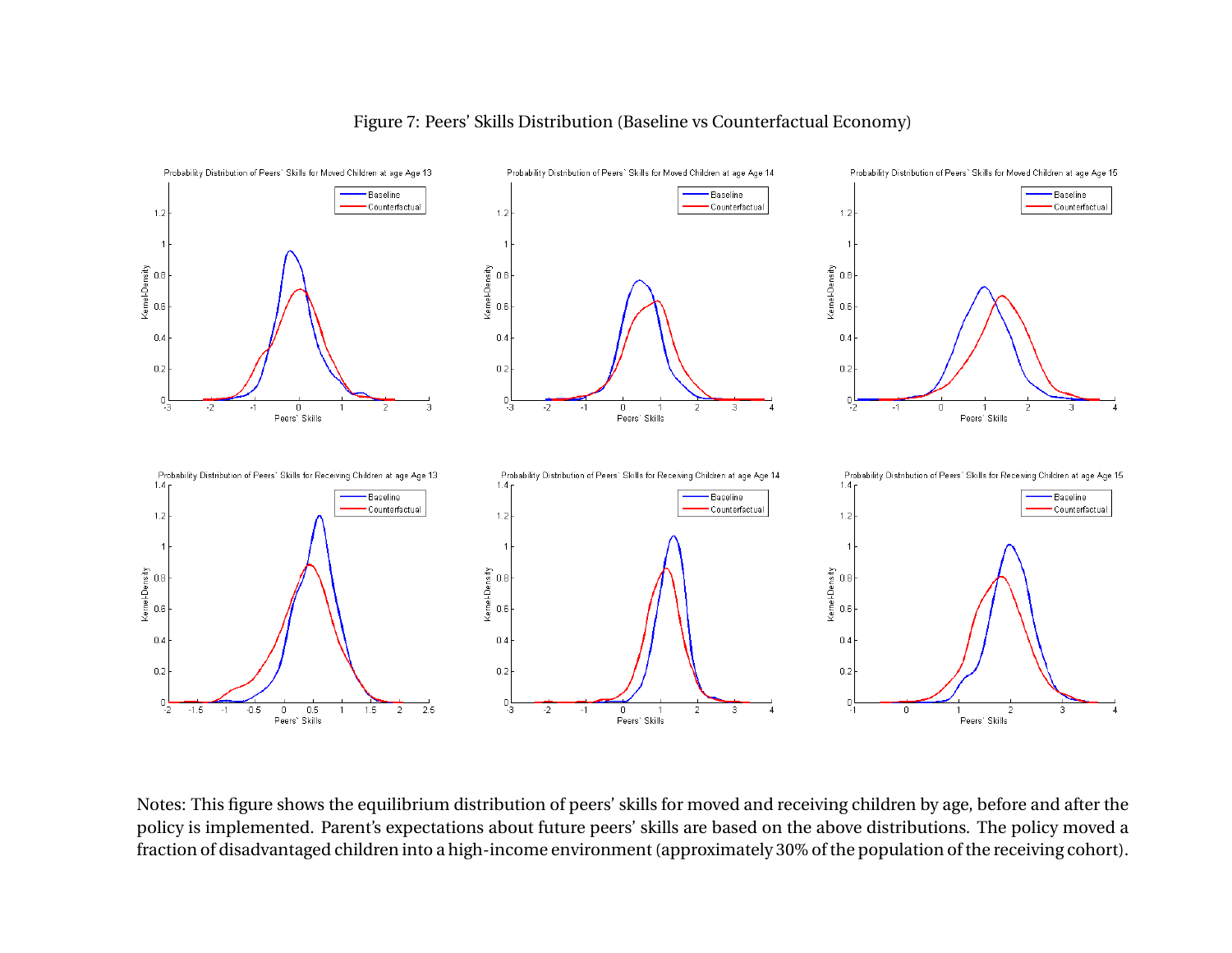

Figure 8: Treatment Effect by Skills (Moved-Receiving-Remained Children)

Notes: This figure shows the heterogeneous treatment effects on child's age 16 skills by initial (age 13) child's skills percentile for moved, receiving and remained children. The policy moved <sup>a</sup> fraction of disadvantaged children into <sup>a</sup> high-income environment(approximately 30% of the population of the receiving cohort).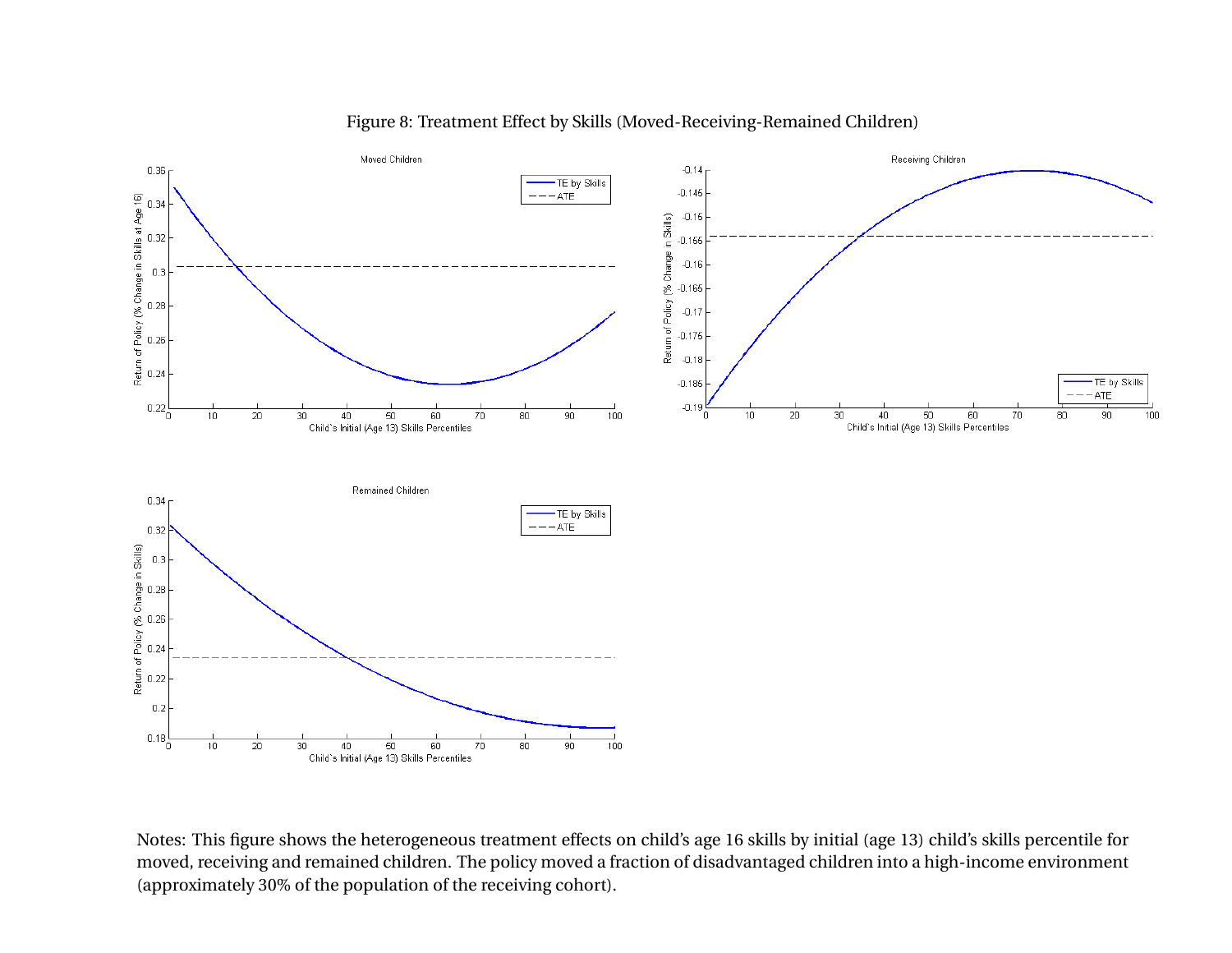

Figure 9: Treatment Effect by Fraction of Moved Eligible Children (Moved-Receiving-Remained Children)

Notes: This figure shows the effect of the size of moved children for the policy returns for moved, receiving and remained children.Eligible children live in low-income environments and are below first quartile of age 13 skill distribution.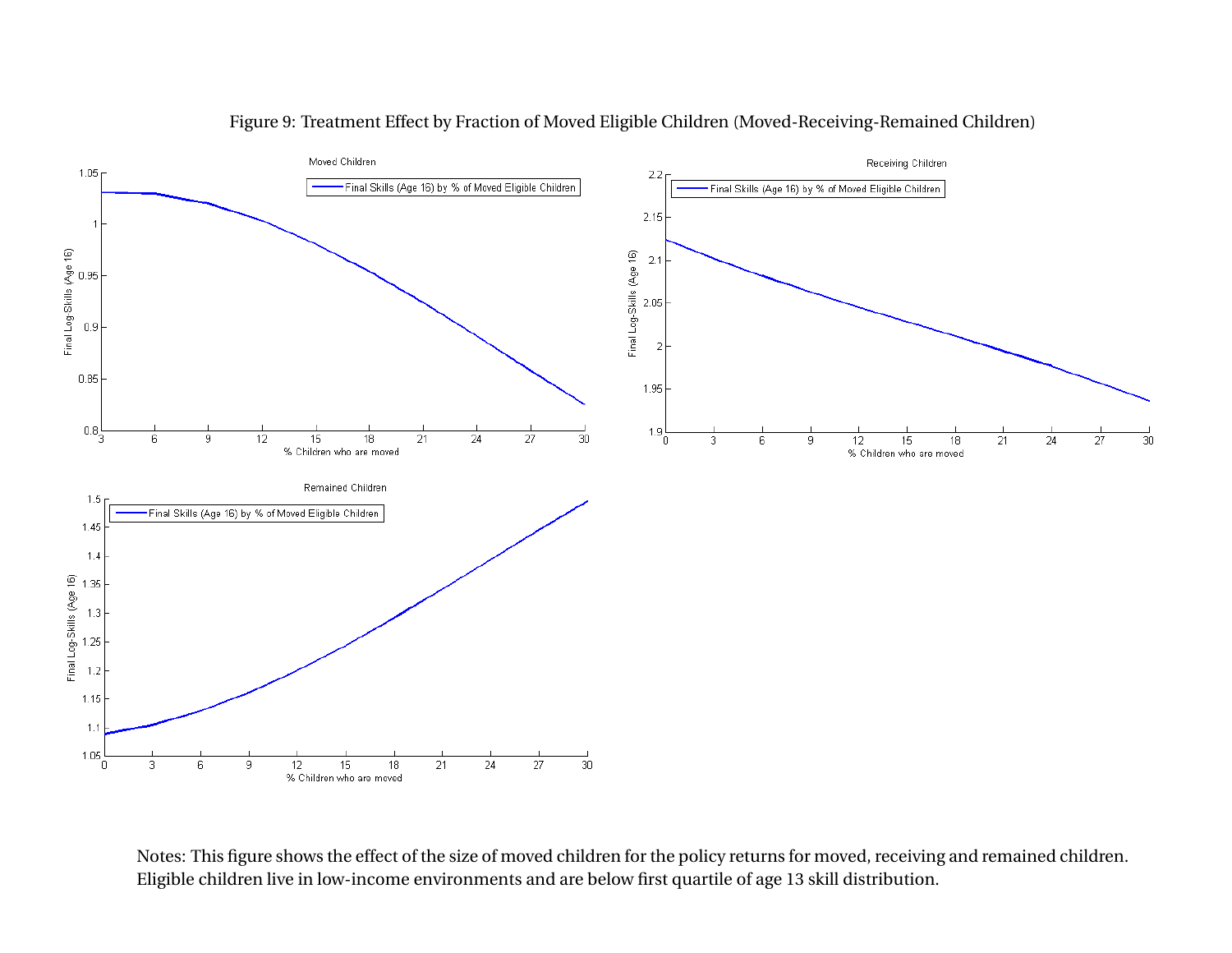

Figure 10: Peers' Skills Distribution (Low-Income vs High-Income)

Notes: This figure shows the equilibrium distribution of peers' skills for the children who received the initial boost of skills but still live in the low-income environment and their similar counterpart living in high-income environment. Parent's expectationsabout future peers' skills are based on the above distributions.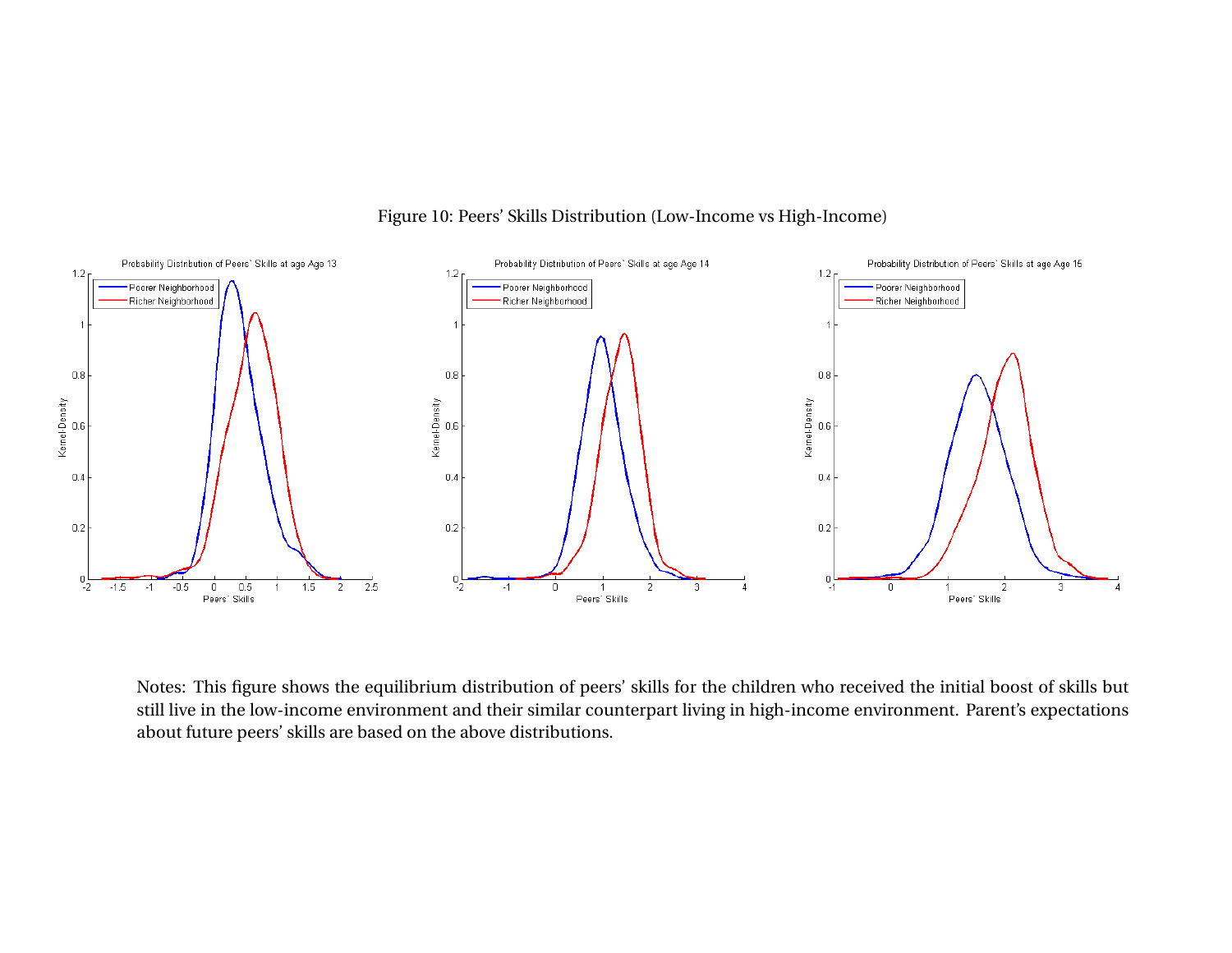## **A Data Appendix**

The Add Health database was designed to study the impact of the social environment (i.e. friends, family, neighborhood and school) on adolescents' behavior in the United States of America. Add Health's original sample comprises students of 132 representative schools in the United States. There are 90,118 students, ranging between grades 7 and 12 in the 1994–1995 school year (Wave I). A subsample of students (20,745) was selected for an additional home interview (in-home). The home interview includes new questions for the children and a questionnaire for one of their parents. Information related to school quality and area of residence makes the data set attractive. Those surveyed were interviewed again in 1995–96 (Wave II), 2001–2002 (Wave III), and 2007–2008 (Wave IV). The data set includes specific information on family background, students' school grades and their scores in the Add Health Picture Vocabulary Test (AHPVT – a revised version of the Peabody Picture Vocabulary Test [PPVT]), as well as information about children's peers.

A main source of information which makes the Add Health data set particularly attractive for achieving the objective of this project is the friendship nomination. During the first two waves, children were asked, both during the in-home and in-school interviews, to nominate their best five male and best five female friends. This detailed information helped me to reconstruct the structure of friendship for every child in the sample by simply matching their identifier.

#### **A.1 Measures for Children's Skills and Parental Investments**

The Peabody Picture Vocabulary Test (PPVT) was developed in 1959 as a test of receptive vocabulary and is oriented to give an estimation of verbal ability and school aptitude. More generally, it intends to provide a measure of intelligence. The test is age standardized, and performance does not depend on the reading ability of the test-taker. The test-giver reads a word, and the test-taker selects the image she thinks best fits the meaning of the word from among four simple illustrations.

In the Add Health dataset, a computerized and shorter version of the Peabody Picture Vocabulary Test, the AHPVT, has been implemented. The AHPVT includes half of the questions of the original PPVT (every other item in the original sequence was selected for use). Add Health provides two versions of the AHPVT: raw and standardized test scores. The standardized version has a mean of 100 and a standard deviation of 15 and is standardized by age (for further technical details about the AHPVT, see [Halpern,](#page-52-0) [2000\)](#page-52-0).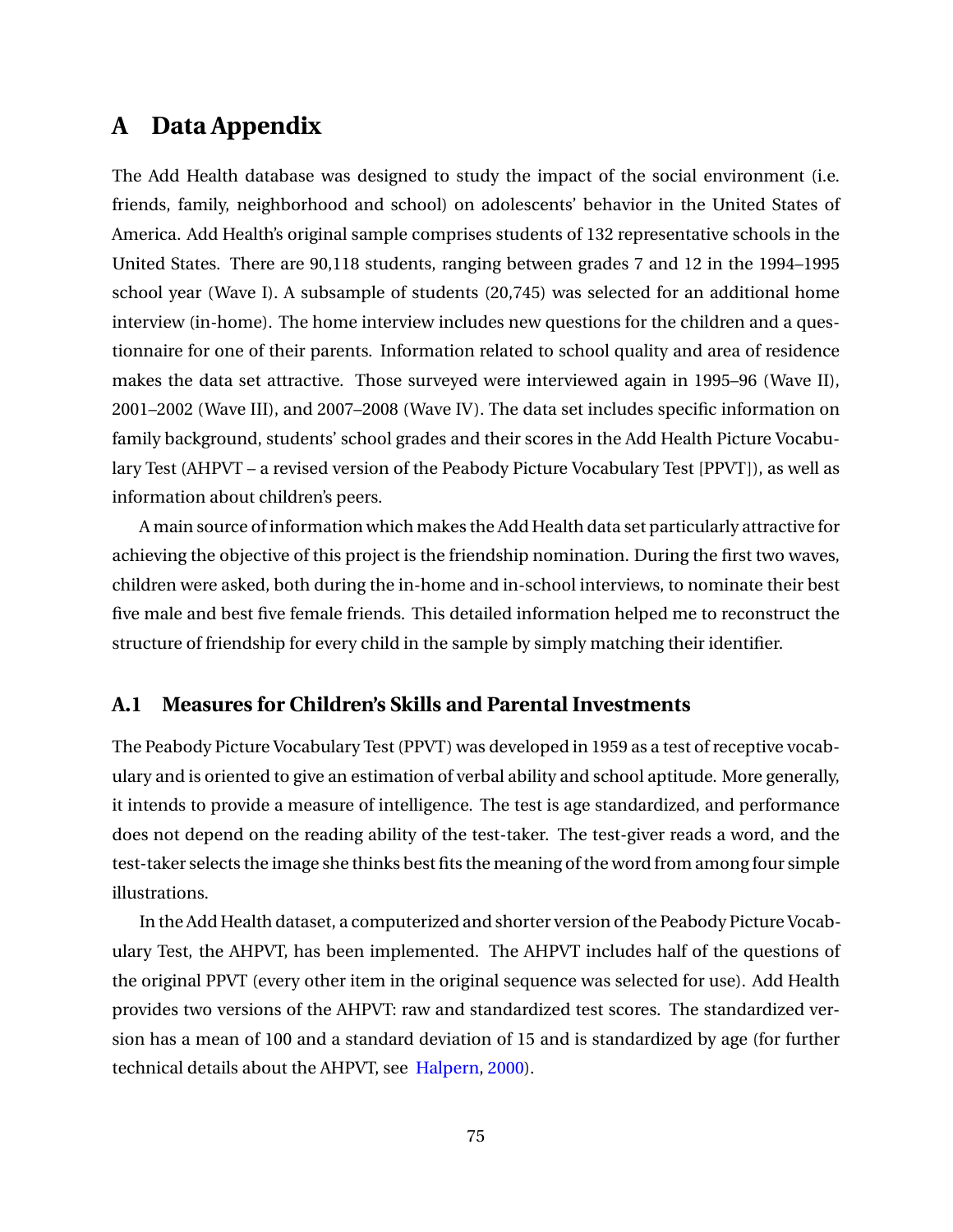Add Health provides information about the AHPVT test scores for Waves I, III and IV. During Wave I, respondents are between 11 and 21 years old. I consider this piece of information as one of the measures of children's latent skills. Additionally, I consider children's grades at school for both Wave I and Wave II. Analyzing all these multiple measurements, I am able to combine both the cross-sectional as well as the longitudinal information about child development.

During the in-home interview in Wave I and Wave II, children provided information about activities they had engaged in with their parents during the previous four weeks. These activities include: going shopping, sport activities, going to a movie/museum/concert or sport event, talking about personal problems or school, or working on a project for school. There are a total of nine activities each child can do with their parents. These types of activities provide information about the level of parental engagement with their child. During Wave I, a parent, preferably the resident mother, of each adolescent respondent was interviewed (in-home interview). The parent questionnaire included a question about the achieved level of education for the respondent, which is considered as one proxy for the mother's skills. During the same survey, the respondent provided information about total family income during the previous calendar year.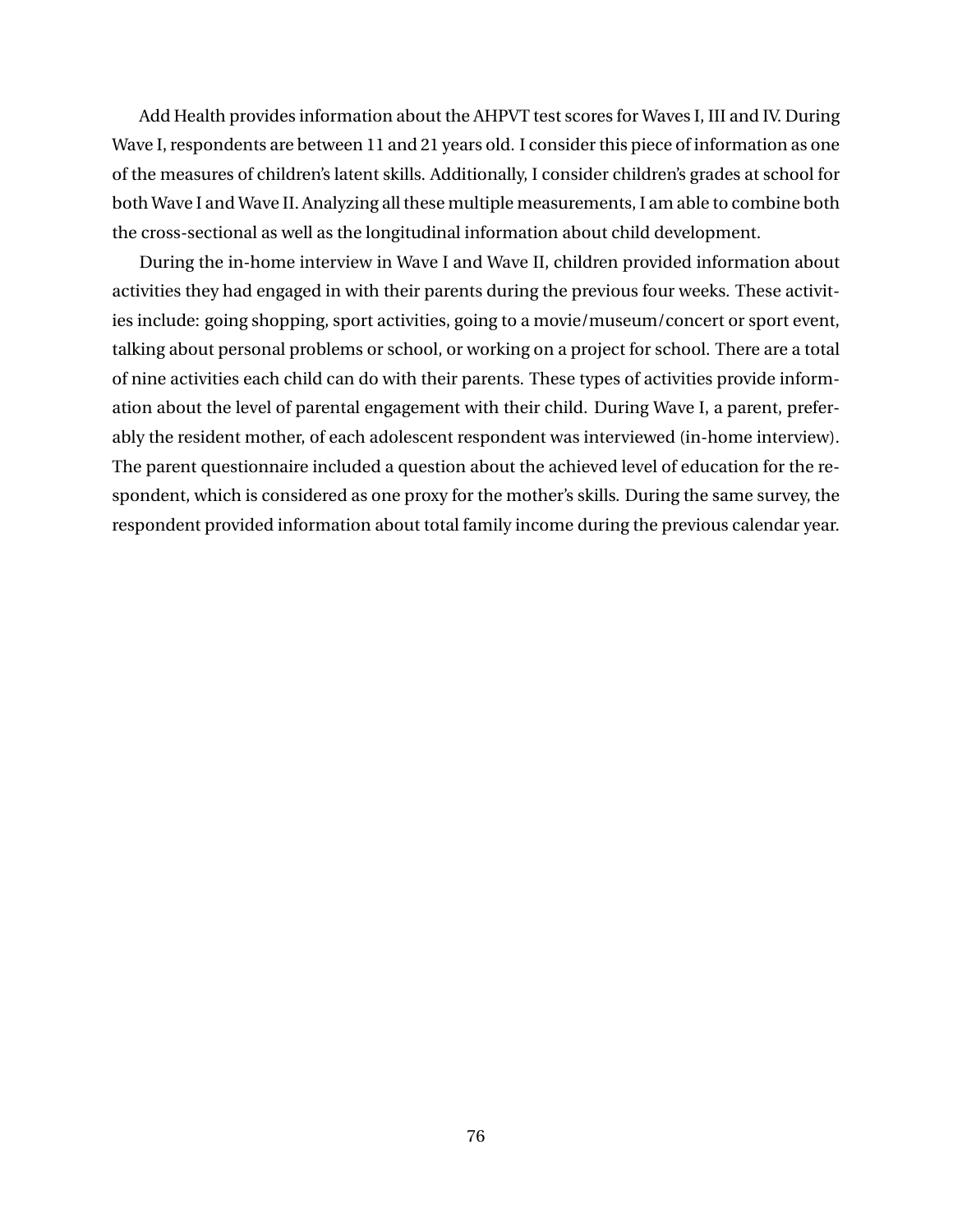# **B Additional Figures and Tables**



Figure B-1: Probability of the Friendships and School's Size

Notes: This figure shows the probability, for each school, that a child becomes friend with another child as function of school's size.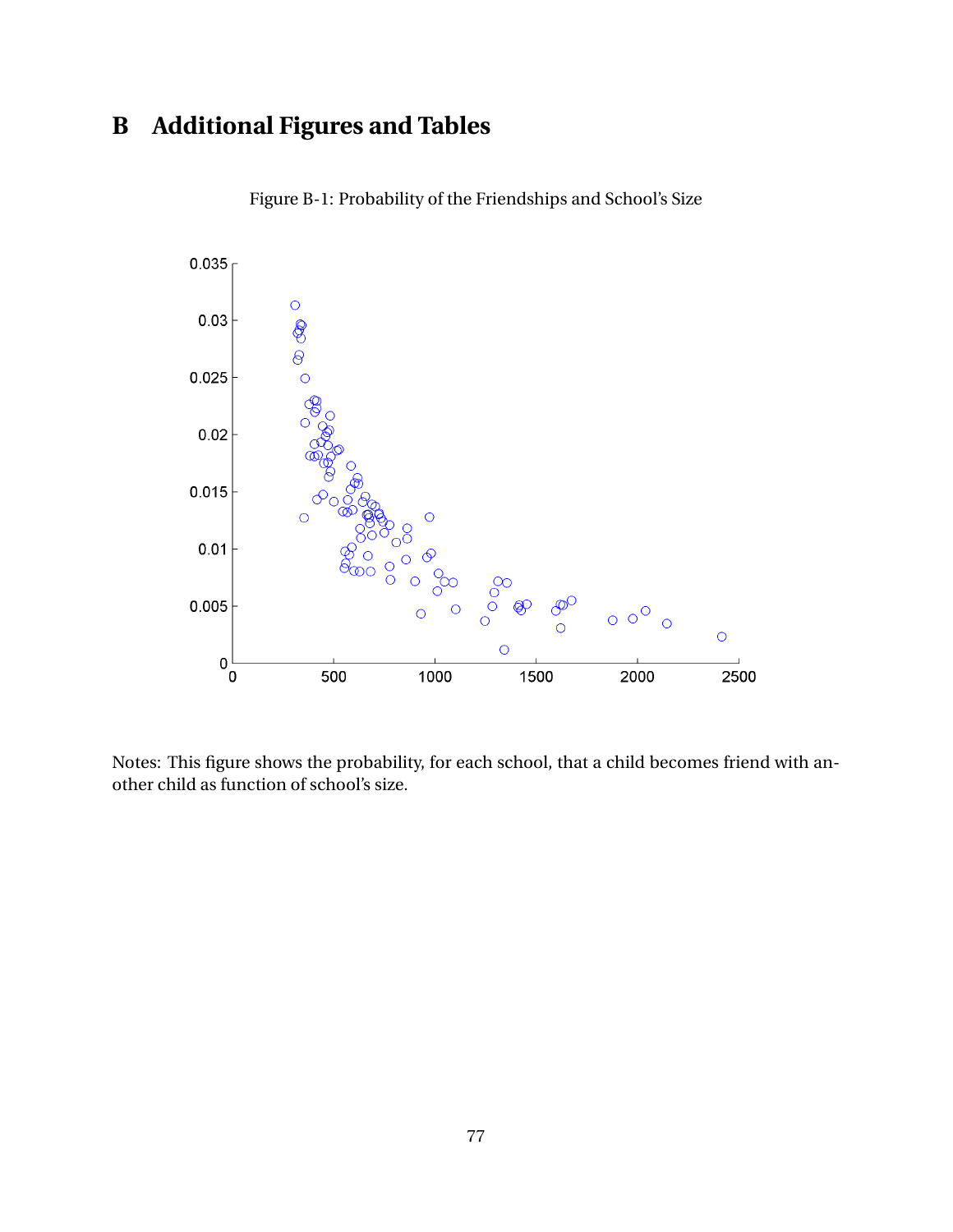

#### Figure B-2: Mean of Children Skills by Race (Low-Income Neighborhood)



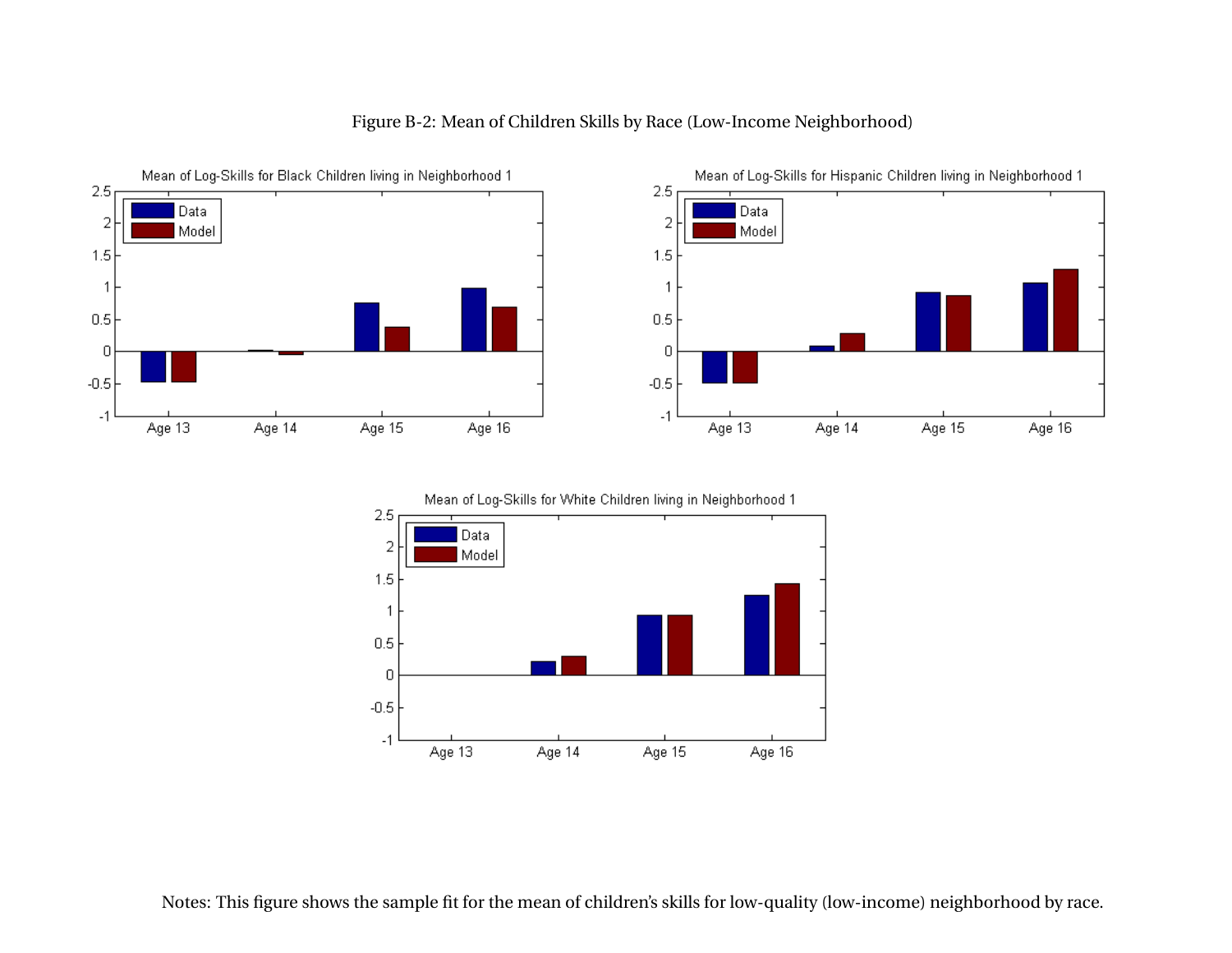

 $-1$ 

Age 13

#### Figure B-3: Mean of Children Skills by Race (Medium-Income Neighborhood)





Age 14

Notes: This figure shows the sample fit for the mean of children's skills for medium-quality (medium-income) neighborhood byrace.

Age 15

Age 16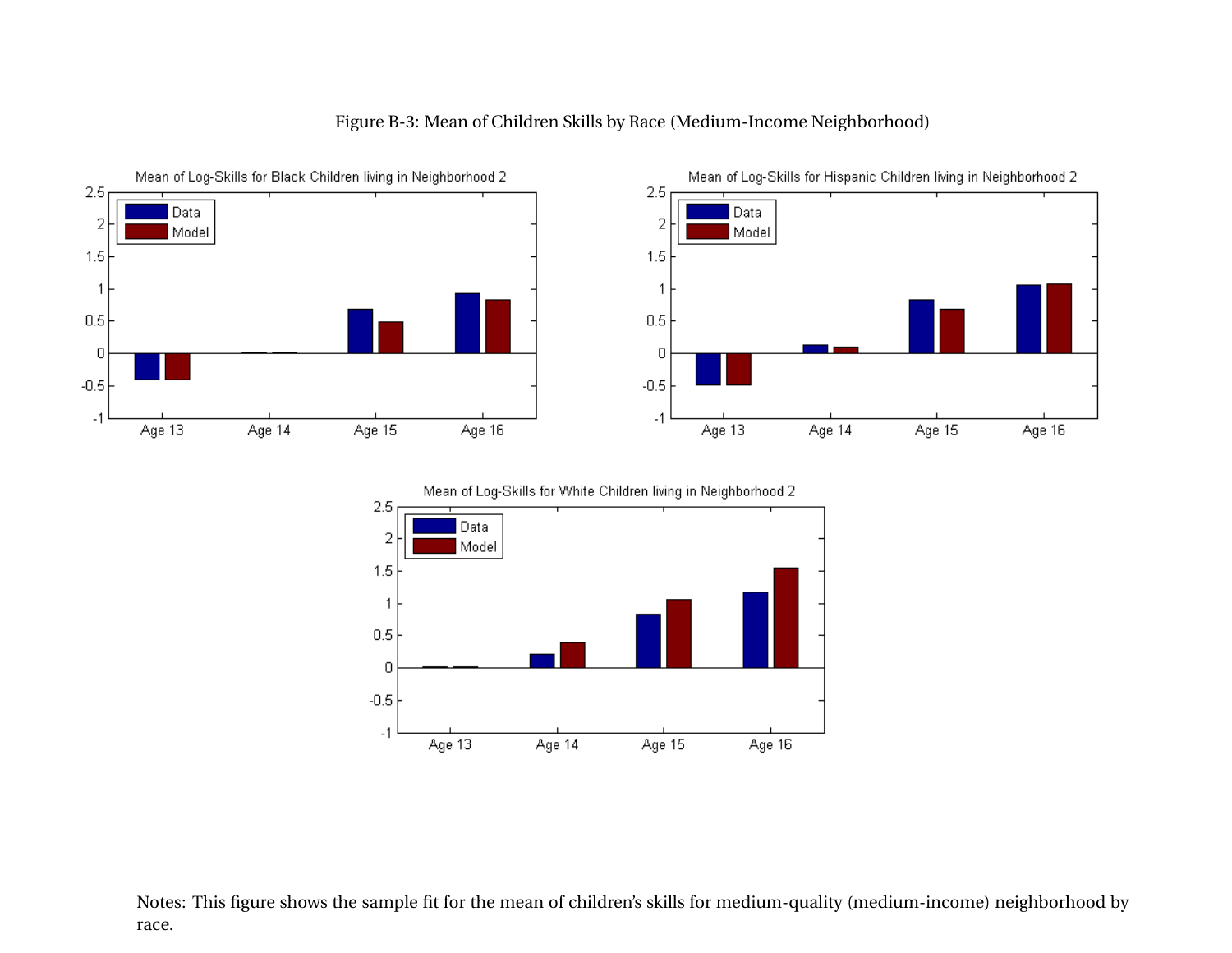



Age 14

Age 15

Age 16

Age 13

#### Figure B-4: Mean of Children Skills by Race (High-Income Neighborhood)



Notes: This figure shows the sample fit for the mean of children's skills for high-quality (high-income) neighborhood by race.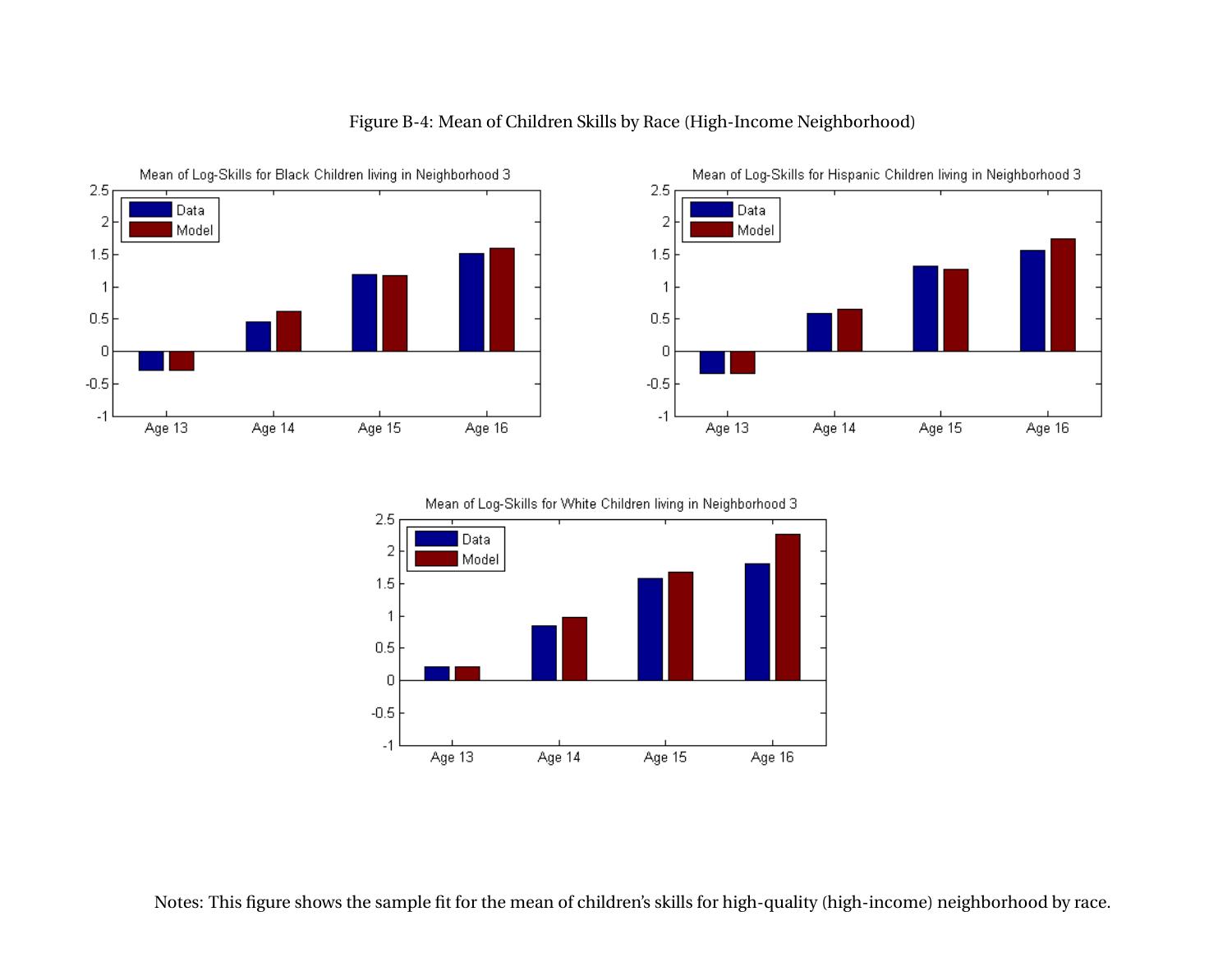





Standard Deviation of Log-Skills for Hispanic Children living in Neighborhood 1



Notes: This figure shows the sample fit for the standard deviation of children's skills for low-quality (low-income) neighborhoodby race.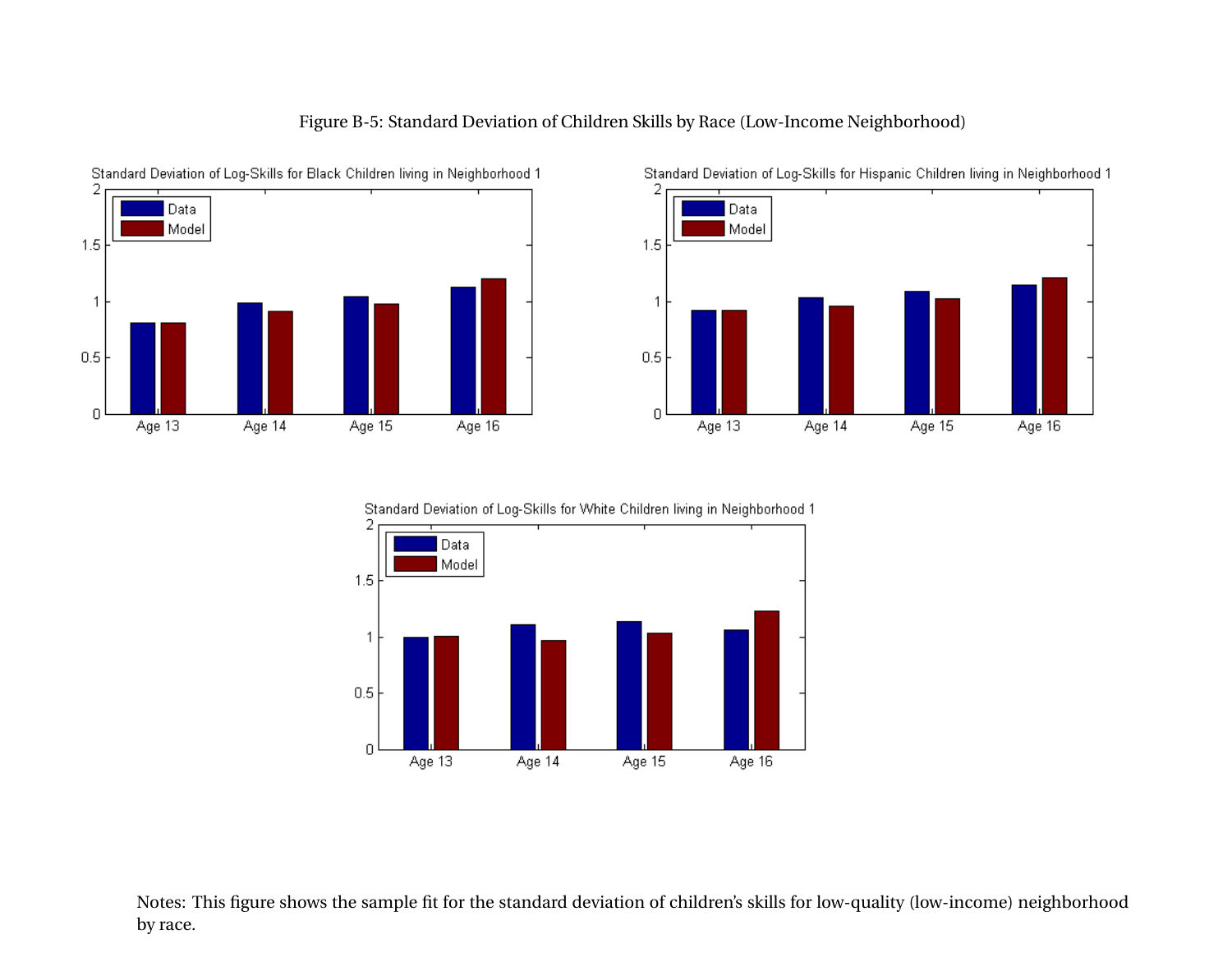





Standard Deviation of Log-Skills for Hispanic Children living in Neighborhood 2



Notes: This figure shows the sample fit for the standard deviation of children's skills for medium-quality (medium-income) neighborhood by race.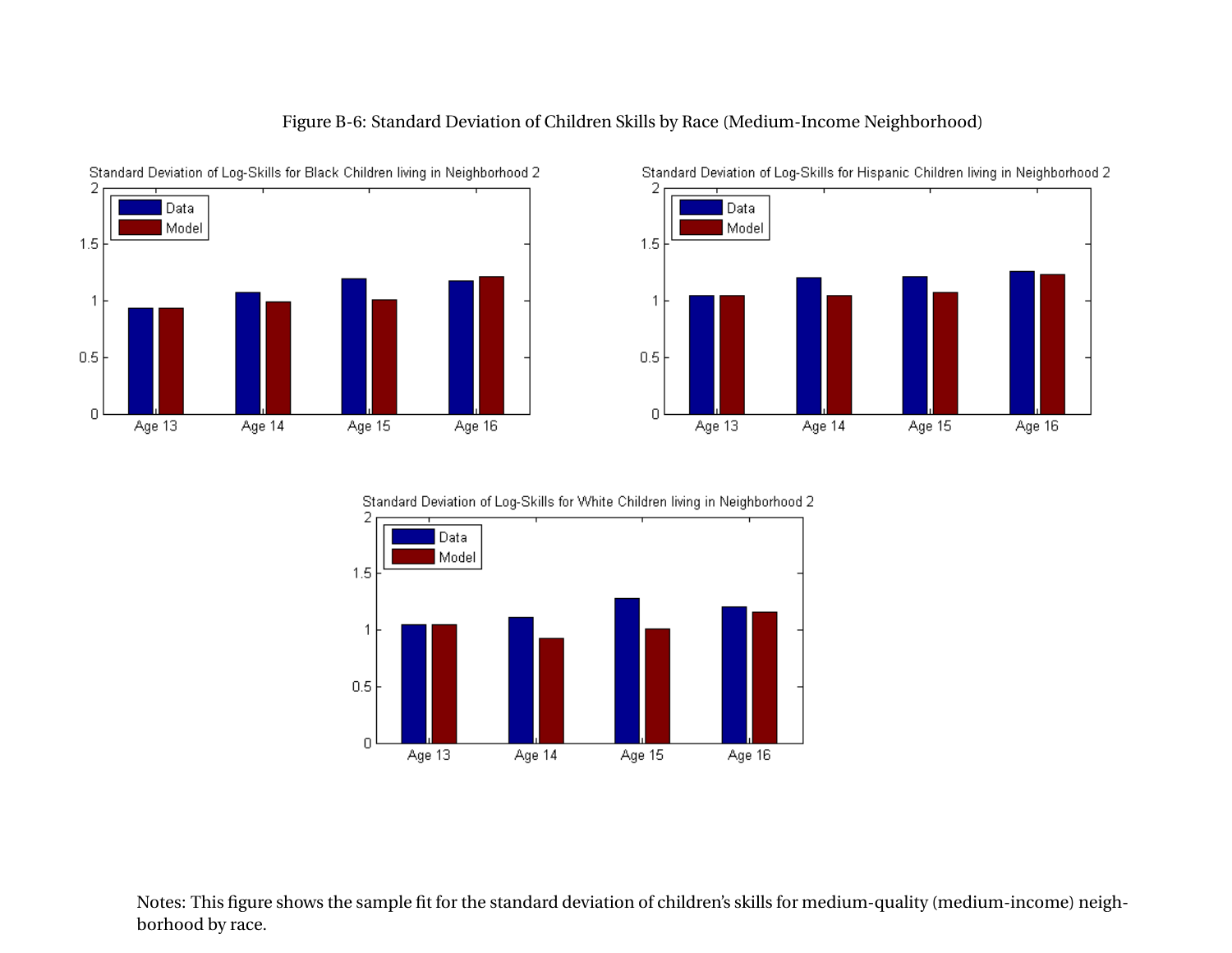









Notes: This figure shows the sample fit for the standard deviation of children's skills for high-quality (high-income) neighborhoodby race.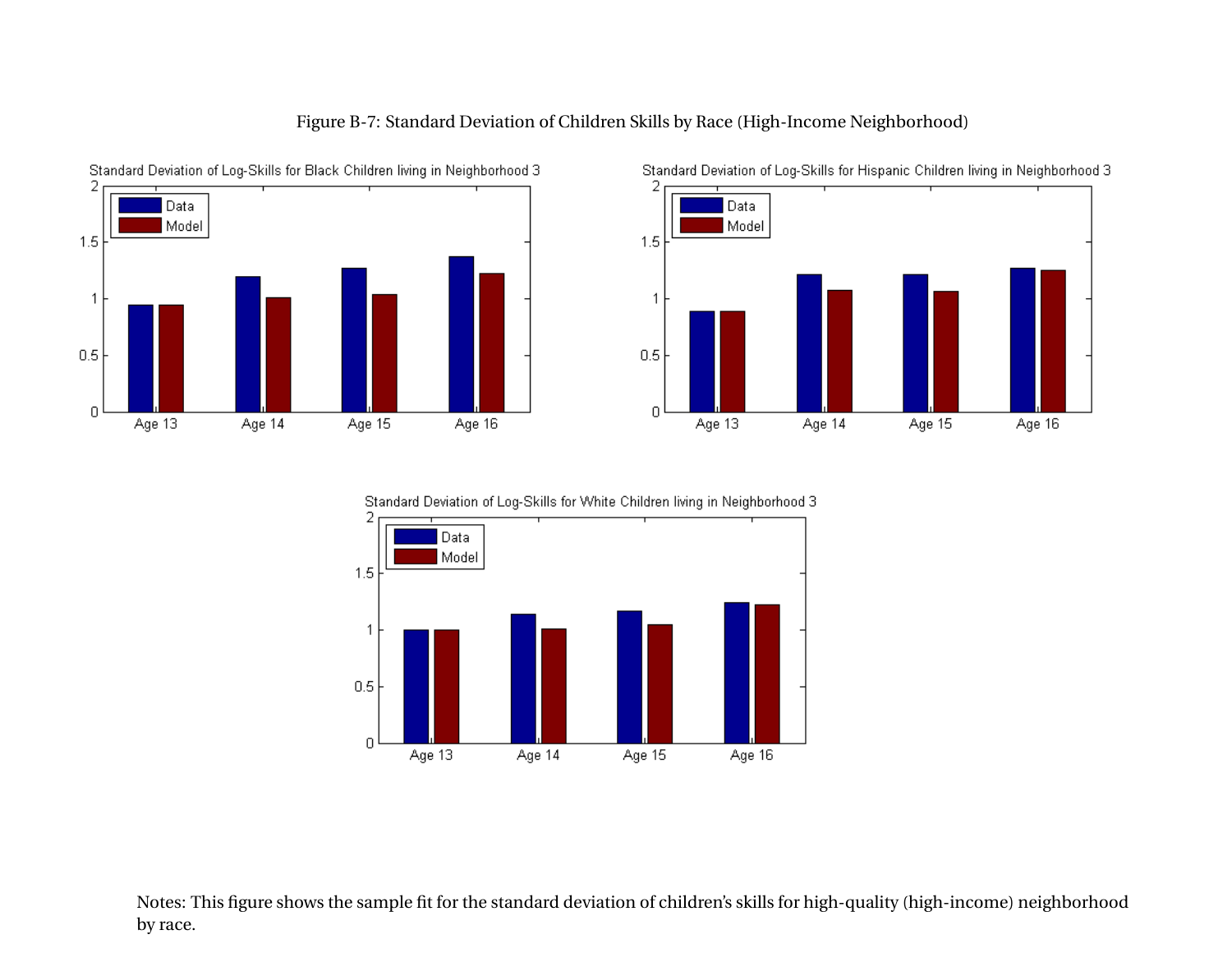# Homophily Skills Index in Neighborhood 1  $\blacksquare$  Data Model Skills  $\in \left[25^{th}, 50^{th}\right]$ Skills  $\in \left[50^{th}, 75^{th}\right]$ Skills $\leq 25^{th}$ Skills $\geq$   $75^{th}$ Homophily Skills Index in Neighborhood 2  $\blacksquare$  Data Model  $\text{Skills} \in \left[25^{\text{th}}, 50^{\text{th}}\right]$ Skills $\in \left[50^{th}, 75^{th}\right]$ Skills $\leq 25^{th}$ Skills $\geq 75^{th}$ Homophily Skills Index in Neighborhood 3 **Data** Model

#### Figure B-8: Index for Skills Homophily by Neighborhoods

3

 $2|$ 

F

 $\overline{2}$ 

 $\overline{2}$ 

Skills $\leq 25^{th}$ 

Notes: This figure shows the sample fit for the homophily index for skills by by neighborhood-quality type (low-median-highincome).

Skills $\in \left[50^{th}, 75^{th}\right]$ 

Skills $\geq 75^{th}$ 

Skills $\in \left[25^{th}, 50^{th}\right]$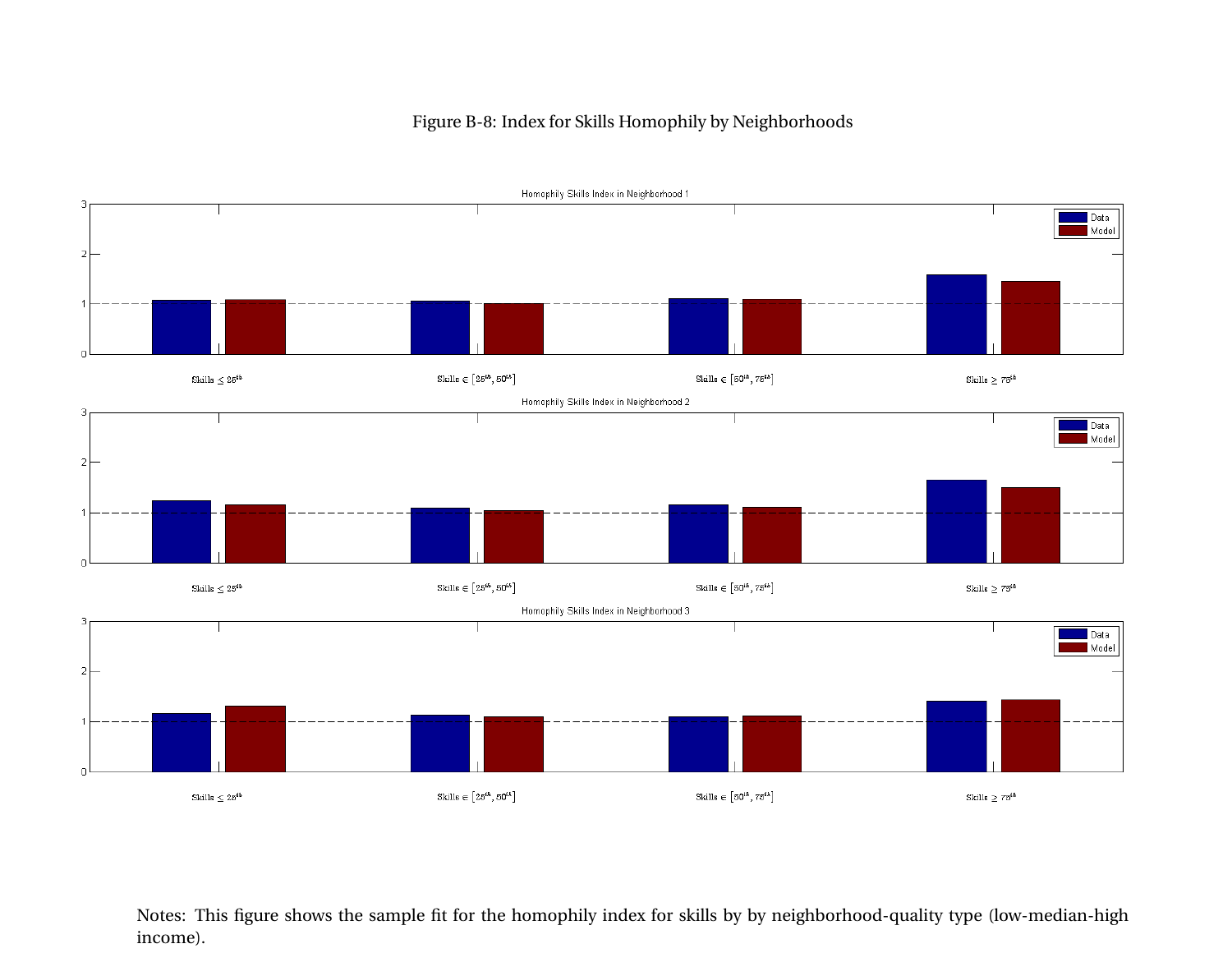#### Figure B-9: Index for Race Homophily by Neighborhoods



Notes: This figure shows the sample fit for the homophily index for race by by neighborhood-quality type (low-median-highincome).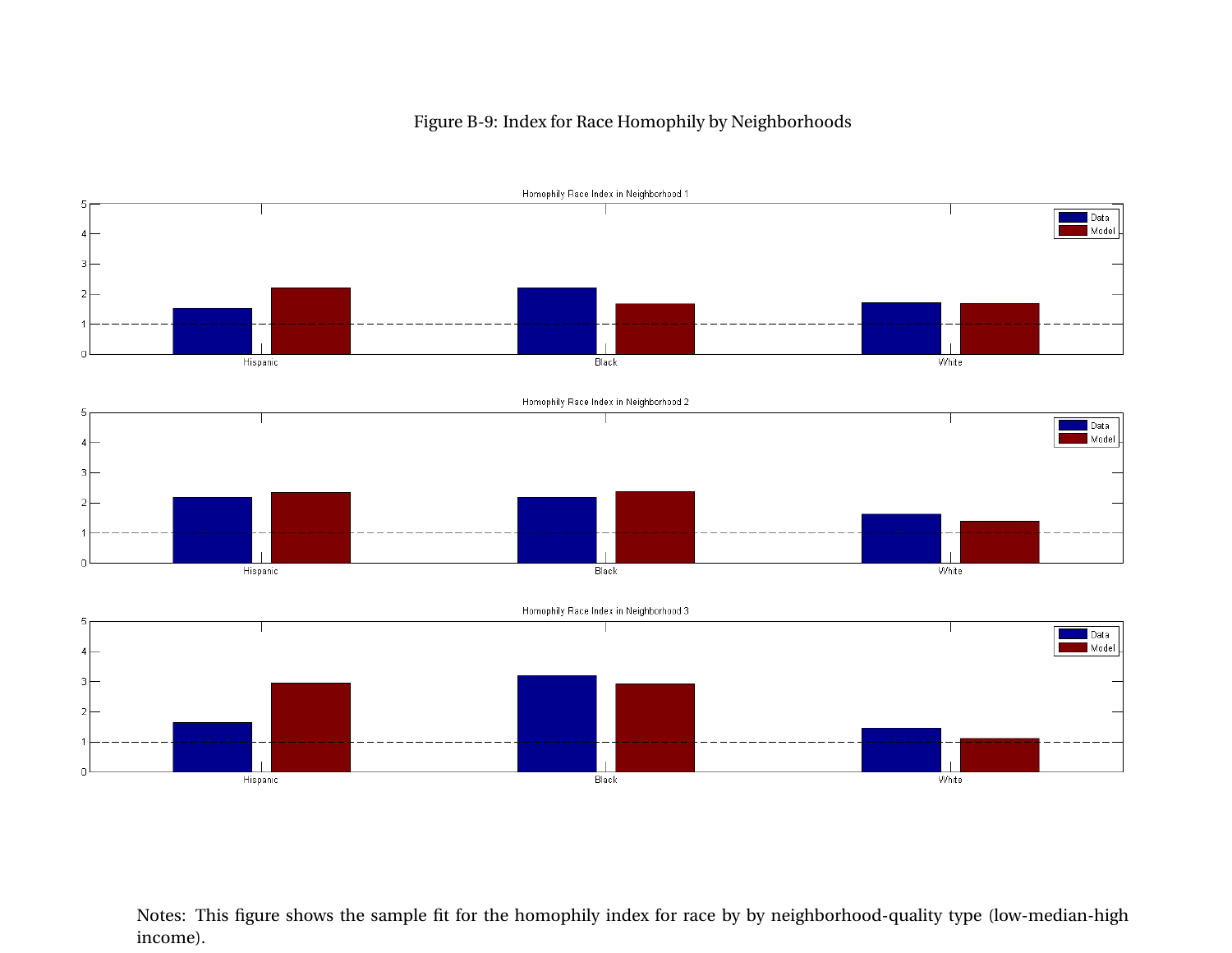| Neighborhood's Type                          | (1)                             | (2)                        | (3)      |  |  |  |  |  |
|----------------------------------------------|---------------------------------|----------------------------|----------|--|--|--|--|--|
|                                              |                                 |                            |          |  |  |  |  |  |
| Panel A: Fraction of Families by Race        |                                 |                            |          |  |  |  |  |  |
| Fraction Black (%)<br>31.74<br>14.00<br>5.36 |                                 |                            |          |  |  |  |  |  |
| Fraction Hispanic (%)                        | 26.77                           | 14.50                      | 10.86    |  |  |  |  |  |
| Fraction White (%)                           | 41.50                           | 71.50                      | 83.78    |  |  |  |  |  |
|                                              |                                 |                            |          |  |  |  |  |  |
| Panel B: Family Income (in 1994 \$)          |                                 |                            |          |  |  |  |  |  |
|                                              |                                 | Mean Family Income         |          |  |  |  |  |  |
| <b>Family Income</b>                         | 29,637                          | 43,458                     | 57,512   |  |  |  |  |  |
|                                              |                                 |                            |          |  |  |  |  |  |
|                                              |                                 | Mean Family Income by Race |          |  |  |  |  |  |
| <b>Black Family</b>                          | 26,917                          | 41,778                     | 46,592   |  |  |  |  |  |
| <b>Hispanic Family</b>                       | 26,167                          | 33,749                     | 49,940   |  |  |  |  |  |
| White Family                                 | 34,046                          | 45,632                     | 59,224   |  |  |  |  |  |
|                                              |                                 |                            |          |  |  |  |  |  |
| Panel C: Children PPVT Achievements          |                                 |                            |          |  |  |  |  |  |
| Mean PPVT by Race                            |                                 |                            |          |  |  |  |  |  |
|                                              |                                 |                            |          |  |  |  |  |  |
| <b>Black Children</b>                        | 57.02                           | 62.37                      | 64.39    |  |  |  |  |  |
| Hispanic Children                            | 58.06                           | 60.33                      | 64.51    |  |  |  |  |  |
| <b>White Children</b>                        | 63.87                           | 66.46                      | 69.98    |  |  |  |  |  |
|                                              | PPVT Gaps between Neighborhoods |                            |          |  |  |  |  |  |
| <b>Black Children</b>                        | 66 (% SD)                       | 18 (% SD)                  |          |  |  |  |  |  |
| Hispanic Children                            | 58 (% SD)                       | 37 (% SD)                  |          |  |  |  |  |  |
| White Children                               | 55 (% SD)                       | 32 (% SD)                  |          |  |  |  |  |  |
|                                              |                                 |                            |          |  |  |  |  |  |
| PPVT Gaps within Neighborhoods               |                                 |                            |          |  |  |  |  |  |
| <b>Black Children</b>                        | 61 (% SD)                       | 37 (% SD)                  | 50(% SD) |  |  |  |  |  |
| Hispanic Children                            |                                 | 52 (% SD) 55 (% SD)        | 49(% SD) |  |  |  |  |  |
| White Children                               |                                 |                            |          |  |  |  |  |  |

#### Table B-1: Sample Statistics by Neighborhood Types

Notes: This table reports descriptive statistics by by neighborhoodquality type (low-medium-high income).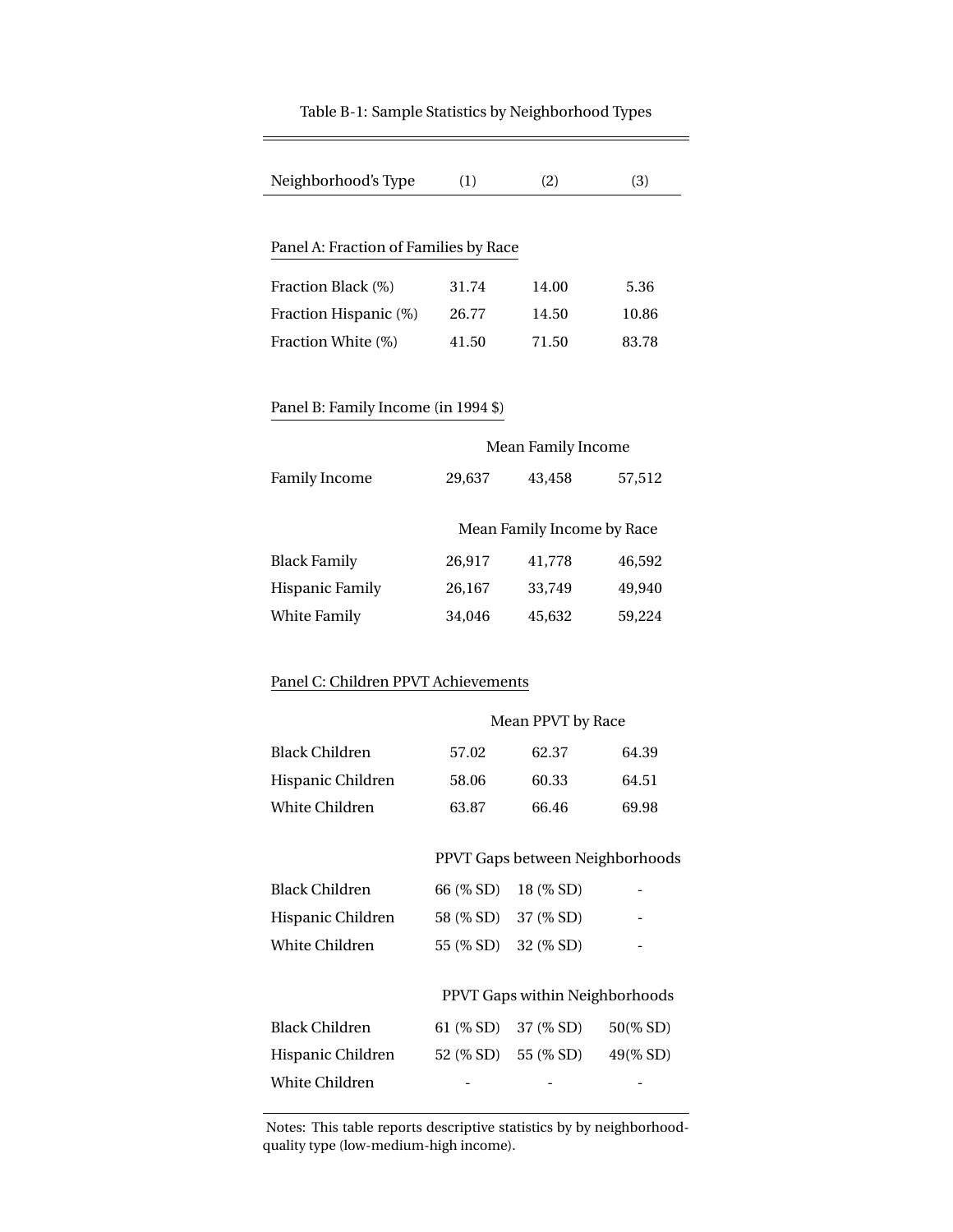#### Table B-2: Sample Fit for Auxiliary Coefficients (Investments)

# Dependent Variable Fraction (%) of Invested Parental TimeMeasurement Error Adjusted Measurement Error Adjusted Measurement Error Adjusted Measurement Error Adjustedand and Instrumental Variables (IV) Instrumental Variables (IV)Data Model Child Skills (Log) 2.660 2.120 2.152 2.152 3.124  $(0.316)$   $(0.668)$  $[0.810, 3.430]$  $[2.041, 3.280]$ Peers' Skills (Log) -1.441 0.720 -1.272 0.895  $(0.650)$   $(0.354)$  $[0.026, 1.414]$  $[-2.715,-0.167]$ First Stage First Stage First Stage First Stage First Stage First Stage First Stage First Stage First Stage First Stage First Stage First Stage First Stage First Stage First Stage First Stage First Stage First Stage First

| $Z_{1,i,t}$ (Minorities Children) | $-0.104$          | $-0.127$ |
|-----------------------------------|-------------------|----------|
|                                   | (0.052)           |          |
|                                   | $[-0.206,-0.002]$ |          |
| $Z_{2,i,t}$ (White Children)      | 0.082             | 0.105    |
|                                   | (0.037)           |          |
|                                   | [0.009, 0.155]    |          |

Notes: This table shows the sample fit for auxiliary regression coefficients for models in [\(2\)](#page-12-0). Columns 1 and 2 shows the same estimated coefficients as in Table [2.](#page-55-0) Both standard errors in parenthesis and the 95% confidence interval in square brackets are computed using <sup>a</sup> cluster bootstrap.Data source: National Longitudinal Survey of Adolescent Health (Add Health).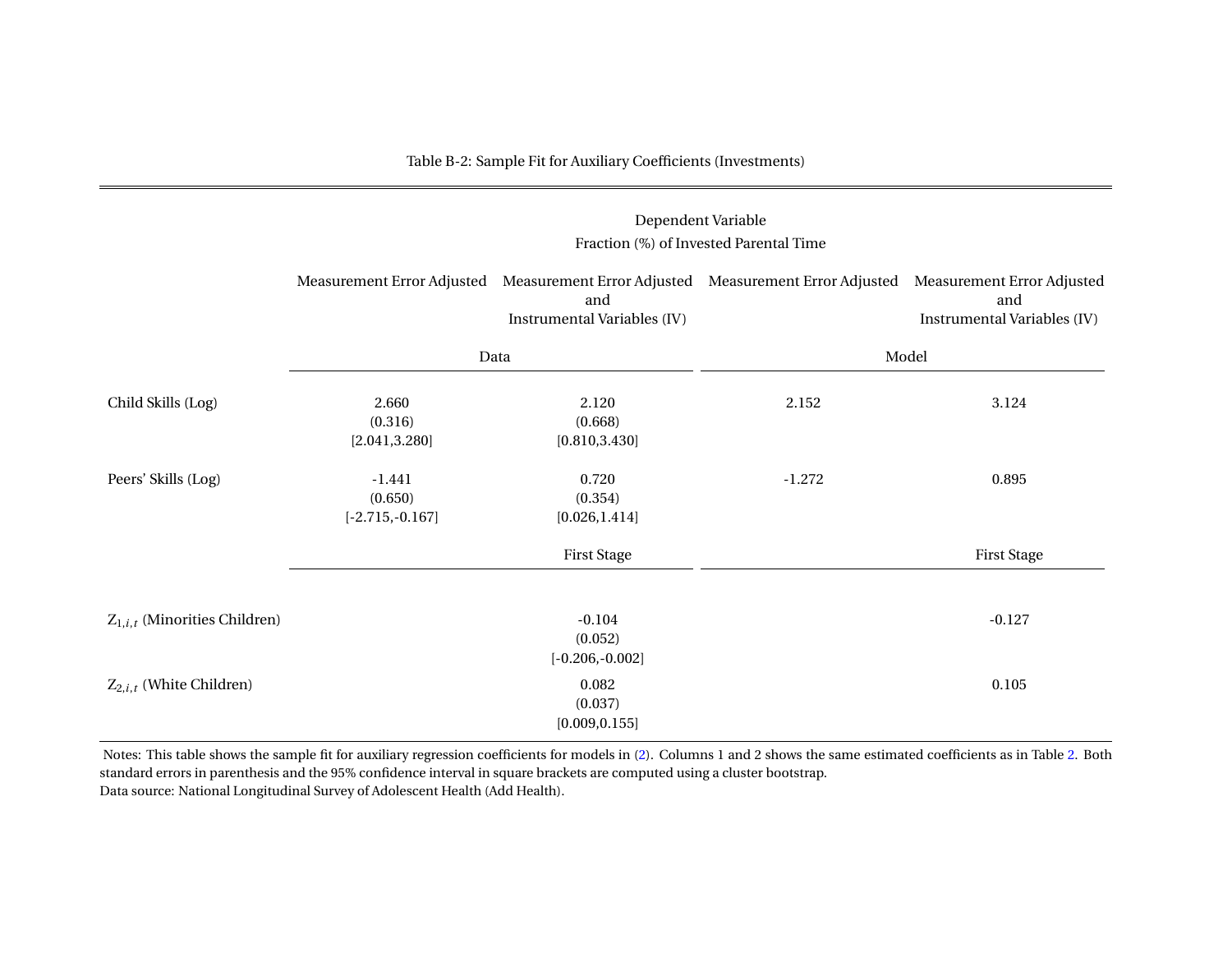Table B-3: Sample Fit for Auxiliary Coefficients (Dynamics of Skills)

|                      | Data                               | Model |
|----------------------|------------------------------------|-------|
| Investments (Log)    | 0.408<br>(0.197)<br>[0.021, 0.794] | 0.343 |
| Child's Skills (Log) | 0.750<br>(0.238)<br>[0.283, 1.216] | 0.760 |
| Peer's Skills (Log)  | 0.366<br>(0.167)<br>[0.038, 0.693] | 0.167 |

Notes: This table shows the sample fit for auxiliary regression coefficients of the auxiliary model for the dynamics of children's skills. The dependent variable is the next period (t+1) child's log-skills. The covariates in the table are: log-investments, current child's log-skills, current peers' log-skills. The regression also include as controls: age fixed effects, race, last period family's income, mother's skills, school's fixed effects. Both standard errors in parenthesis and the 95% confidence interval in square brackets are computed using a cluster bootstrap.

Data source: National Longitudinal Survey of Adolescent Health (Add Health).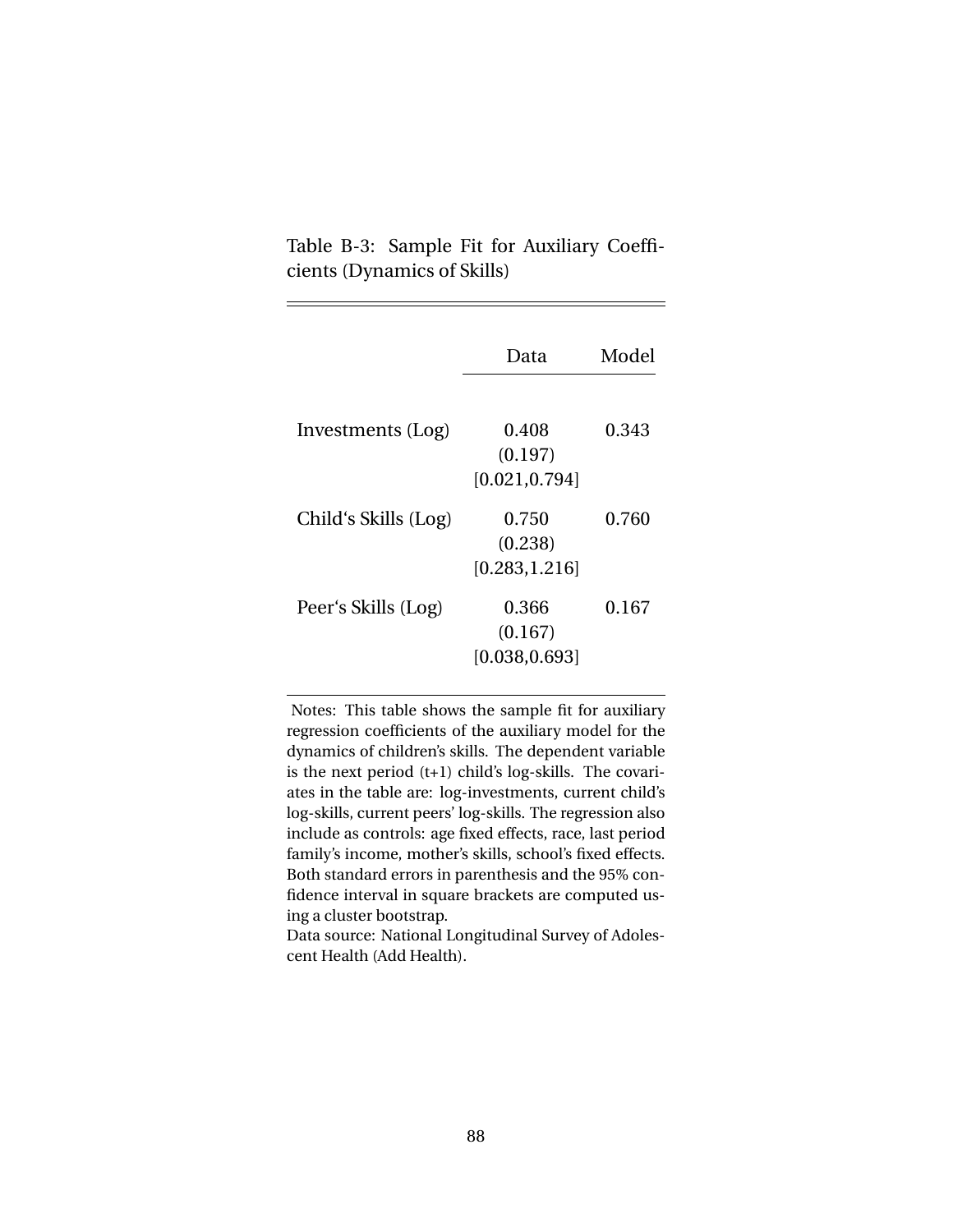| Panel A: Effects on Children's Log-Skills (Mean) |              |                                 |          |                 |                                 |          |                 |                                 |
|--------------------------------------------------|--------------|---------------------------------|----------|-----------------|---------------------------------|----------|-----------------|---------------------------------|
|                                                  | <b>Black</b> |                                 | Hispanic |                 |                                 | White    |                 |                                 |
|                                                  | Baseline     | Counterfactual<br>(Equilibrium) |          | <b>Baseline</b> | Counterfactual<br>(Equilibrium) |          | <b>Baseline</b> | Counterfactual<br>(Equilibrium) |
| Age 13                                           | $-0.30$      | $-0.30$                         | Age $13$ | $-0.34$         | $-0.34$                         | Age $13$ | 0.22            | 0.22                            |
| Age $14$                                         | 0.28         | 0.23                            | Age 14   | 0.45            | 0.41                            | Age 14   | 0.97            | 0.96                            |
| Age $15$                                         | 0.96         | 0.87                            | Age $15$ | 1.08            | 1.03                            | Age $15$ | 1.66            | 1.64                            |
| Age $16$                                         | 1.49         | 1.39                            | Age $16$ | 1.59            | 1.53                            | Age $16$ | 2.24            | 2.21                            |

Table B-4: Counterfactual Effects on Receiving Children by Race (moved children are 5% of the receiving cohort)

#### Panel B: Effects on Parent's Investment Decision (Mean)

| <b>Black</b> |          | Hispanic                        |          |                 | White                           |          |                 |                                 |
|--------------|----------|---------------------------------|----------|-----------------|---------------------------------|----------|-----------------|---------------------------------|
|              | Baseline | Counterfactual<br>(Equilibrium) |          | <b>Baseline</b> | Counterfactual<br>(Equilibrium) |          | <b>Baseline</b> | Counterfactual<br>(Equilibrium) |
| Age 13       | 20.09    | 19.01                           | Age $13$ | 21.97           | 20.71                           | Age 13   | 27.92           | 27.67                           |
| Age 14       | 18.85    | 17.94                           | Age $14$ | 20.67           | 20.25                           | Age $14$ | 28.02           | 27.85                           |
| Age $15$     | 16.32    | 16.36                           | Age $15$ | 16.69           | 16.63                           | Age $15$ | 24.29           | 24.37                           |

Notes: This table shows the counterfactual policy effects for receiving children (by race) when <sup>a</sup> fraction of moved children (5% of the receiving population) are moved into <sup>a</sup> high-income environment. For each subgroup, I compare the baseline results in skills and parental investments(Panel B) with the equilibrium counterfactual predictions.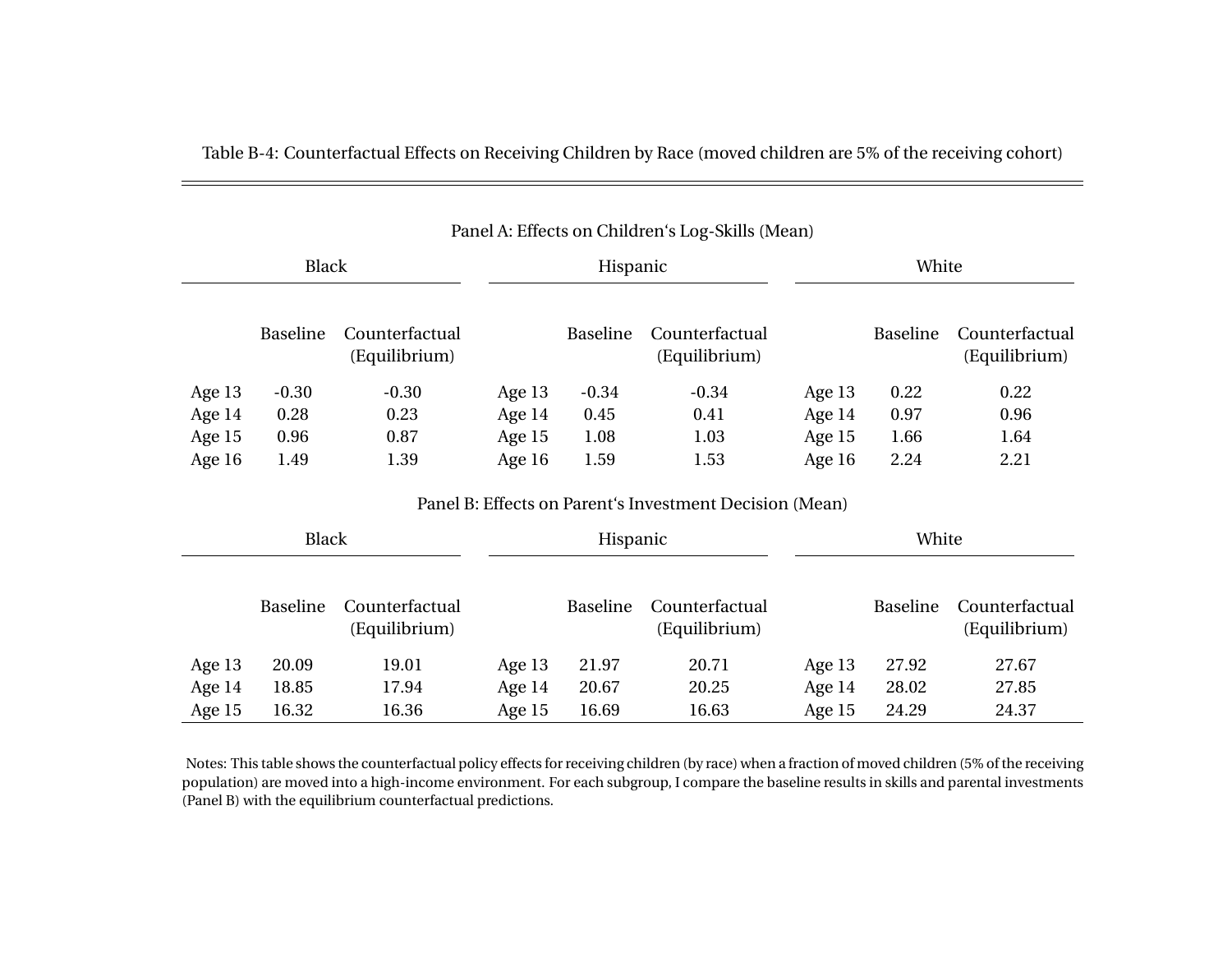# **C The Latent Factor Models**

I consider the following latent factor model for either the child's skills (*hi*,*t*) or the mother's skills (*mi*):

<span id="page-91-1"></span>
$$
Z_{i,t,k}^h = \mu_{t,k}^h + \lambda_{t,k}^h \cdot \ln h_{i,t} + \epsilon_{i,t,k}^h
$$
  

$$
Z_{i,k}^m = \mu_{t,k}^m + \lambda_k^m \cdot \ln m_i + \epsilon_{i,k}^m
$$
 (C-1)

where *µ*s and *λ*s are, respectively, the location and scale (or loading factor) parameters for each considered measure *k* at any age *t* for each child *i*. The distribution of the latent factors is identified by exploiting multiple measures in the data. One commonly used condition for identification is the independence of the joint distribution of latent variables and measurement errors.

<span id="page-91-0"></span>**Assumption 1.** *Measurement model assumptions:*

(i) 
$$
\epsilon_{i,t,k}^h \perp \epsilon_{i,t,k'}^h
$$
 and  $\epsilon_{i,k}^m \perp \epsilon_{i,k'}^m$  for all  $t$  and  $k \neq k'$   
\n(ii)  $\epsilon_{i,t,k}^h \perp \epsilon_{i,t',k'}^h$  and  $\epsilon_{i,k}^m \perp \epsilon_{i,k'}^m$  for all  $t \neq t'$  and all  $k$  and  $k'$   
\n(iii)  $\epsilon_{i,t,k}^h \perp h_{i,t'}$  and  $\epsilon_{i,k}^m \perp m_i$  for all  $t$  and  $t'$  and all  $k$   
\n(iv)  $\epsilon_{i,t,k}^h \perp \epsilon_{j,t,k}^h$  and  $\epsilon_{i,k}^m \perp \epsilon_{j,k}^m$  for all  $k$  and for any family  $j$  different from family  $i$   
\n(v)  $\epsilon_{i,t,k}^h$ ,  $\epsilon_{i,k}^m \perp X_i$ , for all  $t$  and all  $k$ 

Assumption [1](#page-91-0) (i) is that measurement errors are independent contemporaneously across measures. Assumption [1](#page-91-0) (ii) is that measurement errors are independent over time. Assumption [1](#page-91-0) (iii) is that measurement errors in any period are independent of the latent variables in any period. Assumption [1](#page-91-0) (iv) that measurement errors are independent between observations. Finally, assumption [1](#page-91-0) (v) assures that errors in measuring skills are independent of the observable characteristics of children and mothers. While these assumptions are strong, they are common in the current literature (see [Cunha et al.,](#page-50-0) [2010;](#page-50-0) [Agostinelli and Wiswall,](#page-48-0) [2016\)](#page-48-0). Assumptions  $(i)$ –(v), together with the specification in  $(C-1)$ , guarantee the non-parametric identification of the latent distribution. However, in this work, I consider a parametric model of skill formation, hence each of the conditions in (i)–(v) can be relaxed to statements about the zero correlation between the considered variables, instead of the full independence conditions.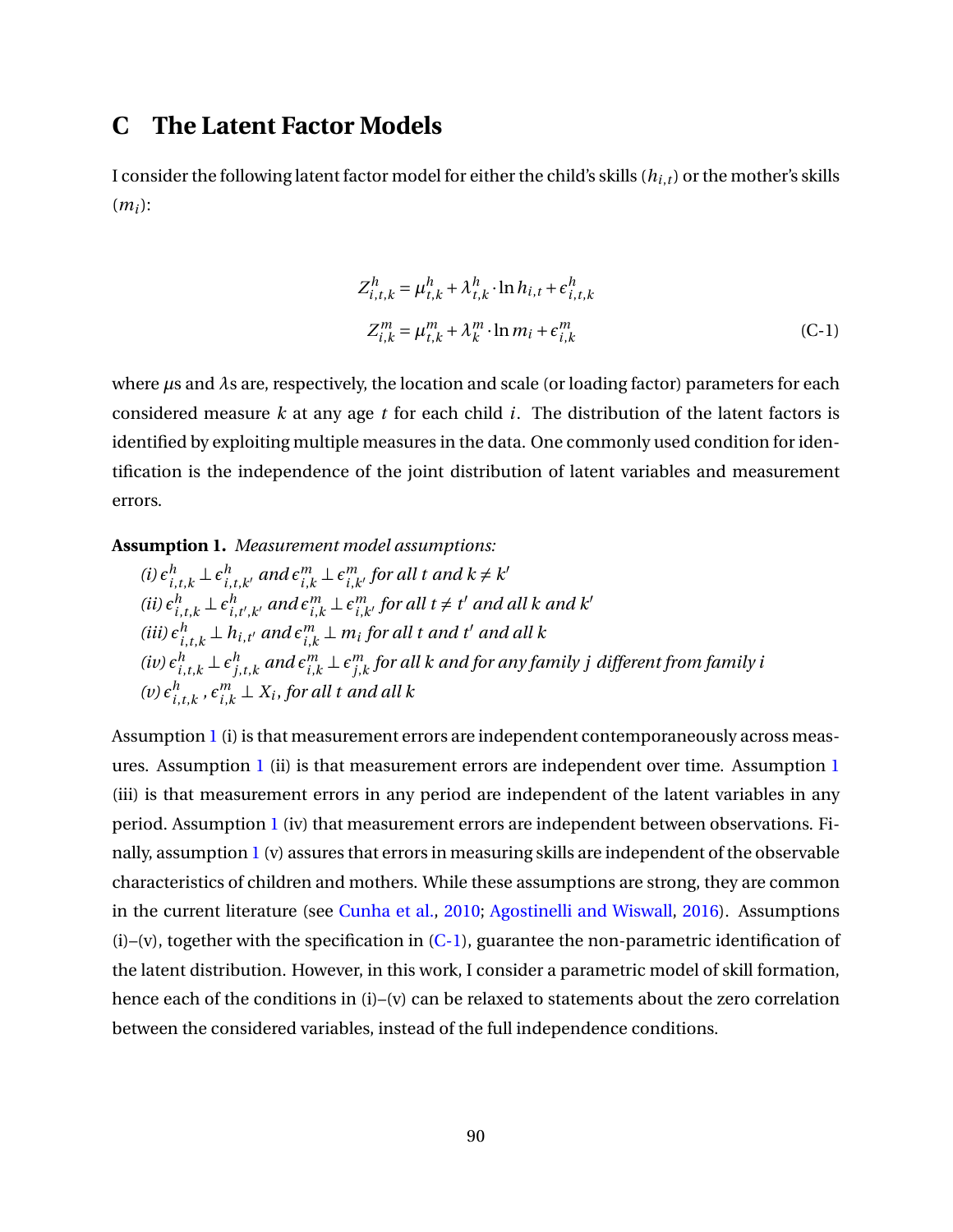# **D Proof of Theorem [1](#page-24-0)**

In this proof, I consider the two-period case. The four-period case follows by the induction hypothesis. The proof is based on backward induction. The goal is to show that for each period *t*, I can compute the policy functions for both parents and children that solve the fixed point associated to the equilibrium conditions in [\(4.5\)](#page-24-1). For the purpose of exposition, I employ only the endogenous state variables of the problem  $(h, \overline{H})$  and define the technology of skill form-ation in [\(4\)](#page-17-0) as  $f(\cdot)$ .<sup>[43](#page-92-0)</sup> Finally, the proof is executed for the case of log utility ( $\gamma_3 = \gamma_5 = 1$ ) and perfect substitution between parents and peers  $(\alpha_4 = 1)$ . This parametric case is the harder case to prove an existence of a fixed point through Tarski's fixed point theorem, and this is because of the non-trivial preservation of monotonicity and supermodularity in the value function. Any other case where either utility function is more convex or the technology provides higher complementarity between endogenous inputs follows by construction. Hence, by proving that this case admits a fixed point, I prove that a fixed point exists for any other admissible parameterization of the model .

• Last period case  $(t = T)$ :

During the last period, children decide their own peer-solving problem [\(6\)](#page-19-0) based on their current level of skills. Parents observe the realization of their child's network formation and then make their last investment decision. No equilibrium conditions here are necessary, since during the next period, no children's network is formed. In other words, during the last period, the equilibrium policy functions to solve the two (parent's and child's) decision problems. The associated last period value function for parent *i* is:

$$
V_T^P(h_{i,T}, \overline{H}_{i,T}) = \left( \left( \tau - I_T^*(h_{i,T}, \overline{H}_{i,T}) \right) \cdot w_{i,T} + y_{i,T} \right)^{\gamma_1} + (\gamma_2 + \alpha_1) \log(h_{i,T}) + \beta \gamma_4 \log \left( \alpha_3 I_T^*(h_{i,T}, \overline{H}_{i,T}) + (1 - \alpha_3) \overline{H}_{i,T} \right)
$$
(D-1)

<span id="page-92-1"></span>**Lemma 1.** *The value function*  $V^P_T(h_{i,T}, \overline{H}_{i,T})$  *is monotone, increasing in both arguments and supermodular.*

*Proof: It is easy to show that the policy function is monotone in both dimensions (monotone increasing in the first argument and decreasing in the second argument). Hence, the value*

<span id="page-92-0"></span> $43$  For clarity and without loss of generality, I ignore all the exogenous variables which are irrelevant for the equilibrium analysis, such as the mother's skills and the family's characteristics.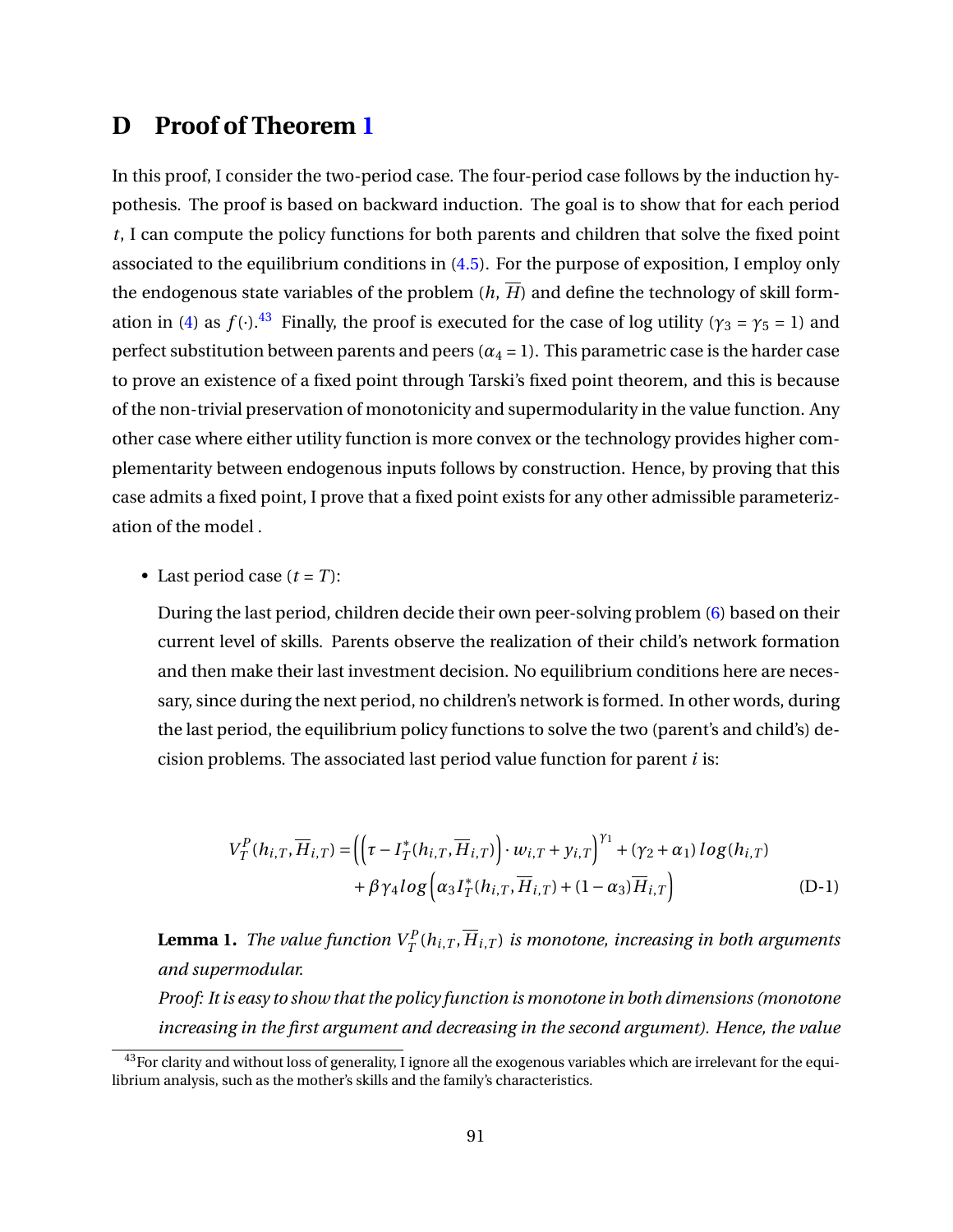*function clearly has monotone increasing in the first argument. Additionally, because of the homothetic preferences, the overall peer effects H on children's skills is positive, e.g., the change (decrease) of the policy function due to higher H does not dominate the initial change in H.[44](#page-93-0) Hence, the value function is also increasing with the peer effects. To show that the value is supermodular, consider the derivative of*  $V^P_T$  *with respect to*  $h_{i,T}$  *:* 

<span id="page-93-1"></span>
$$
\frac{\partial V_T^P(h_{i,T}, \overline{H}_{i,T})}{\partial h_{i,T}} \equiv \frac{\gamma_2 + \alpha_1}{h_{i,T}}
$$
 (D-2)

*where equation [\(D-2\)](#page-93-1) is derived applying the principle of optimality. Given equation [\(D-2\)](#page-93-1) is independent of*  $H_{i,T}$  *, it follows trivially that*  $V^P_T$  *is supermodular in*  $(h_{i,T},\overline{H}_{i,T})$ *.* 

• First period case  $(t = T - 1)$ :

In order to solve the parent's problem and child's problem differently (remember that parents take a child's decision regarding the next period's network formation as a given), let us define  $h_{i,t+1}$  as the skills that children care about once they decide upon their friends in the next period. Parents take  $h_{i,t+1}$  as a given – that is, they think the process of the formation of peer groups is independent of their investment decisions. In this case, the parent's problem is:

$$
V_{T-1}^{P}(h_{i,T-1}, \overline{H}_{i,T-1}; \widetilde{h}_{i,T}) =
$$
  
\n
$$
\max_{I_{i,T-1} \in [0,\tau]} ((\tau - I_{i,T-1}) \cdot w_{i,T-1} + y_{i,T-1})^{\gamma_1} + \gamma_2 h_{i,T-1} + \beta E \left[ V_T^P \left( h_{i,T} (I_{i,T-1}), \overline{H}_{i,T} (\widetilde{h}_{i,T}) \right) \middle| \widetilde{h}_{i,T} \right]
$$
\n(D-3)

where  $H_{i,T}(h_{i,T})$  is the stochastic mapping about the next period's peer effects  $H_{i,T}$  given  $h_{i,T}$ . Given the empirical evidence on children's social interactions, I consider the case when this mapping is stochastically ordered in  $h_{i,T}$ ,

<span id="page-93-2"></span>
$$
E\left[\overline{H}_{i,T}(\widetilde{h}_{i,T})\middle|\widetilde{h}_{i,T}\right]\leq E\left[\overline{H}_{i,T}(\widetilde{h}_{i,T'})\middle|\widetilde{h}_{i,T'}\right] \text{ if } \widetilde{h}_{i,T}<\widetilde{h}_{i,T'},
$$

which means that the higher the child's skills, the higher the probability of becoming friends with higher-skilled children. The fix-point problem here comes from the equi-

<span id="page-93-0"></span> $44$ This can be proved through the comparative statics of the problem, using the concavity of utility over consumption and children's skills.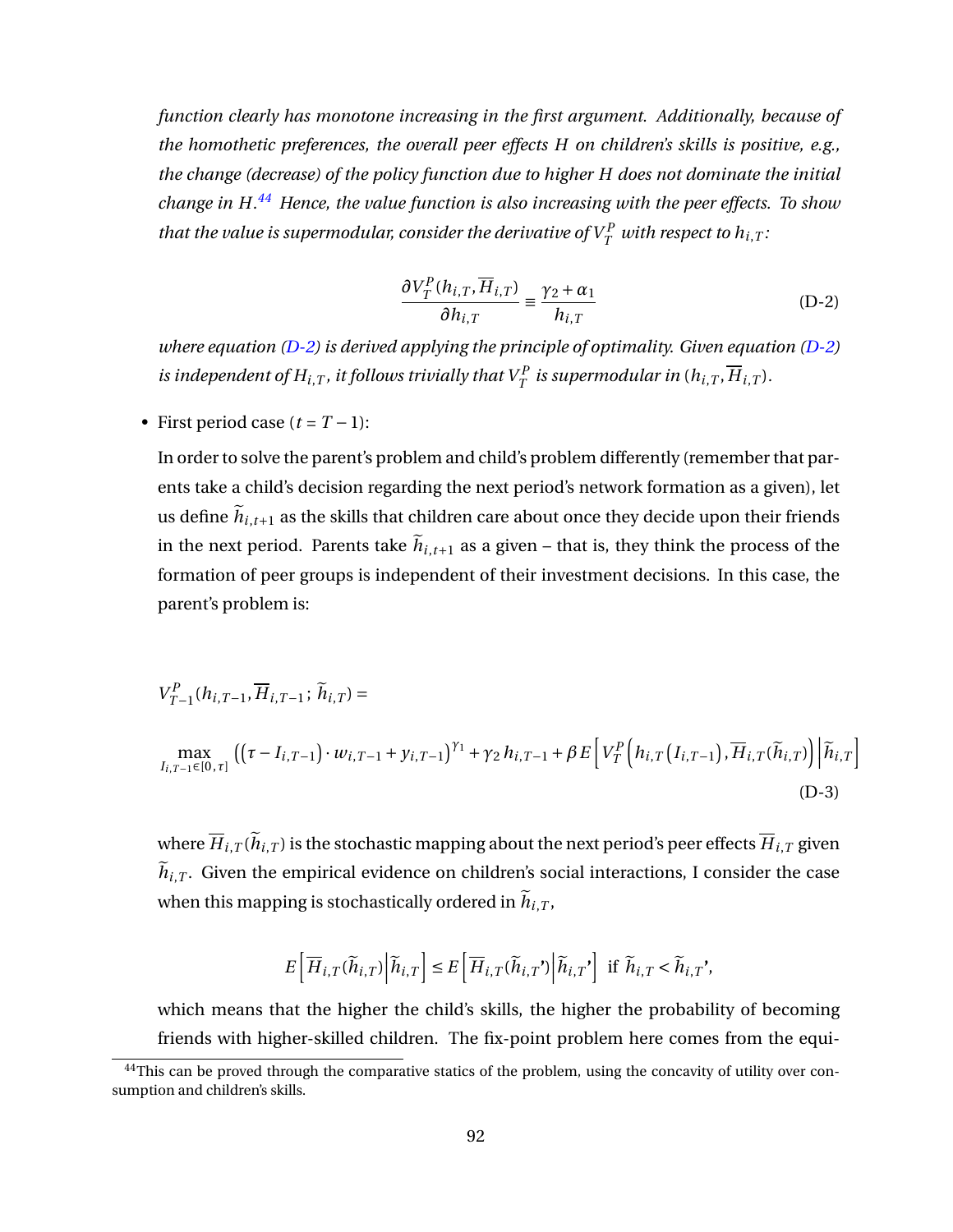librium consistency conditions, which require that the endogenous network formation is consistent with the parental decisions about the child's development. In other words, in the equilibrium path, I am imposing that the optimal level of children's skills decided by the parents are the same level of skills governing the network-formation decision

$$
\widetilde{h}_{i,T}=h_{i,T}^*.
$$

To show that this fix point has a solution, I am applying standard results in the dynamic lattice programming literature.

**Lemma 2.** *Under Lemma [1,](#page-92-1) there exists a policy function*  $I_{T-1}(\cdot)$  *which solves the equilibrium fix-point problem in [\(D-3\)](#page-93-2).*

*Proof: This result follows directly from Tarski's fixed point theorem. The continuation value is both increasing and supermodular in the two endogenous variables (individual endogenous children's skills and peers' skills). The stochastic process governing the network formation stochastically ascends with respect to the children's skills, and the choice set is a complete lattice.*

The Markovian equilibrium of the model is defined as the sequence of the policy functions solves each of the two periods' equilibrium problems.